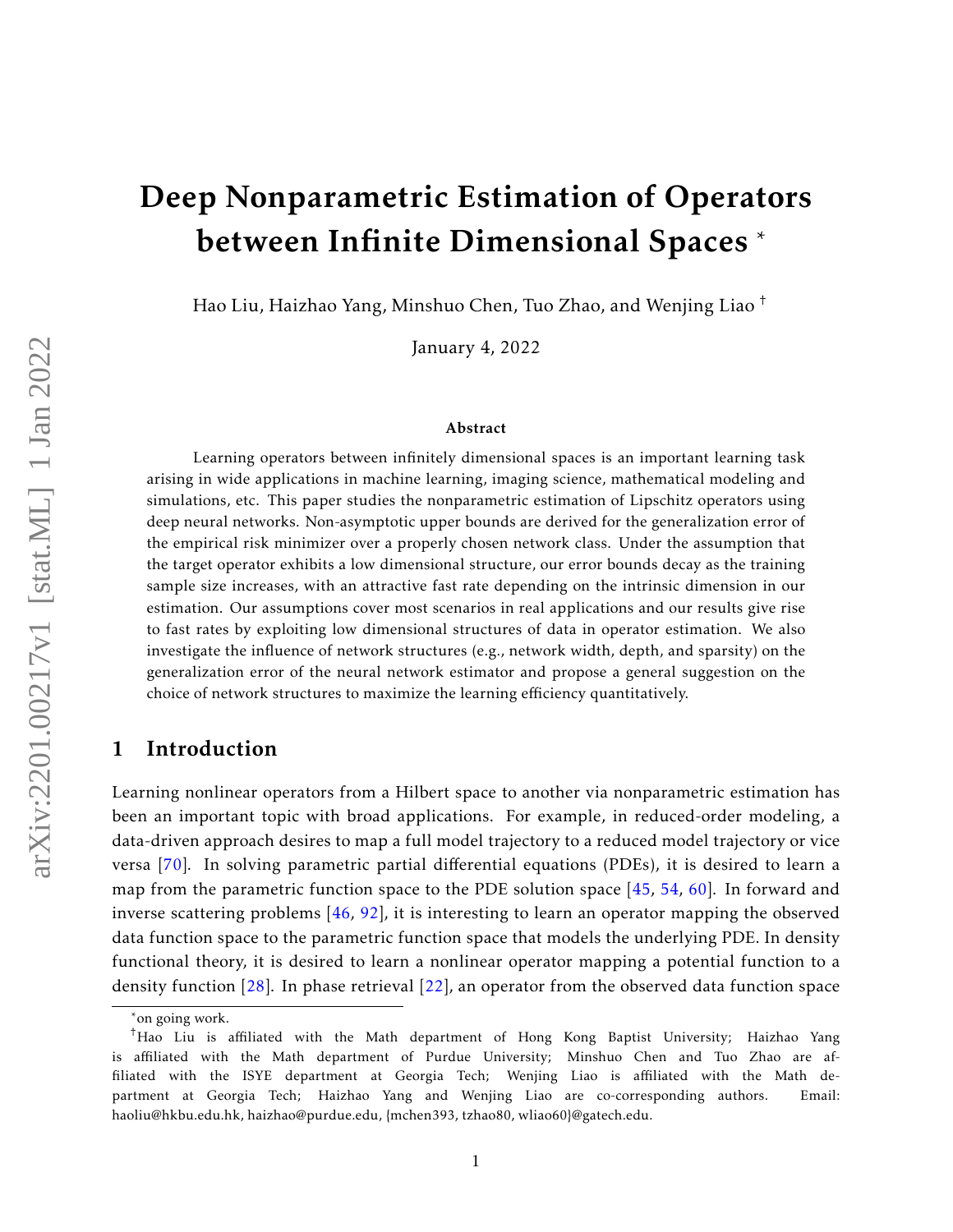to the reconstructed image function space is learned. Other image processing problems, e.g., image super-resolution [\[71\]](#page-41-1), image denoising [\[89\]](#page-42-1), image inpainting [\[72\]](#page-41-2), are similar to the deep learning-based phase retrieval, where an operator from a function space to another function space is learned.

As a powerful tool of nonparametric estimation, deep learning [\[33\]](#page-38-2) has made astonishing breakthroughs in various applications, including computer vision [\[50\]](#page-39-2), natural language processing  $[34]$ , speech recognition  $[39]$ , healthcare  $[62]$ , as well as nonlinear operator learning  $[45, 97, 97]$  $[45, 97, 97]$  $[45, 97, 97]$  $[45, 97, 97]$ [28,](#page-38-0) [29,](#page-38-4) [46,](#page-39-1) [15,](#page-37-0) [60,](#page-40-1) [51,](#page-39-4) [7,](#page-37-1) [54,](#page-40-0) [66\]](#page-41-3). A typical method for operator learning is to first discretize the function spaces and represent each function by a vector using sampling. Then deep neural networks are applied to learn the map between these vector spaces [\[45,](#page-39-0) [97,](#page-43-0) [28,](#page-38-0) [29,](#page-38-4) [46\]](#page-39-1). Such methods are mesh dependent: if a different discretization scheme is used, the network needs to be trained again. Though empirical successes have been demonstrated in learning nonlinear operators by this approach in many applications, it is computationally expensive to train these algorithms and the training procedure has to be repeated when the dimension of vector spaces is changed. Another approach based on the theory of approximating operators by neural networks [\[15\]](#page-37-0) can alleviate this issue to a certain extent by avoiding the discretization of the output Hilbert space of the operator. This approach was first proposed in  $[15]$  with two-layer neural networks and recently revisited with deeper neural networks in  $[60]$  with successful applications  $[55, 9]$  $[55, 9]$  $[55, 9]$ . However, the methods in [\[15,](#page-37-0) [60,](#page-40-1) [55,](#page-40-3) [9\]](#page-37-2) are still mesh-dependent due to the requirement of a fixed number of sample points for the input function of the operator. More recently, a discretization-invariant (mesh-independent) operator learning method was proposed for problems with a sparsity structure in [\[1,](#page-36-0) [7,](#page-37-1) [54,](#page-40-0) [66\]](#page-41-3) by taking the advantage of graph kernel networks, principal component analysis (PCA), and kernel integral operators, etc. With discretization-invariant approaches, the training procedure does not need to be performed again when the discretization scheme changes.

Although operator learning via deep learning-based nonparametric estimation has been successful in many applications, its statistical learning theory is still in its infancy, especially when the operator is from an infinite dimensional space to another. The successes of deep neural networks are largely due to their universal approximation power [\[20,](#page-38-5) [40\]](#page-39-5), showing the existence of a neural network with a proper size fulfilling the approximation task for certain function classes. Quantitative function approximation theories, provably better than traditional tools, have been extensively studied with various network architectures and activation functions, e.g., for continuous functions [\[93,](#page-42-2) [79,](#page-41-4) [81,](#page-42-3) [82,](#page-42-4) [83,](#page-42-5) [95\]](#page-42-6), for functions with certain smoothness [\[94,](#page-42-7) [96,](#page-43-1) [59,](#page-40-4) [87\]](#page-42-8), and for functions with integral representations [\[3,](#page-36-1) [25,](#page-38-6) [26,](#page-38-7) [85\]](#page-42-9). In theory, deep neural networks can approximation certain high dimensional functions with a fast rate that is independent of the input dimension [\[3,](#page-36-1) [25,](#page-38-6) [26,](#page-38-7) [85,](#page-42-9) [81,](#page-42-3) [82,](#page-42-4) [96,](#page-43-1) [80,](#page-41-5) [15,](#page-37-0) [13,](#page-37-3) [14,](#page-37-4) [56,](#page-40-5) [44,](#page-39-6) [17,](#page-37-5) [77,](#page-41-6) [74,](#page-41-7) [23,](#page-38-8) [64\]](#page-40-6). However, in the context of operator approximation, deep learning theory is very limited. Probably the first result is the universal approximation theorem for operators in  $[15]$ . More recently, quantitative approximation results for operators between infinite dimensional spaces were given in [\[7,](#page-37-1) [51,](#page-39-4) [49\]](#page-39-7) based on the function approximation theory in [\[93\]](#page-42-2). Note that the function approximation results in [\[93\]](#page-42-2) does not give the flexibility to choose arbitrary width and depth of neural networks. In this paper, we provide a new operator approximation theory based on nearly optimal function approxima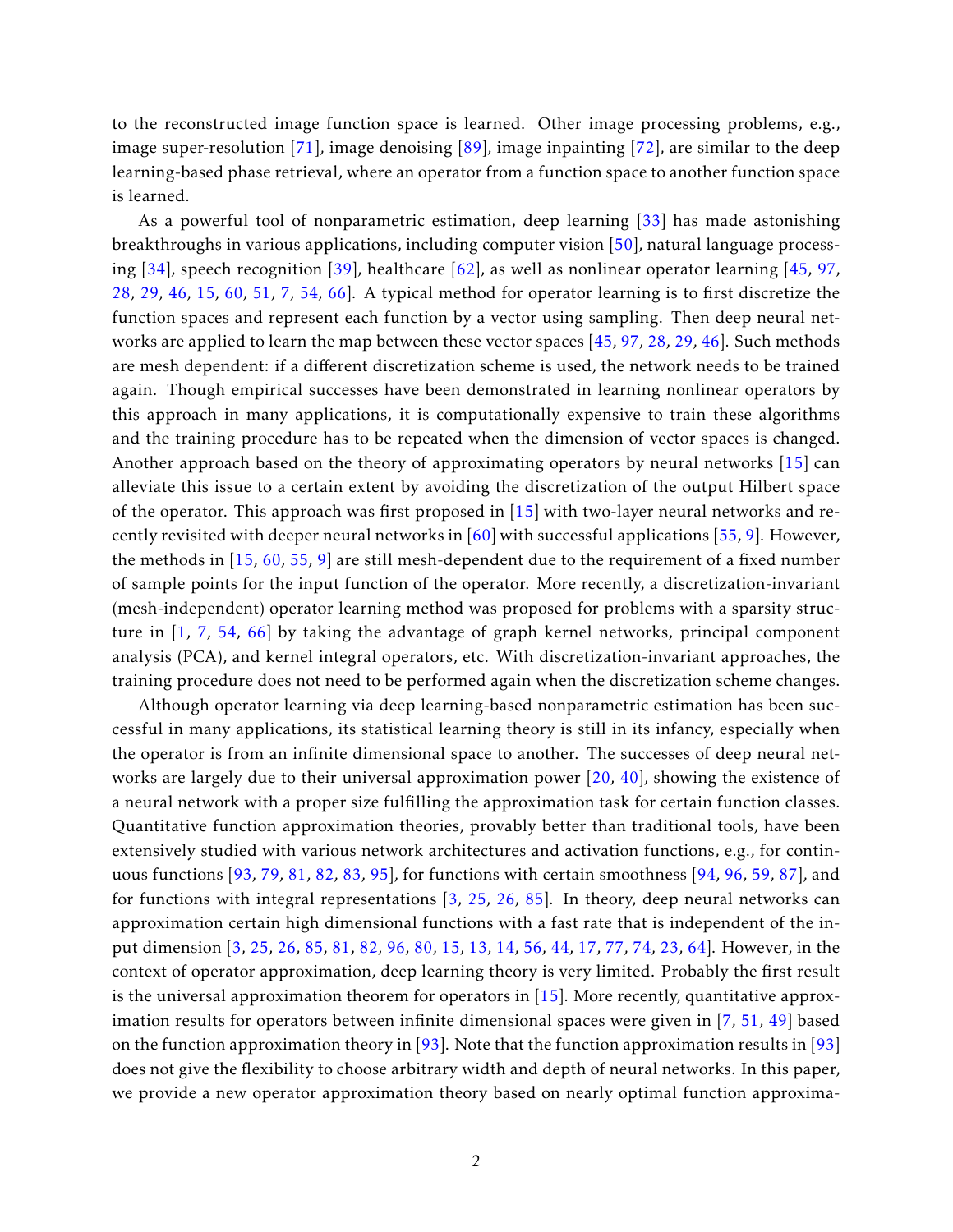tion results where the width and depth of the network can be chosen flexibly. In comparison with [\[51\]](#page-39-4), the flexibility of choosing arbitrary width and depth provides an explicit guideline to balance the approximation error and the statistical variance to achieve a better generalization error in operator learning.

We also establish a novel statistical theory for deep nonparametric estimation of Lipschitz operators between infinite dimensional Hilbert spaces. The core question to be answered is: how the generalization error scales when the number of training samples increases and whether the scaling is dimension-independent without the curse of dimensionality. In literature, the statistical theory for function regression via neural networks has been a popular research topic [\[38,](#page-39-8) [47,](#page-39-9) [43,](#page-39-10) [5,](#page-36-2) [75,](#page-41-8) [10,](#page-37-6) [13,](#page-37-3) [48,](#page-39-11) [65,](#page-40-7) [30,](#page-38-9) [56,](#page-40-5) [44\]](#page-39-6). These works have proved that deep nonparametric regression can achieve the optimal minimax rate of regression established in [\[86,](#page-42-10) [36\]](#page-38-10). When the target function has low complexity or the function domain is a low dimensional set, deep neural networks can achieve a fast rate depending on the intrinsic dimension [\[12,](#page-37-7) [13,](#page-37-3) [14,](#page-37-4) [56,](#page-40-5) [79,](#page-41-4) [44,](#page-39-6) [17,](#page-37-5) [77,](#page-41-6) [74,](#page-41-7) [23,](#page-38-8) [64\]](#page-40-6). In more sophisticated cases when a mathematical modeling problem is transferred to a special regression problem, e.g., solving high dimensional PDEs and identifying the governing equation of spatial-temporal data, the generalization analysis of deep learning has been proposed in [\[6,](#page-37-8) [84,](#page-42-11) [61,](#page-40-8) [63,](#page-40-9) [58,](#page-40-10) [57,](#page-40-11) [24,](#page-38-11) [35\]](#page-38-12). All these results focus on the regression problem when the target function is a mapping from a finite dimensional space to a finite dimensional space. Therefore, these results cannot be applied to mappings from an infinite dimensional space to another. To our best knowledge, the only work on the generalization error analysis of deep operator learning in Hilbert spaces is [\[51\]](#page-39-4) for the algorithm in [\[60\]](#page-40-1), which is not completely discretization-invariant. The generalization error in [\[51\]](#page-39-4) is a posteriori depending on the properties of neural networks fitting the target operator. Recently, the posterior rates on learning linear operators by Bayesian inversion have been studied in [\[21\]](#page-38-13).

In this paper, we establish a priori generalization error for a discretization-invariant operator learning algorithm for operators between Hilbert spaces. As we shall see later, our theory can be applied to operator learning from a finite dimensional vector space to another as a special case. Therefore, the theoretical result in this paper can facilitate the understanding of many operator learning algorithms by neural networks in the literature. Our contributions are summarized as follows:

- 1. We derive an upper bound on the generalization error for a general framework of learning operators between infinite dimensional spaces by deep neural networks. The framework considered here first encodes the input and output space into finite-dimensional spaces by some encoders and decoders. Then a transformation between the dimension reduced spaces is learned using deep neural networks. Our upper bound is derived for two network architectures: one has constraints on the number of nonzero weight parameters and parameter magnitude; The other network architecture does not have such constraints and allows one to flexibly choose the depth and width. Our upper bound consists of two parts: the error of learning the transformation by deep neural networks, and the dimension reduction error with encoders and decoders.
- 2. Our analysis is general and can be applied for a wide range of popular choices of encoders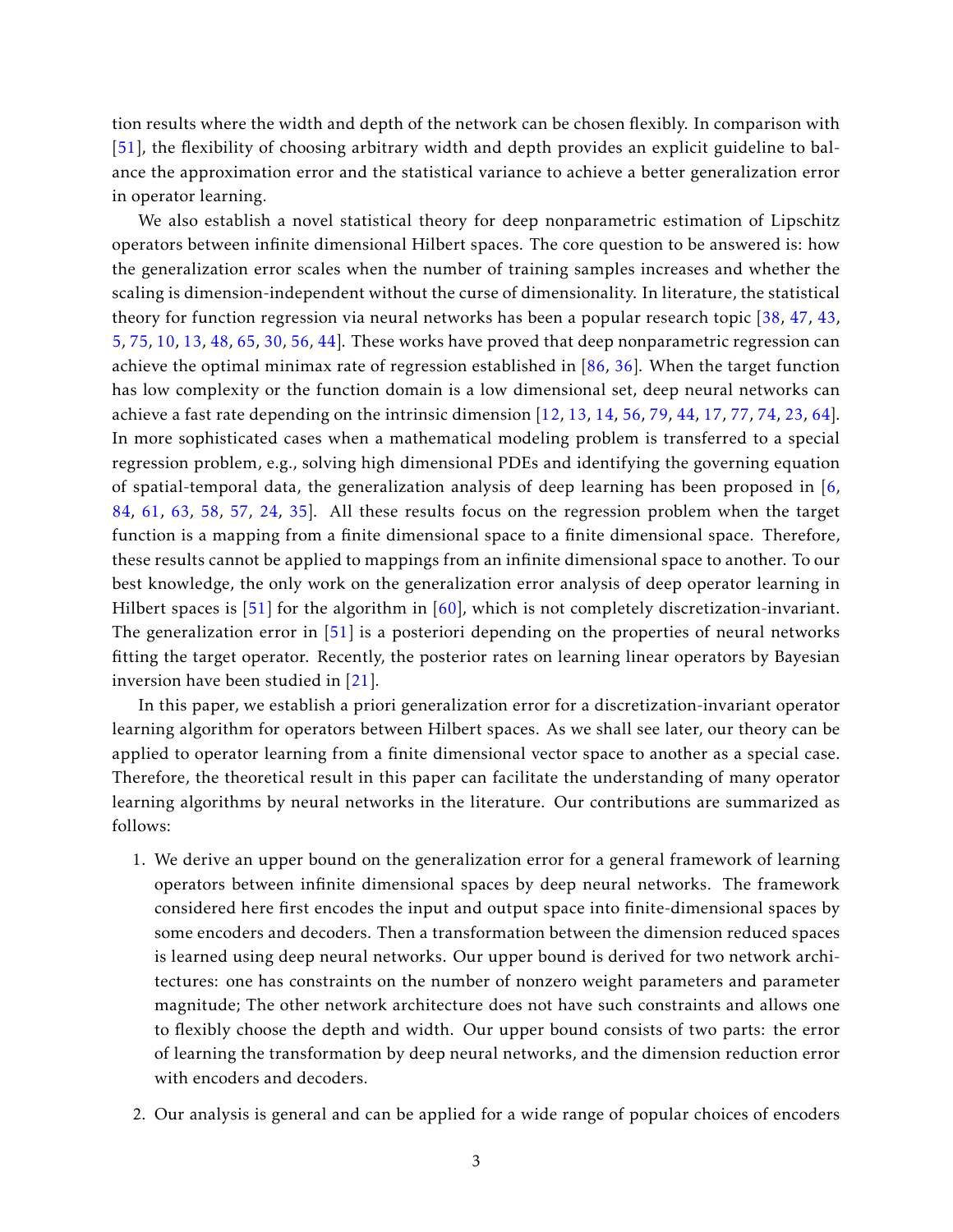and decoders in the numerical implementation, such as those derived from Legendre polynomials, trigonometric bases, and principal component analysis. The generalization error is given for each of these examples.

3. We discuss two scenarios to further exploit the additional low-dimensional structures of data in operator estimation motivated by practical considerations and classical numerical methods. The first scenario is when encoded vectors in the input space are on a lowdimensional manifold. In this scenario, we show that the generalization error converges as the training sample increases with a fast rate depending on the intrinsic dimension of the manifold. The second scenario is when the operator itself has low complexity: the composition of the operator with a certain encoder and decoder is a multi-index model. In this scenario, we show that the convergence rate of the generalization error depends on the intrinsic dimension of the composed operator.

We organize this paper as follows. In Section [2,](#page-3-0) we introduce our notations and the learning framework considered in this paper. Our main results with general encoders and decoders are presented in Section [3.](#page-6-0) We discuss the applications of our main results to specific encoders and decoders derived from certain function basis and PCA in Section [4](#page-10-0) and [5,](#page-15-0) respectively. To further exploit additional low-dimensional structures of data, we discuss the application of our results to two scenarios in Section [6.](#page-18-0) The proofs of all results are given in Section [7.](#page-22-0) We conclude this paper in Section [8.](#page-36-3)

# <span id="page-3-0"></span>2 A general framework

#### 2.1 Preliminaries

We first briefly introduce some definitions and notations on a Hilbert space, encoders, decoders, and feedforward neural networks used in this paper. A Hilbert space is a Banach space equipped with an inner product. It is separable if it admits a countable orthonormal basis. Let  $H$  be a separable Hilbert space. An encoder for  $\mathcal H$  is an operator  $E_{\mathcal H}:\mathcal H\to\mathbb R^d$ , where  $d$  is a positive integer representing the encoding dimension. The associated decoder is an operator  $D_H : \mathbb{R}^d \to \mathcal{H}$ . The composition  $\Pi_{\mathcal{H}} = D_{\mathcal{H}} \circ E_{\mathcal{H}} : \mathcal{H} \to \mathcal{H}$  is a projection. For any  $u \in \mathcal{H}$ , we define the projection error as  $\|\Pi_{\mathcal{H}}(u) - u\|_{\mathcal{H}}$ .

In this paper, we consider the ReLU Feedforward Neural Network (FNN) in the form of

<span id="page-3-1"></span>
$$
f(\mathbf{x}) = W_L \cdot \text{ReLU}(W_{L-1} \cdots \text{ReLU}(W_1 \mathbf{x} + \mathbf{b}_1) + \cdots + \mathbf{b}_{L-1}) + \mathbf{b}_L, \tag{1}
$$

where  $W_l$ 's are weight matrices,  $\mathbf{b}_l$ 's are biases, and ReLU(*a*) = max{*a*,0} is the rectified linear unit activation (ReLU) applied element-wise.

We consider two classes of network architectures whose inputs are in a compact domain of a vector space and whose outputs are vectors in R*<sup>d</sup>* . The dimension of the input and output spaces are to be specified later. The first class is defined as

$$
\mathcal{F}_{NN}(d, L, p, K, \kappa, M) = \{\Gamma = [f_1, f_2, ..., f_d]^{\top} : \text{ for each } k = 1, ..., d,
$$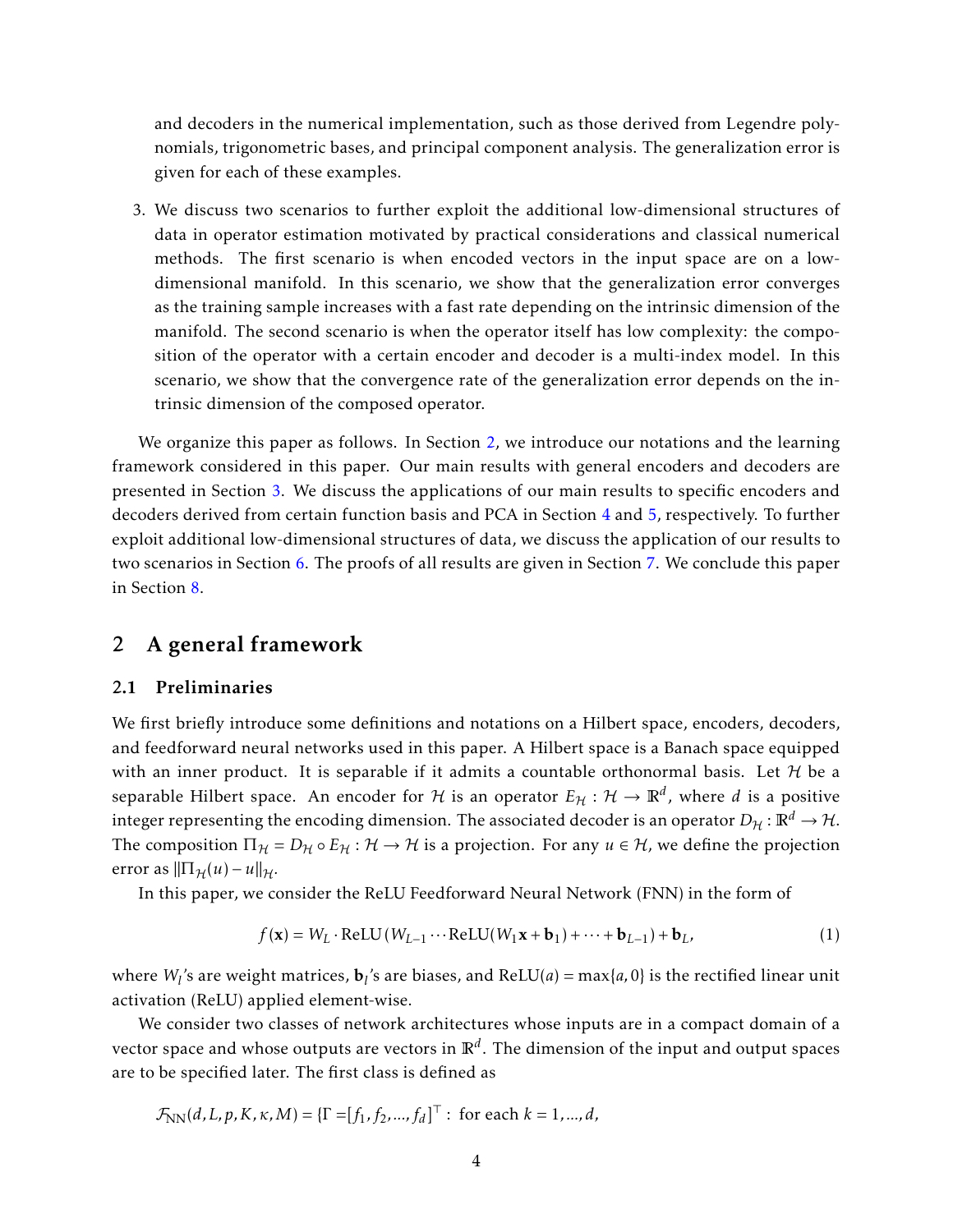$f_k(\mathbf{x})$  is in the form of  $(1)$  with *L* layers, width bounded by  $p$ ,

<span id="page-4-1"></span><span id="page-4-0"></span>
$$
||f_k||_{\infty} \le M, \ ||W_l||_{\infty,\infty} \le \kappa, \ ||\mathbf{b}_l||_{\infty} \le \kappa, \ \sum_{l=1}^L ||W_l||_0 + ||\mathbf{b}_l||_0 \le K \}, \tag{2}
$$

 $\|f\|_{\infty} = \sup_{\mathbf{x}} |f(\mathbf{x})|$ ,  $\|W\|_{\infty,\infty} = \max_{i,j} |W_{i,j}|$ ,  $\|b\|_{\infty} = \max_{i} |b_i|$  for any function *f*, matrix *W*, and vector **b** with  $\|\cdot\|_0$  denoting the number of nonzero elements of its argument. The function class given by this first network architecture has an upper bound on all weight parameters (the magnitude of all weight parameters are upper bounded by *κ*) and a cardinality constraint (the total number of nonzero parameters are no more than *K*). Each element of the output is upper bounded by *M*. This constraint on the output is often enforced by clipping the output in the testing procedure. Such a clipping can be realized with a two-layer network, which is fixed during training. This clipping step is common in nonparametric regression [\[36\]](#page-38-10).

In the second class of network architecture, we drop the magnitude and cardinality constraints for practical concerns on training. The second network architecture is parameterized by *L, p,M* only:

$$
\mathcal{F}_{NN}(d, L, p, M) = \{ \Gamma = [f_1, f_2, ..., f_d]^{\top} : \text{ for each } k = 1, ..., d_{\mathcal{Y}},
$$
  

$$
f_k(\mathbf{x}) \text{ is in the form of (1) with } L \text{ layers, width bounded by } p,
$$
  

$$
||f_k||_{\infty} \le M \}.
$$
 (3)

All theoretical results in this paper can be applied to both network architectures.

Notations: We use bold lowercase letters to denote vectors, and normal font letters to denote scalars. The notation 0 represents a zero vector. For a *d* dimensional vector  $\mathbf{k} = [k_1, \cdots, k_d]^\top$ , we denote  $|\mathbf{k}| = \sum_{i=1}^d k_i$ . The vector norms are defined as  $||\mathbf{k}||_{\infty} = \max_i |k_i|$  and  $||\mathbf{k}||_2 = \sqrt{\sum_{i=1}^d k_i^2}$  $\frac{2}{i}$ . For any scalar  $s$ , we denote  $\lceil s \rceil$  as the smallest integer that is no less than  $s$ . We use  $\mathbb N$  to denote the set of positive integers and  $\mathbb{N}_0 = \mathbb{N} \cup \{0\}$ . For a function  $f : \Omega \to \mathbb{R}$  in a Hilbert space  $\mathcal{H}$ , we define the function norms as  $||f||_{\infty} = \sup_{\mathbf{x} \in \Omega} |f(\mathbf{x})|$  and  $||f||_{\mathcal{H}} = \sqrt{\langle f, f \rangle_{\mathcal{H}}}$ , where  $\langle \cdot, \cdot \rangle_{\mathcal{H}}$  denotes the inner product of H. For an operator  $A : H \to H$ , we denote its operator norm by  $||A||_{op}$  and its Hilbert-Schmidt norm by  $||A||_{HS}$ . More notations used in this paper is summarized in Table [1.](#page-7-0)

#### 2.2 Problem setup and a learning framework

Let X and Y be two separable Hilbert spaces and  $\Psi : \mathcal{X} \to \mathcal{Y}$  be an unknown operator. Our goal is to learn the operator  $\Psi$  from a finite number of samples  $S = \{u_i, v_i\}_{i=1}^{2n}$  in the following setting.

<span id="page-4-2"></span>**Setting 1.** Let  $\mathcal{X}, \mathcal{Y}$  be two separable Hilbert spaces and  $\gamma$  be a probability measure on  $\mathcal{X}$ . Let  $S = \{u_i, v_i\}_{i=1}^{2n}$  be the given data where  $u_i$ 's are i.i.d. samples from  $\gamma$  and the  $v_i$ 's are generated according to model:

$$
v_i = \Psi(u_i) + \widetilde{\epsilon_i},\tag{4}
$$

where the  $\tilde{\epsilon}_i$ 's are i.i.d. samples from a probability measure  $\mu$  on  $\mathcal{Y}$ , independently of  $u_i$ 's. We denote the probability measure of *v* by *ζ*.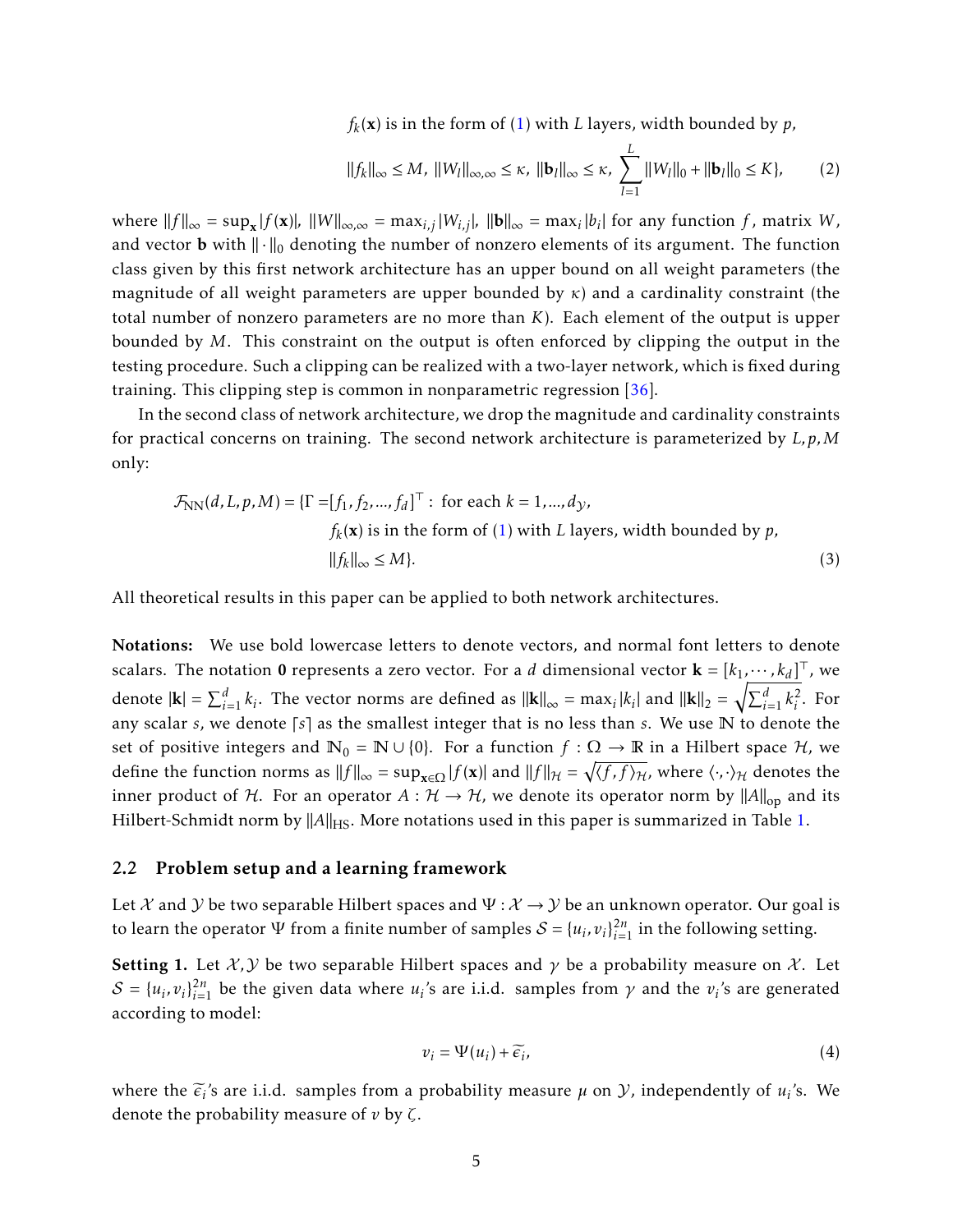The pushforward measure of  $\gamma$  under  $\Psi$  is denoted by  $\Psi_{\#}\gamma$ , such that for any  $\Omega \subset \mathcal{Y}$ ,

$$
\Psi_{\#}\gamma(\Omega)=\gamma(\{u:\Psi(u)\in\Omega\}).
$$

Without additional assumptions, the estimation error of  $\Psi$  based on a finite number of samples may not converge to zero since  $\Psi$  is an operator between infinite-dimensional spaces. In this paper, we exploit the low-dimensional structures in this estimation problem arising from practical applications, and prove a nonparametric estimation error of  $\Psi$  by deep neural networks.

Our learning framework follows the idea of model reduction [\[7\]](#page-37-1). It consists of encoding and decoding in both the  $\mathcal X$  and  $\mathcal Y$  spaces, and deep learning of a transformation between the encoded vectors for the elements in  $X$  and  $Y$ . We first encode the elements in  $X$  and  $Y$  to finite dimensional vectors by an encoding operator. For fixed positive integers  $d_X$  and  $d_Y$ , let  $E_X : \mathcal{X} \to \mathbb{R}^{d_X}$  and  $D_{\mathcal{X}} : \mathbb{R}^{d_{\mathcal{X}}} \to \mathcal{X}$  be the encoder and decoder of  $\mathcal{X}$ , and  $E_{\mathcal{Y}} : \mathcal{Y} \to \mathbb{R}^{d_{\mathcal{Y}}}$  and  $D_{\mathcal{Y}} : \mathbb{R}^{d_{\mathcal{Y}}} \to \mathcal{Y}$  be the encoder and decoder of  $Y$  such that

$$
D_{\mathcal{X}} \circ E_{\mathcal{X}} \approx I
$$
 and  $D_{\mathcal{Y}} \circ E_{\mathcal{Y}} \approx I$ .

The empirical counterparts of encoders and decoders are denoted by  $E^n_{\mathcal{X}}$ ,  $D^n_{\mathcal{X}}$ ,  $E^n_{\mathcal{Y}}$  and  $D^n_{\mathcal{Y}}$ , and we call them empirical encoders and decoders.

The simplest encoder in a function space is the discretization operator. When  $\mathcal X$  is a function space containing functions defined on a compact subset of  $\mathbb{R}^D$ , we can discretize the domain with a fixed grid, and take the encoder as the sampling operator on this grid. However, the discretization operator may not reveal the low-dimensional structures in the functions of interest, and therefore may not effectively reduce the dimension.

A popular choice of encoders in applications is the basis encoder, such as the Fourier transform with trigonometric basis, or PCA with data-driven basis, etc. Given an orthonormal basis of  $\mathcal X$  and a positive integer  $d_X$ , the basis encoder maps an element in X to  $d_X$  coefficients associated with a fixed set of  $d_\chi$  bases. For any coefficient vector  $\mathbf{a} \in \mathbb{R}^{d_\chi}$ , the decoder  $D_\chi(\mathbf{a})$  gives rise to a linear combination of these  $d_X$  bases weighted by a. See Section [4](#page-10-0) for the details about the basis encoder. The trigonometric basis and orthogonal polynomials are commonly used bases in applications. These bases are a priori given, independently of the training data. In this case, the basis encoder can be viewed as a deterministic operator, which is given independently of the training data. The empirical encoder and decoder are the same as the oracle encoder and decoder:  $E_{\chi}^{n} = E_{\chi}$  and  $D_{\mathcal{X}}^n = D_{\mathcal{X}}$ .

PCA [\[69,](#page-41-9) [41,](#page-39-12) [42\]](#page-39-13) is an effective dimension reduction technique, when *u<sup>i</sup>* 's exhibit a low-dimensional linear structure. The PCA encoder encodes an element in  $\mathcal X$  to the  $d_{\mathcal X}$  coefficients associated with the top  $d<sub>X</sub>$  eigenbasis of a trace operator. The PCA decoder gives a linear combination of the eigenbasis weighted by the given coefficient vector. In practice, one needs to estimate this trace operator from the training data and obtain an empirical estimation of  $E_X$  and  $D_X$ , which are denoted by  $E^n_\chi$  and  $D^n_\chi$ , respectively. The PCA encoder is data-driven, and we expect  $E^n_\chi \approx E_\chi$ ,  $D^n_\chi \approx D_\chi$  when the sample size  $n$  is sufficiently large. The encoding and decoding operator in  $Y$  can be defined analogously.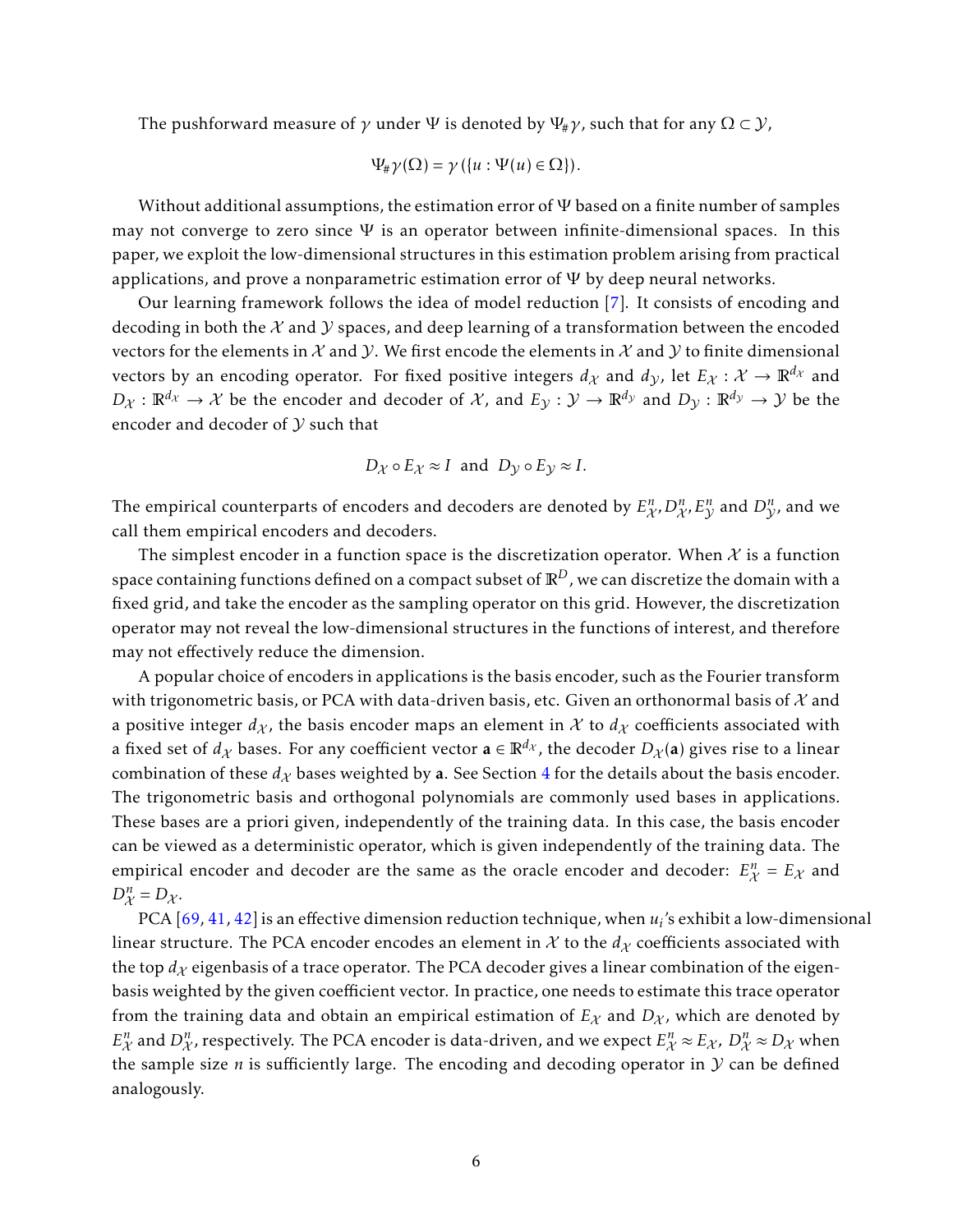The operator  $D_{\chi} \circ E_{\chi}$  is the projection operator associated with the encoder  $E_{\chi}$  and decoder  $D_X$ . We have the following projections and their empirical counterparts:

$$
\begin{aligned} \Pi_{\mathcal{X},d_{\mathcal{X}}} &= D_{\mathcal{X}} \circ E_{\mathcal{X}}, \quad \Pi_{\mathcal{X},d_{\mathcal{X}}}^n = D_{\mathcal{X}}^n \circ E_{\mathcal{X}}^n, \\ \Pi_{\mathcal{Y},d_{\mathcal{Y}}} &= D_{\mathcal{Y}} \circ E_{\mathcal{Y}}, \quad \Pi_{\mathcal{Y},d_{\mathcal{Y}}}^n = D_{\mathcal{Y}}^n \circ E_{\mathcal{Y}}^n. \end{aligned}
$$

After the empirical encoders  $E_{\mathcal{X}}^n$ ,  $E_{\mathcal{Y}}^n$  and decoders  $D_{\mathcal{X}}^n$ ,  $D_{\mathcal{Y}}^n$  are computed, our objective is to learn a transformation  $\Gamma : \mathbb{R}^{d_{\mathcal{X}}} \to \mathbb{R}^{d_{\mathcal{Y}}}$  such that

<span id="page-6-5"></span>
$$
D_{\mathcal{V}}^n \circ \Gamma \circ E_{\mathcal{X}}^n \approx \Psi. \tag{5}
$$

We learn  $\Gamma$  using a two-stage algorithm. Given the training data  $\mathcal{S} = \{u_i, v_i\}_{i=1}^{2n}$ , we split the data into two subsets  $S_1 = \{u_i, v_i\}_{i=1}^n$  $S_1 = \{u_i, v_i\}_{i=1}^n$  $S_1 = \{u_i, v_i\}_{i=1}^n$  and  $S_2 = \{u_i, v_i\}_{i=n+1}^{2n}$ , where  $S_1$  is used to compute the encoders and decoders and  $S_2$  is used to learn the transformation  $\Gamma$  between the encoded vectors. Our two-stage algorithm follows

Stage 1: Compute the empirical encoders and decoders  $E^n_{\mathcal{X}}, D^n_{\mathcal{X}}, E^n_{\mathcal{Y}}, D^n_{\mathcal{Y}}$  based on  $\mathcal{S}_1$ . In the case of deterministic encoders, we skip Stage 1 and let  $E_{\mathcal{X}}^n = E_{\mathcal{X}}$ ,  $D_{\mathcal{X}}^n = D_{\mathcal{X}}$ ,  $E_{\mathcal{Y}}^n = E_{\mathcal{Y}}$ ,  $D_{\mathcal{Y}}^n = D_{\mathcal{Y}}$ .

**Stage 2:** Learn  $\Gamma$  with  $S_2$  by solving the following optimization problem

$$
\Gamma_{\rm NN} \in \underset{\Gamma \in \mathcal{F}_{\rm NN}}{\text{argmin}} \frac{1}{n} \sum_{i=n+1}^{2n} ||\Gamma \circ E_{\mathcal{X}}^n(u_i) - E_{\mathcal{Y}}^n(v_i)||_2^2
$$
 (6)

for some  $\mathcal{F}_{NN}$  class with a proper choice of parameters.

Our estimator of  $\Psi$  is given as

<span id="page-6-4"></span><span id="page-6-2"></span>
$$
\Psi_{\!N\!N} := D_{\mathcal{Y}}^n \circ \Gamma_{\!N\!N} \circ E_{\mathcal{X}}^n,
$$

and the mean squared generalization error is defined as

$$
\mathbb{E}_{\mathcal{S}}\mathbb{E}_{u \sim \gamma} \|\Psi_{\text{NN}}(u) - \Psi(u)\|_{\mathcal{Y}}^2. \tag{7}
$$

### <span id="page-6-0"></span>3 Main results

The main results of this paper provide statistical guarantees on the mean squared generalization error for the estimation of Lipchitz operators.

#### 3.1 Assumptions

We first make some assumptions on the measure  $\gamma$  and the operator  $\Psi$ .

<span id="page-6-3"></span>Assumption 1 (Compactly supported measure). The probability distribution *γ* is supported on a compact set  $\Omega_{\chi} \subset \mathcal{X}$ . There exists  $R_{\chi} > 0$  such that, for any  $u \in \Omega_{\chi}$ , we have

$$
||u||_{\mathcal{X}} \le R_{\mathcal{X}}.\tag{8}
$$

<span id="page-6-1"></span><sup>&</sup>lt;sup>1</sup>The data can be split unevenly as well.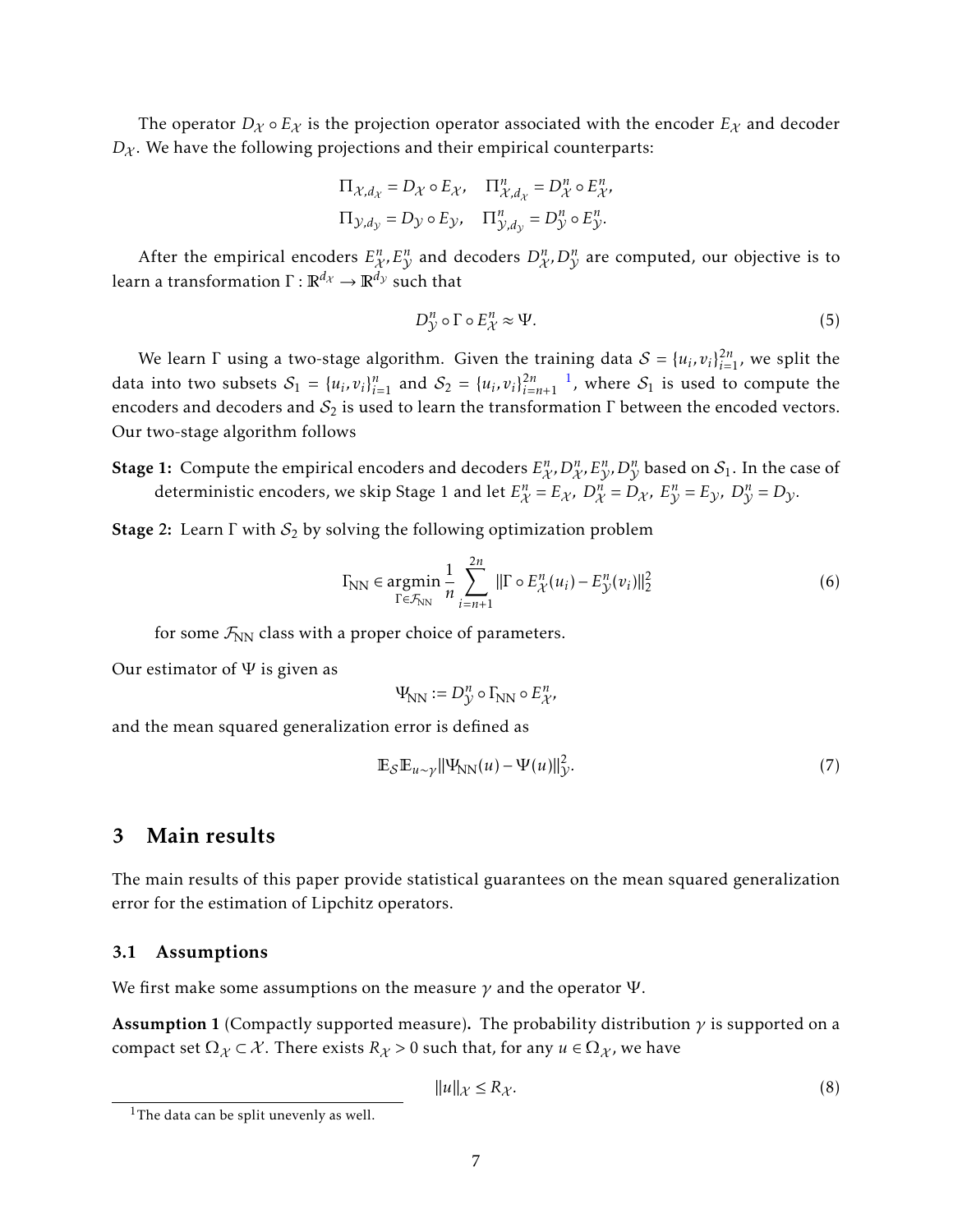| Notation                                                   | Description                                                      | Notation                                                   | Description                                                        |  |
|------------------------------------------------------------|------------------------------------------------------------------|------------------------------------------------------------|--------------------------------------------------------------------|--|
| $\mathcal{X}$                                              | Input space                                                      | $\mathcal{Y}$                                              | Output space                                                       |  |
| $\Psi: \mathcal{X} \rightarrow \mathcal{Y}$                | An unknown operator                                              | $S = {u_i, v_i}_{i=1}^{2n}$                                | Given data set                                                     |  |
| $\gamma$                                                   | A probability measure on $\mathcal X$                            | $\Psi_{\#}\gamma$                                          | Push forward measure of $\gamma$                                   |  |
|                                                            |                                                                  |                                                            | under $\Psi$                                                       |  |
| μ                                                          | The probability measure of noise $\widetilde{\varepsilon}$       |                                                            | The probability measure of $v = \Psi(u) + \widetilde{\varepsilon}$ |  |
| $E_{\mathcal{X}}$ , $D_{\mathcal{X}}$                      | Encoder and decoder of $X$                                       | $E_{\mathcal{V}}$ , $D_{\mathcal{V}}$                      | Encoder and decoder of $\mathcal Y$                                |  |
| $E_{\mathcal{X}}^n, D_{\mathcal{X}}^n$                     | Empirical estimations of $E_{\mathcal{X}}$ , $D_{\mathcal{X}}$   |                                                            | Empirical estimations of $E_y$ , $D_y$                             |  |
|                                                            | from noisy data                                                  | $E_{\mathcal{V}}^n, D_{\mathcal{V}}^n$                     | from noisy data                                                    |  |
| $d_{\mathcal{X}}$                                          | Encoding dimension of $X$                                        | $d_{\mathcal{V}}$                                          | Encoding dimension of $\mathcal Y$                                 |  |
| $\Pi_{\mathcal{X},d_{\mathcal{X}}}$                        | Projection $D_{\mathcal{X}} \circ E_{\mathcal{X}}$               | $\Pi_{\mathcal{Y},d_{\mathcal{Y}}}$                        | Projection $D_{\mathcal{V}} \circ E_{\mathcal{V}}$                 |  |
| $\overline{\Pi}^n_{\mathcal{X},d_{\mathcal{X}}}$           | Empirical projection $D_{\mathcal{X}}^n \circ E_{\mathcal{X}}^n$ | $\bar{\Pi}_{\mathcal{Y},\mathcal{dy}}^{n}$                 | Empirical projection $D_{\mathcal{V}}^n \circ E_{\mathcal{V}}^n$   |  |
| $\ \Pi_{\mathcal{X},d_{\mathcal{X}}}(u)-u\ _{\mathcal{X}}$ | Encoding error for $u$ in $\mathcal X$                           | $\ \Pi_{\mathcal{Y},d_{\mathcal{V}}}(v)-v\ _{\mathcal{Y}}$ | Encoding error for $v$ in $Y$                                      |  |
| $\mathcal{F}_{NN}$                                         | Neural network class                                             | $\Gamma_{NN}$                                              | Neural network estimator in $(6)$                                  |  |

<span id="page-7-0"></span>

| Table 1: Notations used in this paper. |  |  |  |  |  |
|----------------------------------------|--|--|--|--|--|
|----------------------------------------|--|--|--|--|--|

<span id="page-7-1"></span>**Assumption** 2 (Lipschitz operator). There exists  $L_{\Psi} > 0$  such that

$$
\|\Psi(u_1) - \Psi(u_2)\|_{\mathcal{Y}} \le L_{\Psi} \|u_1 - u_2\|_{\mathcal{X}}, \text{ for any } u_1, u_2 \in \Omega_{\mathcal{X}}.
$$

Assumption [1](#page-6-3) and [2](#page-7-1) assume that *γ* is compactly supported and Ψ is Lipschitz continuous. We denote the image of  $\Omega_{\mathcal{X}}$  under the transformation  $\Psi$  as

$$
\Omega_{\mathcal{Y}} = \{ v \in \mathcal{Y} : v = \Psi(u) \text{ for some } u \in \Omega_{\mathcal{X}} \}.
$$

Assumption [1](#page-6-3) and [2](#page-7-1) imply that  $\Omega$ <sub>*y*</sub> is bounded: there exists a constant  $R_y = L_\Psi R_x > 0$  such that for any  $v \in \Omega_{\mathcal{Y}}$ , we have  $||v||_{\mathcal{Y}} \le R_{\mathcal{Y}}$ .

We next make some natural assumptions on the empirical encoders and decoders:

<span id="page-7-2"></span>Assumption 3 (Lipchitz encoders and decoders). The empirical encoders and decoders  $E^n_{\cal X}$ ,  $D^n_{\cal X}$ ,  $E^n_{\cal Y}$ ,  $D^n_{\cal Y}$ satisfy:

$$
E_{\mathcal{X}}^{n}(0_{\mathcal{X}}) = \mathbf{0}, \ D_{\mathcal{X}}^{n}(0) = 0_{\mathcal{X}}, \ E_{\mathcal{Y}}^{n}(0_{\mathcal{Y}}) = \mathbf{0}, \ D_{\mathcal{Y}}^{n}(\mathbf{0}) = 0_{\mathcal{Y}},
$$

where 0 denotes the zero vector,  $0_{\chi}$  is the zero function in  $\chi$  and  $0_{\chi}$  is the zero function in  $\chi$ .

They are also Lipschitz: there exist  $L_{E_{\mathcal{X}}^n},L_{D_{\mathcal{X}}^n},L_{E_{\mathcal{Y}}^n},L_{D_{\mathcal{X}}^n}>0$  such that, for any  $u_1,u_2\in\mathcal{X}$  and any  $\mathbf{a}_1, \mathbf{a}_2 \in \mathbb{R}^{d_{\mathcal{X}}}$ , we have

$$
||E_{\mathcal{X}}^{n}(u_{1})-E_{\mathcal{X}}^{n}(u_{2})||_{2} \leq L_{E_{\mathcal{X}}^{n}}||u_{1}-u_{2}||_{\mathcal{X}}, \quad ||D_{\mathcal{X}}^{n}(\mathbf{a}_{1})-D_{\mathcal{X}}^{n}(\mathbf{a}_{2})||_{\mathcal{X}} \leq L_{D_{\mathcal{X}}^{n}}||\mathbf{a}_{1}-\mathbf{a}_{2}||_{2},
$$

and for any  $v_1, v_2 \in \mathcal{Y}$  and any  $\mathbf{a}_1, \mathbf{a}_2 \in \mathbb{R}^{d_y}$ , we have

$$
||E_{\mathcal{Y}}^{n}(v_{1}) - E_{\mathcal{Y}}^{n}(v_{2})||_{2} \leq L_{E_{\mathcal{Y}}^{n}}||v_{1} - v_{2}||_{\mathcal{Y}}, \quad ||D_{\mathcal{Y}}^{n}(\mathbf{a}_{1}) - D_{\mathcal{Y}}^{n}(\mathbf{a}_{2})||_{\mathcal{Y}} \leq L_{D_{\mathcal{Y}}^{n}}||\mathbf{a}_{1} - \mathbf{a}_{2}||_{2}.
$$

Remark 1. Assumption [3](#page-7-2) is made on empirical encoders and decoders. The basis encoders and PCA encoders, which are most commonly used, satisfy Assumption [3](#page-7-2) with the Lipchitz constants  $L_{E_{\mathcal{X}}^n} = L_{D_{\mathcal{X}}^n} = L_{E_{\mathcal{Y}}^n} = L_{D_{\mathcal{Y}}^n} = 1$  $L_{E_{\mathcal{X}}^n} = L_{D_{\mathcal{X}}^n} = L_{E_{\mathcal{Y}}^n} = L_{D_{\mathcal{Y}}^n} = 1$ , independently of the training data (see Lemma 1 and Lemma [2\)](#page-16-0).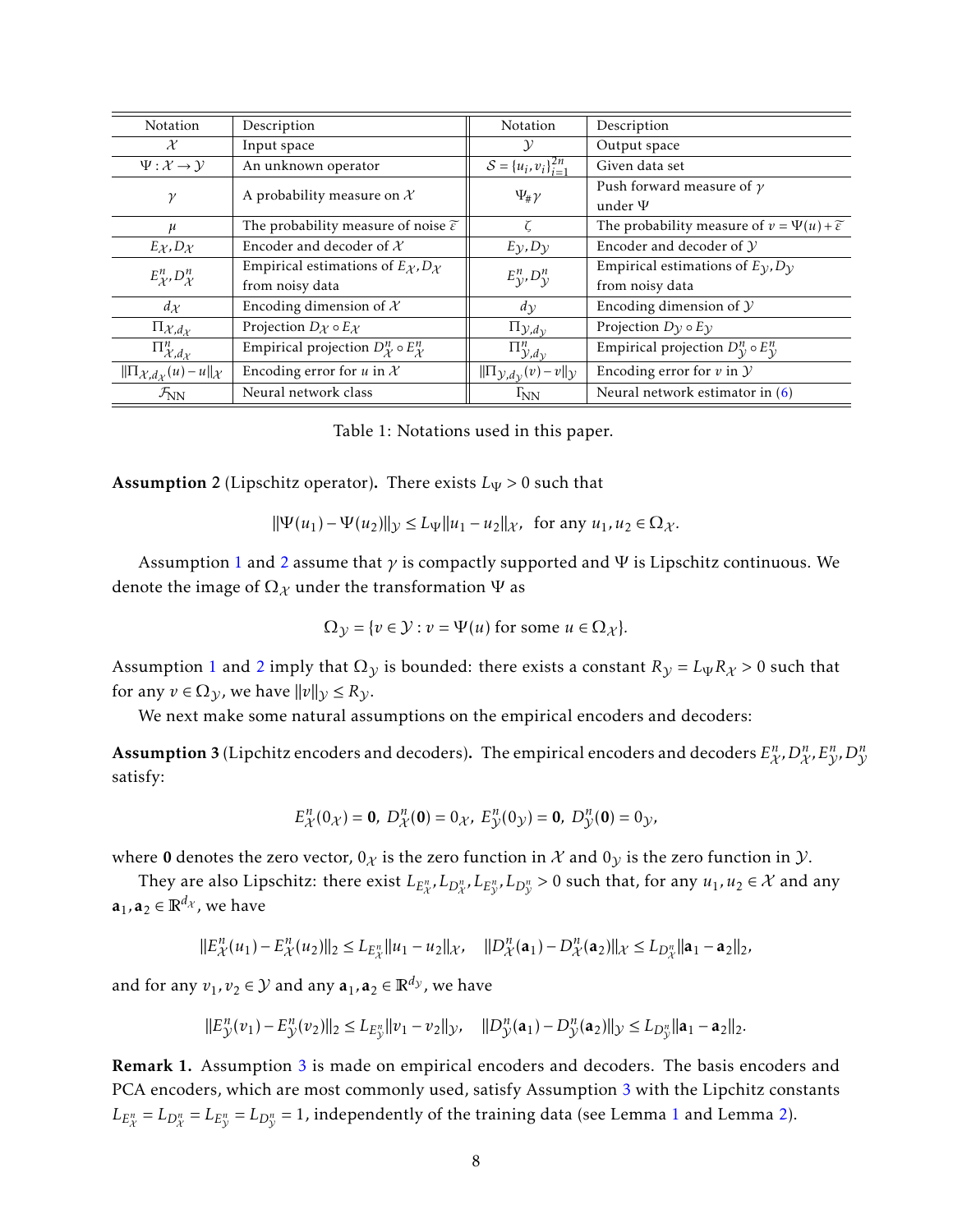Assumption [3](#page-7-2) implies that  $E_{\chi}^n(u)$  and  $E_{\gamma}^n(v)$  are bounded for any  $u \in \Omega_{\chi}$  and  $v \in \Omega_{\chi}$ . For any  $u \in \Omega_{\mathcal{X}}$ , we have  $||E_{\mathcal{X}}^n(u)||_2 \le ||E_{\mathcal{X}}^n(u) - E_{\mathcal{X}}^n(0)||_2 + ||E_{\mathcal{X}}^n(0)||_2 \le L_{E_{\mathcal{X}}^n} R_{\mathcal{X}}$ . Similarly, for any  $v \in \Omega_{\mathcal{Y}}$ , we have  $||E_{\mathcal{Y}}^n(v)||_2 \leq L_{E_{\mathcal{Y}}^n}R_{\mathcal{Y}}$ *.* 

<span id="page-8-0"></span>**Assumption 4** (Noise). The random noise  $\tilde{\epsilon}$  satisfies

- (i)  $\widetilde{\epsilon}$  is independent of *u*.
- (ii)  $\mathbb{E}[\widetilde{\epsilon}] = 0$ .
- (iii) There exists  $\tilde{\sigma} > 0$  such that  $\|\tilde{\epsilon}\|_{\mathcal{V}} \leq \tilde{\sigma}$ .

Assumption  $4(i)$  $4(i)$ -(iii) are natural assumptions on noise. Assumption  $4(i)$  is about the independence of the input and the noise, which is commonly used in nonparametric regression. Assumption  $4(iii)$  $4(iii)$  together with Assumption [3](#page-7-2) imply that the perturbation of the encoded vectors are bounded:  $||E_{\mathcal{Y}}^n(\Psi(u)+\widetilde{\epsilon})-E_{\mathcal{Y}}^n(\Psi(u))||_{\infty}\leq L_{E_{\mathcal{Y}}^n}\widetilde{\sigma}.$  We denote  $\sigma=L_{E_{\mathcal{Y}}^n}\widetilde{\sigma}$  such that

$$
||E_{\mathcal{Y}}^n(\Psi(u)+\widetilde{\epsilon})-E_{\mathcal{Y}}^n(\Psi(u))||_{\infty} \leq \sigma \text{ for any } u \text{ and } \widetilde{\epsilon}.
$$

<span id="page-8-1"></span>**Assumption 5** (Noise and encoder). For any noise satisfying Assumption [4](#page-8-0) and any given  $S_1$ , the conditional expectation satisfies

$$
\mathbb{E}_{\widetilde{\epsilon}}\Big[E_{\mathcal{Y}}^n(\Psi(u)+\widetilde{\epsilon})-E_{\mathcal{Y}}^n(\Psi(u))|S_1\Big]=\mathbf{0},\text{ for any }u\in\Omega_{\mathcal{X}},
$$

where  $E_{\mathcal{Y}}^n$  is the empirical encoder computed with  $\mathcal{S}_1$ .

Assumption [5](#page-8-1) requires that, if we condition on  $\mathcal{S}_1$  based on which the empirical encoder  $E_{\mathcal{Y}}^n$ is computed, the perturbation on the encoded vector resulted from noise has zero expectation. Assumption [5](#page-8-1) is guaranteed for all linear encoders as long as Assumption  $4(ii)$  $4(ii)$  holds:

$$
\mathbb{E}_{\widetilde{\epsilon}}\Big[E_{\mathcal{Y}}^n(\Psi(u)+\widetilde{\epsilon})-E_{\mathcal{Y}}^n(\Psi(u))|S_1\Big]=\mathbb{E}_{\widetilde{\epsilon}}\Big[E_{\mathcal{Y}}^n(\widetilde{\epsilon})|S_1\Big]=\mathbf{0}.
$$

Basis encoders, including the PCA encoder, are linear encoders, so they all satisfy Assumption [5.](#page-8-1)

#### <span id="page-8-3"></span>3.2 Generalization error with general encoders and decoders

Our main result is an upper bound of the generalization error in [\(7\)](#page-6-4) with general encoders and decoders. Our results can be applied to both network architectures defined in [\(2\)](#page-4-0) and [\(3\)](#page-4-1). Our first theorem gives an upper bound of the generalization error with the network architecture defined in [\(2\)](#page-4-0).

<span id="page-8-2"></span>**Theorem [1](#page-6-3).** In Setting [1,](#page-4-2) suppose Assumption  $1 - 5$  $1 - 5$  hold. Let  $\Gamma_{NN}$  be the minimizer of [\(6\)](#page-6-2) with the network architecture  $\mathcal{F}(d_{\mathcal{V}}, L, p, K, \kappa, M)$  in [\(2\)](#page-4-0), where

$$
L = O(\log n + \log d_{\mathcal{Y}}), \ p = O\left(d_{\mathcal{Y}}^{-\frac{d_{\mathcal{X}}}{2+d_{\mathcal{X}}}} n^{\frac{d_{\mathcal{X}}}{2+d_{\mathcal{X}}}}\right), \ K = O\left(d_{\mathcal{Y}}^{-\frac{d_{\mathcal{X}}}{2+d_{\mathcal{X}}}} n^{\frac{d_{\mathcal{X}}}{2+d_{\mathcal{X}}}} \log n\right),
$$
  

$$
M = \sqrt{d_{\mathcal{Y}} L_{E_{\mathcal{Y}}^n} R_{\mathcal{Y}}, \ \kappa = \max\left\{1, \sqrt{d_{\mathcal{Y}} L_{E_{\mathcal{Y}}^n} R_{\mathcal{Y}}, \sqrt{d_{\mathcal{X}} L_{E_{\mathcal{X}}^n} R_{\mathcal{X}}, L_{E_{\mathcal{Y}}^n} L_{\mathcal{Y}} L_{\mathcal{Y}}}\right\}.
$$

$$
(9)
$$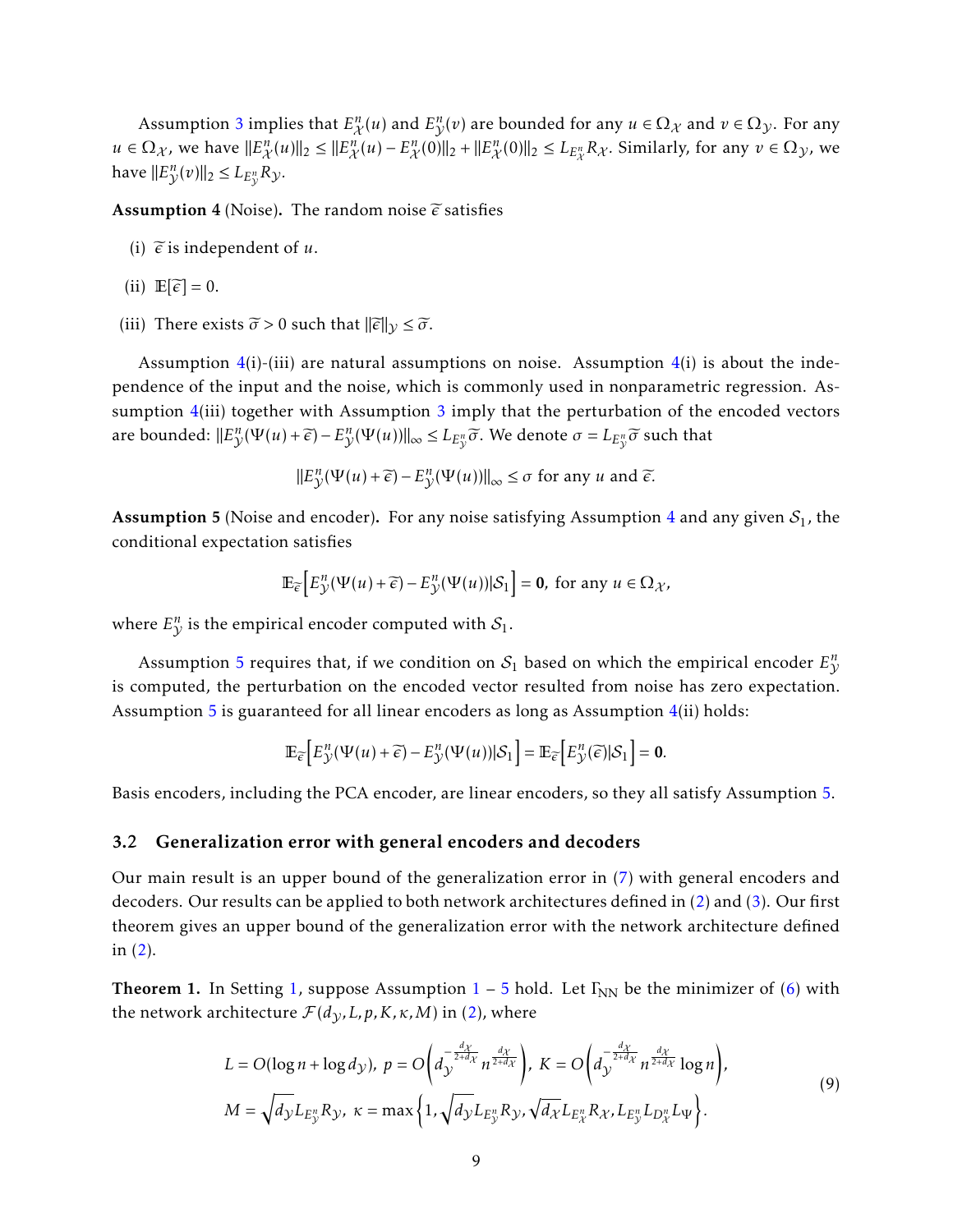Then we have

$$
\mathbb{E}_{\mathcal{S}}\mathbb{E}_{u \sim \gamma}||D_{\mathcal{Y}}^{n} \circ \Gamma_{\text{NN}} \circ E_{\mathcal{X}}^{n}(u) - \Psi(u)||_{\mathcal{Y}}^{2}
$$
\n
$$
\leq C_{1}(\sigma^{2} + R_{\mathcal{Y}}^{2})d_{\mathcal{Y}}^{\frac{4+d_{\chi}}{2+d_{\chi}}}n^{-\frac{2}{2+d_{\chi}}} \log^{3} n + C_{2}(\sigma^{2} + R_{\mathcal{Y}}^{2})d_{\mathcal{Y}}^{2}(\log d_{\mathcal{Y}})n^{-1}
$$
\n
$$
+ C_{3}\mathbb{E}_{\mathcal{S}}\mathbb{E}_{u \sim \gamma}||\Pi_{\mathcal{X},d_{\chi}}^{n}(u) - u||_{\mathcal{X}}^{2} + 2\mathbb{E}_{\mathcal{S}}\mathbb{E}_{w \sim \Psi_{\#} \gamma}||\Pi_{\mathcal{Y},d_{\mathcal{Y}}}^{n}(w) - w||_{\mathcal{Y}}^{2}, \tag{10}
$$

where  $C_1$ ,  $C_2$  are constants depending on  $d_\chi$ ,  $R_\chi$ ,  $R_\chi$ ,  $L_{E_\chi^n}$ ,  $L_{E_\chi^n}$ ,  $L_{D_\chi^n}$ ,  $L_{D_\chi^n}$ ,  $L_\Psi$  and  $C_3=16L_L^2$  $D_{\mathcal{V}}^n L_E^2$  $\frac{2}{E_{\mathcal{V}}^n} L_{\Psi}^2.$ 

Our second theorem gives an upper bound of the generalization error with the network architecture defined in [\(3\)](#page-4-1).

<span id="page-9-0"></span>**Theorem 2.** In Setting [1,](#page-4-2) suppose Assumption  $1 - 5$  $1 - 5$  $1 - 5$  hold. Let  $\Gamma_{NN}$  be the minimizer of [\(6\)](#page-6-2) with the network architecture  $\mathcal{F}(d_{\mathcal{Y}}, L, p, M)$  in [\(3\)](#page-4-1) with

$$
L = O(\widetilde{L}\log\widetilde{L}), \ p = O(\widetilde{p}\log\widetilde{p}), M = \sqrt{d_{\mathcal{Y}}}L_{E_{\mathcal{Y}}^n}R_{\mathcal{Y}},
$$
\n(11)

where  $\widetilde{L}, \widetilde{p} > 0$  are positive integers satisfying

<span id="page-9-3"></span><span id="page-9-2"></span><span id="page-9-1"></span>
$$
\widetilde{L}\widetilde{p} = \left[d_{\mathcal{Y}}^{\frac{d\chi}{4+2d\chi}}n^{\frac{d\chi}{4+2d\chi}}\right].\tag{12}
$$

Then we have

$$
\mathbb{E}_{\mathcal{S}}\mathbb{E}_{u \sim \gamma}||D_{\mathcal{Y}}^{n} \circ \Gamma_{\text{NN}} \circ E_{\mathcal{X}}^{n}(u) - \Psi(u)||_{\mathcal{Y}}^{2}
$$
\n
$$
\leq C_{4}(\sigma^{2} + R_{\mathcal{Y}}^{2})d_{\mathcal{Y}}^{\frac{4+d_{\mathcal{X}}}{2+d_{\mathcal{X}}}} n^{-\frac{2}{2+d_{\mathcal{X}}}} \log^{6} n + C_{3} \mathbb{E}_{\mathcal{S}}\mathbb{E}_{u \sim \gamma}||\Pi_{\mathcal{X},d_{\mathcal{X}}}^{n}(u) - u||_{\mathcal{X}}^{2} + 2 \mathbb{E}_{\mathcal{S}}\mathbb{E}_{w \sim \Psi_{\#} \gamma}||\Pi_{\mathcal{Y},d_{\mathcal{Y}}}^{n}(w) - w||_{\mathcal{Y}}^{2}, (13)
$$

where  $C_4$  is a constant depending on  $d_{\mathcal{X}}, R_{\mathcal{X}}, R_{\mathcal{Y}}, L_{E_{\mathcal{X}}^n}, L_{E_{\mathcal{Y}}^n}, L_{\mathcal{Y}}$  and  $C_3 = 16L_L^2$  $D_{\nu}^n L_E^2$  $\frac{2}{E^n_{\mathcal{V}}} L^2_{\mathcal{V}}$  is the same one in Theorem [1.](#page-8-2)

Theorem [1](#page-8-2) is proved in Section [7.2](#page-23-0) and Theorem [2](#page-9-0) is proved in Section [7.3.](#page-29-0) In Theorem [2,](#page-9-0) we have chosen the optimal  $\tilde{L}\tilde{p}$  to balance the bias and variance term. For readers who are interested in the generalization error with arbitrary network depth *L* and width *p*, please see our proof in Section [7.3.](#page-29-0) The constants in both theorems only depend on the settings of the problem, and the choices of encoders and decoders. They do not depend on properties of  $\Gamma_{NN}$ . For both network architectures, the upper bound in  $(10)$  and  $(13)$  consists of a network estimation error and the projection errors in the  $\mathcal X$  and  $\mathcal Y$  space.

• The first two terms in  $(10)$  and the first term in  $(13)$  represent the network estimation error for the transformation  $\Gamma: \mathbb{R}^{d_\chi} \to \mathbb{R}^{d_\chi}$  which maps the encoded vector  $E_\mathcal{X}^n(u)$  for  $u$  in  $\mathcal X$  to the encoded vector  $E_{\mathcal{V}}^n(\Phi(u))$  for  $\Phi(u)$  in  $\mathcal{Y}$ . This error decays exponentially as the sample size *n* increases with an exponent depending on the dimension  $d<sub>X</sub>$  of the encoded space. The dimension  $d_X$  appears in the exponent and  $d_Y$  appears as a constant factor. This is because that the transformation  $\Gamma$  has  $d<sub>V</sub>$  outputs and each output is a function from  $\mathbb{R}^{\mathcal{X}}$  to R. Therefore the rate is only cursed by the input dimension  $d_{\chi}$ .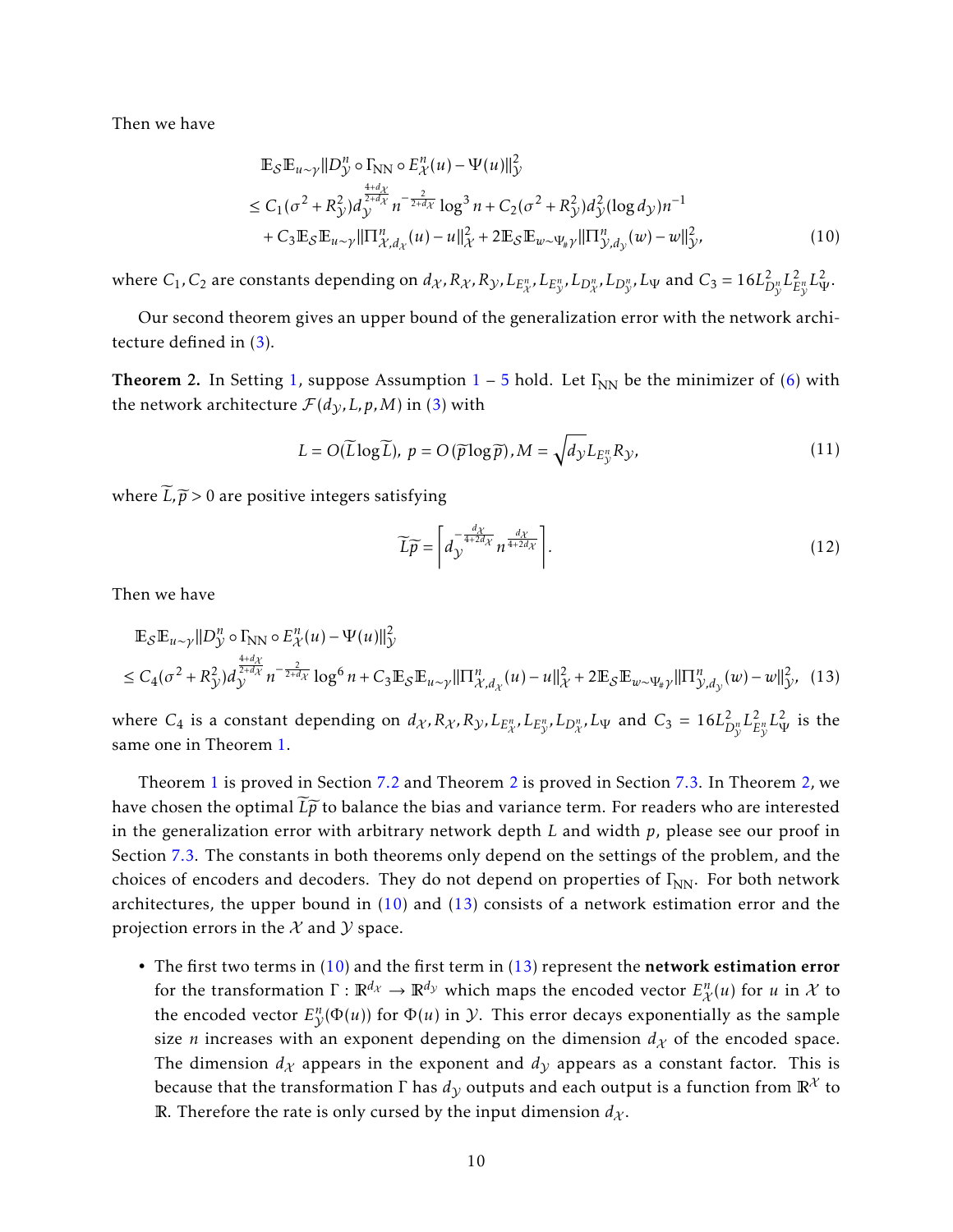• The last two terms in [\(10\)](#page-9-1) and [\(13\)](#page-9-2) are **projection errors** in the  $\mathcal{X}$  and  $\mathcal{Y}$  space, respectively. If the measure  $\gamma$  is concentrated near a  $d_{\chi}$ -dimensional subspace in  $\chi$ , both projection errors can be made small if the encoder and decoder are properly chosen as the projection onto this  $d_{\mathcal{X}}$ -dimensional subspace (see Section [6\)](#page-18-0).

We next compare the difference between the network architectures in Theorem [1](#page-8-2) and Theorem [2.](#page-9-0) Denote the network architecture in Theorem [1](#page-8-2) and Theorem [2](#page-9-0) by  $\mathcal{F}_1$  and  $\mathcal{F}_2$ , respectively. The architecture  $\mathcal{F}_1$  has the depth and width scaling properly with respect to each other, and an upper bound on all weight parameters and a cardinality constraint. The cardinality constraint is nonconvex and therefore not practical for training this neural network. The architecture  $\mathcal{F}_2$ has more flexibility in the choice of depth and width as long as [\(12\)](#page-9-3) is satisfied. The cardinality is removed for practical concerns. When we set  $\widetilde{L} = O(\log n), \widetilde{p} = O(n^{\frac{d\chi}{4+2d\chi}} \log^{-1} n)$  in  $\mathcal{F}_2$ , both networks have a depth of  $O(\log n)$ , while the width of  $\mathcal{F}_1$  is the square of that of  $\mathcal{F}_2$ , i.e.,  $\mathcal{F}_1$  is wider than  $\mathcal{F}_2$ . The comparison between  $\mathcal{F}_1$  and  $\mathcal{F}_2$  is summarized in Table [2.](#page-10-1)

|                                                                                                               | $\mathcal{F}_1$ in (2)                                      | $\mathcal{F}_2$ in (3)                               |  |  |  |  |  |
|---------------------------------------------------------------------------------------------------------------|-------------------------------------------------------------|------------------------------------------------------|--|--|--|--|--|
| General comparison                                                                                            |                                                             |                                                      |  |  |  |  |  |
| Network architecture                                                                                          | Fixed $L$ and $p$ depending on $n$                          | One has the flexibility to choose $L$ and $p$        |  |  |  |  |  |
| with a given $n$                                                                                              |                                                             | as long as $(12)$ depending on <i>n</i> is satisfied |  |  |  |  |  |
| Constraints on cardinality                                                                                    | Yes                                                         | No                                                   |  |  |  |  |  |
| Constraints on the                                                                                            | Yes                                                         | No                                                   |  |  |  |  |  |
| magnitude of weight parameters                                                                                |                                                             |                                                      |  |  |  |  |  |
| Set $\widetilde{L} = O(\log n), \widetilde{p} = O(n^{\frac{d\chi}{4+2d\chi}} \log^{-1} n)$ in $\mathcal{F}_2$ |                                                             |                                                      |  |  |  |  |  |
| Depth $L$                                                                                                     | $O(\log n)$                                                 | $O(\log n)$                                          |  |  |  |  |  |
| Width p                                                                                                       | $-\frac{u\chi}{2+d\chi}\frac{d\chi}{n^{\frac{1}{2+d\chi}}}$ | $\overline{4+2d\chi}$                                |  |  |  |  |  |

<span id="page-10-1"></span>Table 2: Comparison of the network architectures in Theorem [1](#page-8-2) and [2.](#page-9-0)

In the rest of this paper, we focus on the network architecture in Theorem [2](#page-9-0) and discuss its applications in various scenarios. Theorem [1](#page-8-2) can also be applied in each case with a similar upper bound.

### <span id="page-10-0"></span>4 Generalization error with basis encoders and decoders

In this section, we discuss the application of Theorem [2](#page-9-0) when the encoder is chosen to be a deterministic basis encoder with a given orthonormal basis of the Hilbert space. Popular choices of orthonormal bases include orthogonal polynomials (e.g., Legendre polynomials [\[88,](#page-42-12) [16,](#page-37-9) [18\]](#page-37-10)) and trigonometric functions [\[68,](#page-41-10) [11,](#page-37-11) [53\]](#page-40-12).

#### 4.1 Basis encoders and decoders

Let  $\mathcal H$  be a separable Hilbert space equipped with an inner product  $\langle\cdot,\cdot\rangle_{\mathcal H}$ , and  $\{\phi_k\}_{k=1}^\infty$  be an orthonormal basis of H such that  $\langle \phi_{k_1}, \phi_{k_2} \rangle_H = 0$  whenever  $k_1 \neq k_2$  and  $\|\phi_k\|_H = 1$  for any *k*. For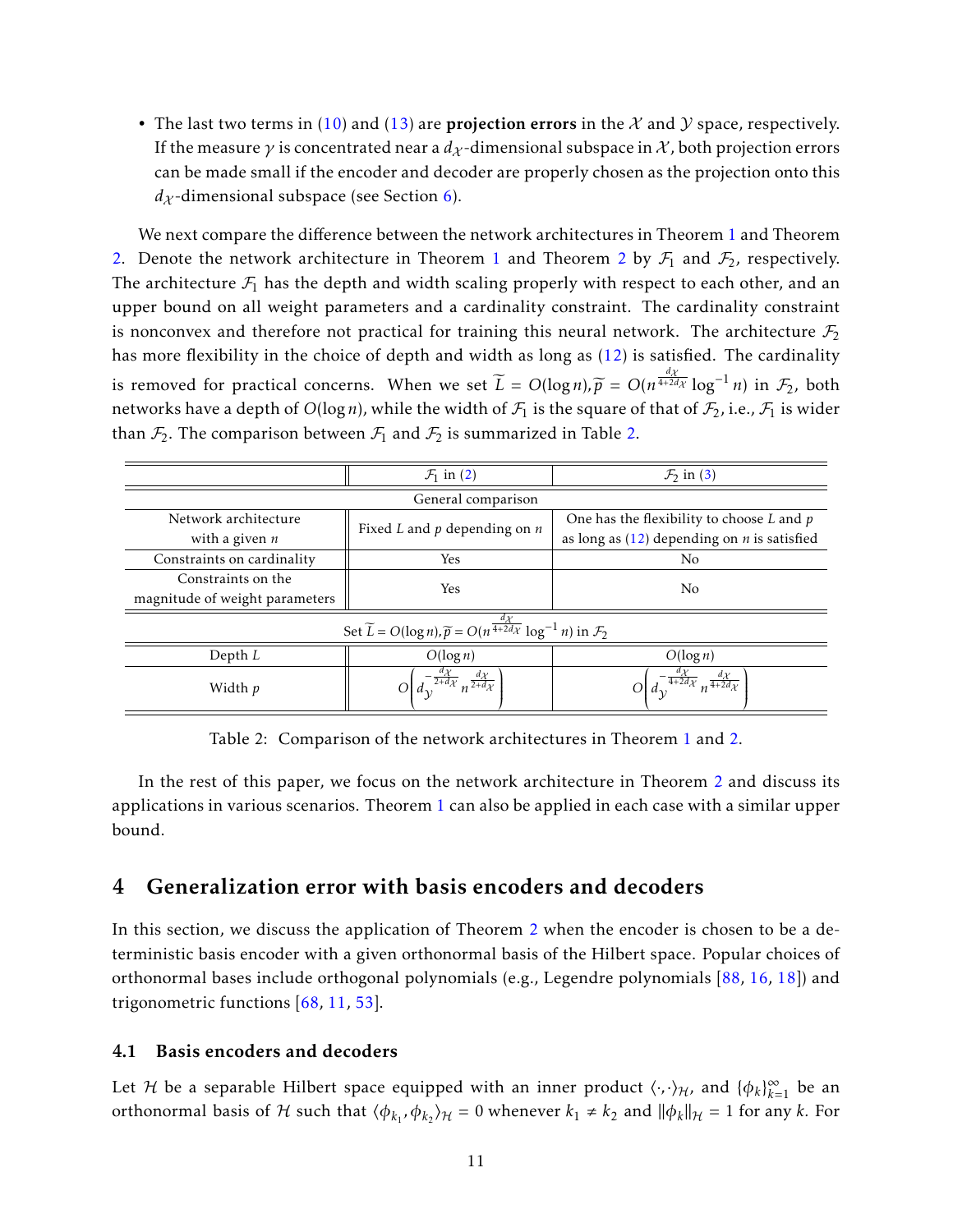any  $u \in H$ , we have

<span id="page-11-3"></span><span id="page-11-2"></span><span id="page-11-1"></span>
$$
u = \sum_{k=1}^{\infty} \langle u, \phi_k \rangle_{\mathcal{H}} \phi_k.
$$
 (14)

For a fixed positive integer *d* representing the encoding dimension, we define the encoder of H as

$$
E_{\mathcal{H},d}(u) = [\langle u, \phi_1 \rangle_{\mathcal{H}}, ..., \langle u, \phi_d \rangle_{\mathcal{H}}]^\top \in \mathbb{R}^d, \text{ for any } u \in \mathcal{H}, \tag{15}
$$

which gives rise to the coefficients associated with a fixed set of *d* basis functions in the decompo-sition [\(14\)](#page-11-1). The decoder  $D_{H,d}$  is defined as

$$
D_{\mathcal{H},d}(\mathbf{a}) = \sum_{k=1}^{d} a_k \phi_k, \text{ for any } \mathbf{a} \in \mathbb{R}^d.
$$
 (16)

The basis encoder and decoder naturally satisfy the Lipchitz property with a Lipschitz constant 1 (see a proof of Lemma [1](#page-11-0) in Appendix [B\)](#page-44-0).

<span id="page-11-0"></span>**Lemma 1.** The encoder  $E_{H,d}$  and decoder  $D_{H,d}$  defined in [\(15\)](#page-11-2) and [\(16\)](#page-11-3) satisfy

<span id="page-11-8"></span><span id="page-11-7"></span>
$$
||E_{\mathcal{H},d}(u) - E_{\mathcal{H},d}(\widetilde{u})||_2 \le ||u - \widetilde{u}||_{\mathcal{H}},
$$
\n(17)

$$
||D_{\mathcal{H},d}(\mathbf{a}) - D_{\mathcal{H},d}(\widetilde{\mathbf{a}})||_{\mathcal{H}} = ||\mathbf{a} - \widetilde{\mathbf{a}}||_{2},
$$
\n(18)

for any  $u, \widetilde{u} \in \mathcal{H}$  and  $\mathbf{a}, \widetilde{\mathbf{a}} \in \mathbb{R}^d$ .

Remark 2. All encoders in the form of [\(15\)](#page-11-2) are linear operators and therefore satisfy Assumption [5](#page-8-1) as long as Assumption  $4(ii)$  $4(ii)$  holds.

#### 4.2 Generalization error with basis encoders

We next consider the generalization error when the elements in  $\mathcal X$  and  $\mathcal Y$  are encoded by basis encoders with the encoding dimension  $d_X$  and  $d_Y$ , respectively. Substituting the Lipschitz constants of all encoders and decoders by 1 in Theorem [2,](#page-9-0) we obtain the following corollary:

<span id="page-11-5"></span>Corollary 1. In Setting [1,](#page-4-2) suppose Assumption  $1 - 4$  $1 - 4$  $1 - 4$  hold. Let  $\Gamma_{NN}$  be the minimizer of [\(6\)](#page-6-2) with the network architecture  $\mathcal{F}(d_{\gamma}, L, p, M)$  in [\(3\)](#page-4-1) with

<span id="page-11-6"></span><span id="page-11-4"></span>
$$
L = O(\widetilde{L}\log\widetilde{L}), \ p = O(\widetilde{p}\log\widetilde{p}), M = \sqrt{d_{\mathcal{Y}}}R_{\mathcal{Y}},
$$
\n(19)

where  $\widetilde{L}, \widetilde{p} > 0$  are positive integers satisfying [\(12\)](#page-9-3). Then we have

$$
\mathbb{E}_{\mathcal{S}}\mathbb{E}_{u \sim \gamma}||D_{\mathcal{Y}}^{n} \circ \Gamma_{NN} \circ E_{\mathcal{X}}^{n}(u) - \Psi(u)||_{\mathcal{Y}}^{2}
$$
\n
$$
\leq C_{4}(\sigma^{2} + R_{\mathcal{Y}}^{2})d_{\mathcal{Y}}^{\frac{4+d_{\mathcal{X}}}{2+d_{\mathcal{X}}}} n^{-\frac{2}{2+d_{\mathcal{X}}}} \log^{6} n + 16L_{\Psi}^{2}\mathbb{E}_{\mathcal{S}}\mathbb{E}_{u \sim \gamma}||\Pi_{\mathcal{X},d_{\mathcal{X}}}^{n}(u) - u||_{\mathcal{X}}^{2} + 2\mathbb{E}_{\mathcal{S}}\mathbb{E}_{w \sim \Psi_{\#} \gamma}||\Pi_{\mathcal{Y},d_{\mathcal{Y}}}^{n}(w) - w||_{\mathcal{Y}}^{2}, \tag{20}
$$

where  $C_4$  is a constant depending on  $d_{\mathcal{X}}$ ,  $R_{\mathcal{X}}$ ,  $R_{\mathcal{Y}}$ ,  $L_{\Psi}$ .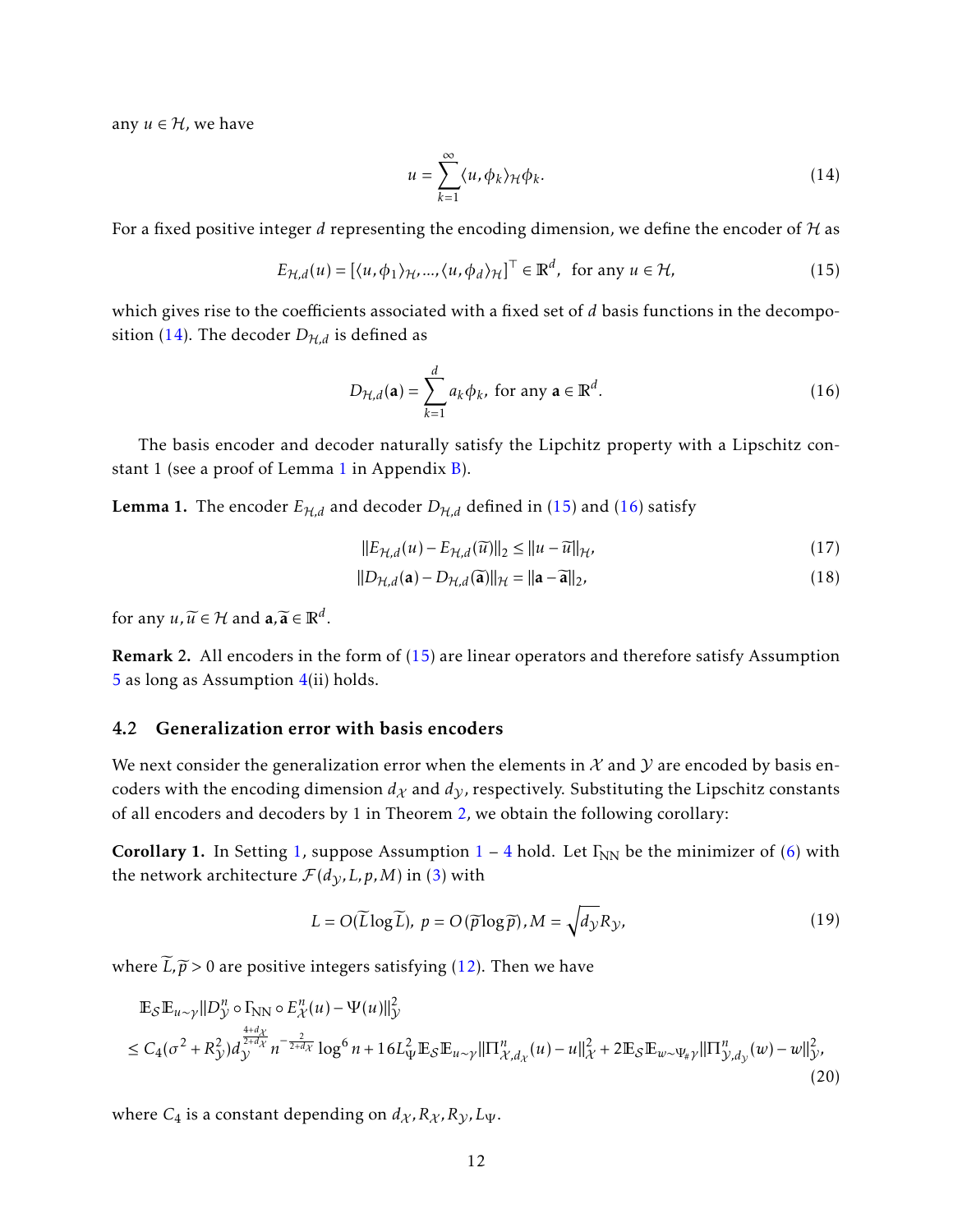Popular choices of orthonormal bases are orthogonal polynomials and trigonometric functions. We next provide an upper bound on the generalization error when Legendre polynomials or trigonometric functions are used for encoding and decoding. In the rest of this section, we assume  $\mathcal{X} = \mathcal{Y} = L^2([-1,1]^D)$  with the inner product

<span id="page-12-0"></span>
$$
\langle u_1, u_2 \rangle = \int_{[-1,1]^D} u_1(\mathbf{x}) \overline{u_2(\mathbf{x})} d\mathbf{x},\tag{21}
$$

where  $\overline{u_2(\mathbf{x})}$  denotes the complex conjugate of  $u_2(\mathbf{x})$ .

### 4.3 Legendre polynomials

On the interval  $[-1,1]$ , one-dimensional Legendre polynomials  $\{\widetilde{P}_k\}_{k=0}^\infty$  are defined recursively as

$$
\begin{cases} \widetilde{P_0}(x) = 1, \\ \widetilde{P_1}(x) = x, \\ \widetilde{P_{k+1}}(x) = \frac{1}{k+1} \left[ (2k+1)x \widetilde{P_k}(x) - k \widetilde{P_{k-1}}(x) \right]. \end{cases}
$$

The Legendre polynomials satisfy

$$
\int_{-1}^{1} \widetilde{P}_k(x) \widetilde{P}_l(x) dx = \frac{2}{2k+1} \delta_{kl},
$$

where  $\delta_{kl}$  is the Kronecker delta which equals to 1 if  $k = l$  and equals to 0 otherwise. We define the normalized Legendre polynomials as

$$
P_k(x) = \sqrt{\frac{2k+1}{2}} \widetilde{P}_k(x). \tag{22}
$$

In the Hilbert space *L* 2 ([−1*,*1]*D*), the *D*-variate normalized Legendre polynomials are defined as

$$
\phi_{\mathbf{k}}^{\mathbf{L}} = \prod_{j=1}^{D} P_{k_j}(x_j),
$$
\n(23)

where  $\mathbf{k}=[k_1\ \cdots\ k_D]^\top.$  The orthonormal basis of Legendre polynomials in  $L^2([-1,1]^D)$  is  $\{\phi_\mathbf{k}^\text{L}$ <sup>L</sup>}<sub>k∈N</sub><sup>D</sup>.

The encoder with Legendre polynomials can be naturally defined as the expansion coefficients associated with low-order polynomials. Specifically, when  $\mathcal{X} = L^2([0,1]^D)$ , we fix a positive integer  $r<sub>X</sub>$  representing the highest degree of the polynomials in each dimension and consider the following set of low-order polynomials

$$
\Phi^{\mathcal{L},r_{\mathcal{X}}} := \{ \phi^{\mathcal{L}}_{\mathbf{k}} : ||\mathbf{k}||_{\infty} \leq r_{\mathcal{X}} \}.
$$

The encoder  $E_\chi$  and decoder  $D_\chi$  can be defined according to [\(15\)](#page-11-2) and [\(16\)](#page-11-3) using the basis functions in  $\Phi^{L,r_X}.$  In the space  $\mathcal{Y}=L^2([0,1]^D)$ , the encoder  $E_\mathcal{Y}$  and decoder  $D_\mathcal{Y}$  can be defined similarly with basis functions in  $\Phi^{L,r_y}$  for some positive integer  $r_y$ .

When Legendre polynomials are used for encoding, the encoding error is guaranteed for regular functions, such as Hölder functions.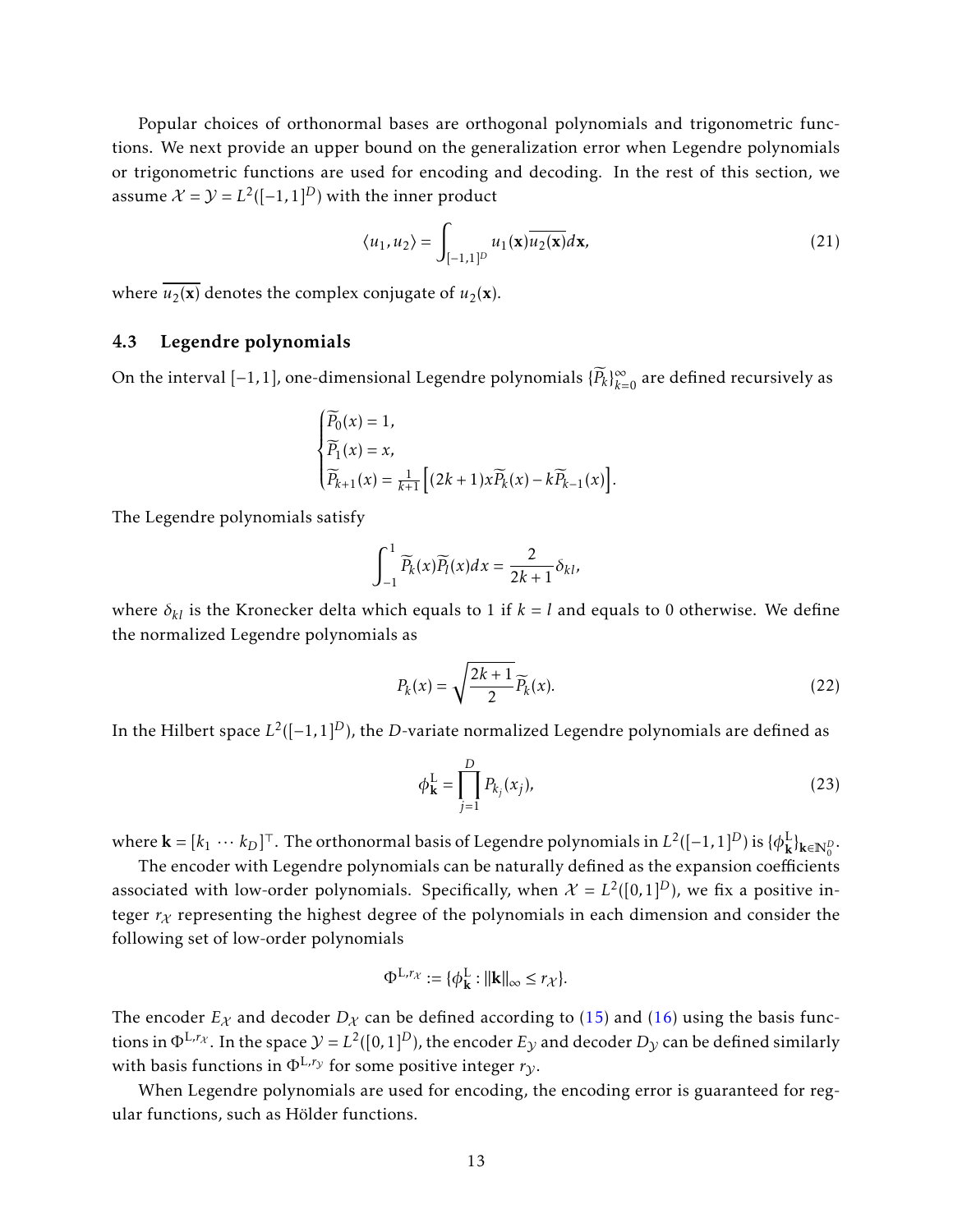**Definition 1** (Hölder space). Let  $k \ge 0$  be an integer and  $0 < \alpha \le 1$ . A function  $f : [-1,1]^D \to \mathbb{R}$ belongs to the Hölder space  $\mathcal{C}^{k, \alpha}([-1, 1]^D)$  if

$$
||f||_{\mathcal{C}^{k,\alpha}} := \max_{|\mathbf{k}| \leq k} \sup_{\mathbf{x} \in [-1,1]^D} |\partial^{\mathbf{k}} f(\mathbf{x})| + \max_{|\mathbf{k}| = k} \sup_{\mathbf{x}_1 \neq \mathbf{x}_2 \in [-1,1]^D} \frac{|\partial^{\mathbf{k}} f(\mathbf{x}_1) - \partial^{\mathbf{k}} f(\mathbf{x}_2)|}{||\mathbf{x}_1 - \mathbf{x}_2||_2^{\alpha}} < \infty,
$$

where  $\partial^{\bf k} f = \frac{\partial^{|{\bf k}|} f}{\partial |{\bf k}| \partial {\bf k}^2}$  $\partial x_1^{k_1} \partial x_2^{k_2} \cdots \partial x_D^{k_D}$ 

For a given *k* and  $\alpha$ , any functions in  $\mathcal{C}^{k,\alpha}([-1,1]^D)$  has continuous partial derivatives up to order *k*. In particular, C 0*,*1 ([−1*,*1]*D*) consists of all Lipschitz functions defined on [−1*,*1]*D*.

We assume that the probability measure  $\gamma$  in X and the pushforward measure  $\Psi_{\mu}\gamma$  in Y are supported on subsets of the Hölder space.

<span id="page-13-0"></span>**Assumption 6** (Hölder input and output). Let  $\mathcal{X} = \mathcal{Y} = L^2([-1,1]^D)$  with the inner product [\(21\)](#page-12-0). For some integer  $k > 0$  and  $0 < \alpha \leq 1$ , the support of the probability measure  $\gamma$  and the pushforward measure Ψ#*γ* satisfies

$$
\Omega_{\mathcal{X}} \subset \mathcal{C}^{k,\alpha}([-1,1]^D), \quad \Omega_{\mathcal{Y}} \subset \mathcal{C}^{k,\alpha}([-1,1]^D).
$$

There exist  $C_{H,X} > 0$  and  $C_{H,Y} > 0$  such that, for any  $u \in \Omega_X$  and  $v \in \Omega_Y$ 

$$
\|u\|_{\mathcal{C}^{k,\alpha}} < C_{\mathcal{H},\mathcal{X}}, \quad \|v\|_{\mathcal{C}^{k,\alpha}} < C_{\mathcal{H},\mathcal{Y}}.
$$

When Legendre polynomials are used to encode Hölder functions, the generalization error for the operator is given as below:

<span id="page-13-1"></span>Corollary 2. In Setting [1,](#page-4-2) suppose Assumption  $1-6$  $1-6$  hold. Denote  $s = k + \alpha$ . Fix positive integers  $d_\mathcal{X}$  and  $d_\mathcal{Y}$  such that  $d_\mathcal{X}^{1/D}$  and  $d_\mathcal{Y}^{1/D}$  are integers. Suppose the encoders and decoders are chosen as in [\(15\)](#page-11-2) and [\(16\)](#page-11-3) with basis functions  $\Phi^{L,d^{1/D}}_x$  and  $\Phi^{L,d^{1/D}_y}$  in  $\mathcal X$  and  $\mathcal Y$ , respectively. Let  $\Gamma_{\rm NN}$  be the minimizer of [\(6\)](#page-6-2) with the network architecture  $\mathcal{F}(d_V, L, p, M)$  in [\(3\)](#page-4-1) where *L*, *p*, *M* are set as in [\(19\)](#page-11-4). We have

$$
\mathbb{E}_{\mathcal{S}}\mathbb{E}_{u\sim \gamma}||D_{\mathcal{Y}}^{n}\circ \Gamma_{\rm NN}\circ E_{\mathcal{X}}^{n}(u)-\Psi(u)||_{\mathcal{Y}}^{2} \leq C_{4}(\sigma^{2}+R_{\mathcal{Y}}^{2})d_{\mathcal{Y}}^{\frac{4+d_{\mathcal{X}}}{2+d_{\mathcal{X}}}}n^{-\frac{2}{2+d_{\mathcal{X}}}}\log^{6}n+C_{5}L_{\Psi}^{2}d_{\mathcal{X}}^{-\frac{2s}{D}}+C_{6}d_{\mathcal{Y}}^{-\frac{2s}{D}}.
$$

where  $C_4$  depends on  $d_\chi$ ,  $R_\chi$ ,  $R_\gamma$ ,  $L_\Psi$ , and  $C_5$ ,  $C_6$  depend on  $D$ ,  $C_{\mathcal{H},\chi}$ ,  $C_{\mathcal{H},\chi}$ ,  $L_\Psi$ .

Corollary [2](#page-13-1) is proved in Section [7.4.](#page-32-0) In Corollary [2,](#page-13-1) the last two terms represent the projection errors in X and *Y*, respectively. When *D* is large, both terms decay slowly as  $d<sub>X</sub>$  and  $d<sub>Y</sub>$  increase. These two error terms remain the same if we choose the encoders given by finite element bases in traditional numerical PDE methods. For example, we consider learning a PDE solver where the operator  $\Psi$  represents a map from the initial condition to the PDE solution at a certain time. Assumption [6](#page-13-0) assumes that the initial condition and the PDE solution are Hölder functions. Suppose we discretize the domain and represent the solution by finite element basis such that the diameter of all finite elements is no larger than *h* for some  $0 < h < 1$ . Let  $W^{k,2}([-1,1]^D)$  denote the Sobolev space. We say a set of basis functions are *k*–order if they are in *W k,*<sup>2</sup> ([−1*,*1]*D*). If the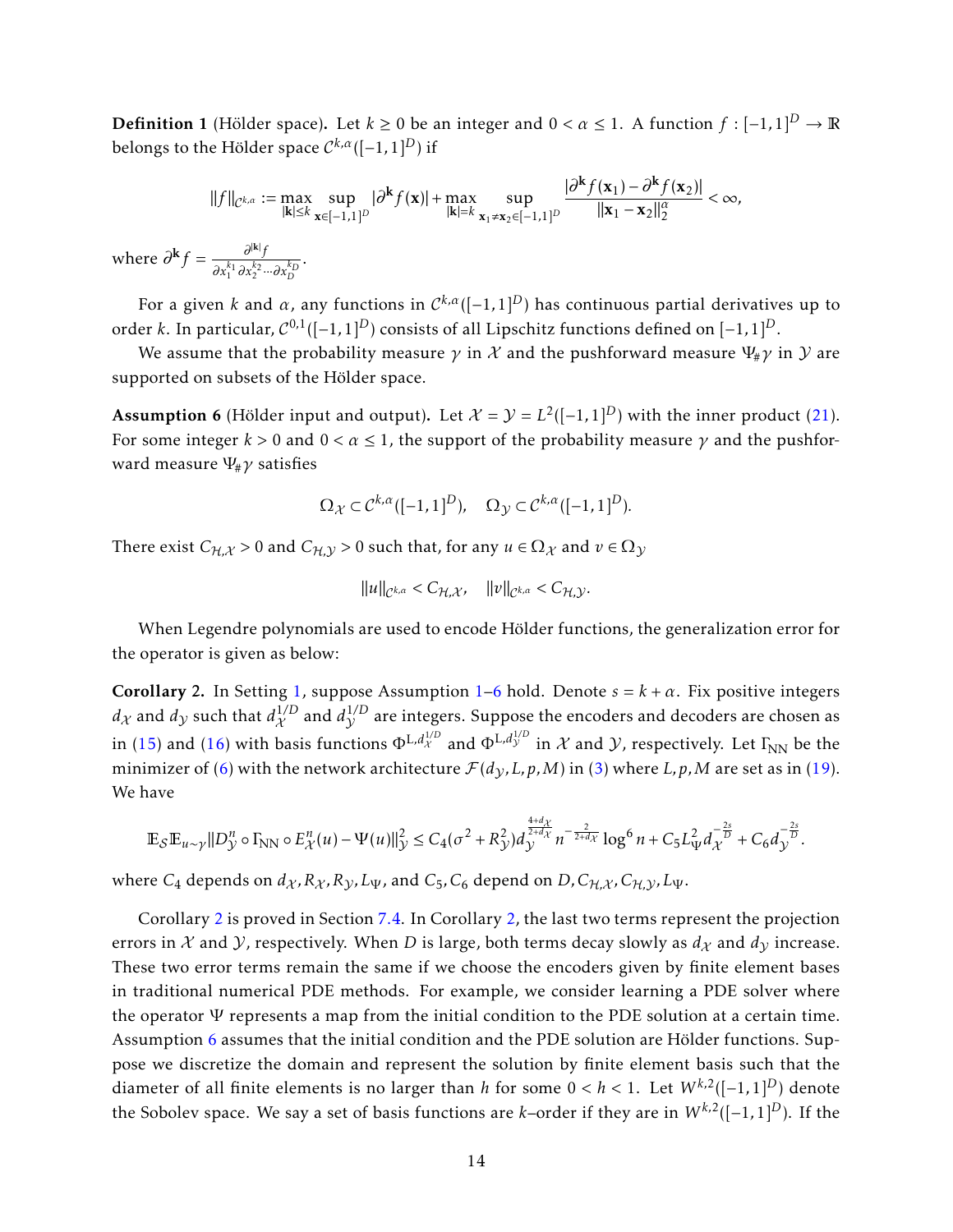finite element method with *k*–th order basis functions is used to approximate the PDE solution, under appropriate assumptions and for any positive integer *k*, the squared approximation error is  $O(h^{2k})$  [\[27,](#page-38-14) Corollary 1.109]. In this case, the total number of basis functions is  $O(h^{-D})$ . Taking such a finite element approximation as our encoder for  $\Omega_\mathcal{X}$ , we have  $d_\mathcal{X} = O(h^{-D})$  and the resulting squared projection error is of  $O(d_{\mathcal{X}}^{-\frac{2k}{D}}).$  In particular, if sparse grids [\[8\]](#page-37-12) are used to construct basis functions, the approximation errors for the encoder and decoder can be further reduced.

In the setting of Corollary [2,](#page-13-1) we only assume the global smoothness of input and output functions. The global approximation encoder by Legendre polynomials (or trigonometric functions in the following subsection) leads to a slow rate of convergence: In Corollary [2,](#page-13-1) if we choose  $d_{\mathcal{X}} = (\log n)^{\frac{1}{2}}$  and when  $n \geq \exp\left(\max\left\{100,\left(\frac{7}{2}\right)\right\}\right)$  $\left( \frac{7}{2} + \frac{s}{2D} \right)^6$ ), the squared generalization error decays in the order of  $(\log n)^{-\frac{s}{D}}$  (see a derivation in Appendix [A\)](#page-43-2).

However, in practice, when we solve PDEs, the initial conditions and PDE solutions often exhibit low-dimensional structures. For example, the initial conditions and PDE solutions often lie on a low-dimensional subspace or manifold, or the solver itself has low complexity (see Section [6](#page-18-0) and [\[37,](#page-39-14) [73\]](#page-41-11) for details). Therefore, one can use a few bases (small  $d<sub>X</sub>$  and  $d<sub>V</sub>$ ) to achieve a small projection error, leading to a fast rate of convergence in the generalization error.

#### 4.4 Trigonometric functions

Trigonometric functions and the Fourier transform have been widely used in various applications where the computation is converted from the spacial domain to the frequency domain. Let  ${T<sub>k</sub>(x)}<sub>k=1</sub><sup>∞</sup>$  be one-dimensional trigonometric functions defined on [−1,1] such that

$$
\begin{cases}\nT_1 = 1/2, \\
T_{2k} = \sin(k\pi x) \text{ for } k > 1, \\
T_{2k+1} = \cos(k\pi x) \text{ for } k > 1.\n\end{cases}
$$
\n(24)

In the Hilbert space  $L^2([-1,1]^D)$ , the trigonometric basis is given as  $\{\phi_{T, \mathbf{k}}\}_{\mathbf{k} \in \mathbb{N}^D}$  with

<span id="page-14-0"></span>
$$
\phi_{\mathbf{k}}^{\mathrm{T}}(\mathbf{x}) = \prod_{j=1}^{D} T_{k_j}(x_j). \tag{25}
$$

When  $\mathcal{X} = L^2([0,1]^D)$ , we fix a positive integer  $r_{\mathcal{X}}$  and define the set of low-frequency basis

$$
\Phi^{\mathrm{T},r_{\chi}} = \{ \phi^{\mathrm{T}}_{\mathbf{k}} : ||\mathbf{k}||_{\infty} \leq r_{\chi} \}.
$$

We set the encoder  $E_X$  and decoder  $D_X$  in X according to [\(15\)](#page-11-2) and [\(16\)](#page-11-3) using the basis functions in  $\Phi^{\rm T,r_X}.$  Similarly, we set the encoder  $E_\mathcal{Y}$  and decoder  $D_\mathcal{Y}$  in  $\mathcal{Y}$  using the basis functions in  $\Phi^{\rm T,r_Y}$ for some positive integer  $r_{\gamma}$ .

Let P be the set of periodic functions on  $[-1,1]^D$ . We assume that the input and output functions are periodic Hölder functions.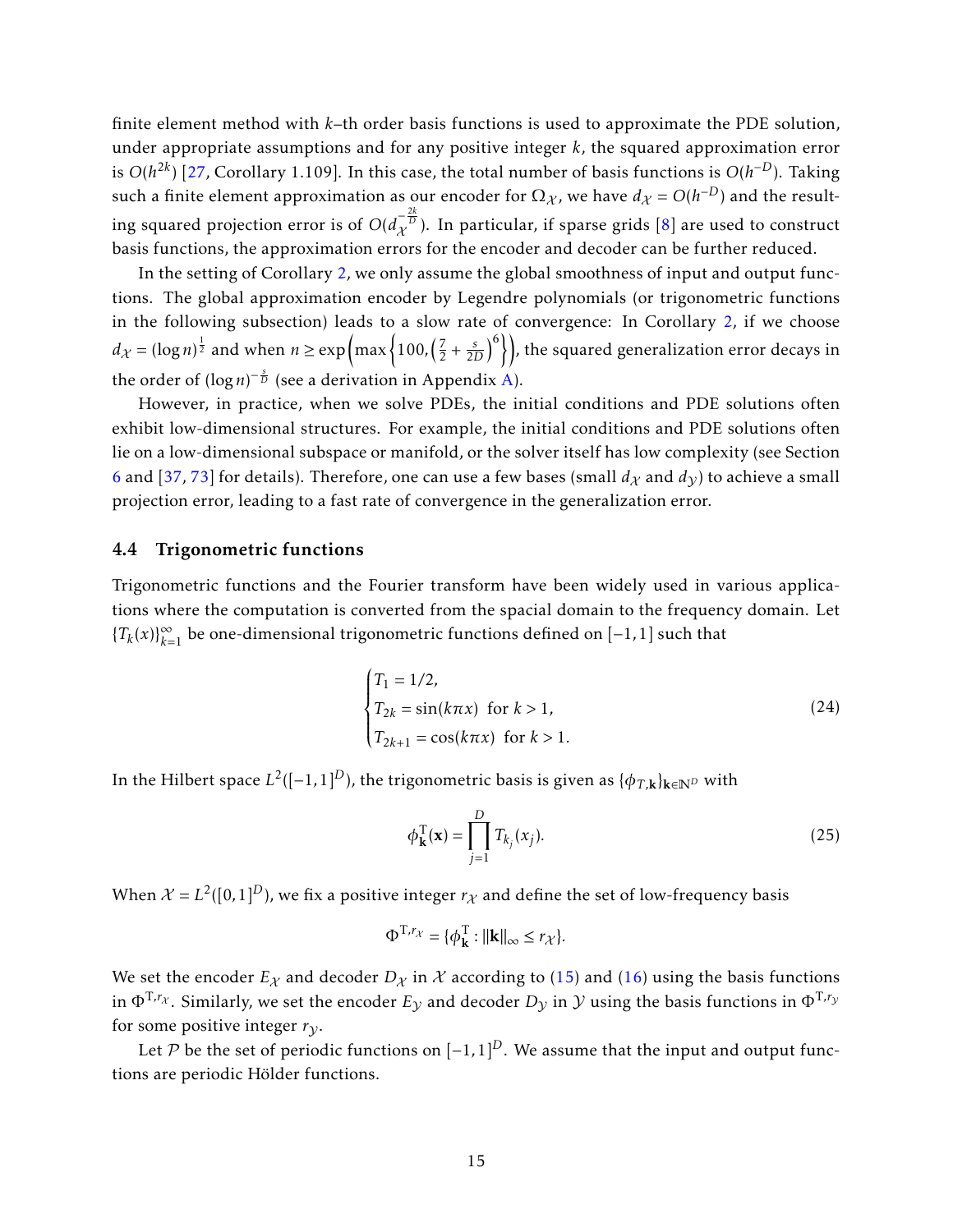<span id="page-15-1"></span>**Assumption 7.** Let  $\mathcal{X} = \mathcal{Y} = L^2([-1,1]^D)$  with the inner product [\(21\)](#page-12-0). For some integer  $k > 0$  and  $0 < s \leq 1$ , the support of the probability measure  $\gamma$  and the pushforward measure  $\Psi_{\mu} \gamma$  satisfies

$$
\Omega_{\mathcal{X}} \subset \mathcal{P} \cap \mathcal{C}^{k,\alpha}([-1,1]^D), \quad \Omega_{\mathcal{Y}} \subset \mathcal{P} \cap \mathcal{C}^{k,\alpha}([-1,1]^D).
$$

There exist  $C_{\mathcal{H}_P,\mathcal{X}} > 0$  and  $C_{\mathcal{H}_P,\mathcal{Y}} > 0$  such that for any  $u \in \Omega_\mathcal{X}$  and  $v \in \Omega_\mathcal{Y}$ 

$$
\|u\|_{\mathcal{C}^{k,\alpha}}
$$

When trigonometric functions are used to encode periodic Hölder functions, the generalization error for the operator is given as below:

<span id="page-15-2"></span>Corollary 3. Consider Setting [1.](#page-4-2) Suppose Assumption  $1-5$  $1-5$  and [7](#page-15-1) hold. Denote  $s = k + \alpha$ . Fix positive integers  $d_\mathcal{X}$  and  $d_\mathcal{Y}$  such that  $d_\mathcal{X}^{1/D}$  and  $d_\mathcal{Y}^{1/D}$  are integers. Suppose the encoders and decoders are chosen as in [\(15\)](#page-11-2) and [\(16\)](#page-11-3) with basis functions  $\Phi^{T,d^{1/D}}_x$  and  $\Phi^{T,d^{1/D}}_y$  for  $\mathcal X$  and  $\mathcal Y$ , respectively. Let  $\Gamma_{NN}$  be the minimizer of [\(6\)](#page-6-2) with the network architecture  $\mathcal{F}(d_V, L, p, M)$  in [\(3\)](#page-4-1) where *L*, *p*, *M* are set as in  $(19)$ . We have

$$
\mathbb{E}_{\mathcal{S}}\mathbb{E}_{u \sim \gamma}||D_{\mathcal{Y}}^{n} \circ \Gamma_{\rm NN} \circ E_{\mathcal{X}}^{n}(u) - \Psi(u)||_{\mathcal{Y}}^{2} \leq C_{4}(\sigma^{2} + R_{\mathcal{Y}}^{2})d_{\mathcal{Y}}^{\frac{4+d_{\mathcal{X}}}{2+d_{\mathcal{X}}}} n^{-\frac{2}{2+d_{\mathcal{X}}}} \log^{6} n + C_{7}L_{\Psi}^{2} d_{\mathcal{X}}^{-\frac{2s}{D}} + C_{8}d_{\mathcal{Y}}^{-\frac{2s}{D}}.
$$

where  $C_4$  depends on  $d_\chi$  ,  $R_\chi$  ,  $R_\chi$  ,  $L_\Psi$  , and  $C_7$  ,  $C_8$  depend on  $D$  ,  $C_{\mathcal{H}_P,\chi}$  ,  $C_{\mathcal{H}_P,\mathcal{Y}}$  ,  $L_\Psi$  .

Corollary [3](#page-15-2) is proved in Section [7.5.](#page-33-0) The generalization error with trigonometric basis encoder in Corollary [3](#page-15-2) is similar to the error with Legendre polynomials in Corollary [2.](#page-13-1) If only the global smoothness of input and output functions is assumed, the generalization error decays at a low rate. A faster rate can be achieved if we exploit the low-dimensional structures of the input and output functions.

### <span id="page-15-0"></span>5 Generalization error for PCA encoders and decoders

When the given data are concentrated near a low-dimensional subspace, PCA is an effective tool for dimension reduction. In this section, we consider the PCA encoder, where the orthonormal basis is estimated from the training data.

#### 5.1 PCA encoders and decoders

Let  $\rho$  be a probability measure on a separable Hilbert space  $H$ . Define the covariance operator with respect to *ρ* as

$$
G_{\rho} = \mathbb{E}_{u \sim \rho}[u \otimes u],\tag{26}
$$

where ⊗ denotes the outer product  $(f \otimes g)(h) = \langle g, h \rangle_H f$  for any  $f, g, h \in H$ , and  $\langle \cdot, \cdot \rangle_H$  denotes the inner product in  $H$ . Let  $\{\lambda_k\}_{k=1}^{\infty}$  be the eigenvalues of  $G_\rho$  in a non-increasing order, and  $\phi_k$  be the eigenfunction associated with  $\lambda_k$ . For any  $u \in H$ , we have

$$
u = \sum_{j=1}^{\infty} \langle u, \phi_j \rangle_{\mathcal{H}} \phi_j.
$$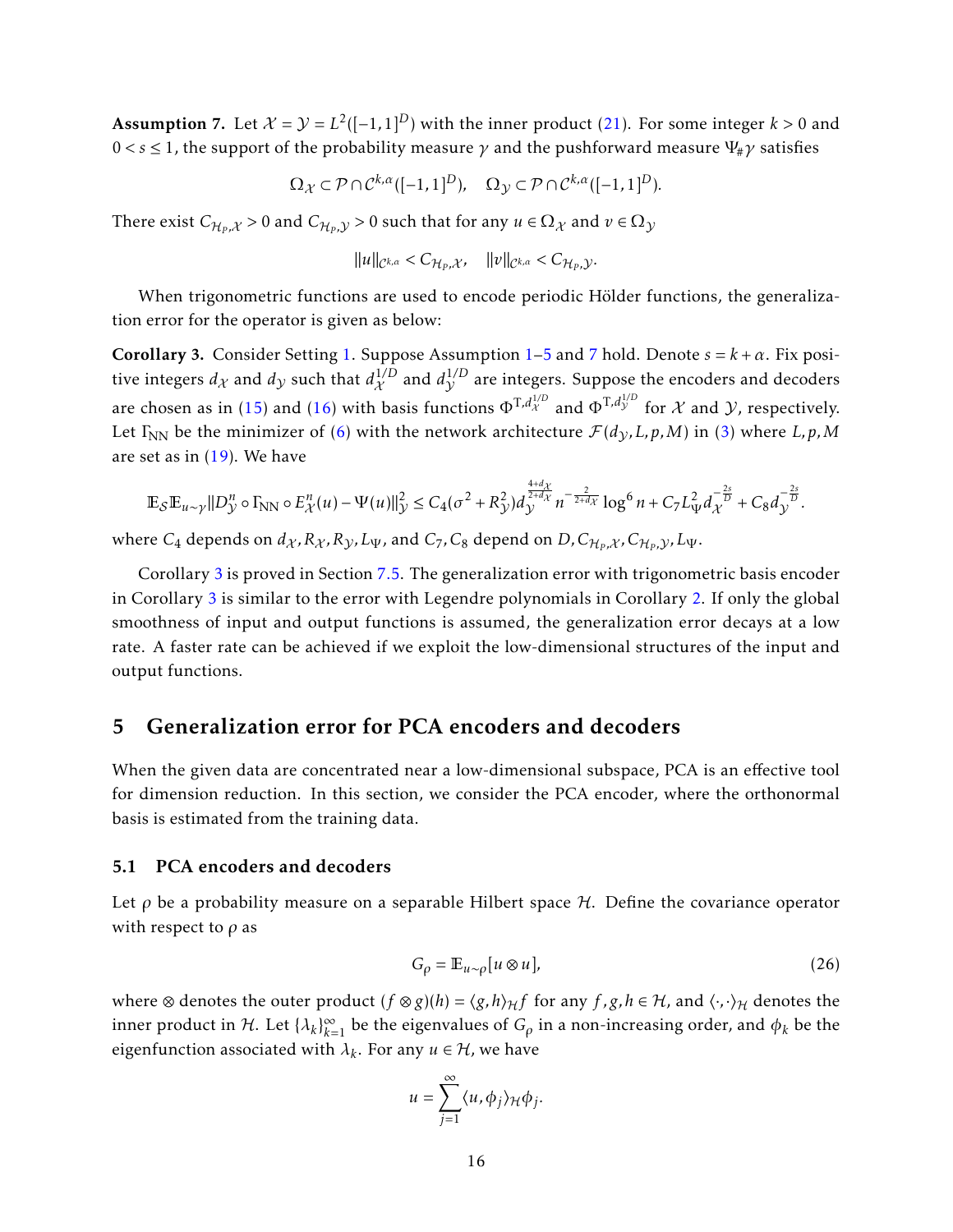For a fixed positive integer *d*, the eigenfunctions  $\{\phi_k\}_{k=1}^d$  associated with the top *d* eigenvalues are called the first *d* principal components. Fixing *d*, we define the encoder operator  $E_{H,d}$  :  $H \to \mathbb{R}^d$ as

$$
E_{\mathcal{H},d}(u) = \left[ \langle u, \phi_1 \rangle, \langle u, \phi_2 \rangle, \dots, \langle u, \phi_d \rangle \right]^\top, \text{ for any } u \in \mathcal{H}, \tag{27}
$$

which gives rise to the coefficients of *u* associated with the first *d* principal components. The decoder  $D_{H,d} : \mathbb{R}^d \to \mathcal{H}$  is defined as

$$
D_{\mathcal{H},d}(\mathbf{a}) = \sum_{j=1}^{d} a_j \phi_j, \text{ for any } \mathbf{a} = [a_1, ..., a_d]^\top \in \mathbb{R}^d.
$$
 (28)

Given *n* i.i.d samples  $\{u_i\}_{i=1}^n$  from  $\rho$ , the empirical covariance operator is

$$
G_{\rho}^{n} = \frac{1}{n} \sum_{i=1}^{n} u_i \otimes u_i.
$$
 (29)

Let  $\{\lambda_k^n\}$  ${}_{k}^{n}\}_{k=1}^{\infty}$  be the eigenvalues of  $G_{\rho}^{n}$  in a non-increasing order, and  $\phi_{k}^{n}$  $\binom{n}{k}$  be the eigenfunction associated with  $\lambda_k^n$  $k$ . We define the empirical encoder  $E_{\mathcal{H},d}^n : \mathcal{H} \to \mathbb{R}^d$  as

$$
E_{\mathcal{H},d}^{n}(u) = \left[ \langle u, \phi_{1}^{n} \rangle, \langle u, \phi_{2}^{n} \rangle, ..., \langle u, \phi_{d}^{n} \rangle \right]^{\top} \text{ for any } u \in \mathcal{H}.
$$
 (30)

The empirical decoder is

$$
D_{\mathcal{H},d}^{n}(\mathbf{a}) = \sum_{j=1}^{d} a_j \phi_j^{n} \text{ for any } \mathbf{a} \in \mathbb{R}^d.
$$
 (31)

The PCA encoders and decoders  $E_{\mathcal{H},d}$ *,*  $D_{\mathcal{H},d}$ *,*  $E_{\mathcal{H},d}^n$ *,*  $D_{\mathcal{H},d}^n$  are Lipchitz operators with a Lipchitz constant 1.

<span id="page-16-0"></span>**Lemma 2.** Let H be a separable Hilbert space and  $\rho$  be a probability measure on H. For any integer  $d > 0$ , let  $E_{H,d}$  and  $D_{H,d}$  be the PCA encoder and decoder and  $E_{H,d}^n$  and  $D_{H,d}^n$  be their empirical counterparts. Then we have

$$
\begin{aligned} ||E_{\mathcal{H},d}^n(u) - E_{\mathcal{H},d}^n(\widetilde{u})||_2 &\le ||u - \widetilde{u}||_{\mathcal{H}}, \text{ for any } u, \widetilde{u} \in \mathcal{H}, \\ ||D_{\mathcal{H},d}^n(\mathbf{a}) - D_{\mathcal{H},d}^n(\widetilde{\mathbf{a}})||_{\mathcal{H}} &= ||\mathbf{a} - \widetilde{\mathbf{a}}||_2, \text{ for any } \mathbf{a}, \widetilde{\mathbf{a}} \in \mathbb{R}^d. \end{aligned}
$$

Lemma [2](#page-16-0) can be proved in the same way as Lemma [1.](#page-11-0) The proof is omitted here.

#### 5.2 Generalization error with PCA encoders and decoders

In this subsection, we choose PCA encoders and decoders for  $\mathcal X$  and  $\mathcal Y$ . For the  $\mathcal X$  space, we define the covariance operator and its empirical counterpart as

$$
G_{\gamma} = \mathbb{E}_{u \sim \gamma} u \otimes u \quad \text{and} \quad G_{\gamma}^{n} = \frac{1}{n} \sum_{i=1}^{n} u_{i} \otimes u_{i}.
$$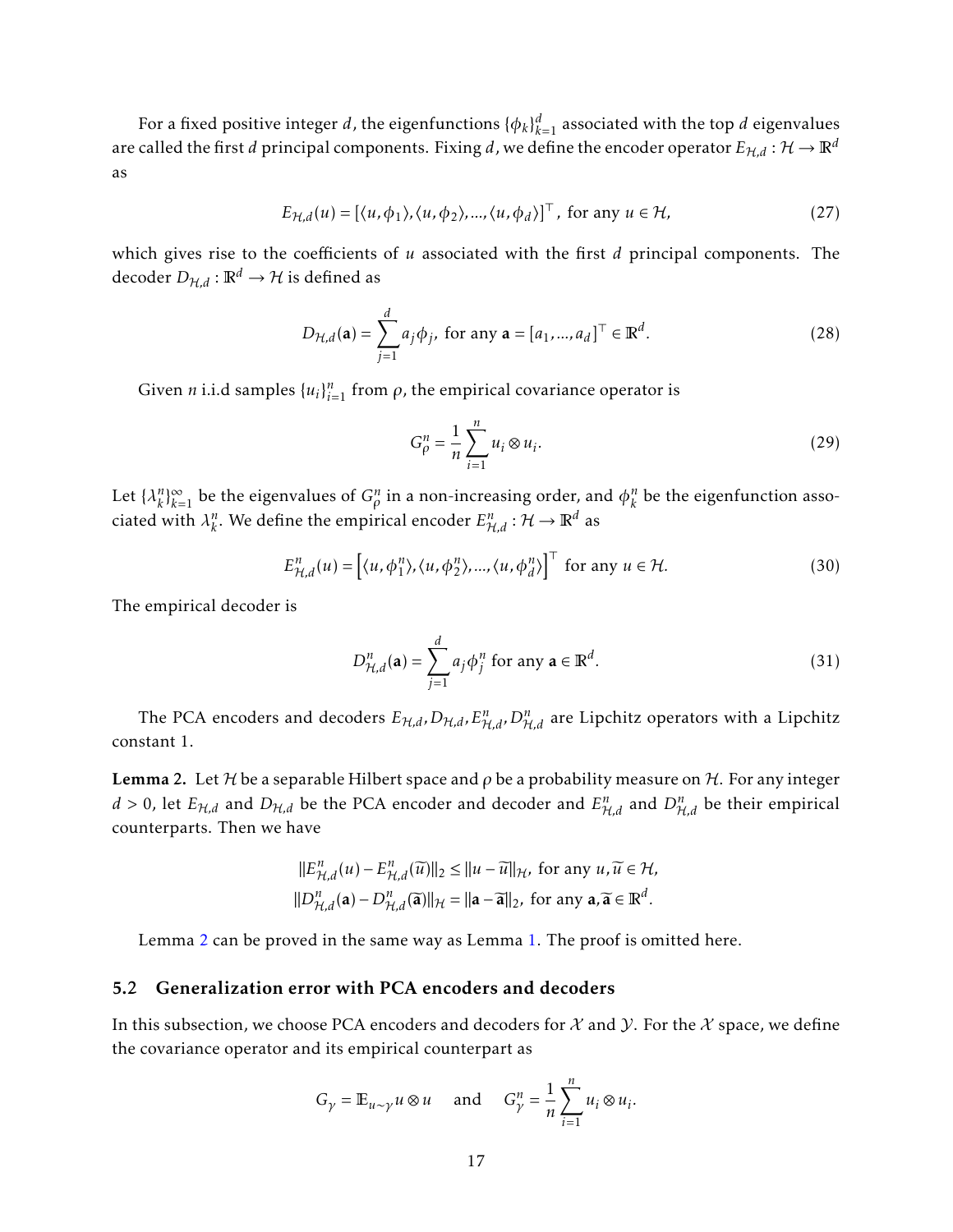Let  $\{\phi_{\gamma,k}\}_{k=1}^{d_X}$  and  $\{\phi_{\gamma,k}^n\}_{k=1}^{d_X}$  be the first  $d_X$  principle components of  $G_\gamma$  and  $G_\gamma^n$ , respectively. The PCA encoder and its empirical counterpart are given as

$$
E_{\mathcal{X}}(u) = \left[ \langle u, \phi_{\gamma,1} \rangle, \langle u, \phi_{\gamma,2} \rangle, \dots, \langle u, \phi_{\gamma,d_{\mathcal{X}}} \rangle \right]^{\top}, \ D_{\mathcal{X}}(\mathbf{a}) = \sum_{j=1}^{d} a_j \phi_{\gamma,j}, \tag{32}
$$

<span id="page-17-0"></span>
$$
E_{\mathcal{X}}^n(u) = \left[ \langle u, \phi_{\gamma,1}^n \rangle, \langle u, \phi_{\gamma,2}^n \rangle, \dots, \langle u, \phi_{\gamma,d_{\mathcal{X}}}^n \rangle \right]^\top, \ D_{\mathcal{X}}^n(\mathbf{a}) = \sum_{j=1}^d a_j \phi_{\gamma,j}^n \tag{33}
$$

for any  $u \in \mathcal{X}$  and  $\mathbf{a} \in \mathbb{R}^{d_{\mathcal{X}}}$ .

For the  $Y$  space, the ideal covariance operator in the noiseless case is defined based on the pushforward measure  $\Psi_{\#}\gamma$ . In the noisy case, the samples  $\{v_i\}_{i=1}^n$  are random copies of  $\Psi(u)$  +  $\widetilde{\epsilon}$ . Denote the probability measure of  $v$  by  $\zeta$ . The ideal and empirical covariance operators are defined as

<span id="page-17-1"></span>
$$
G_{\Psi_{\sharp}\gamma} = \mathbb{E}_{w \sim \Psi_{\sharp}\gamma} w \otimes w \quad \text{and} \quad G_{\zeta}^{n} = \frac{1}{n} \sum_{i=1}^{n} v_{i} \otimes v_{i}.
$$

Notice that  $G^n_\zeta$  is the empirical counterpart of  $G_\zeta$ , which is different from  $G_{\Psi_\# \gamma}$  in the noisy case.

Let  $\{\phi_{\Psi_\# \gamma, k}\}_{k=1}^{d_\mathcal{Y}}$  and  $\{\phi_{\zeta, k}^n\}_{k=1}^{d_\mathcal{Y}}$  be the first  $d_\mathcal{Y}$  principle components of  $G_{\Psi_\# \gamma}$  and  $G_\zeta^n$ , respectively. We choose the PCA encoder:

$$
E_{\mathcal{Y}}(w) = \left[ \langle w, \phi_{\Psi_{\#} \gamma, 1} \rangle, \langle w, \phi_{\Psi_{\#} \gamma, 2} \rangle, ..., \langle w, \phi_{\Psi_{\#} \gamma, d_{\mathcal{X}}} \rangle \right]^\top, \ D_{\mathcal{X}}(\mathbf{a}) = \sum_{j=1}^d a_j \phi_{\Psi_{\#} \gamma, j}, \tag{34}
$$

$$
E_{\mathcal{Y}}^{n}(w) = \left[ \langle w, \phi_{\zeta,1}^{n} \rangle, \langle u, \phi_{\zeta,2}^{n} \rangle, ..., \langle u, \phi_{\zeta,d_{\chi}}^{n} \rangle \right]^{T}, \ D_{\mathcal{Y}}^{n}(\mathbf{a}) = \sum_{j=1}^{d} a_{j} \phi_{\zeta,j}^{n}
$$
(35)

for any  $w \in \mathcal{Y}$  and  $\mathbf{a} \in \mathbb{R}^{d_{\mathcal{Y}}}$ .

The following theorem gives a bound on the generalization error of operator estimation with PCA encoders:

<span id="page-17-2"></span>Theorem 3. In Setting [1,](#page-4-2) suppose Assumption [1](#page-6-3)[–2](#page-7-1) and [4](#page-8-0) hold. Consider the PCA encoders and decoders defined in [\(32\)](#page-17-0)–[\(35\)](#page-17-1). Let  $\{\lambda_k\}_{k=1}^{\infty}$  be the eigenvalues of the covariance operator  $G_{\Psi_{\#} \gamma}$  in nonincreasing order. Let  $\Gamma_{NN}$  be the minimizer of [\(6\)](#page-6-2) with the network architecture  $\mathcal{F}(d_{\mathcal{Y}}, L, p, M)$ in  $(3)$ , where *L*, *p*, *M* are set as in  $(19)$ . We have

$$
\mathbb{E}_{\mathcal{S}}\mathbb{E}_{u\sim\gamma}||D_{\mathcal{Y}}^{n} \circ \Gamma_{\rm NN} \circ E_{\mathcal{X}}^{n}(u) - \Psi(u)||_{\mathcal{Y}}^{2}
$$
\n
$$
\leq C_{4}(\sigma^{2} + R_{\mathcal{Y}}^{2})d_{\mathcal{Y}}^{\frac{4+d_{\mathcal{X}}}{2+d_{\mathcal{X}}}} n^{-\frac{2}{2+d_{\mathcal{X}}}} \log^{6} n + 8\left(4R_{\mathcal{X}}^{2}L_{\Psi}^{2}\sqrt{d_{\mathcal{X}}} + (R_{\mathcal{Y}} + \widetilde{\sigma})^{2}\sqrt{d_{\mathcal{Y}}}\right) n^{-\frac{1}{2}} + 16\widetilde{\sigma}^{2}\left(\frac{\widetilde{\sigma}}{\lambda_{d_{\mathcal{Y}}}-\lambda_{d_{\mathcal{Y}+1}}}\right)^{2} (R_{\mathcal{Y}} + \widetilde{\sigma})^{2}
$$
\n
$$
+ 20\widetilde{\sigma}^{2} + 16L_{\Psi}^{2}\mathbb{E}_{u\sim\gamma}||\Pi_{\mathcal{X},d_{\mathcal{X}}}(u) - u||_{2}^{2} + 16\mathbb{E}_{w\sim\Psi_{\#}\gamma}||\Pi_{\mathcal{Y},d_{\mathcal{Y}}}(w) - w||_{\mathcal{Y}}^{2}
$$

where  $C_4$  is a constant depending on  $d_{\chi}, R_{\chi}, R_{\gamma}, L_{\Psi}$ .

Theorem [3](#page-17-2) is proved in Section [7.6.](#page-34-0) PCA is effective when the input and output samples are concentrated near low-dimensional subspaces. In this case, an orthonormal basis of the subspace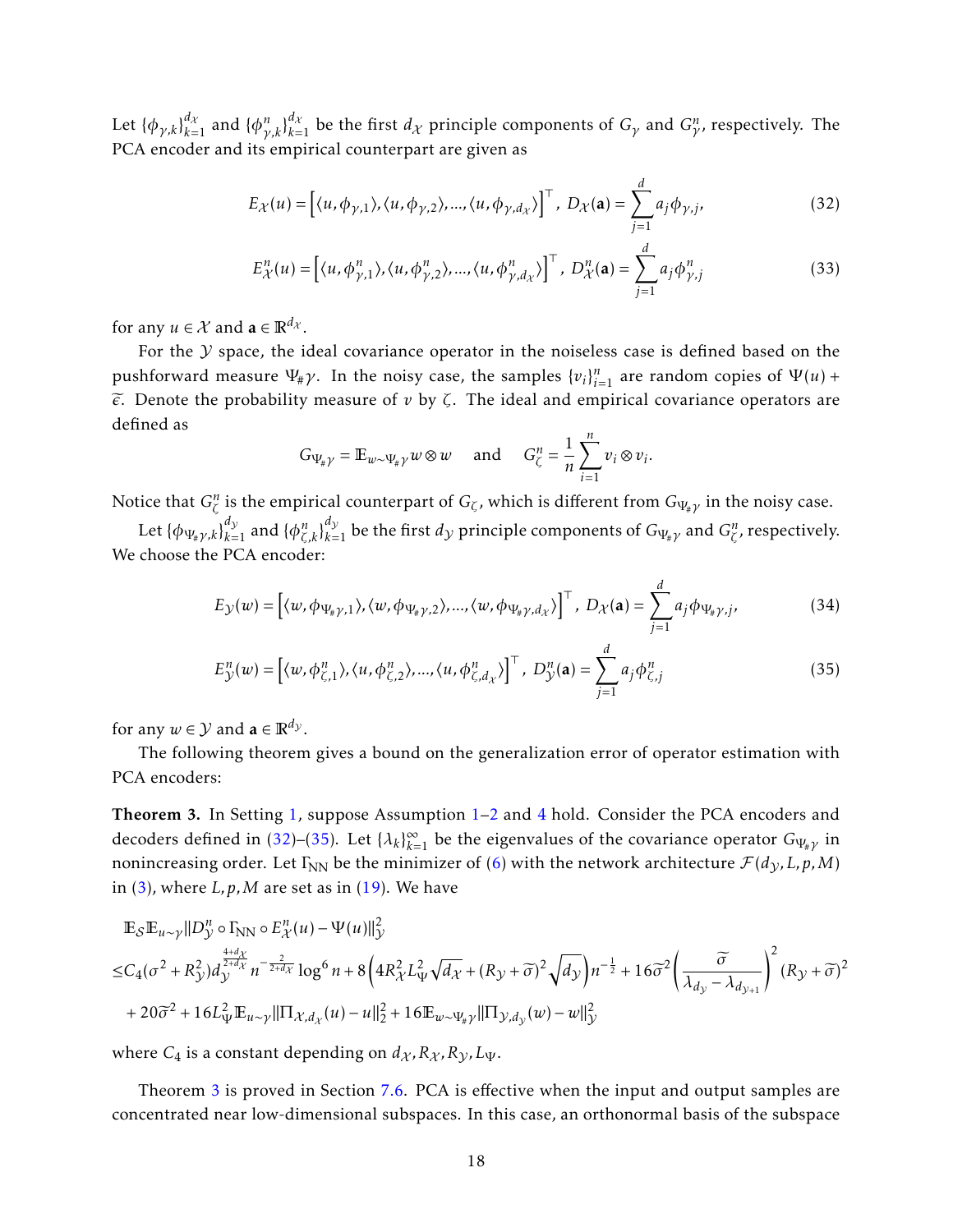is estimated from the samples. Since the PCA encoder and decoder are data-driven, we expect the corresponding projection errors are smaller than those by Legendre polynomials or trigonometric functions.

In the generalization error in Theorem [3,](#page-17-2) the error  $16\widetilde{\sigma}^2\left(\frac{\widetilde{\sigma}}{\lambda_{d\mathcal{Y}}-\lambda_{d\mathcal{Y}+1}}\right)^2(R\mathcal{Y}+\widetilde{\sigma})^2+20\widetilde{\sigma}^2$  does not decay as *n* increases. This is because PCA extracts the principal components from noisy data but does not denoise the data set without additional assumptions on noise. If the noise does not perturb the space spanned by the first  $d<sub>y</sub>$  principal eigenfunctions of  $G<sub>Ψ<sub>#</sub>γ</sub>$ , the constant terms can be dropped as the following corollary.

<span id="page-18-1"></span>**Corollary 4.** Under the conditions of Theorem [3,](#page-17-2) if the eigenspace spanned by the first  $d<sub>y</sub>$  principal eigenfunctions of  $G_\mu$  coincides with that of  $G_{\Psi_\mu \nu}$ , then we have

$$
\mathbb{E}_{\mathcal{S}}\mathbb{E}_{u \sim \gamma}||D_{\mathcal{Y}}^{n} \circ \Gamma_{\text{NN}} \circ E_{\mathcal{X}}^{n}(u) - \Psi(u)||_{\mathcal{Y}}^{2}
$$
\n
$$
\leq C_{4}(\sigma^{2} + R_{\mathcal{Y}}^{2}) d_{\mathcal{Y}}^{\frac{4+d_{\mathcal{X}}}{2+d_{\mathcal{X}}}} n^{-\frac{2}{2+d_{\mathcal{X}}}} \log^{6} n + 8\left(4R_{\mathcal{X}}^{2} L_{\Psi}^{2} \sqrt{d_{\mathcal{X}}} + (R_{\mathcal{Y}} + \tilde{\sigma})^{2} \sqrt{d_{\mathcal{Y}}}\right) n^{-\frac{1}{2}}
$$
\n
$$
+ 16L_{\Psi}^{2} \mathbb{E}_{u \sim \gamma} ||\Pi_{\mathcal{X}, d_{\mathcal{X}}}(u) - u||_{2}^{2} + 16 \mathbb{E}_{w \sim \Psi_{\#} \gamma} ||\Pi_{\mathcal{Y}, d_{\mathcal{Y}}}(w) - w||_{\mathcal{Y}}^{2}.
$$

Corollary [4](#page-18-1) is proved in Section [7.7.](#page-34-1)

### <span id="page-18-0"></span>6 Exploit additional low-dimensional structures

Section [4](#page-10-0) and Section [5](#page-15-0) are suitable for the case where the input and output samples are concentrated near a low-dimensional subspace. While in practice, the low-dimensional subspace is not a priori known. In order to capture such a subspace, we need to choose a large encoding dimension so that the low-dimensional subspace is enclosed by the encoded space, which guarantees a small projection error. However, the network estimation error (see Section [3.2](#page-8-3) for the definition) has an exponential dependence on  $d_X$ . The error decays slowly when  $d_X$  is large.

Additionally, the given data may be located on a low-dimensional manifold enclosed by the encoded space, or the operator  $\Psi$  may have low complexity. In this section, we will exploit such additional low-dimensional structures. We will show that, even though  $d<sub>X</sub>$  and  $d<sub>Y</sub>$  are chosen to be large in order to guarantee small projection errors, the exponent in the network estimation error only depends on the intrinsic dimension of the additional low-dimensional structures of data, instead of  $d_{\chi}$ . Specifically, we consider two scenarios : (1) when the collection of encoded vectors  $E_{\chi}(\Omega_{\chi})$  is on a low-dimensional manifold and (2) when the operator  $\Psi$  only depends on a few directions in the encoded space.

#### 6.1 When encoded vectors lie on a low-dimensional manifold

We first consider the case when the given data exhibit a nonlinear low-dimensional structure: For a given encoder  $E_\chi : \mathcal{X} \to \mathbb{R}^{d_\chi}$ , the encoded vectors  $\{E_\chi(u): u$  is randomly sampled from  $\gamma\}$  lie on a  $d_0$ -dimensional manifold with  $d_0 \ll d_X$ . This scenario is observed in many applications. For example, the solutions of most PDEs are in an infinite-dimensional function space. After uniform discretization, the solutions are encoded to vectors in a very high dimensional space. For many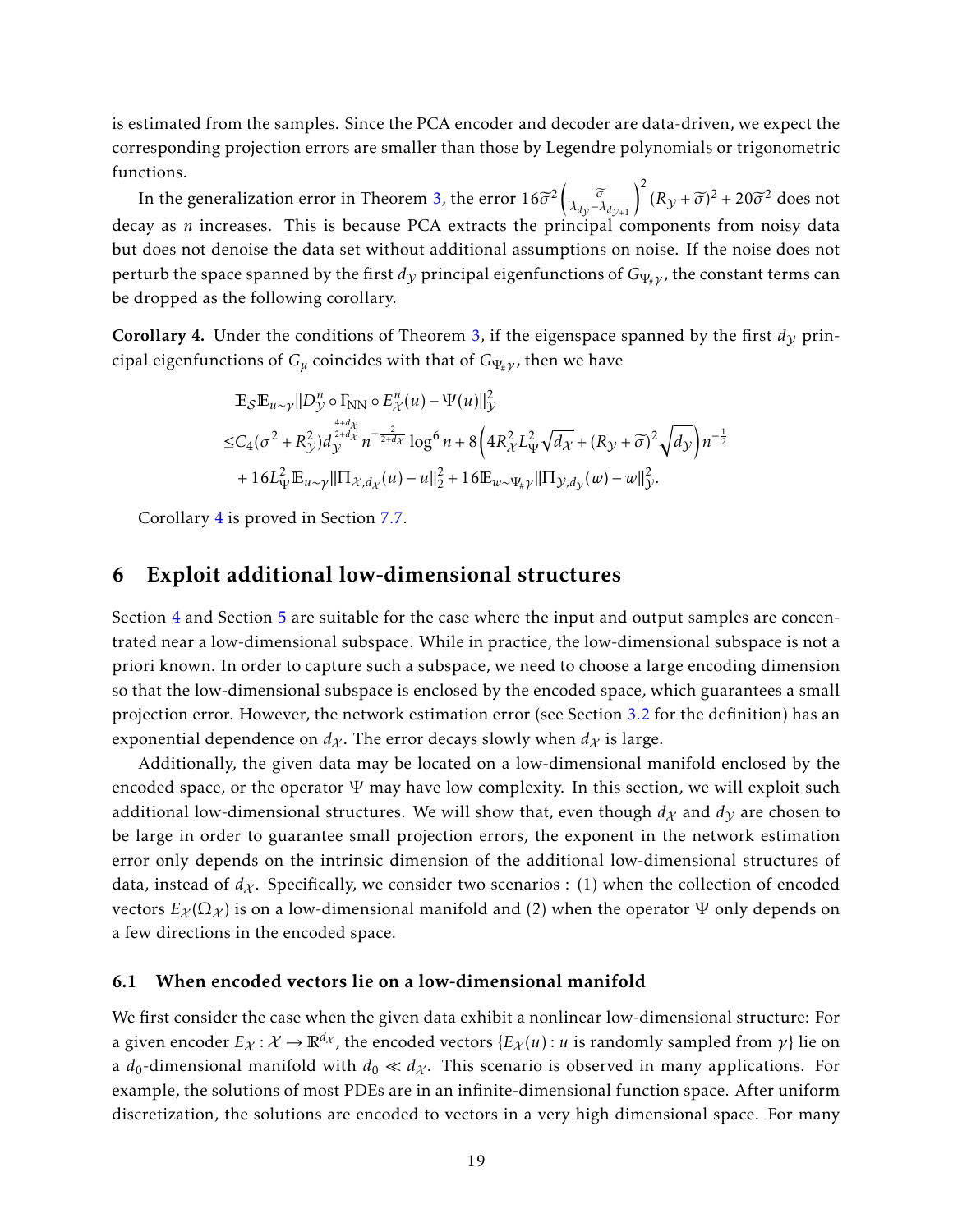PDEs, it is commonly observed that the solutions actually lie on a low-dimensional manifold enclosed by the discretized high-dimensional space. Therefore the solution manifold can be wellapproximated using much fewer bases than those used in the discretization. This observation leads to the success of the reduced basis method [\[37,](#page-39-14) [73\]](#page-41-11). Another concrete example is described as follows:

<span id="page-19-1"></span>**Example 1.** Let  $\mathcal{X} = L^2([-1,1])$  and  $d_0, d_{\mathcal{X}}$  be positive integers such that  $d_0 < d_{\mathcal{X}}$ . Let  $\{T_k\}_{k=1}^{\infty}$  be the trigonometric functions defined in [\(24\)](#page-14-0) and  $\{g_k\}_{k=d_0+1}^{d_\mathcal{X}}$  be some real valued functions. Suppose the probability measure *γ* is supported on

$$
\Omega_{\mathcal{X}} = \left\{ u : u = \sum_{k=1}^{d_{\mathcal{X}}} a_k T_k \text{ with } a_k \in \mathbb{R} \text{ for } k = 1, ..., d_0, \text{ and } a_k = g_k(a_1, ..., a_{d_0}) \text{ for } k = d_0 + 1, ..., d_{\mathcal{X}} \right\}.
$$

The support set  $\Omega_\chi$  has an intrinsic dimension  $d_0$ . If we choose the basis encoder  $E_\chi: \mathcal{X} \to \mathbb{R}^{d_\chi}$  using the trigonometric functions  $\{T_k\}_{k=1}^{d_\mathcal{X}}$ , then the encoded vectors  $\{E_\mathcal{X}(u): u$  is randomly sampled from $\gamma\}$ lie on a  $d_0$ -dimensional manifold embedded in  $\mathbb{R}^{d_X}$ . Figure [1](#page-19-0) shows this manifold when  $d_X =$  $3, d_0 = 2$  and  $g_3 = a_1^2 + a_2$ .

This nonlinear low-dimensional structure of data can be described as follows:

<span id="page-19-2"></span>Assumption 8. Let  $d_0, d_\chi$  be positive integers such that  $d_0 < d_{\mathcal{X}}$ . In Setting [1,](#page-4-2) there exists an encoder  $E_X : \mathcal{X} \to \mathbb{R}^{d_X}$ such that the encoded vectors  $\{E_X(u)$  : *u* is randomly sampled from  $\gamma$ } is on a  $d_0$ dimensional compact smooth Riemannian manifold M isometrically embedded in  $\mathbb{R}^{d_{\mathcal{X}}}$ . The reach of M [\[31,](#page-38-15) [67\]](#page-41-12) is *τ >* 0.

Under Assumption [8](#page-19-2) and Setting [1,](#page-4-2) the output  $\Psi(u)$  is perturbed by noise, while the input *u* is clean and its encoded vector is located on M. Such a setting is common in practice when



<span id="page-19-0"></span>Figure [1](#page-19-1): An illustration of Example 1 with  $d_{\chi}$  =  $3, d_0 = 2$  and  $g_3 = a_1^2 + a_2$ .

a series of experiments is conducted to simulate a scientific phenomenon. In experiments, one designs the inputs and takes measurements of the outputs. Usually, the inputs are generated according to some physical laws that lead to low-dimensional structures. Due to the limitations of sensors and equipment, the measured outputs are perturbed by noise.

Approximation and statistical estimation theories of deep neural networks for functions on a low-dimensional manifold have been studied in [\[12,](#page-37-7) [13,](#page-37-3) [14,](#page-37-4) [56,](#page-40-5) [79,](#page-41-4) [44,](#page-39-6) [17,](#page-37-5) [77,](#page-41-6) [74,](#page-41-7) [23,](#page-38-8) [64\]](#page-40-6). In this subsection, we show that deep neural networks can automatically adapt to nonlinear lowdimensional structures of data, and give rise to a sample complexity depending on the intrinsic dimension  $d_0$ . The following theorem gives a generalization error in this scenario.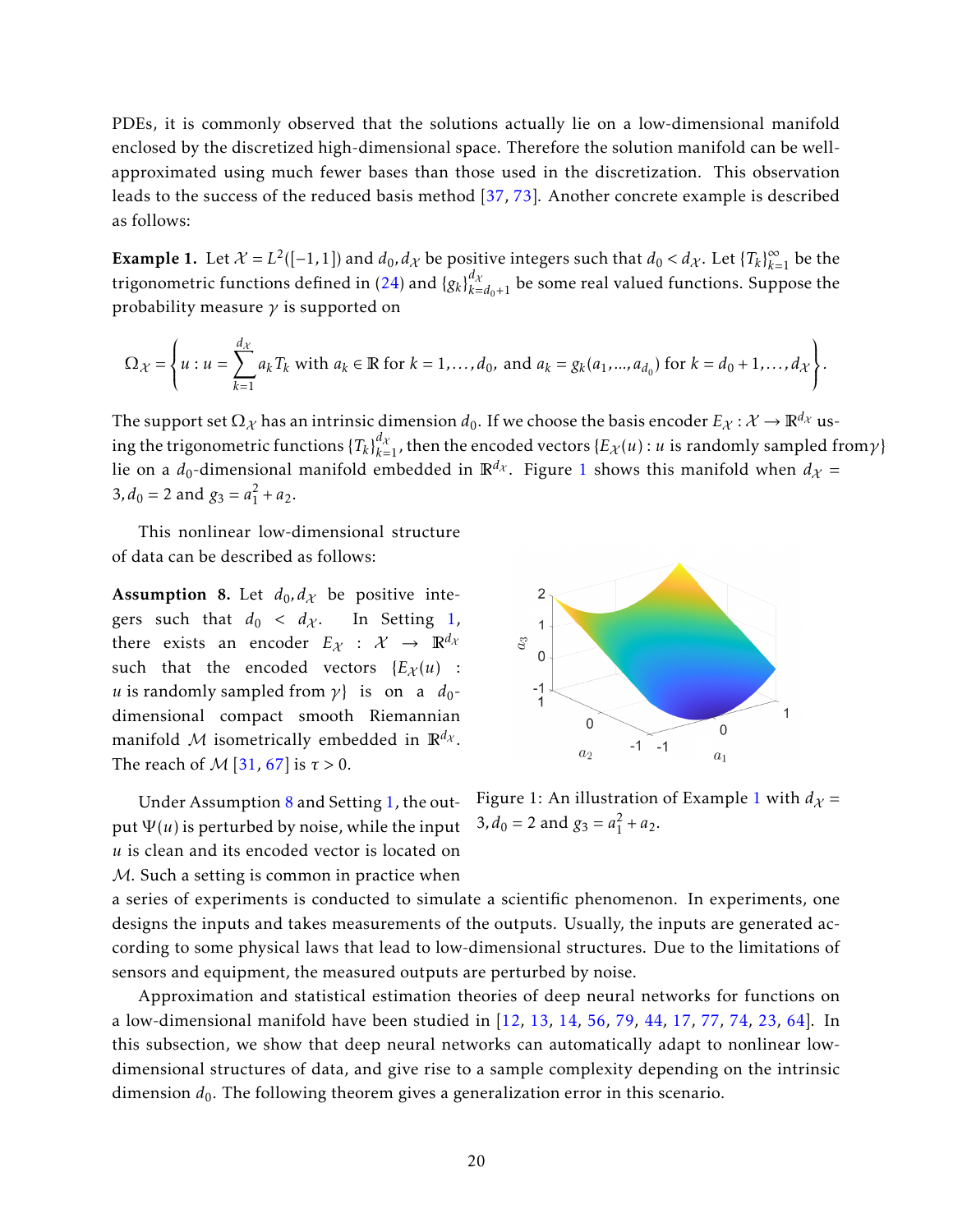<span id="page-20-0"></span>**Theorem 4.** In Setting [1,](#page-4-2) suppose Assumption [1](#page-6-3)[–5](#page-8-1) and [8](#page-19-2) hold, and the encoder  $E_\chi$  in Assumption [8](#page-19-2) is given. Let  $\Gamma_{NN}$  be the minimizer of [\(6\)](#page-6-2) with the network architecture  $\mathcal{F}(d_V, L, p, M)$  in [\(3\)](#page-4-1) with

$$
L = O(\widetilde{L} \log \widetilde{L}), \ p = O(d_{\mathcal{X}} \widetilde{p} \log \widetilde{p}), M = \sqrt{d_{\mathcal{Y}}} L_{E_{\mathcal{Y}}^n} R_{\mathcal{Y}}, \tag{36}
$$

where  $\widetilde{L}, \widetilde{p} > 0$  are positive integers satisfying

<span id="page-20-1"></span>
$$
\widetilde{L}\widetilde{p} = \left[d_{\mathcal{Y}}^{\frac{d_0}{4+2d_0}} n^{\frac{d_0}{4+2d_0}}\right].\tag{37}
$$

Then we have

$$
\mathbb{E}_{\mathcal{S}}\mathbb{E}_{u \sim \gamma}||D_{\mathcal{Y}}^{n} \circ \Gamma_{NN} \circ E_{\mathcal{X}}^{n}(u) - \Psi(u)||_{\mathcal{Y}}^{2}
$$
\n
$$
\leq C_{5}(\sigma^{2} + R_{\mathcal{Y}}^{2})d_{\mathcal{Y}}^{\frac{4+d_{0}}{2+d_{0}}}d_{\mathcal{X}}^{2}n^{-\frac{2}{2+d_{0}}} \log^{6} n + C_{3}\mathbb{E}_{\mathcal{S}}\mathbb{E}_{u \sim \gamma}||\Pi_{\mathcal{X},d_{\mathcal{X}}}(u) - u||_{\mathcal{X}}^{2} + 2\mathbb{E}_{\mathcal{S}}\mathbb{E}_{w \sim \Psi_{\#}\gamma}||\Pi_{\mathcal{Y},d_{\mathcal{Y}}}(w) - w||_{\mathcal{Y}}^{2},\tag{38}
$$

where  $C_5$  dpends on  $d_0$ ,  $\log d_X$ ,  $R_X$ ,  $R_Y$ ,  $L_{E_X^n}$ ,  $L_{E_Y^n}$ ,  $L_{D_X}$ ,  $L_{D_Y^n}$ ,  $L_{\Psi}$ ,  $\tau$ , the surface area of M, and  $C_3$  =  $16L_T^2$  $D_{\mathcal{V}}^n L_E^2$  $L^2_{\mathcal{V}} L^2_{\mathcal{V}}$ .

Theorem [4](#page-20-0) is proved in Section [7.8.](#page-35-0) The convergence rate in Theorem [4](#page-20-0) has an exponential dependence on  $d_0$ , instead of  $d_{\chi}$ . Theorem [4](#page-20-0) shows that when the encoded vectors are located on a low-dimensional manifold, deep neural networks are adaptive to such nonlinear geometric structures of data.

#### 6.2 When the operator  $\Psi$  has low complexity

In our framework, learning Ψ is converted to learning the transformation  $\Gamma : \mathbb{R}^{d_X} \to \mathbb{R}^{d_Y}$ , as defined in [\(5\)](#page-6-5). The second scenario we consider in this subsection is that, even though the *u<sup>i</sup>* 's and  $v_i$ 's are in infinite-dimensional spaces, the operator  $\Psi$  has low complexity: its corresponding transformation Γ can be approximated by some low-dimensional functions that only depend on few directions in  $\mathbb{R}^{d_X}$ . For example, consider solving a linear PDE with constant coefficients by the Fourier spectral method. In this case, the operator  $\Psi$  is the PDE solver that maps initial conditions to solutions at certain time. By taking the Fourier transform on both sides of the PDE, solving the PDEs is converted to solving a series of independent ODEs, each of which controls the evolution of a Fourier coefficient of the solution [\[78,](#page-41-13) Chapter 2]. The operator  $\Psi$  can be fully characterized by a system of one-dimensional ODEs. We next adapt this setting to our framework in order to learn Ψ. We use trigonometric functions as our encoders and decoders: the initial conditions and solutions are approximated by the first  $d<sub>X</sub> = d<sub>y</sub>$  terms of their Fourier series expansion. Then learning  $\Psi$  reduces to learning  $d<sub>y</sub>$  one-dimensional functions, each of which corresponds to an ODE of a Fourier coefficient, instead of learning  $d<sub>V</sub> d<sub>X</sub>$ -dimensional functions.

In this subsection, we show that we can get a faster rate by exploiting the low complexity of Ψ. We first make an assumption on  $Ψ$ :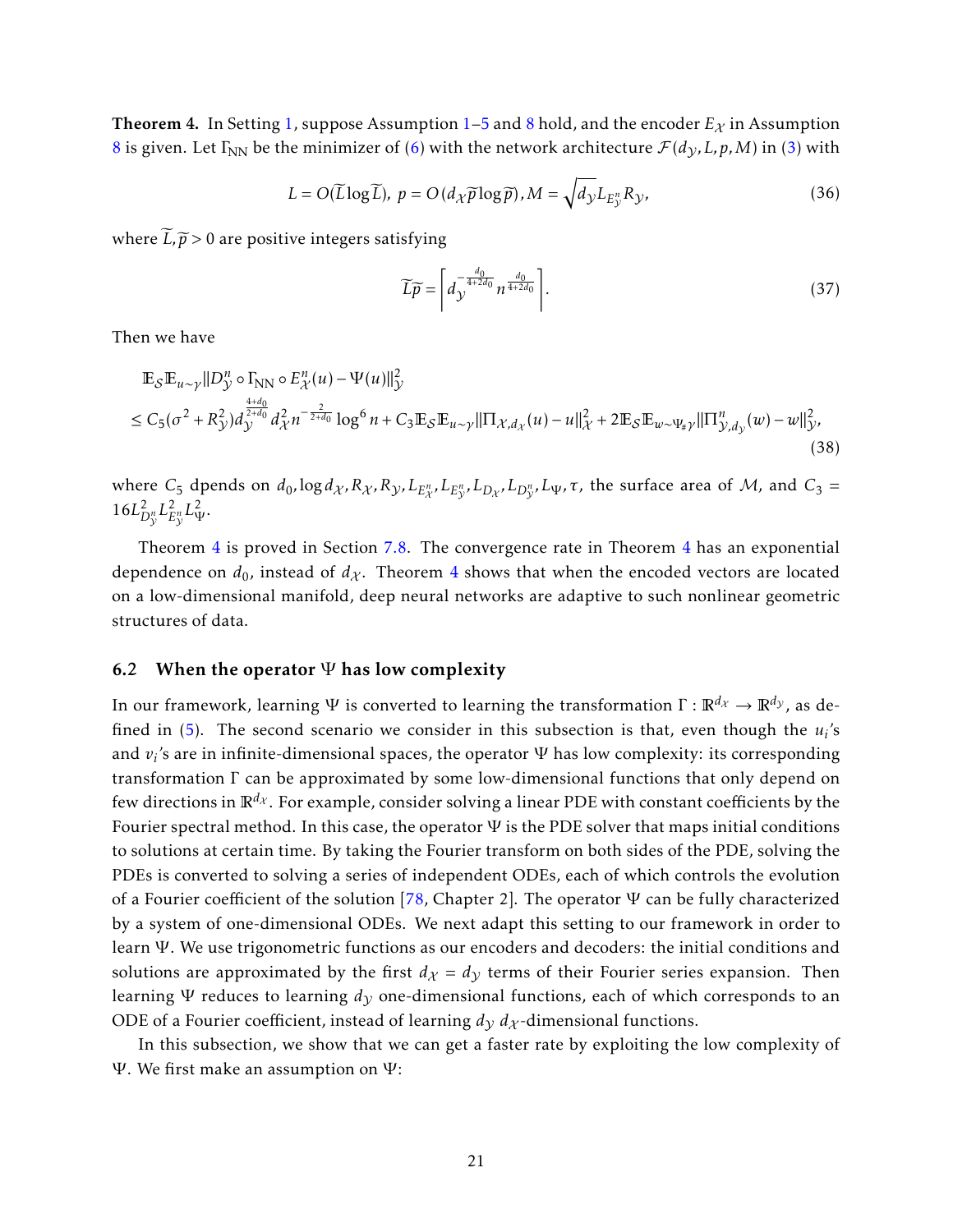<span id="page-21-0"></span>**Assumption 9.** Let  $0 < d_0 \leq d_{\mathcal{X}}$  be integers. Assume there exist  $E_{\mathcal{X}}, D_{\mathcal{X}}, E_{\mathcal{Y}}, D_{\mathcal{Y}}$  such that for any  $u \in \Omega_{\mathcal{X}}$ , we have

$$
\Pi_{\mathcal{Y},d_{\mathcal{Y}}} \circ \Psi(u) = D_{\mathcal{Y}} \circ \mathbf{g} \circ E_{\mathcal{X}}(u) \tag{39}
$$

with  $\mathbf{g} : \mathbb{R}^{d_{\mathcal{X}}} \to \mathbb{R}^{d_{\mathcal{X}}}$  in the form:

$$
\mathbf{g}(\mathbf{a}) = \begin{bmatrix} g_1(V_1^\top \mathbf{a}) & \cdots & g_{d_{\mathcal{Y}}}(V_{d_{\mathcal{Y}}}^\top \mathbf{a}) \end{bmatrix}^\top, \tag{40}
$$

for some unknown matrix  $V_k \in \mathbb{R}^{d_\mathcal{X} \times d_0}$ , and some unknown real valued function  $g_k: \mathbb{R}^{d_0} \to \mathbb{R}$ where  $k = 1, ..., d_V$ .

In statistics, the functions  $g_k$ 's in Assumption [9](#page-21-0) are known as single-index models for  $d_0 = 1$ , and are known as multi-index models for  $d_0 > 1$ . For any given  $u \sim \gamma$ , we decompose  $\Psi(u)$  into two parts: the first part is its projection to the set of encoded vectors  $E_{\mathcal{V}}(\Omega_{\mathcal{V}})$ ; the second part is the rest orthogonal to the first part. Assumption [9](#page-21-0) assumes that the operator mapping *u* to the first part follows a multi-index model. When  $d<sub>X</sub>$  is large enough, the second part has a small magnitude and is included in the projection error. In the following example, we give a simple illustration when the second part vanishes.

<span id="page-21-1"></span>Example 2. Let  $\mathcal{X} = L^2([-1,1])$ ,  $\Omega_{\mathcal{X}} \subset \mathcal{X}$  be a compact set in  $\mathcal{X}$  and  $0 < d_0 < d_{\mathcal{X}}$  be integers. Let  ${T_k}_{k=1}^{\infty}$  be trigonometric functions defined in [\(24\)](#page-14-0). Any  $u \in \Omega_{\mathcal{X}}$  can be written as  $u = \sum_{k=1}^{\infty} a_k T_k$  for some  $a_k$ 's. Denote  $\mathbf{a}_u = \begin{bmatrix} a_1 & \cdots & a_{d_x} \end{bmatrix}^\top$ . Suppose the operator we want to learn has the following form

<span id="page-21-2"></span>
$$
\Psi(u) = \sum_{k=1}^{d_{\mathcal{Y}}} g_k (V_k^{\top} \mathbf{a}_u) T_k,
$$
\n(41)

with  $V_k \in \mathbb{R}^{d_\mathcal{X}\times d_0}$  and  $g_k:\mathbb{R}^{d_0}\to\mathbb{R}$  for  $k=1,...,d_\mathcal{Y}.$  We set  $E_\mathcal{X},D_\mathcal{X}$  as the basis encoder and decoder using the basis functions  $\{T_k\}_{k=1}^{d_\mathcal{X}}$ , and  $E_\mathcal{Y}$ ,  $D_\mathcal{Y}$  as encoder and decoder derived using basis  $\{T_k\}_{k=1}^{d_\mathcal{Y}}$ . In this example,  $\Pi_{\mathcal{Y},d_\mathcal{Y}}\circ\Psi(u)=\Psi(u)$  for any  $u\sim\gamma$ . Then learning  $\Psi$  reduces to learning the  $g_k$ 's and the  $V_k$ 's. An illustration of the estimator is shown in Figure [2.](#page-22-1) In neural networks, the  $V_k'$ *k s* can be realized by a single layer. Therefore, our major task is to learn good approximations of the  $g'_k$  $k'$ s. Note that each  $g_k$  is a  $d_0$ -dimensional function. By exploiting such low complexity of the operator, we can convert the learning task from learning  $d<sub>V</sub> d<sub>X</sub>$ -dimensional functions to learning  $d<sub>V</sub> d<sub>0</sub>$ -dimensional functions.

With Assumption [9,](#page-21-0) the following theorem gives a faster rate on the generalization error:

<span id="page-21-3"></span>**Theorem [5](#page-8-1).** In Setting [1,](#page-4-2) suppose Assumption [1–](#page-6-3)5 and [9](#page-21-0) hold. Assume that the encoders and decoders  $E_X$ ,  $D_X$ ,  $E_Y$ ,  $D_Y$  in Assumption [9](#page-21-0) are given. Let  $\Gamma_{NN}$  be the minimizer of [\(6\)](#page-6-2) with the network architecture  $\mathcal{F}(d_{\mathcal{V}}, L, p, M)$  in [\(3\)](#page-4-1), where

$$
L = O(\widetilde{L} \log \widetilde{L}), \ p = O(\widetilde{p} \log \widetilde{p}), M = \sqrt{d_{\mathcal{Y}} L_{E_{\mathcal{Y}}^n} R_{\mathcal{Y}}}
$$
(42)

and  $\widetilde{L}, \widetilde{p} > 0$  are integers and satisfy [\(37\)](#page-20-1).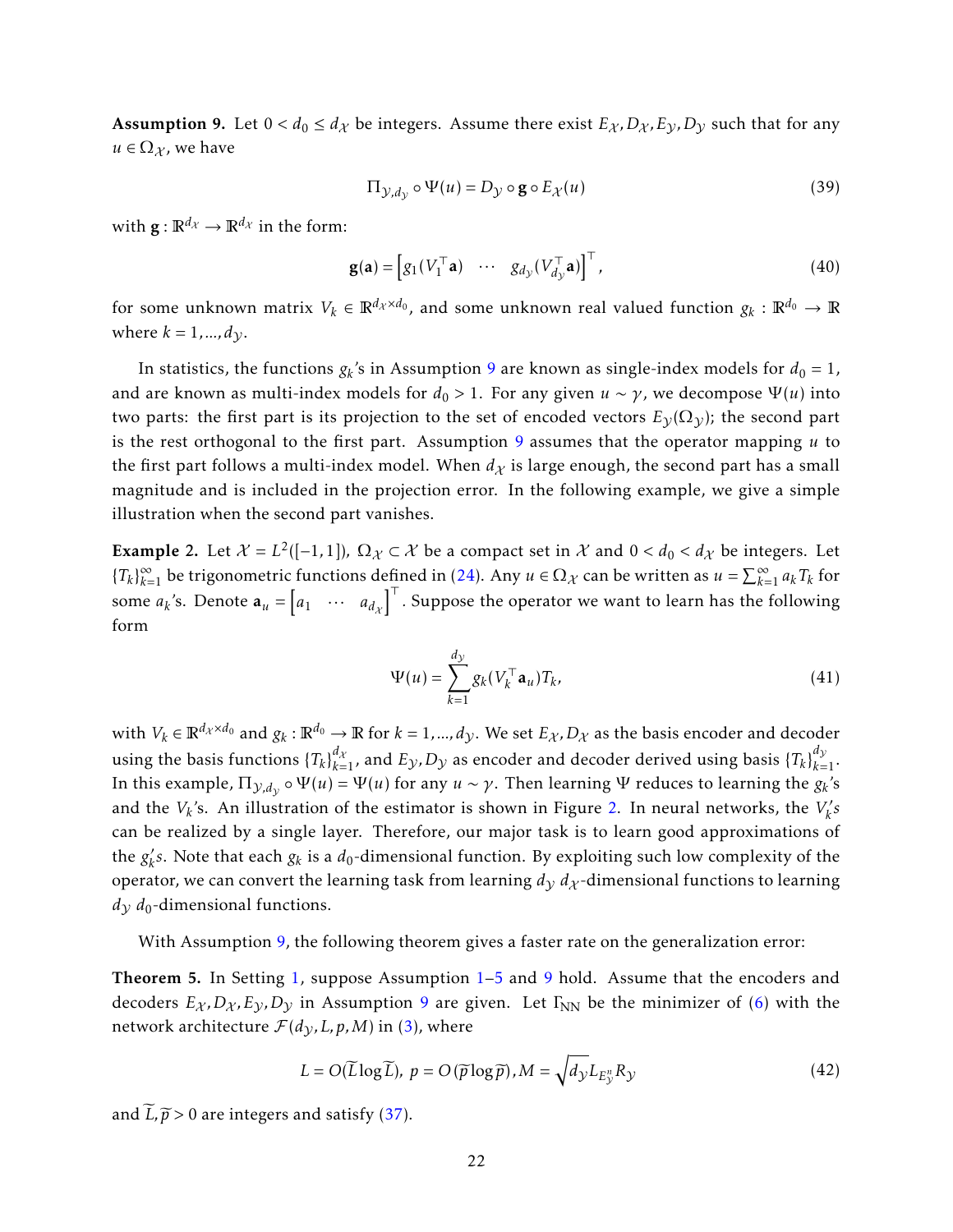

<span id="page-22-1"></span>Figure 2: An illustration of Example [2,](#page-21-1) where the  $\widetilde{g}_k$ 's represent network approximations of the  $g_k$ 's in  $(41)$ .

We have

$$
\mathbb{E}_{\mathcal{S}}\mathbb{E}_{u \sim \gamma} ||D_{\mathcal{Y}}^{n} \circ \Gamma_{\text{NN}} \circ E_{\mathcal{X}}^{n}(u) - \Psi(u)||_{\mathcal{Y}}^{2}
$$
\n
$$
\leq C_{6}(\sigma^{2} + R_{\mathcal{Y}}^{2}) d_{\mathcal{Y}}^{\frac{4+d_{0}}{2+d_{0}}} \max\left\{ n^{-\frac{2}{2+d_{0}}}, d_{\mathcal{X}} n^{-\frac{4+d_{0}}{4+2d_{0}}} \right\} \log^{6} n + C_{3} \mathbb{E}_{\mathcal{S}}\mathbb{E}_{u \sim \gamma} ||\Pi_{\mathcal{X}, d_{\mathcal{X}}}(u) - u||_{\mathcal{X}}^{2} + 2 \mathbb{E}_{\mathcal{S}}\mathbb{E}_{w \sim \Psi_{\#} \gamma} ||\Pi_{\mathcal{Y}, d_{\mathcal{Y}}}(w) - w||_{\mathcal{Y}}^{2}.
$$
\n(43)

where  $C_6$  depends on  $d_0$ ,  $\log d_\mathcal{X}$ ,  $R_\mathcal{X}$ ,  $R_\mathcal{Y}$ ,  $L_{E_\mathcal{X}^n}$ ,  $L_{E_\mathcal{Y}^n}$ ,  $L_{D_\mathcal{X}^n}$ ,  $L_{D_\mathcal{Y}^n}$ ,  $L_\Psi$ , and  $C_3=16L_L^2$  $D_{\mathcal{V}}^n L_E^2$  $\frac{2}{E_{\mathcal{V}}^n} L_{\Psi}^2.$ 

Theorem [5](#page-21-3) is proved in Section [7.9.](#page-35-1) In Assumption [9,](#page-21-0) each  $V_k$  is a linear transformation that can be realized by a singly layer. In our network construction, the first layer is used to learn these transformations and the rest is used to learn the functions  $g_k$ 's.

### <span id="page-22-0"></span>7 Proof of main results

#### 7.1 Preliminaries

In this section, we define several quantities that will be used in the proof. We first define two types of covering number of function classes. The first type is independent of data and will be used to prove Theorem [1.](#page-8-2)

<span id="page-22-2"></span>**Definition 2** (Cover). Let F be a class of functions. A set of functions S is a  $\delta$ -cover of F with respect to a norm  $\|\cdot\|$  if for any  $f \in F$ , one has

$$
\inf_{f^*\in\mathcal{S}}||f-f^*||\leq\delta.
$$

<span id="page-22-3"></span>Definition 3 (Covering number, Definition 2.1.5 of [\[91\]](#page-42-13)). Let *F* be a class of functions. For any  $\delta$  > 0, the covering number of  $\mathcal F$  is defined as

$$
\mathcal{N}(\delta, \mathcal{F}, ||\cdot||) = \min\{|\mathcal{S}_f| : \mathcal{S}_f \text{ is a } \delta\text{-cover of } \mathcal{F}\},
$$

where  $|\mathcal{S}_f|$  denotes the cardinality of  $\mathcal{S}_f$ .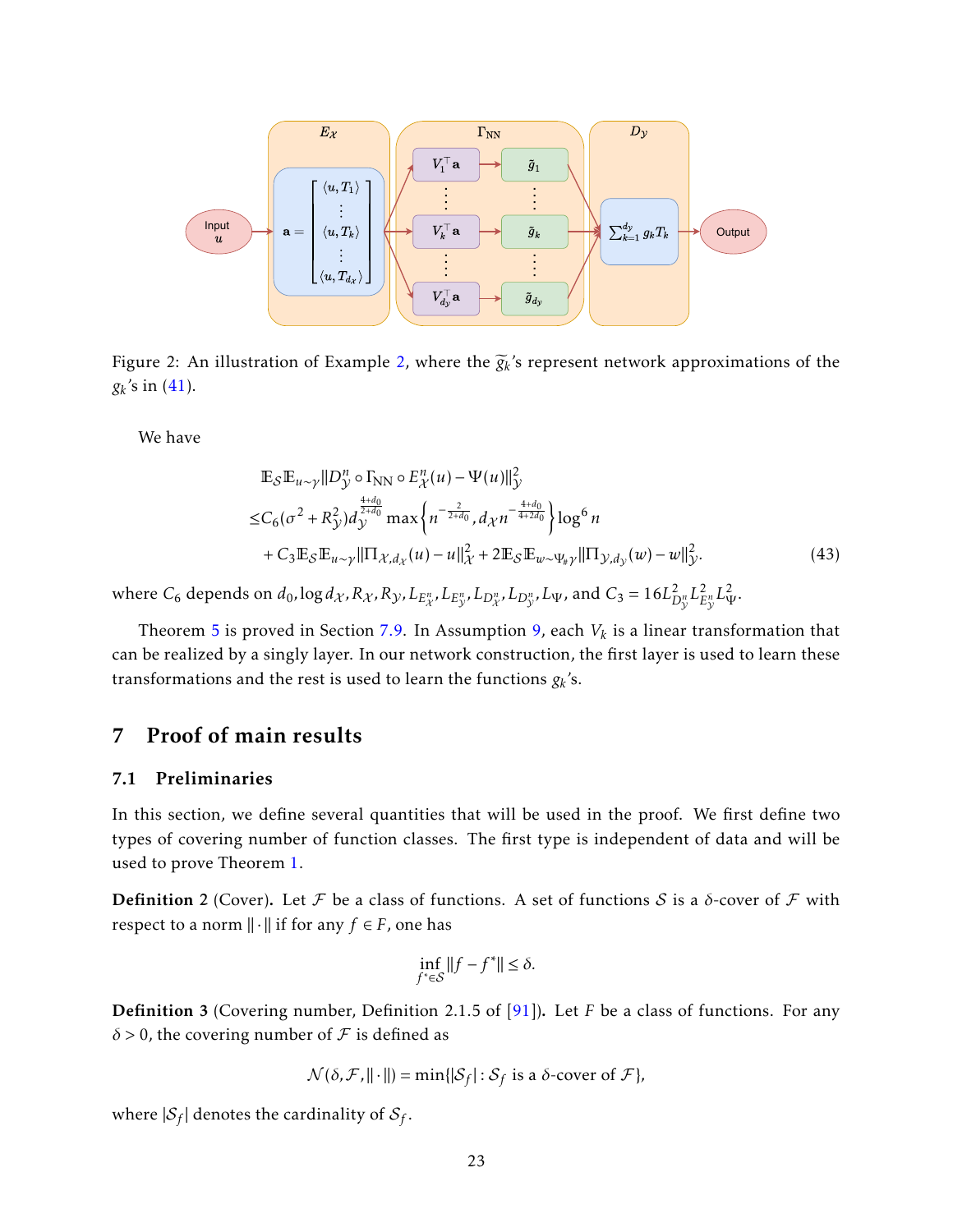Definition [2](#page-22-2) and [3](#page-22-3) depend on the norm  $\|\cdot\|$ . In the following, we choose  $\|\cdot\|$  as a sample dependent norm and define the so-called uniform covering number. We first define the cover with respect to samples:

<span id="page-23-1"></span>**Definition 4** (Cover with respect to samples). Let  $\mathcal F$  be a class of functions from  $\mathbb R^{d_1}$  to  $\mathbb R^{d_2}$ . Given a set of samples  $X = {\{x_k\}}_{k=1}^m \subset \mathbb{R}^{d_1}$ , for any  $\delta > 0$ , a function set  $\mathcal{S}_f(X)$  is a  $\delta$ -cover of *F* with respect to *X* if for any  $f \in \mathcal{F}$ , there exists  $f^* \in \mathcal{S}_f(X)$  such that

$$
||f(\mathbf{x}_k) - f^*(\mathbf{x}_k)||_{\infty} \le \delta, \quad \forall 1 \le k \le m.
$$

Definition [4](#page-23-1) is a special case of Definition [2](#page-22-2) in which the norm  $\|\cdot\|$  is chosen as the  $\ell^\infty$  norm of the collection of its argument's values over samples *X*. Based on Definition [4,](#page-23-1) we define the uniform covering number as follows:

<span id="page-23-3"></span>**Definition 5** (Uniform covering number, Section 10.2 of [\[2\]](#page-36-4)). Let  $\mathcal F$  be a class of functions from  $\mathbb{R}^d$  to  $\mathbb{R}$ . For any set of samples  $X = {\mathbf{x}_k}_{k=1}^m \subset \mathbb{R}^d$ , denote

$$
\mathcal{F}|_X = \{ (f(\mathbf{x}_1), ..., f(\mathbf{x}_m)) : f \in \mathcal{F} \}.
$$

For any  $\delta$  > 0, the uniform covering number of  $\mathcal F$  with *m* samples is defined as

$$
\mathcal{N}(\delta, \mathcal{F}, m) = \max_{X \subset \mathbb{R}^d, |X| = m} \min_{S_f(X)} \{ |S_f(X)| : S_f(X) \text{ is a } \delta \text{-cover of } \mathcal{F} \text{ with respect to } X \}. \tag{44}
$$

This covering number is used to prove Theorem [2.](#page-9-0)

#### <span id="page-23-0"></span>7.2 Proof of Theorem [1](#page-8-2)

To prove Theorem [1,](#page-8-2) we first decompose the squared  $L^2$  error  $\mathbb{E}_{\mathcal{S}}\mathbb{E}_{u\sim\gamma}\|D^n_{\mathcal{Y}}\circ \Gamma_{\rm NN}\circ E^{n}_{\mathcal{X}}(u)-\Psi(u)\|_{\mathcal{Y}}^2$ into a network estimation error and a projection error. The network estimation error can be further decomposed into a bias term and a variance term. The bias term heavily depends on the approximation error of the network class [\(2\)](#page-4-0). The variance term is upper bounded in terms of the covering number of the network class.

*Proof of Theorem [1.](#page-8-2)* We first decompose the squared *L* 2 error as

$$
\mathbb{E}_{\mathcal{S}}\mathbb{E}_{u \sim \gamma}\left[\left\|D_{\mathcal{Y}}^{n} \circ \Gamma_{\mathbf{NN}} \circ E_{\mathcal{X}}^{n}(u) - \Psi(u)\right\|_{\mathcal{Y}}^{2}\right] \leq 2\mathbb{E}_{\mathcal{S}}\mathbb{E}_{u \sim \gamma}\left[\left\|D_{\mathcal{Y}}^{n} \circ \Gamma_{\mathbf{NN}} \circ E_{\mathcal{X}}^{n}(u) - D_{\mathcal{Y}}^{n} \circ E_{\mathcal{Y}}^{n} \circ \Psi(u)\right\|_{\mathcal{Y}}^{2}\right] + 2\mathbb{E}_{\mathcal{S}}\mathbb{E}_{u \sim \gamma}\left[\left\|D_{\mathcal{Y}}^{n} \circ E_{\mathcal{Y}}^{n} \circ \Psi(u) - \Psi(u)\right\|_{\mathcal{Y}}^{2}\right].
$$
 (45)

Here I is the network estimation error in the  $Y$  space, II is the empirical projection error, which can be rewritten as

<span id="page-23-2"></span>
$$
II = 2\mathbb{E}_{\mathcal{S}}\mathbb{E}_{w \sim \Psi_{\#} \gamma} \left[ \left\| \Pi_{\mathcal{Y}, d_{\mathcal{Y}}}^{n}(w) - w \right\|_{\mathcal{Y}}^{2} \right]. \tag{46}
$$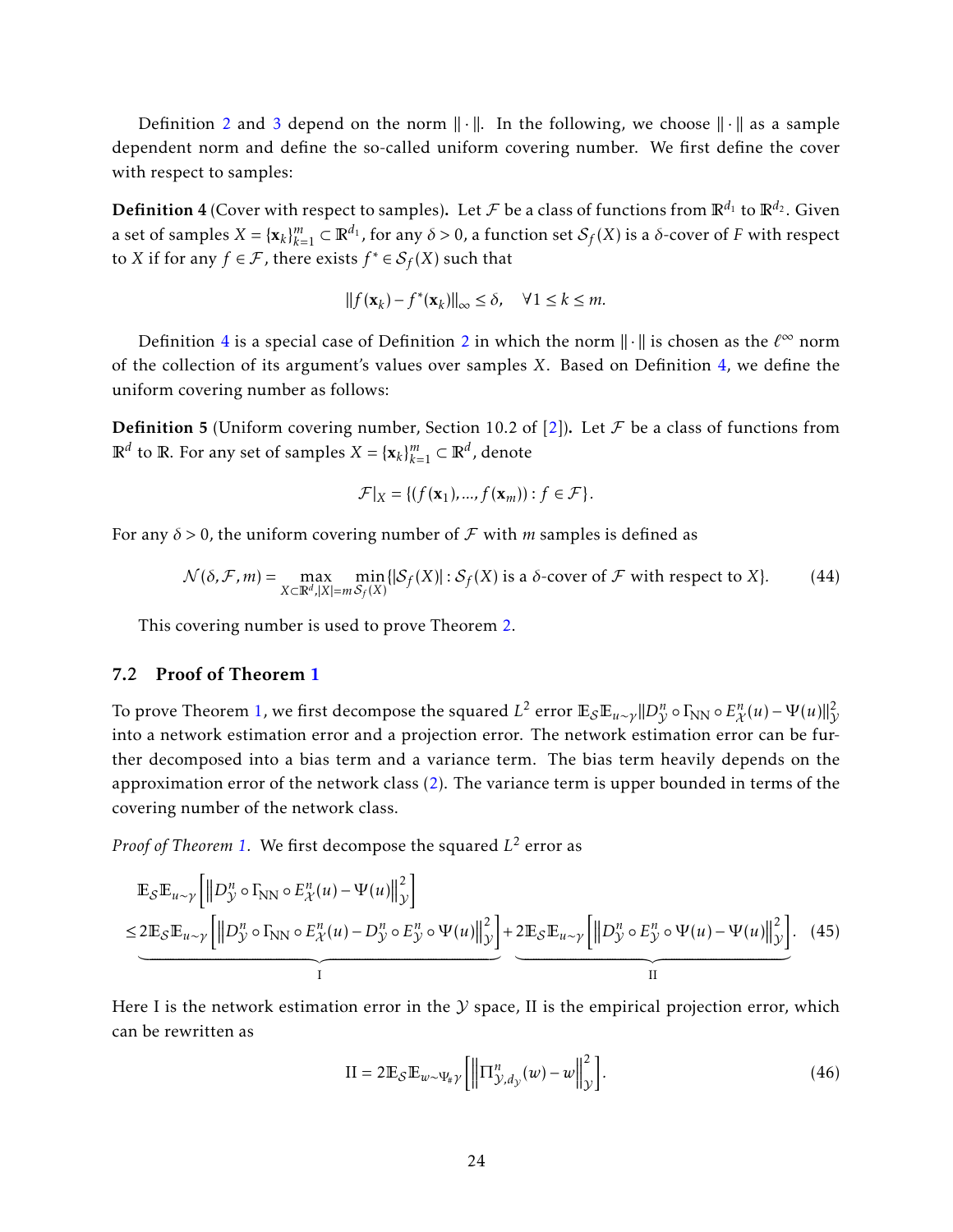In the remaining of this subsection, we derive an upper bound of I. Note that I can be bounded as

<span id="page-24-3"></span>
$$
I = 2\mathbb{E}_{\mathcal{S}}\mathbb{E}_{u \sim \gamma} \left[ \left\| D_{\mathcal{Y}}^{n} \circ \Gamma_{\text{NN}} \circ E_{\mathcal{X}}^{n}(u) - D_{\mathcal{Y}}^{n} \circ E_{\mathcal{Y}}^{n} \circ \Psi(u) \right\|_{\mathcal{Y}}^{2} \right]
$$
  

$$
\leq 2L_{D_{\mathcal{Y}}^{n}}^{2} \mathbb{E}_{\mathcal{S}}\mathbb{E}_{u \sim \gamma} \left[ \left\| \Gamma_{\text{NN}} \circ E_{\mathcal{X}}^{n}(u) - E_{\mathcal{Y}}^{n} \circ \Psi(u) \right\|_{2}^{2} \right].
$$
 (47)

If the training samples in  $S_1$  are fixed, we have the following conditioned on  $S_1$ :

$$
\mathbb{E}_{\mathcal{S}_2} \mathbb{E}_{u \sim \gamma} \left[ \left\| \Gamma_{\text{NN}} \circ E_{\mathcal{X}}^n(u) - E_{\mathcal{Y}}^n \circ \Psi(u) \right\|_2^2 \right]
$$
\n
$$
= 2 \mathbb{E}_{\mathcal{S}_2} \left[ \frac{1}{n} \sum_{i=n+1}^{2n} \left\| \Gamma_{\text{NN}} \circ E_{\mathcal{X}}^n(u_i) - E_{\mathcal{Y}}^n \circ \Psi(u_i) \right\|_2^2 \right]
$$
\n
$$
+ \mathbb{E}_{\mathcal{S}_2} \mathbb{E}_{u \sim \gamma} \left[ \left\| \Gamma_{\text{NN}} \circ E_{\mathcal{X}}^n(u) - E_{\mathcal{Y}}^n \circ \Psi(u) \right\|_2^2 \right] - \mathbb{E}_{\mathcal{S}_2} \left[ \frac{2}{n} \sum_{i=n+1}^{2n} \left\| \Gamma_{\text{NN}} \circ E_{\mathcal{X}}^n(u_i) - E_{\mathcal{Y}}^n \circ \Psi(u_i) \right\|_2^2 \right]. \tag{48}
$$

In the decomposition of [\(48\)](#page-24-0), the term  $T_1$  consists of the bias of using neural network to approximate the transformation  $\Gamma$  and the projection error of  $\Pi_{\mathcal{X},d_\mathcal{X}}^n$  in the  $\mathcal X$  space. The term  $\Gamma_2$  captures the variance. We next derive bounds for  $T_1$  and  $T_2$  respectively.

Upper bound of  $T_1$ . The term  $T_1$  is the expected mean squared error of the learned transformation  $\Gamma_{NN}$  with respect to  $S_2$ . We will derive an upper bound using the network approximation error and network architecture's covering number. The network approximation error is the bias. We use network architecture's covering number to bound the stochastic error.

Define the transformation Γ *n*  $\int_d^n : \mathbb{R}^{d_{\mathcal{X}}} \to \mathbb{R}^{d_{\mathcal{Y}}}$ 

<span id="page-24-2"></span><span id="page-24-0"></span>
$$
\Gamma_d^n = E_{\mathcal{Y}}^n \circ \Psi \circ D_{\mathcal{X}}^n,\tag{49}
$$

which maps the encoded vector  $E_{\chi}^{n}(u)$  in  $\chi$  to the encoded vector  $E_{\chi}^{n}(v)$  in  $\mathcal{Y}$ . The transformation Γ *n*  $\sigma_d^n$  is the target transformation to be estimated by Γ<sub>NN</sub>. It is straightforward to show that  $\Gamma_d^n$  $\int_{d}^{n}$  is a Lipschitz transformation (see a proof of Lemma [3](#page-24-1) in Appendix [C\)](#page-44-1).

<span id="page-24-1"></span>Lemma 3. Assume Assumption [2](#page-7-1) and [3.](#page-7-2) Γ *n*  $\int_{d}^{n}$  is Lipschitz with a Lipschitz constant  $L_{E_{\mathcal{Y}}}L_{D_{\mathcal{X}}^{n}}L_{\mathcal{Y}}.$ 

Denote

$$
\epsilon_i = E_{\mathcal{Y}}^n(v_i) - E_{\mathcal{Y}}^n(\Psi(u_i)).
$$
\n(50)

According to Assumption [3](#page-7-2) and Assumption  $4(iii)$  $4(iii)$ –(iv), we have

$$
\mathbb{E}[\epsilon_i] = \mathbf{0}, \text{ and } ||\epsilon_i||_{\infty} < \sigma.
$$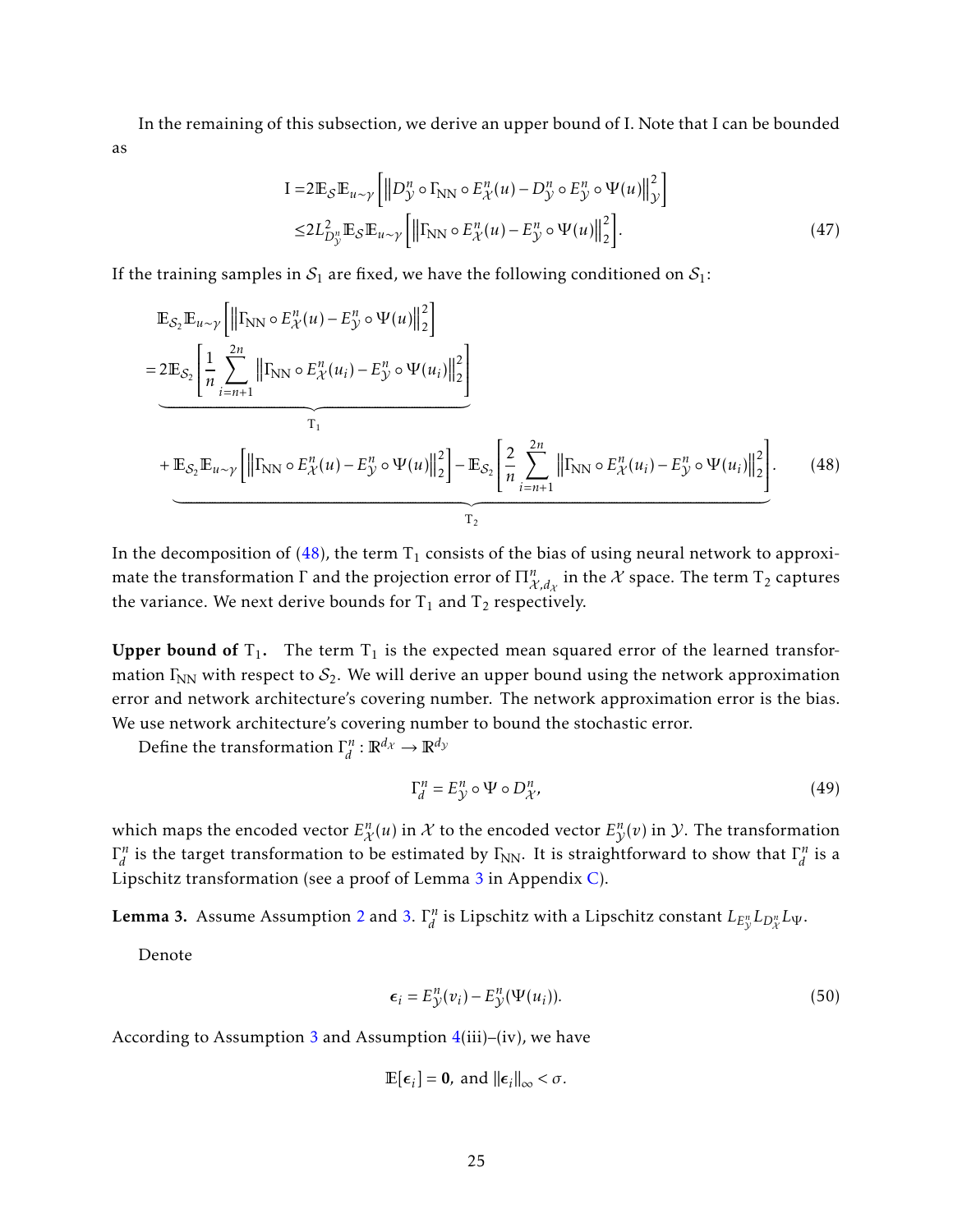We decompose  $T_1$  as

$$
T_{1} = 2 \mathbb{E}_{S_{2}} \left[ \frac{1}{n} \sum_{i=n+1}^{2n} \left\| \left\|\mathbf{I}_{NN} \circ E_{\mathcal{X}}^{n}(u_{i}) - E_{\mathcal{Y}}^{n} \circ \Psi(u_{i}) \right\|_{2}^{2} \right\} \right]
$$
\n
$$
= 2 \mathbb{E}_{S_{2}} \left[ \frac{1}{n} \sum_{i=n+1}^{2n} \left\| \mathbf{I}_{NN} \circ E_{\mathcal{X}}^{n}(u_{i}) - E_{\mathcal{Y}}^{n} \circ \Psi(u_{i}) - \epsilon_{i} + \epsilon_{i} \right\|_{2}^{2} \right]
$$
\n
$$
= 2 \mathbb{E}_{S_{2}} \left[ \frac{1}{n} \sum_{i=n+1}^{2n} \left\| \mathbf{I}_{NN} \circ E_{\mathcal{X}}^{n}(u_{i}) - E_{\mathcal{Y}}^{n} \circ \Psi(u_{i}) - \epsilon_{i} \right\|_{2}^{2} \right]
$$
\n
$$
+ 4 \mathbb{E}_{S_{2}} \left[ \frac{1}{n} \sum_{i=n+1}^{2n} \left\| \mathbf{I}_{NN} \circ E_{\mathcal{X}}^{n}(u_{i}) - E_{\mathcal{Y}}^{n} \circ \Psi(u_{i}) - \epsilon_{i} \epsilon_{i} \right\| \right] + 2 \mathbb{E}_{S_{2}} \left[ \frac{1}{n} \sum_{i=n+1}^{2n} \left\| \epsilon_{i} \right\|_{2}^{2} \right]
$$
\n
$$
= 2 \mathbb{E}_{S_{2}} \left[ \frac{1}{n} \sum_{i=n+1}^{2n} \left\| \mathbf{I}_{NN} \circ E_{\mathcal{X}}^{n}(u_{i}) - E_{\mathcal{Y}}^{n}(v_{i}) \right\|_{2}^{2} \right] + 4 \mathbb{E}_{S_{2}} \left[ \frac{1}{n} \sum_{i=n+1}^{2n} \left\| \mathbf{I}_{NN} \circ E_{\mathcal{X}}^{n}(u_{i}) - E_{\mathcal{Y}}^{n}(v_{i}) \right\|_{2}^{2} \right]
$$
\n
$$
+ 4 \mathbb{E}_{S_{2}} \left[ \frac{1}{n} \sum_{i=n+1}^{2n} \left\| \mathbf{I}_{NN} \circ
$$

In [\(51\)](#page-25-0), the first term is the neural network approximation error, and the second term is the stochastic error from noise. To derive an upper bound of the first term, we use the following lemma which shows that for any function  $f$  in the Sobolev space  $W^{k,\infty}$ , when the network architecture is properly set, FNN can approximate *f* with arbitrary accuracy:

<span id="page-25-1"></span>**Lemma 4** (Theorem 1 of [\[93\]](#page-42-2)). Let  $k \ge 0$  be a positive integer. There exists an FNN architecture  $\mathcal{F}_{\text{NN}}(1,L,p,K,\kappa,M)$  capable of approximating any function in  $W^{k,\infty}\big([-B,B]^d\big)$ , i.e., for any given  $\epsilon \in (0,1)$  and if  $f \in W^{k,\infty}\big([-B,B]^d\big)$ , the network architecture gives rise to a function  $\widetilde{f}$  satisfying

<span id="page-25-0"></span>
$$
\left\|\widetilde{f} - f\right\|_{\infty} \leq \varepsilon.
$$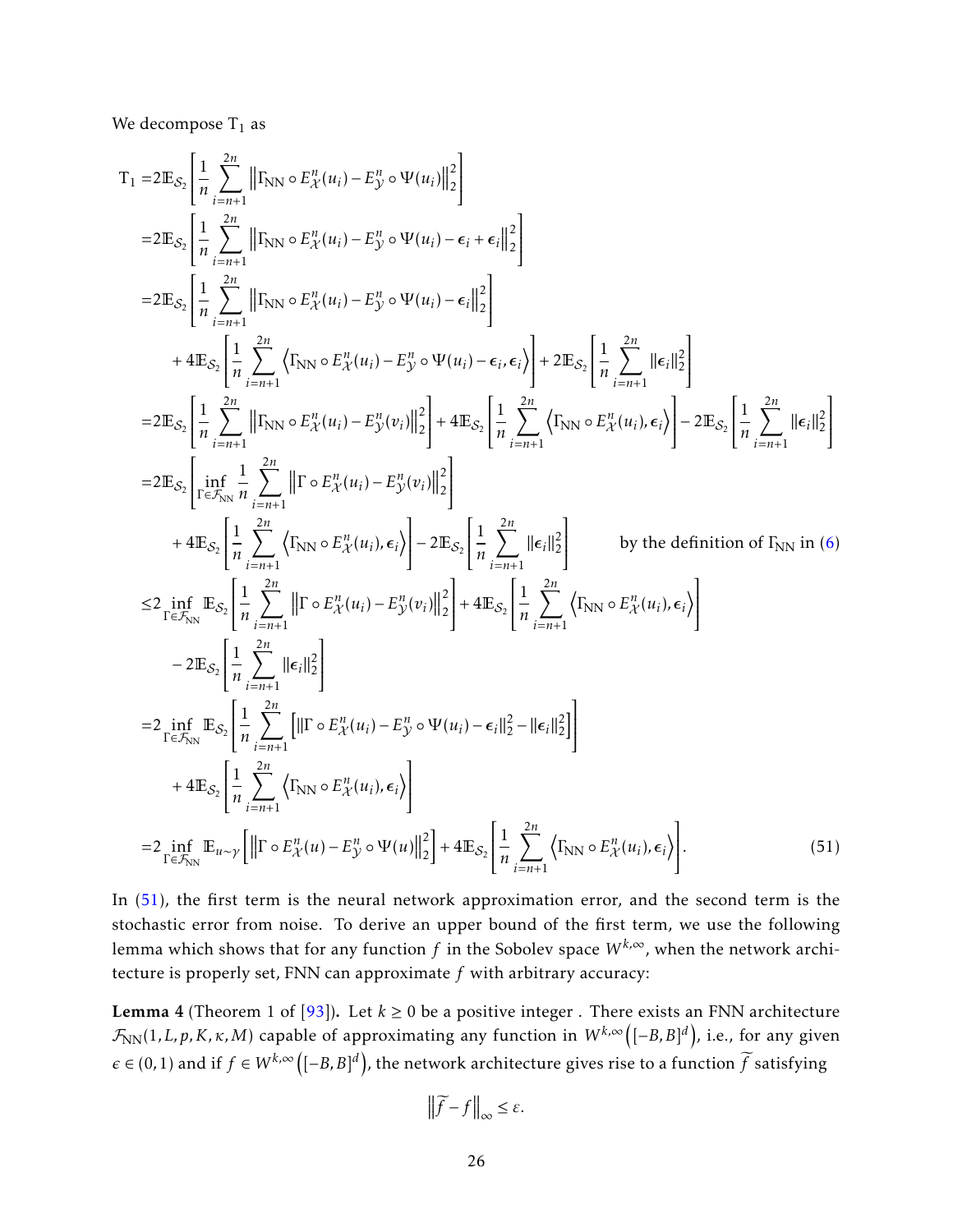The hyperparameters in  $\mathcal{F}_{NN}$  are chosen as

$$
L = O\left(\log \frac{1}{\varepsilon}\right), \ p = O\left(\varepsilon^{-\frac{d}{k}}\right), \ K = O\left(\varepsilon^{-\frac{d}{k}}\log \frac{1}{\varepsilon}\right), \ \kappa = \max\{1, B, R\}, \ M = R.
$$

The constant hidden in *O*(·) depends on *k,α, d,B,R*.

Since Γ *n d*<sup>n</sup> is Lipschitz by Lemma [3,](#page-24-1) according to Lemma [4](#page-25-1) with  $k = 1$ , for any  $\varepsilon_1 > 0$ , there is a network architecture  $\mathcal{F}_{\text{NN}}(d_\mathcal{Y},L,p,K,\kappa,M)$ , such that for any  $\Gamma_d^n$  $d$ <sup>n</sup> defined in [\(49\)](#page-24-2), there exists a  $\widetilde{\Gamma}_d^n$  $\widetilde{Z}_d^n \in \mathcal{F}_{\text{NN}}(d_{\mathcal{Y}}, L, p, K, \kappa, M)$  with

<span id="page-26-2"></span><span id="page-26-1"></span> $\overline{a}$ 

$$
\left\| \widetilde{\Gamma}_d^n - \Gamma_d^n \right\|_{\infty} \le \varepsilon_1. \tag{52}
$$

Such a network architecture has

<span id="page-26-0"></span>
$$
L = O(\log \varepsilon_1), \ p = O\left(\varepsilon_1^{-d_X}\right), \ K = O\left(\varepsilon_1^{-d_X} \log \varepsilon_1\right),
$$
  

$$
\kappa = \max\left\{1, \sqrt{d_Y} L_{E_X^n} R_Y, \sqrt{d_X} L_{E_X^n} R_X, L_{E_Y^n} L_{D_X^n} L_{\Psi}\right\}, \ M = \sqrt{d_Y} L_{E_Y^n} R_Y.
$$
  
(53)

We bound the first term in  $(51)$  as

$$
\inf_{\Gamma \in \mathcal{F}_{NN}} \mathbb{E}_{u \sim \gamma} \left[ \left\| \Gamma \circ E_{\chi}^{n}(u) - E_{\chi}^{n} \circ \Psi(u) \right\|_{2}^{2} \right]
$$
\n
$$
\leq \mathbb{E}_{u \sim \gamma} \left[ \left\| \widetilde{\Gamma}_{d}^{n} \circ E_{\chi}^{n}(u) - E_{\chi}^{n} \circ \Psi(u) \right\|_{2}^{2} \right]
$$
\n
$$
\leq 2 \mathbb{E}_{u \sim \gamma} \left[ \left\| \widetilde{\Gamma}_{d}^{n} \circ E_{\chi}^{n}(u) - \Gamma_{d} \circ E_{\chi}^{n}(u) \right\|_{2}^{2} \right] + 2 \mathbb{E}_{u \sim \gamma} \left[ \left\| \Gamma_{d}^{n} \circ E_{\chi}^{n}(u) - E_{\chi}^{n} \circ \Psi(u) \right\|_{2}^{2} \right]
$$
\n
$$
\leq 2 d_{\mathcal{Y}} \varepsilon_{1}^{2} + 2 \mathbb{E}_{u \sim \gamma} \left[ \left\| \Gamma_{d}^{n} \circ E_{\chi}^{n}(u) - E_{\chi}^{n} \circ \Psi(u) \right\|_{2}^{2} \right]
$$
\n
$$
= 2 d_{\mathcal{Y}} \varepsilon_{1}^{2} + 2 \mathbb{E}_{u \sim \gamma} \left[ \left\| E_{\chi}^{n} \circ \Psi \circ D_{\chi}^{n} \circ E_{\chi}^{n}(u) - E_{\chi}^{n} \circ \Psi(u) \right\|_{2}^{2} \right] \qquad \text{by the definition of } \Gamma_{d} \text{ in (49)}
$$
\n
$$
\leq 2 d_{\mathcal{Y}} \varepsilon_{1}^{2} + 2 L_{E_{\chi}^{n}}^{2} L_{\Psi}^{2} \mathbb{E}_{u \sim \gamma} \left[ \left\| D_{\chi}^{n} \circ E_{\chi}^{n}(u) - u \right\|_{\chi}^{2} \right]
$$
\n
$$
= 2 d_{\mathcal{Y}} \varepsilon_{1}^{2} + 2 L_{E_{\chi}^{n}}^{2} L_{\Psi}^{2} \mathbb{E}_{u \sim \gamma} \left[ \left\| \Pi_{\chi}^{n}(u) - u \right\|_{\chi}^{2
$$

An upper bound of the second term in [\(51\)](#page-25-0) is provided by the following lemma (see a proof in Appendix [D\)](#page-44-2):

<span id="page-26-3"></span>**Lemma 5.** Under the conditions of Theorem [1,](#page-8-2) for any  $\delta \in (0,1)$ , we have

$$
\mathbb{E}_{\mathcal{S}_2} \left[ \frac{1}{n} \sum_{i=n+1}^{2n} \langle \Gamma_{NN} \circ E_{\mathcal{X}}^n(u_i), \epsilon_i \rangle \right]
$$
  

$$
\leq 2 \sqrt{2d_{\mathcal{Y}} \sigma} \left( \sqrt{\mathbb{E}_{\mathcal{S}_2} || \Gamma_{NN} \circ E_{\mathcal{X}}^n(u_i) - \Gamma_d^n \circ E_{\mathcal{X}}^n(u_i) ||_n^2} + \sqrt{d_{\mathcal{Y}} \delta} \right) \sqrt{\frac{\log \mathcal{N}(\delta, \mathcal{F}_{NN}, || \cdot ||_{\infty}) + 2}{n}} + d_{\mathcal{Y}} \sigma \delta. \tag{55}
$$

Let  $\mathcal{F}_{NN}$  be the network architecture specified in [\(53\)](#page-26-0). Substituting [\(54\)](#page-26-1) and [\(55\)](#page-26-2) into [\(51\)](#page-25-0), we have

$$
\mathbf{T}_1 = 2\mathbb{E}_{\mathcal{S}_2}\left[\left\|\Gamma_{\text{NN}}\circ E_{\mathcal{X}}^n(u_i) - E_{\mathcal{Y}}^n\circ\Psi(u_i)\right\|_n^2\right]
$$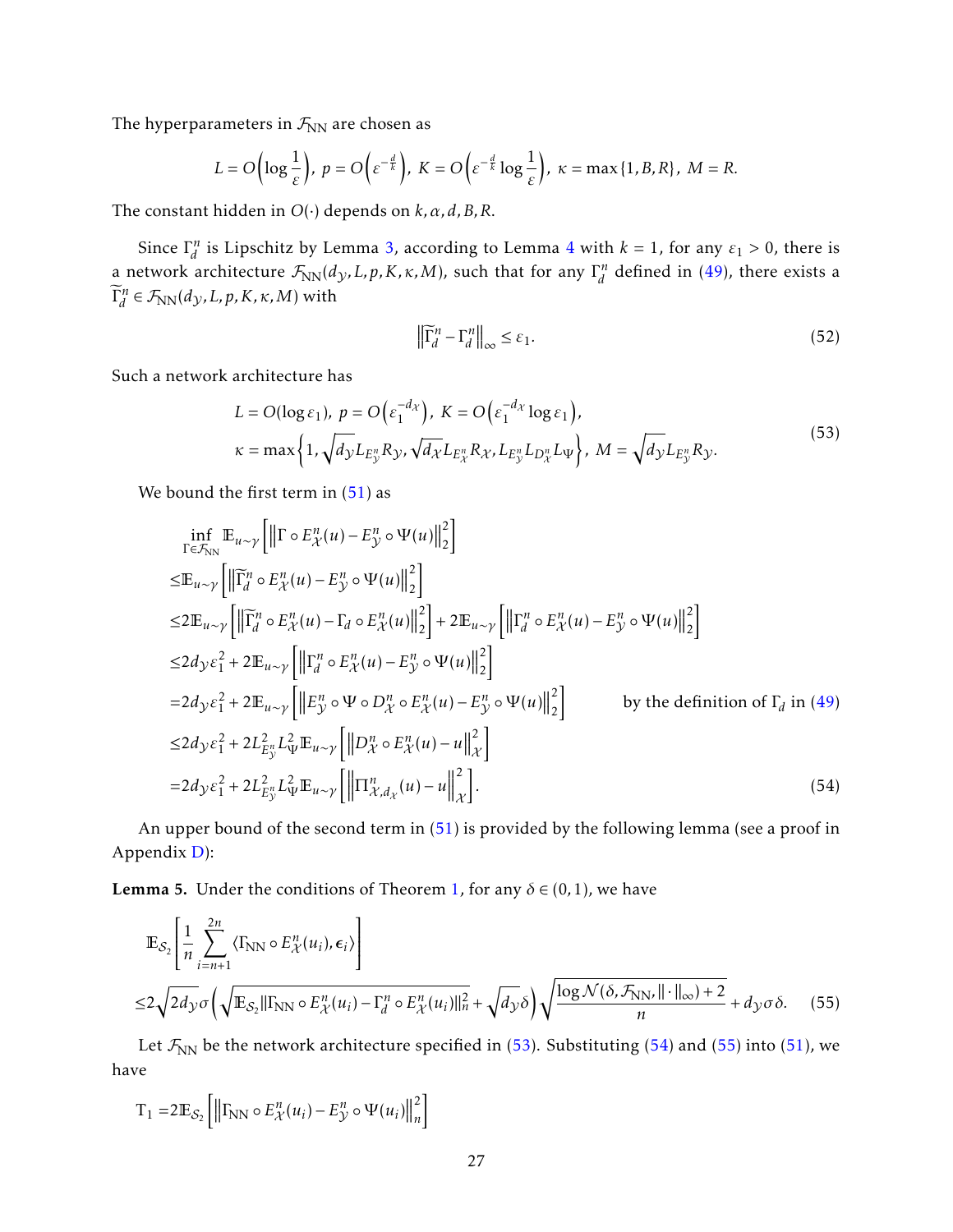$$
\leq 4d_{\mathcal{Y}}\varepsilon_{1}^{2} + 8\sqrt{2d_{\mathcal{Y}}}\sigma\left(\sqrt{\mathbb{E}_{\mathcal{S}_{2}}\left\|\Gamma_{\text{NN}}\circ E_{\mathcal{X}}^{n}(u_{i}) - \Gamma_{d}^{n}\circ E_{\mathcal{X}}^{n}(u_{i})\right\|_{n}^{2}} + \sqrt{d_{\mathcal{Y}}\delta}\right)\sqrt{\frac{\log\mathcal{N}(\delta,\mathcal{F}_{\text{NN}}\|\cdot\|_{\infty}) + 2}{n}}
$$

$$
+ 4d_{\mathcal{Y}}\sigma\delta + 4L_{E_{\mathcal{Y}}^{n}}^{2}L_{\Psi}^{2}\mathbb{E}_{u\sim\mathcal{Y}}\left[\left\|\Pi_{\mathcal{X},d_{\mathcal{X}}}^{n}(u) - u\right\|_{\mathcal{X}}^{2}\right].
$$
\n(56)

Denote

$$
\rho = \sqrt{\mathbb{E}_{\mathcal{S}_2} \left[ \left\| \Gamma_{\text{NN}} \circ E_{\mathcal{X}}^n(u_i) - E_{\mathcal{Y}}^n \circ \Psi(u_i) \right\|_n^2 \right]},
$$
  
\n
$$
a = 2d_{\mathcal{Y}} \varepsilon_1^2 + 2d_{\mathcal{Y}} \sigma \delta + 2L_{E_{\mathcal{Y}}^n}^2 L_{\Psi}^2 \mathbb{E}_{u \sim \gamma} \left[ \left\| \Pi_{\mathcal{X}, d_{\mathcal{X}}}^n(u) - u \right\|_{\mathcal{X}}^2 \right] + 4\sqrt{2}d_{\mathcal{Y}} \sigma \delta \sqrt{\frac{\log \mathcal{N}(\delta, \mathcal{F}_{\text{NN}}, || \cdot ||_{\infty}) + 2}{n}},
$$
  
\n
$$
b = 2\sqrt{2d_{\mathcal{Y}}\sigma} \sqrt{\frac{\log \mathcal{N}(\delta, \mathcal{F}_{\text{NN}}, || \cdot ||_{\infty}) + 2}{n}}.
$$

Inequality [\(56\)](#page-27-0) can be rewritten as

<span id="page-27-1"></span><span id="page-27-0"></span>
$$
\rho^2 \le a + 2b\rho,
$$

from which we deduce that

$$
(\rho - b)^2 \le a + b^2 \Rightarrow \rho^2 \le 2a + 4b^2.
$$

Therefore,

$$
T_1 = 2\rho^2 \le 8d_y \varepsilon_1^2 + 64d_y \sigma^2 \frac{\log \mathcal{N}(\delta, \mathcal{F}_{NN}, ||\cdot||_{\infty}) + 2}{n} + 16\sqrt{2}d_y \sigma \delta \sqrt{\frac{\log \mathcal{N}(\delta, \mathcal{F}_{NN}, ||\cdot||_{\infty}) + 2}{n}}
$$

$$
+ 8d_y \sigma \delta + 8L_{E_y}^2 L_{\Psi}^2 \mathbb{E}_{u \sim \gamma} \left[ \left\| \Pi_{\mathcal{X}, d_\mathcal{X}}^n(u) - u \right\|_{\mathcal{X}}^2 \right].
$$
 (57)

Upper bound of  $T_2$ . The term  $T_2$  is the difference between the population risk and the empirical risk of the network estimator  $\Gamma_{NN}$ , while there is a factor 2 ahead of the empirical risk. Utilizing a covering of  $\mathcal{F}_{NN}(d_y, L, p, K, \kappa, M)$  and Bernstein-type inequalities, we establish a fast convergence of  $T_2$ . The upper bound is presented in the following lemma (see a proof in Appendix [E\)](#page-47-0).

<span id="page-27-3"></span>Lemma 6. Under the conditions of Theorem [1,](#page-8-2) we have

<span id="page-27-2"></span> $\sim$ 

$$
T_2 \le \frac{35d_y L_{E_y}^2 R_{E_y}^2}{n} \log \mathcal{N}\left(\frac{\delta}{4d_y L_{E_y''} R_y}, \mathcal{F}_{NN'} || \cdot ||_{\infty}\right) + 6\delta. \tag{58}
$$

Substituting [\(57\)](#page-27-1) and [\(58\)](#page-27-2) into [\(47\)](#page-24-3) gives rise to

$$
\begin{split} &1\leq 2L_{D_y^u}^2\mathbb{E}_{\mathcal{S}_1}\mathbb{E}_{u\sim \gamma}\left[\left\|\Gamma_{\text{NN}}\circ E_{\mathcal{X}}^n(u)-E_{\mathcal{Y}}^n\circ \Psi(u)\right\|_2^2\right]\\ =&2L_{D_y^u}^2\mathbb{E}_{\mathcal{S}_1}[T_1]+2L_{D_y^u}^2\mathbb{E}_{\mathcal{S}_1}[T_2] \\ \leq&16d_{\mathcal{Y}}L_{D_y^u}^2\epsilon_1^2+128d_{\mathcal{Y}}\sigma^2L_{D_y^u}^2\frac{\log \mathcal{N}(\delta,\mathcal{F}_{\text{NN}},\|\cdot\|_{\infty})+2}{n}+32\sqrt{2}d_{\mathcal{Y}}\sigma L_{D_y^u}^2\delta\sqrt{\frac{\log \mathcal{N}(\delta,\mathcal{F}_{\text{NN}},\|\cdot\|_{\infty})+2}{n}}\\ &+16d_{\mathcal{Y}}\sigma L_{D_y^u}^2\delta+16L_{D_y^u}^2L_{E_y^u}^2\mathbb{E}_{u\sim \gamma}\|\Pi_{\mathcal{X},d_{\mathcal{X}}}^n(u)-u\|_{\mathcal{X}}^2\end{split}
$$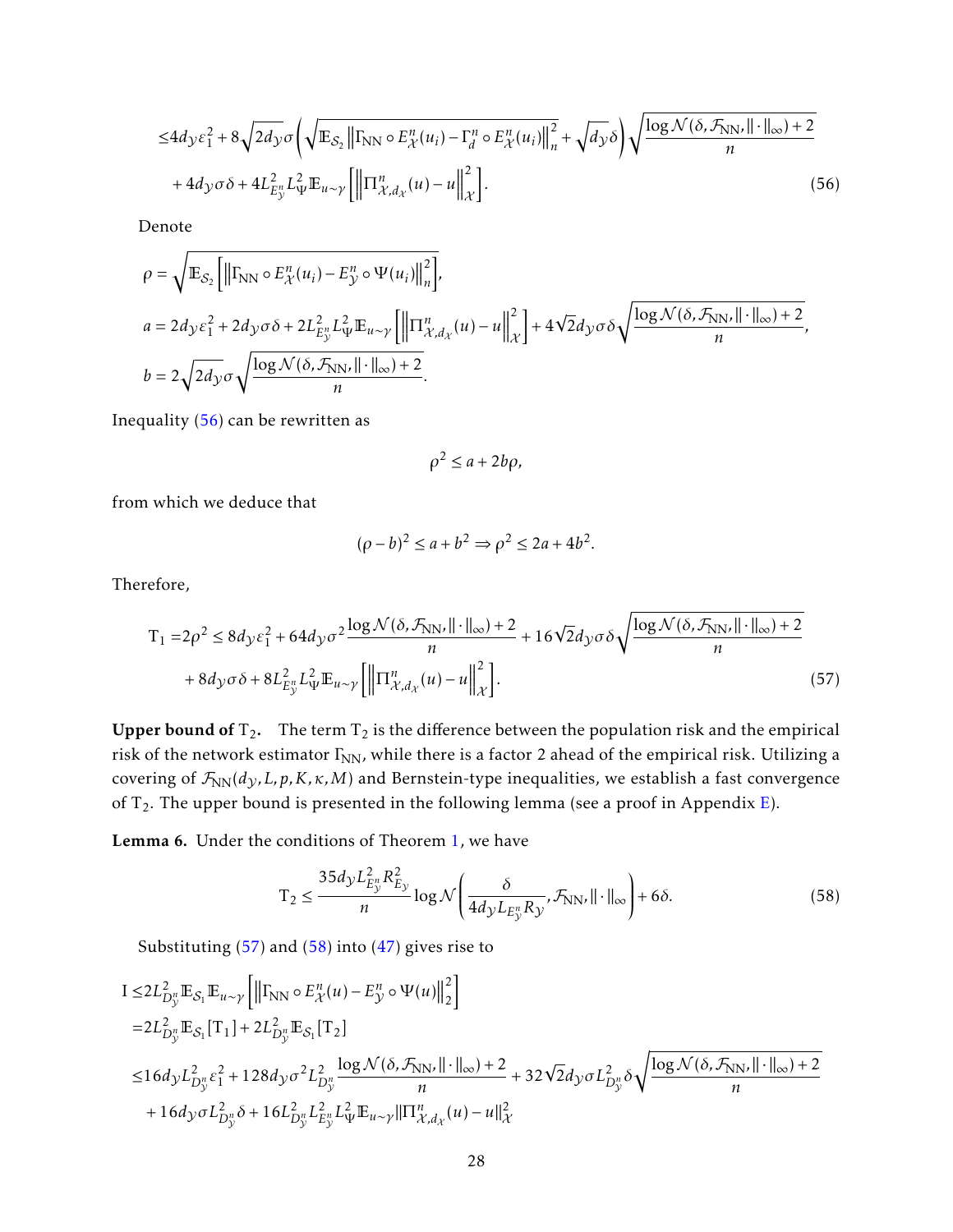$$
+ \frac{70d_{y}L_{D_{y}^{n}}^{2}L_{E_{y}^{n}}^{2}R_{y}^{2}}{n}\log \mathcal{N}\left(\frac{\delta}{4d_{y}L_{E_{y}^{n}}R_{y}}, \mathcal{F}_{NN}, ||\cdot||_{\infty}\right) + 12L_{D_{y}^{n}}^{2}\delta
$$
  
\n
$$
\leq 16d_{y}L_{D_{y}^{n}}^{2}\epsilon_{1}^{2} + \frac{128d_{y}\sigma^{2}L_{D_{y}^{n}}^{2}+70d_{y}L_{D_{y}^{n}}^{2}L_{E_{y}^{n}}^{2}R_{y}^{2}}{n}\log \mathcal{N}\left(\frac{\delta}{4d_{y}L_{E_{y}^{n}}R_{y}}, \mathcal{F}_{NN}, ||\cdot||_{\infty}\right)
$$
  
\n
$$
+ 64d_{y}\sigma L_{D_{y}^{n}}^{2}\delta\sqrt{\frac{\log \mathcal{N}(\delta, \mathcal{F}_{NN}, ||\cdot||_{\infty})}{n}} + (16d_{y}\sigma + 12)L_{D_{y}^{n}}^{2}\delta + 16L_{D_{y}^{n}}^{2}L_{E_{y}^{n}}^{2}L_{\Psi}^{2}\mathbb{E}_{u \sim \gamma}||\Pi_{\mathcal{X}, d_{\chi}}^{n}(u) - u||_{\mathcal{X}}^{2},
$$
\n(59)

when  $\delta$  < 1. The covering number of  $\mathcal{F}_{NN}(d_{\mathcal{Y}},L,p,K,\kappa,M)$  can be bounded in terms of its parameters, which is summarized in the following lemma:

Lemma 7 (Lemma 6 of  $[13]$  ). Let  $\mathcal{F}_{\text{NN}}(d_\mathcal{Y},L,p,K,\kappa,M)$  be a class of network:  $[-B,B]^{d_\mathcal{X}} \to [-M,M]^{d_\mathcal{Y}}$ . For any  $\delta > 0$ , the *δ*-covering number of  $\mathcal{F}_{\text{NN}}(L,p,K,\kappa,M)$  is bounded by

<span id="page-28-2"></span><span id="page-28-0"></span>
$$
\mathcal{N}(\delta, \mathcal{F}_{NN}(d_{\mathcal{Y}}, L, p, K, \kappa, M), ||\cdot||_{\infty}) \le \left(\frac{2L^2(pB + 2)\kappa^L p^{L+1}}{\delta}\right)^{d_{\mathcal{Y}}K}.\tag{60}
$$

Combining [\(53\)](#page-26-0) and [\(60\)](#page-28-0) gives

$$
\log \mathcal{N}(\delta, \mathcal{F}_{\text{NN}}(d_{\mathcal{Y}}, L, p, K, \kappa, M), \|\cdot\|_{\infty}) \le C_7 d_{\mathcal{Y}} \left( \varepsilon_1^{-d_{\mathcal{X}}} \log^3 \varepsilon_1^{-1} + \log \delta + \log d_{\mathcal{Y}} \right),\tag{61}
$$

where  $C_7$  is a constant depending on  $d_\mathcal{X}, R_\mathcal{X}, R_\mathcal{Y}, L_{E_\mathcal{X}^n}, L_{E_\mathcal{Y}^n}, L_{D_\mathcal{X}^n}$  and  $L_\Psi$ . Substituting [\(61\)](#page-28-1) into [\(59\)](#page-28-2) yields

$$
I \le 16d_{\mathcal{Y}}L_{D_{\mathcal{Y}}^{n}}^{2}\epsilon_{1}^{2} + C_{7}d_{\mathcal{Y}}^{2}L_{D_{\mathcal{Y}}^{n}}^{2} \frac{128\sigma^{2} + 70L_{E_{\mathcal{Y}}^{n}}^{2}R_{\mathcal{Y}}^{2}}{n} \left(\epsilon_{1}^{-d_{\mathcal{X}}}\log^{3}\epsilon_{1}^{-1} + \log\delta + \log d_{\mathcal{Y}}\right) + 64d_{\mathcal{Y}}\sigma L_{D_{\mathcal{Y}}^{n}}^{2}\delta\sqrt{\frac{C_{7}d_{\mathcal{Y}}\left(\epsilon_{1}^{-d_{\mathcal{X}}}\log^{3}\epsilon_{1}^{-1} + \log\delta + \log d_{\mathcal{Y}}\right)}{n}} + (16d_{\mathcal{Y}}\sigma + 12)L_{D_{\mathcal{Y}}^{n}}^{2}\delta + 16L_{D_{\mathcal{Y}}^{n}}^{2}L_{E_{\mathcal{Y}}^{n}}^{2}L_{\Psi}^{2}\mathbb{E}_{u \sim \mathcal{Y}}\left[\left\|\Pi_{\mathcal{X},d_{\mathcal{X}}^{n}}^{n}(u) - u\right\|_{\mathcal{X}}^{2}\right].
$$
\n(62)

Setting

<span id="page-28-3"></span><span id="page-28-1"></span>
$$
\varepsilon_1 = d_{\mathcal{Y}}^{\frac{1}{2+d_{\mathcal{X}}}} n^{-\frac{1}{2+d_{\mathcal{X}}}}, \delta = n^{-1},
$$

we get an upper bound of I

$$
I \leq C_1 (\sigma^2 + R_{\mathcal{Y}}^2) d_{\mathcal{Y}}^{\frac{4+d_{\mathcal{X}}}{2+d_{\mathcal{X}}}} n^{-\frac{2}{2+d_{\mathcal{X}}}} \log^3 n + C_2 (\sigma^2 + R_{\mathcal{Y}}^2) d_{\mathcal{Y}}^2 (\log d_{\mathcal{Y}}) n^{-1} + 16 L_{D_{\mathcal{Y}}^n}^2 L_{\mathcal{E}}^2 L_{\mathcal{Y}}^2 \mathbb{E}_{\mathcal{S}_1} \mathbb{E}_{u \sim \mathcal{Y}} \left[ \left\| \Pi_{\mathcal{X}, d_{\mathcal{X}}}^n(u) - u \right\|_2^2 \right]
$$
(63)

for some constants  $C_1,C_2$  depending on  $d_\chi, R_\chi, R_\chi, L_{E_\chi^n}, L_{E_\chi^n}, L_{D_\chi^n}, L_\Psi.$  The constants  $C_1,C_2$  are the same ones as in Theorem [1.](#page-8-2) The resulting network architecture  $\mathcal{F}(d_{\mathcal{Y}}, L, p, K, \kappa, M)$  has

$$
L = O(\log n + \log d_{\mathcal{Y}}), \ p = O\left(d_{\mathcal{Y}}^{-\frac{d_{\mathcal{X}}}{2+d_{\mathcal{X}}}} n^{\frac{d_{\mathcal{X}}}{2+d_{\mathcal{X}}}}\right), \ K = O\left(d_{\mathcal{Y}}^{-\frac{d_{\mathcal{X}}}{2+d_{\mathcal{X}}}} n^{\frac{d_{\mathcal{X}}}{2+d_{\mathcal{X}}}} \log n\right),
$$
  

$$
\kappa = \max\left\{1, \sqrt{d_{\mathcal{Y}}L_{E_{\mathcal{Y}}^n}R_{\mathcal{Y}}, \sqrt{d_{\mathcal{X}}L_{E_{\mathcal{X}}^n}R_{\mathcal{X}}}, \sqrt{d_{\mathcal{X}}L_{E_{\mathcal{X}}^n}L_{E_{\mathcal{Y}}^n}L_{\mathcal{Y}}}\log n\right\}, \ M = \sqrt{d_{\mathcal{Y}}L_{E_{\mathcal{Y}}^n}R_{\mathcal{Y}}}.
$$
(64)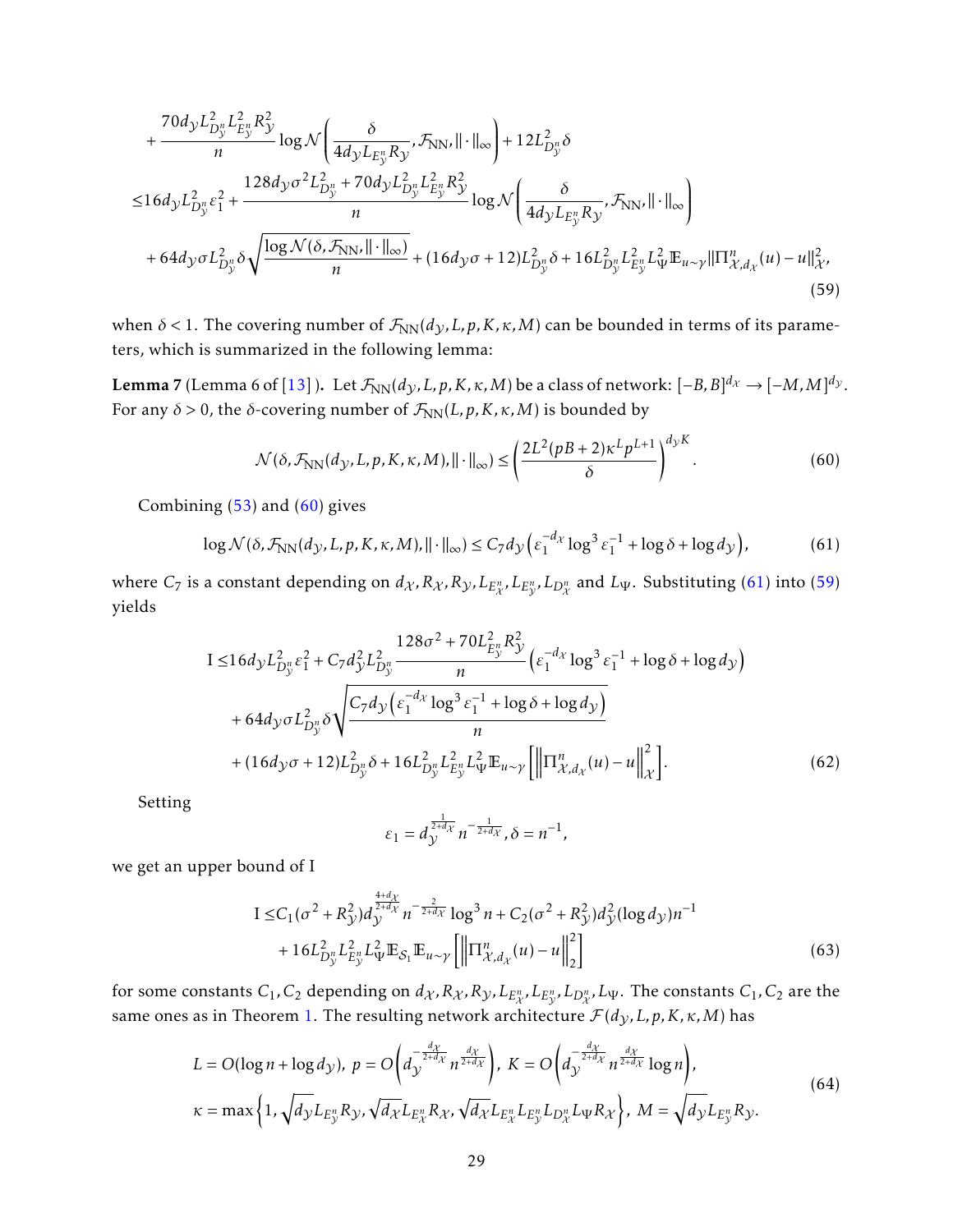**Combining the bounds of I and II.** Putting  $(62)$  and  $(46)$  together gives rise to

$$
\mathbb{E}_{\mathcal{S}}\mathbb{E}_{u \sim \gamma} \left[ \left\| D_{\mathcal{Y}}^{n} \circ \Gamma_{\text{NN}} \circ E_{\mathcal{X}}^{n}(u) - \Psi(u) \right\|_{\mathcal{Y}}^{2} \right] \leq I + II \leq C_{1}(\sigma^{2} + R_{\mathcal{Y}}^{2}) d_{\mathcal{Y}}^{\frac{4+d_{\mathcal{X}}}{2+d_{\mathcal{X}}}} n^{-\frac{2}{2+d_{\mathcal{X}}}} \log^{3} n + C_{2}(\sigma^{2} + R_{\mathcal{Y}}^{2}) d_{\mathcal{Y}}^{2} (\log d_{\mathcal{Y}}) n^{-1} + 16L_{D_{\mathcal{Y}}^{n}}^{2} L_{E_{\mathcal{Y}}^{n}}^{2} L_{\Psi}^{2} \mathbb{E}_{\mathcal{S}_{1}} \mathbb{E}_{u \sim \gamma} \left[ \left\| \Pi_{\mathcal{X}, d_{\mathcal{X}}^{n}}^{n}(u) - u \right\|_{2}^{2} \right] + 2 \mathbb{E}_{\mathcal{S}_{1}} \mathbb{E}_{v^{*} \sim \Psi_{\#} \gamma} \left[ \left\| \Pi_{\mathcal{Y}, d_{\mathcal{Y}}^{n}}^{n}(v^{*}) - v^{*} \right\|_{\mathcal{Y}}^{2} \right],
$$
(65)

 $\Box$ 

where  $C_1$ ,  $C_2$  are constants depending on  $d_{\mathcal{X}}, R_{\mathcal{X}}, R_{\mathcal{Y}}, L_{E_{\mathcal{X}}^n}, L_{E_{\mathcal{Y}}^n}, L_{D_{\mathcal{X}}^n}, L_{\Psi}.$ 

#### <span id="page-29-0"></span>7.3 Proof of Theorem [2](#page-9-0)

The main framework of the proof of Theorem [2](#page-9-0) is the same as that of Theorem [1,](#page-8-2) except special attentions need to be paid on bounding  $T_1$  and  $T_2$  in [\(48\)](#page-24-0):

- For  $T_1$ , we establish a new result on the approximation error of deep neural networks with architecture  $\mathcal{F}_{NN}(d_{\mathcal{V}}, L, p, M)$ .
- For  $T_2$ , we derive an upper bound using the uniform covering numbers. The motivation to use  $\mathcal{F}_{NN}(d_{\mathcal{Y}}, L, p, M)$  is that it removes parameter upper bound, which is appealing to practical training. However, removing parameter upper bound leads to technical issues in bounding  $T_2$ . We address these issues using the uniform covering numbers thanks to the boundedness of network outputs inspired by [\[44\]](#page-39-6).

The first part of our proof is the same as that of Theorem [1](#page-8-2) up to [\(48\)](#page-24-0), which is omitted here. In the following, we bound  $T_1$  and  $T_2$  in order.

**Upper bound of**  $T_1$ . The upper bound of  $T_1$  can be derived similarly as that in Section [7.2,](#page-23-0) except we make two changes:

• Replace Lemma [4](#page-25-1) by the following one

<span id="page-29-1"></span>**Lemma 8** (Theorem 1.1 of [\[79\]](#page-41-4)). Let  $0 < \alpha \leq 1$  be a real number. There exists a FNN architecture  $\mathcal{F}_{NN}(1,L,p,M)$  with  $d_y = 1$  such that for any integers  $\widetilde{L}, \widetilde{p} > 0$  and  $f \in C^{0,\alpha}([-B,B]^d)$ with  $||f||_{\mathcal{C}^{0,\alpha}} \leq R$ , such an architecture gives rise to an FNN  $\widetilde{f}$  with

$$
\left\|\widetilde{f}-f\right\|_{\infty}\leq C\widetilde{L}^{-\frac{2\alpha}{d}}\widetilde{p}^{-\frac{2\alpha}{d}}
$$

for some constant *C* depending on *α, d,B,R*. This architecture has

$$
L = O(\widetilde{L}\log \widetilde{L}), p = O(\widetilde{p}\log \widetilde{p}), M = R.
$$

The constant hidden in *O*(·) depends on *α, d,B,R*.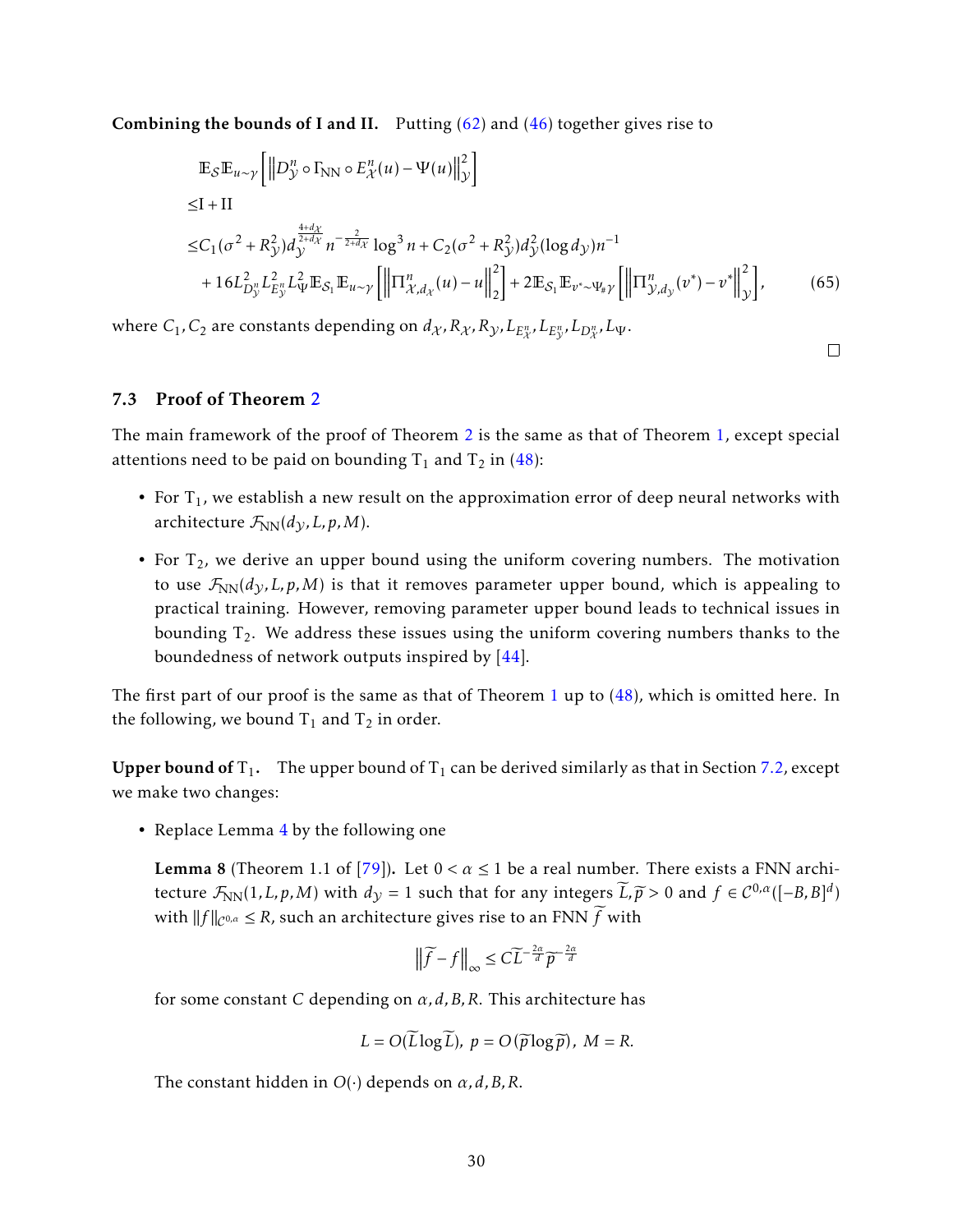According to Lemma [8](#page-29-1) with  $\alpha = 1$ , for any  $\varepsilon_1 > 0$ , there is a network architecture  $\mathcal{F}_{NN}(d_{\mathcal{Y}}, L, p, M)$ , such that for any  $\Gamma^n_{NN}$  defined in [\(49\)](#page-24-2), there exists a  $\widetilde{\Gamma}^n_d$  $\vec{a}_d^n \in \mathcal{F}_{\text{NN}}(d_{\mathcal{Y}}, L, p, M)$  with

$$
\left\|\widetilde{\Gamma}_d^n - \Gamma_d^n\right\|_{\infty} \leq \varepsilon_1.
$$

Such a network architecture has

<span id="page-30-1"></span>
$$
L = O(\widetilde{L}\log\widetilde{L}), \ p = O(\widetilde{p}\log\widetilde{p}), M = \sqrt{d_{\mathcal{Y}}L_{E_{\mathcal{Y}}^n}R_{\mathcal{Y}}},
$$
\n(66)

where  $\widetilde{L}, \widetilde{p} > 0$  are integers satisfying  $\widetilde{L}\widetilde{p} = \left[\epsilon_1^{-d_X/2}\right]$  $\begin{bmatrix} -d_{\mathcal{X}}/2 \\ 1 \end{bmatrix}$ . The constant hidden in *O*( $\cdot$ ) depends on  $d_{\mathcal{X}}$ *, L*<sub>*E*<sup>*n*</sup></sup>, *L*<sub>D</sub><sup>*n*</sup>, *L*<sub>Ψ</sub>, *B* and *M*.</sub>

• Replace Lemma [5](#page-26-3) by

<span id="page-30-0"></span>**Lemma 9.** Under the conditions of Theorem [2,](#page-9-0) for any  $\delta \in (0,1)$ , we have

$$
\mathbb{E}_{\mathcal{S}_2} \left[ \frac{1}{n} \sum_{i=n+1}^{2n} \langle \Gamma_{\text{NN}} \circ E_{\mathcal{X}}^n(u_i), \epsilon_i \rangle \right]
$$
  

$$
\leq 2 \sqrt{2d_{\mathcal{Y}} \sigma} \left( \sqrt{\mathbb{E}_{\mathcal{S}_2} || \Gamma_{\text{NN}}} \circ E_{\mathcal{X}}^n(u_i) - \Gamma_d^n \circ E_{\mathcal{X}}^n(u_i) ||_n^2 + \sqrt{d_{\mathcal{Y}} \delta} \right) \sqrt{\frac{\log \mathcal{N}(\delta, \mathcal{F}_{\text{NN}}, n) + 2}{n}} + d_{\mathcal{Y}} \sigma \delta. \quad (67)
$$

Lemma [9](#page-30-0) can be proved similarly as Lemma [5.](#page-26-3) We need to replace the *δ*-cover  $\mathcal{F}^* = \{\Gamma_i^*\}$  $\left\{\begin{array}{l}\mathcal{N}(\delta,\mathcal{F}_{NN},\|\cdot\|_{\infty})\ j=1\end{array}\right\}$ *j*=1 by a *δ*-cover of  $\mathcal{F}_{NN}$  with respect to  $\mathcal{S}_2$ :  $\mathcal{F}^* = \{\Gamma_i^*\}$  $\int\limits_{j}^{\infty}\int_{j=1}^{\mathcal{N}(\delta,\mathcal{F}_{\text{NN}},n)}$ , where  $\mathcal{N}(\delta,\mathcal{F}_{\text{NN}},n)$  is the uniform covering number. Here the cover  $\mathcal{F}^*$  depends on the samples  $\{E_{\mathcal{X}}^n(u_i)\}_{i=n+1}^{2n}$ . Then there exists  $\Gamma^* \in \mathcal{F}^*$  satisfying  $\left\| \Gamma^* \circ E_{\mathcal{X}}^n(u_i) - \Gamma_{\text{NN}} \circ E_{\mathcal{X}}^n(u_i) \right\|_{\infty} \leq \delta$  for any  $n + 1 \leq i \leq 2n$ . The proof is omitted here.

Following the rest of the proof for  $T_1$  in Section [7.2,](#page-23-0) we can derive that

$$
T_1 \leq 8d_y \varepsilon_1^2 + 64d_y \sigma^2 \frac{\log \mathcal{N}(\delta, \mathcal{F}_{NN}, n) + 2}{n} + 16\sqrt{2}d_y \sigma \delta \sqrt{\frac{\log \mathcal{N}(\delta, \mathcal{F}_{NN}, n) + 2}{n}}
$$

$$
+ 8d_y \sigma \delta + 8L_{E_y^n}^2 L_{\Psi}^2 \mathbb{E}_{u \sim \gamma} \left[ \left\| \Pi_{\mathcal{X}, d_\mathcal{X}}^n(u) - u \right\|_{\mathcal{X}}^2 \right].
$$
(68)

The network architecture of  $\mathcal{F}_{NN}(d_{\mathcal{Y}}, L, p, M)$  is specified in [\(66\)](#page-30-1).

**Upper bound of**  $T_2$ . Using the covering number defined in Definition [5,](#page-23-3) we have the following bound of  $T_2$ .

<span id="page-30-2"></span>Lemma 10. Under the conditions of Theorem [2,](#page-9-0) we have

<span id="page-30-4"></span><span id="page-30-3"></span>
$$
T_2 \le \frac{35d_y R_y^2}{n} \log \mathcal{N}\left(\frac{\delta}{4d_y L_{E_y^n} R_y}, \mathcal{F}_{NN}, 2n\right) + 6\delta. \tag{69}
$$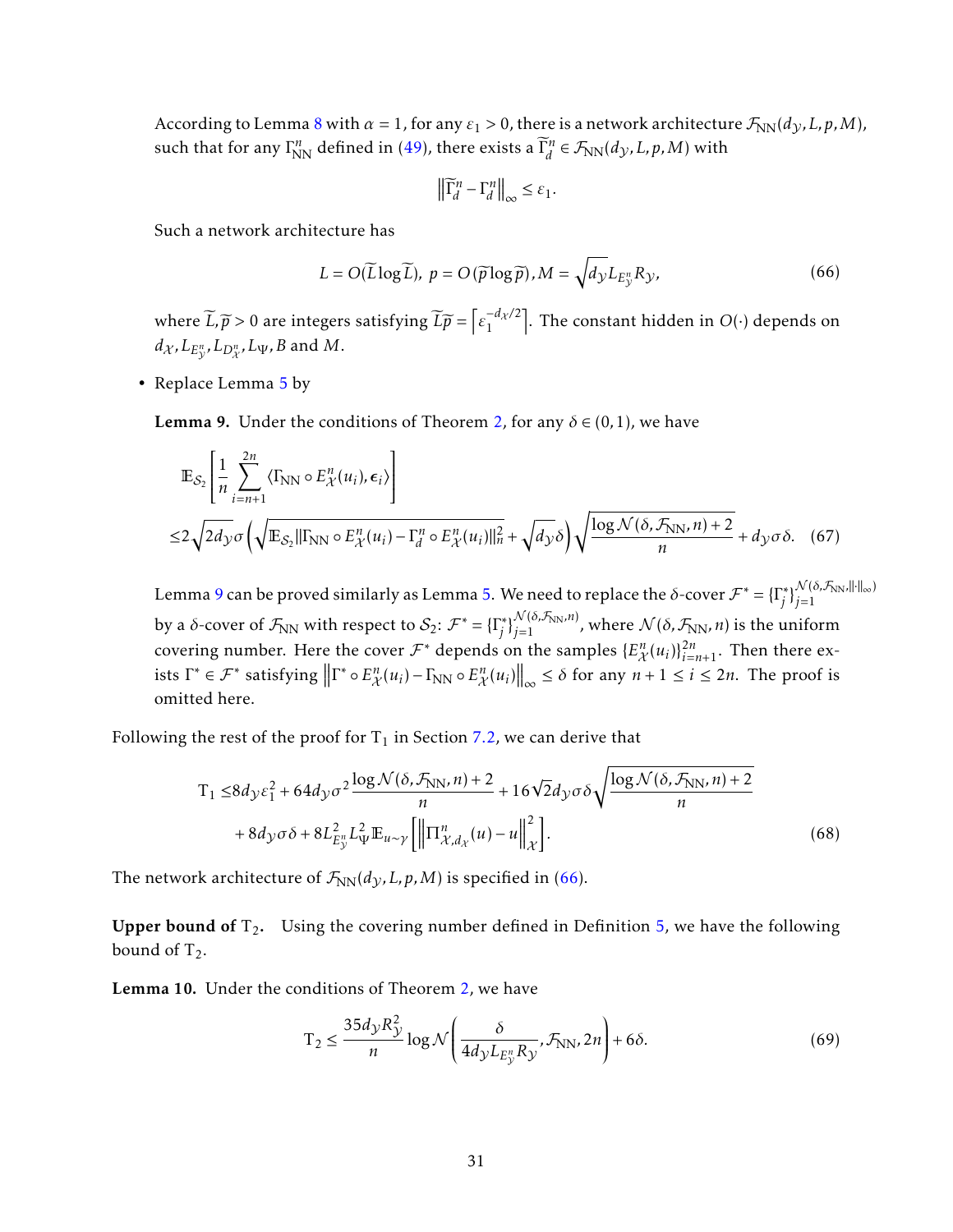Lemma [10](#page-30-2) is proved in Appendix [F](#page-50-0) using techniques similar to those in the proof of Lemma [6.](#page-27-3) Substituting  $(68)$  and  $(69)$  into  $(47)$  gives rise to

$$
I \leq 2L_{D_y}^2 \mathbb{E}_{S_1} \mathbb{E}_{u \sim \gamma} \left[ \left\| \Gamma_{NN} \circ E_{\chi}^n(u) - E_{\chi}^n \circ \Psi(u) \right\|_2^2 \right]
$$
  
\n=2L\_{D\_y}^2 \mathbb{E}\_{S\_1} [T\_1] + 2L\_{D\_y}^2 \mathbb{E}\_{S\_1} [T\_2]   
\n
$$
\leq 16d_{\mathcal{Y}} L_{D_y}^2 \varepsilon_1^2 + 128d_{\mathcal{Y}} \sigma^2 L_{D_y}^2 \frac{\log \mathcal{N}(\delta, \mathcal{F}_{NN}, n) + 2}{n} + 32\sqrt{2}d_{\mathcal{Y}} \sigma L_{D_y}^2 \delta \sqrt{\frac{\log \mathcal{N}(\delta, \mathcal{F}_{NN}, n) + 2}{n}}
$$
  
\n+ 16d\_{\mathcal{Y}} \sigma L\_{D\_y}^2 \delta + 16L\_{D\_y}^2 L\_{E\_y}^2 L\_{\Psi}^2 \mathbb{E}\_{u \sim \gamma} \left[ \left\| \left[ \Gamma\_{\chi,d\_x}^n(u) - u \right] \right\|\_2^2 \right]   
\n+ \frac{70d\_{\mathcal{Y}} L\_{D\_y}^2 L\_{E\_y}^2 R\_{\mathcal{Y}}^2}{n} \log \mathcal{N} \left( \frac{\delta}{4d\_{\mathcal{Y}} L\_{E\_y}^2 R\_{\mathcal{Y}}}, \mathcal{F}\_{NN}, 2n \right) + 12L\_{D\_y}^2 \delta  
\n
$$
\leq 16d_{\mathcal{Y}} L_{D_y}^2 \varepsilon_1^2 + \frac{128d_{\mathcal{Y}} \sigma^2 L_{D_y}^2 + 70d_{\mathcal{Y}} L_{D_y}^2 L_{E_y}^2 R_{\mathcal{Y}}^2}{3n} \log \mathcal{N} \left( \frac{\delta}{4d_{\mathcal{Y}} L_{E_y} R_{\mathcal{Y}}}, \mathcal{F}_{NN}, 2n \right)
$$
  
\n+ 64d\_{\mathcal{Y}} \sigma L\_{D\_y}^2 \delta \sqrt{\frac{\log \mathcal{N}(\delta, \mathcal{F}\_{NN}, n)}{n}} + (16d\_{\mathcal{Y}} \sigma + 12)L\_{D\_y}^2 \delta + 16L\_{D\_y}^2 L\_{E

<span id="page-31-1"></span>The covering number in [\(71\)](#page-31-0) can be bounded using the pseudo-dimension of the network class: Lemma 11 (Theorem 12.2 of [\[2\]](#page-36-4)). Let *F* be a class of functions from some domain Ω to [−*M,M*]. Denote the pseudo-dimension of *F* by Pdim(*F*). For any  $\delta$  > 0, we have

<span id="page-31-0"></span>
$$
\mathcal{N}(\delta, F, m) \le \left(\frac{2eMm}{\delta \text{Pdim}(F)}\right)^{\text{Pdim}(F)}\tag{72}
$$

for  $m >$  Pdim(*F*).

The next lemma shows that the pseudo-dimension of  $\mathcal{F}_{NN}(1,L,p,M)$  can be bounded using its parameters:

<span id="page-31-2"></span>**Lemma 12** (Theorem 7 of [\[4\]](#page-36-5)). For any network architecture  $\mathcal{F}_{NN}$  with *L* layers and *U* parameters, there exists a universal constant *C* such that

<span id="page-31-4"></span><span id="page-31-3"></span>
$$
Pdim(\mathcal{F}_{NN}) \le CLU \log(U). \tag{73}
$$

Now conciser the network architecture  $\mathcal{F}_{NN}(1,L,p,M)$ , the number of parameters is bounded by  $U = Lp^2$ . Combing Lemma [11](#page-31-1) and [12,](#page-31-2) we have

$$
\log \mathcal{N}\left(\frac{\delta}{4d_{\mathcal{Y}}L_{E_{\mathcal{Y}}^{n}}R_{\mathcal{Y}}}, \mathcal{F}_{\text{NN}}(d_{\mathcal{Y}}, L, p, M), 2n\right) \leq C_{8}d_{\mathcal{Y}}p^{2}L^{2}\log\left(p^{2}L\right)\left(\log M + \log\delta^{-1} + \log n\right) \tag{74}
$$

when  $2n > C_9p^2L^2\log(p^2L)$  for some universal constant  $C_8$ ,  $C_9$ . Substituting [\(66\)](#page-30-1) into [\(74\)](#page-31-3) gives rise to

$$
\log \mathcal{N}\left(\frac{\delta}{4d_{\mathcal{Y}}L_{E_{\mathcal{Y}}^n}R_{\mathcal{Y}}}, \mathcal{F}_{\text{NN}}, 2n\right) \leq C_8d_{\mathcal{Y}}\varepsilon_1^{-d_{\mathcal{X}}}\log^5\left(\varepsilon_1^{-1}\right)\left(\log \delta^{-1} + \log n\right). \tag{75}
$$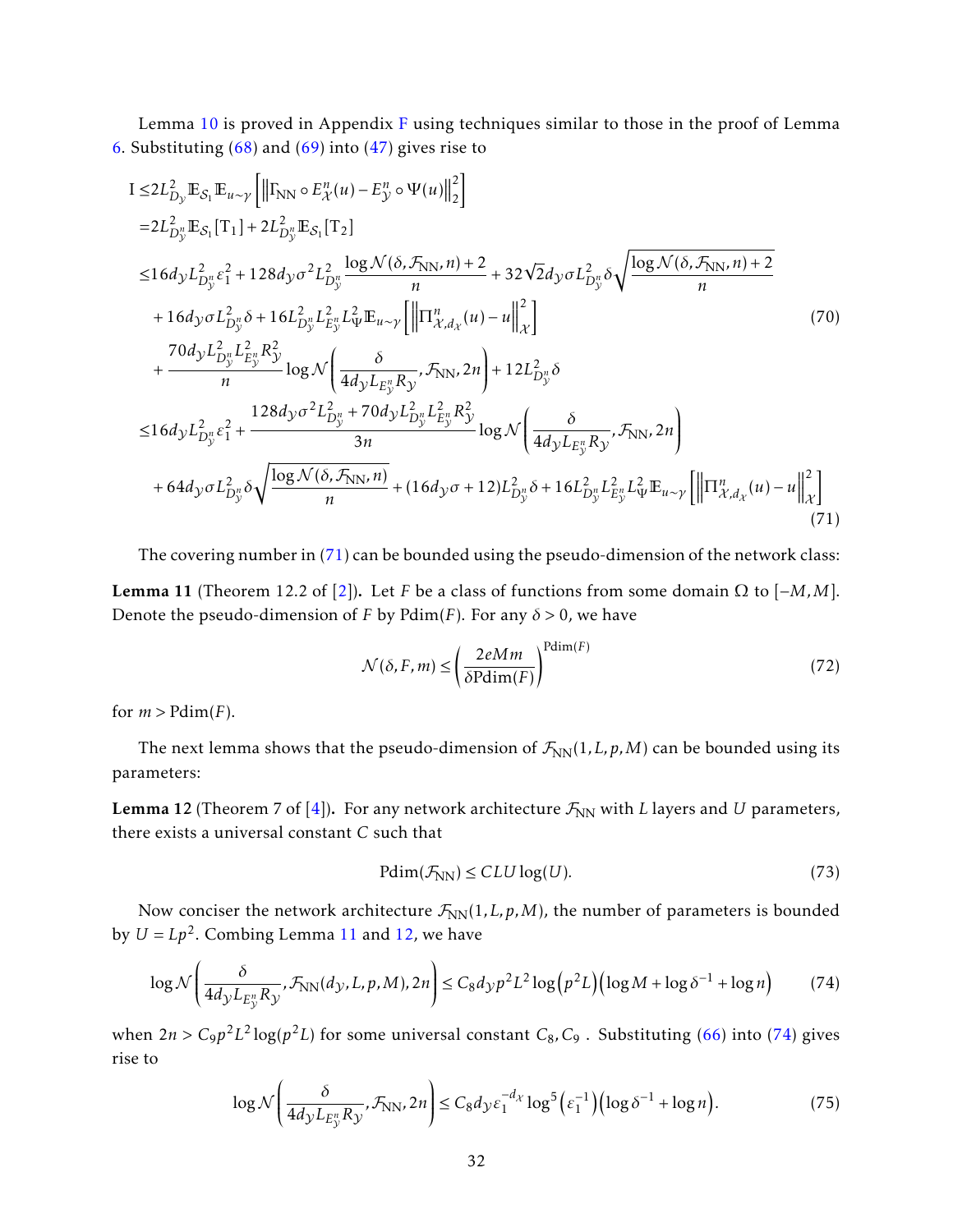Substituting [\(75\)](#page-31-4) into [\(71\)](#page-31-0) yields

$$
I \le 16d_{\mathcal{Y}}L_{D_{\mathcal{Y}}^{n}}^{2}\epsilon_{1}^{2} + C_{8}d_{\mathcal{Y}}^{2}L_{D_{\mathcal{Y}}^{n}}^{2} \frac{128\sigma^{2} + 70L_{E_{\mathcal{Y}}^{n}}^{2}R_{\mathcal{Y}}^{2}}{n}\epsilon_{1}^{-d_{\mathcal{X}}}\log^{5}(\epsilon_{1}^{-1})\left(\log\delta^{-1} + \log n\right) + 64d_{\mathcal{Y}}\sigma L_{D_{\mathcal{Y}}^{n}}^{2}\delta\sqrt{\frac{C_{8}d_{\mathcal{Y}}\epsilon_{1}^{-d_{\mathcal{X}}}\log^{5}(\epsilon_{1}^{-1})(\log\delta^{-1} + \log n)}{n}} + (16d_{\mathcal{Y}}\sigma + 12)L_{D_{\mathcal{Y}}^{n}}^{2}\delta + 16L_{D_{\mathcal{Y}}^{n}}^{2}L_{E_{\mathcal{Y}}^{n}}^{2}L_{\Psi}^{2}\mathbb{E}_{u \sim \mathcal{Y}}\left[\left\|\Pi_{\mathcal{X},d_{\mathcal{X}}^{n}}^{n}(u) - u\right\|_{\mathcal{X}}^{2}\right].
$$
\n(76)

Setting

<span id="page-32-1"></span>
$$
\varepsilon_1 = d_{\mathcal{Y}}^{\frac{1}{2+d_{\mathcal{X}}}} n^{-\frac{1}{2+d_{\mathcal{X}}}}, \delta = n^{-1},
$$

we have

$$
I \leq C_4(\sigma^2 + R_{\mathcal{Y}}^2) d_{\mathcal{Y}}^{\frac{4+d_{\mathcal{X}}}{2+d_{\mathcal{X}}}} n^{-\frac{2}{2+d_{\mathcal{X}}}} \log^6 n + 16L_{D_{\mathcal{Y}}^n}^2 L_{E_{\mathcal{Y}}^n}^2 L_{\Psi}^2 \mathbb{E}_{u \sim \mathcal{Y}} \left[ \left\| \Pi_{\mathcal{X}, d_{\mathcal{X}}}^n(u) - u \right\|_{\mathcal{X}}^2 \right],
$$
 (77)

where  $C_4$  is a constant depending on  $d_\chi, R_\chi, R_\chi, L_{E_\chi^n}, L_{E_\chi^n}, L_{D_\chi^n}, L_\Psi$ , the same constant in Theorem [2.](#page-9-0) The resulting network architecture  $\mathcal{F}(L, p, M)$  has

$$
L = O(\widetilde{L}\log\widetilde{L}), \ p = O(\widetilde{p}\log\widetilde{p}), M = \sqrt{d_{\mathcal{Y}}}L_{E_{\mathcal{Y}}^n}R_{\mathcal{Y}},\tag{78}
$$

where  $L\widetilde{p} = d$  $\frac{d\chi}{\sqrt{4+2d\chi}} n^{\frac{d\chi}{4+2d\chi}}$ . Now we check the condition in Lemma [11.](#page-31-1) Under the choice of *L* and *p* above, we have

$$
L^2p^2\log(p^2L) = O\left(n^{\frac{2d\chi}{4+2d\chi}}\log^5 n\right) < 2n
$$

when *n* is large enough. The condition is satisfied.

Combining the bounds of I and II. Putting [\(77\)](#page-32-1) and [\(46\)](#page-23-2) together gives rise to

$$
\mathbb{E}_{\mathcal{S}}\mathbb{E}_{u \sim \gamma} \left[ \left\| D_{\mathcal{Y}}^{n} \circ \Gamma_{\text{NN}} \circ E_{\mathcal{X}}^{n}(u) - \Psi(u) \right\|_{\mathcal{Y}}^{2} \right] \leq I + II \leq C_{4}(\sigma^{2} + R_{\mathcal{Y}}^{2}) d_{\mathcal{Y}}^{\frac{4+d_{\mathcal{X}}}{2+d_{\mathcal{X}}}} n^{-\frac{2}{2+d_{\mathcal{X}}}} \log^{6} n + 16 L_{D_{\mathcal{Y}}^{n}}^{2} L_{E_{\mathcal{Y}}^{n}}^{2} L_{\Psi}^{2} \mathbb{E}_{u \sim \gamma} \left[ \left\| \Pi_{\mathcal{X}, d_{\mathcal{X}}^{n}}^{n}(u) - u \right\|_{\mathcal{X}}^{2} \right] + 2 \mathbb{E}_{\mathcal{S}_{1}} \mathbb{E}_{v^{*} \sim \Psi_{\#} \gamma} \left[ \left\| \Pi_{\mathcal{Y}, d_{\mathcal{Y}}^{n}}^{n}(v^{*}) - v^{*} \right\|_{\mathcal{Y}}^{2} \right],
$$
(79)

which finishes the proof.

#### <span id="page-32-0"></span>7.4 Proof of Corollary [2](#page-13-1)

*Proof of Corollary [2.](#page-13-1)* We only need to derive upper bounds of

$$
\mathbb{E}_{u \sim \gamma} \left[ \left\| \Pi_{\mathcal{X}, d_{\mathcal{X}}}(u) - u \right\|_{2}^{2} \right] \text{ and } \mathbb{E}_{v \sim \Psi_{\#} \gamma} \left[ \left\| \Pi_{\mathcal{Y}, d_{\mathcal{Y}}}(v) - v \right\|_{\mathcal{Y}}^{2} \right].
$$

Then Corollary [2](#page-13-1) is a direct result of Corollary [1.](#page-11-5) Our proof relies on the following lemma which gives an approximation error of Legendre polynomials for Hölder functions: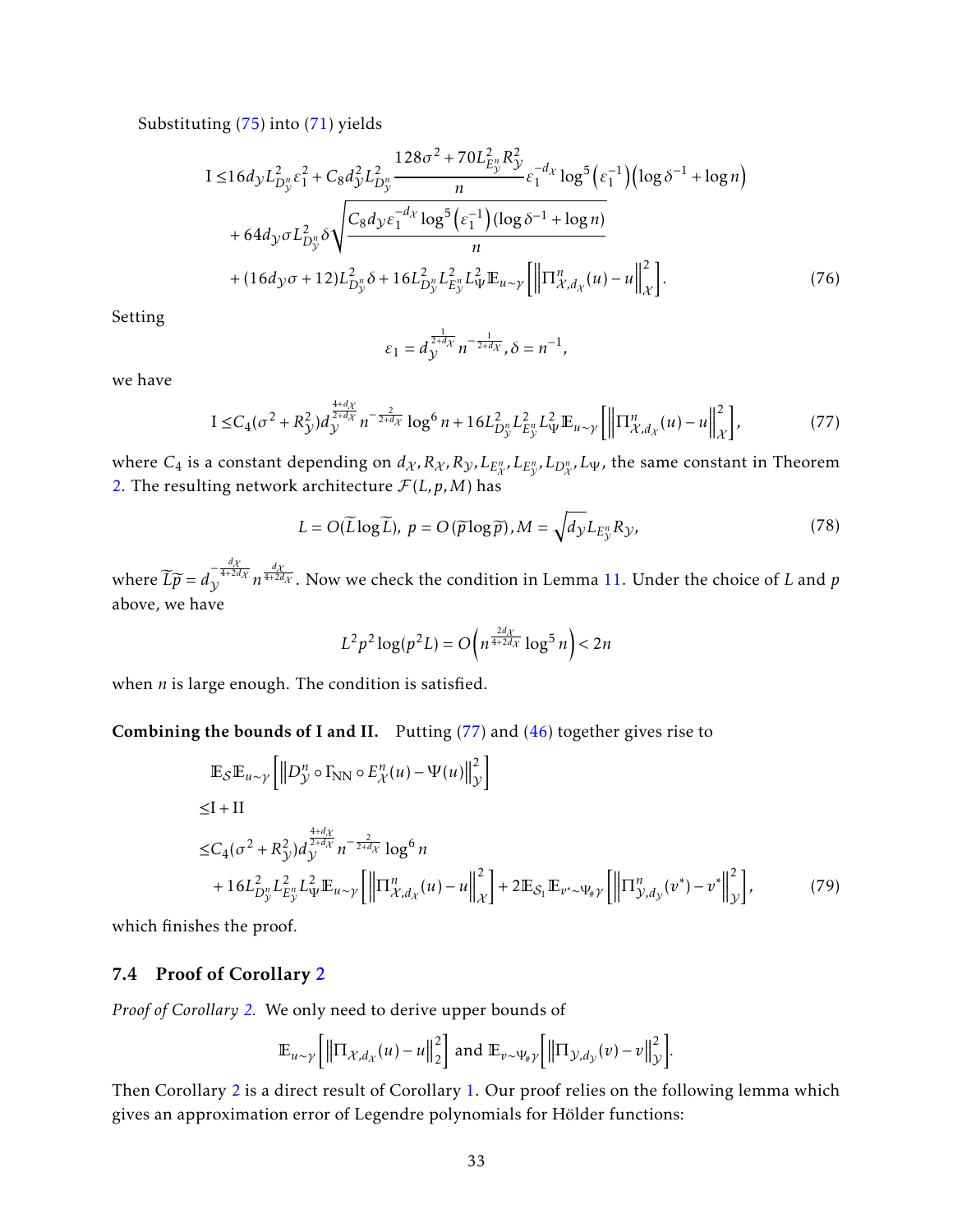<span id="page-33-1"></span>**Lemma 13** (Theorem 4.5(ii) of [\[76\]](#page-41-14)). Let  $k \ge 0$  be an integer and  $\alpha > 0$ . For any  $f \in C^{k,\alpha}([0,1]^D)$ with  $||f||_{\mathcal{C}^{k,\alpha}} < \infty$ , there exists  $\widetilde{f} \in \text{span}(\Phi^{\mathrm{L},r})$  such that

$$
\left\|f - \widetilde{f}\right\|_{\infty} \le \frac{C}{r^{k+\alpha}},\tag{80}
$$

where *C* is a constant depending on *D* and  $||f||_{\mathcal{C}^{k,\alpha}}$ .

We first derive an upper bound of  $\mathbb{E}_{u \sim \gamma} \left[ \left\| \Pi_{\mathcal{X}, d_{\mathcal{X}}}(u) - u \right\| \right]$ 2 2  $\bigg|$ . For any *u* ∈ Ω<sub>χ</sub>, according to Lemma [13,](#page-33-1) there exists  $\widetilde{u} \in \text{span}(\Phi^{\text{L},r_{\mathcal{X}}})$  such that

$$
||u - \widetilde{u}||_{\infty} \le C_{10} r_{\mathcal{X}}^{-s},
$$

where  $s = k + \alpha$  ,  $C_{10}$  is a constant depending on  $D$  and  $C_{\mathcal{H}_P,\mathcal{X}}.$  We deduce that

$$
\|\Pi_{\mathcal{X},d_{\mathcal{X}}}(u) - u\|_{\mathcal{X}}^2 = \min_{\bar{u} \in \text{span}(\Phi^{\text{L},r_{\mathcal{X}}})} \|\bar{u} - u\|_{\mathcal{X}}^2
$$
  
\n
$$
\leq \|\widetilde{u} - u\|_{\mathcal{X}}^2
$$
  
\n
$$
\leq \int_{[-1,1]^D} |\widetilde{u} - u|^2 dx
$$
  
\n
$$
\leq 2^D C_{10} r_{\mathcal{X}}^{-2s}
$$
  
\n
$$
= 2^D C_{10} d_{\mathcal{X}}^{-\frac{2s}{D}},
$$

where in the last equality  $d_{\mathcal{X}}$  =  $r_{\mathcal{X}}^D$  is used. Therefore

$$
\mathbb{E}_{u \sim \gamma} \left[ \left\| \Pi_{\mathcal{X}, d_{\mathcal{X}}}(u) - u \right\|_{2}^{2} \right] \leq C_{5} d_{\mathcal{X}}^{-\frac{2s}{D}}.
$$

where  $C_5$  is a constant depending on  $D$  and  $C_{\mathcal{H}_P,\mathcal{X}}.$  Similarly, one can show

$$
\mathbb{E}_{v \sim \Psi_{\# \gamma}} \left[ \left\| \Pi_{\mathcal{Y}, d_{\mathcal{Y}}}(v) - v \right\|_{\mathcal{Y}}^2 \right] \leq C_6 d_{\mathcal{Y}}^{-\frac{2s}{D}},
$$

where  $C_6$  is a constant depending on *D* and  $C_{H,Y}$ . The theorem is proved.

<span id="page-33-0"></span>7.5 Proof of Corollary [3](#page-15-2)

*Proof of Corollary [3.](#page-15-2)* Our proof relies on the following lemma which gives an approximation error of trigonometric bases for periodic Hölder functions

<span id="page-33-2"></span>**Lemma 14** (Theorem 4.3(ii) of [\[76\]](#page-41-14)). Let  $k \ge 0$  be an integer and  $0 < \alpha \le 1$ . For any  $f \in \mathcal{P} \cap \mathcal{P}$  $\mathcal{C}^{k,\alpha}\big([0,1]^D\big)$  with  $\|f\|_{\mathcal{C}^{k,\alpha}}<\infty$ , there exists  $\widetilde{f}\in\mathrm{span}(\Phi^{\mathrm{T},r})$  such that

$$
\left\|f - \widetilde{f}\right\|_{\infty} \le \frac{C}{r^s},\tag{81}
$$

where *C* is a constant depending on *D* and  $||f||_{\mathcal{C}^{k,\alpha}}$ .

Corollary [3](#page-15-2) can be proved by following the proof of Corollary [3](#page-15-2) in which Lemma [13](#page-33-1) is replaced by Lemma [14.](#page-33-2)  $\Box$ 

 $\Box$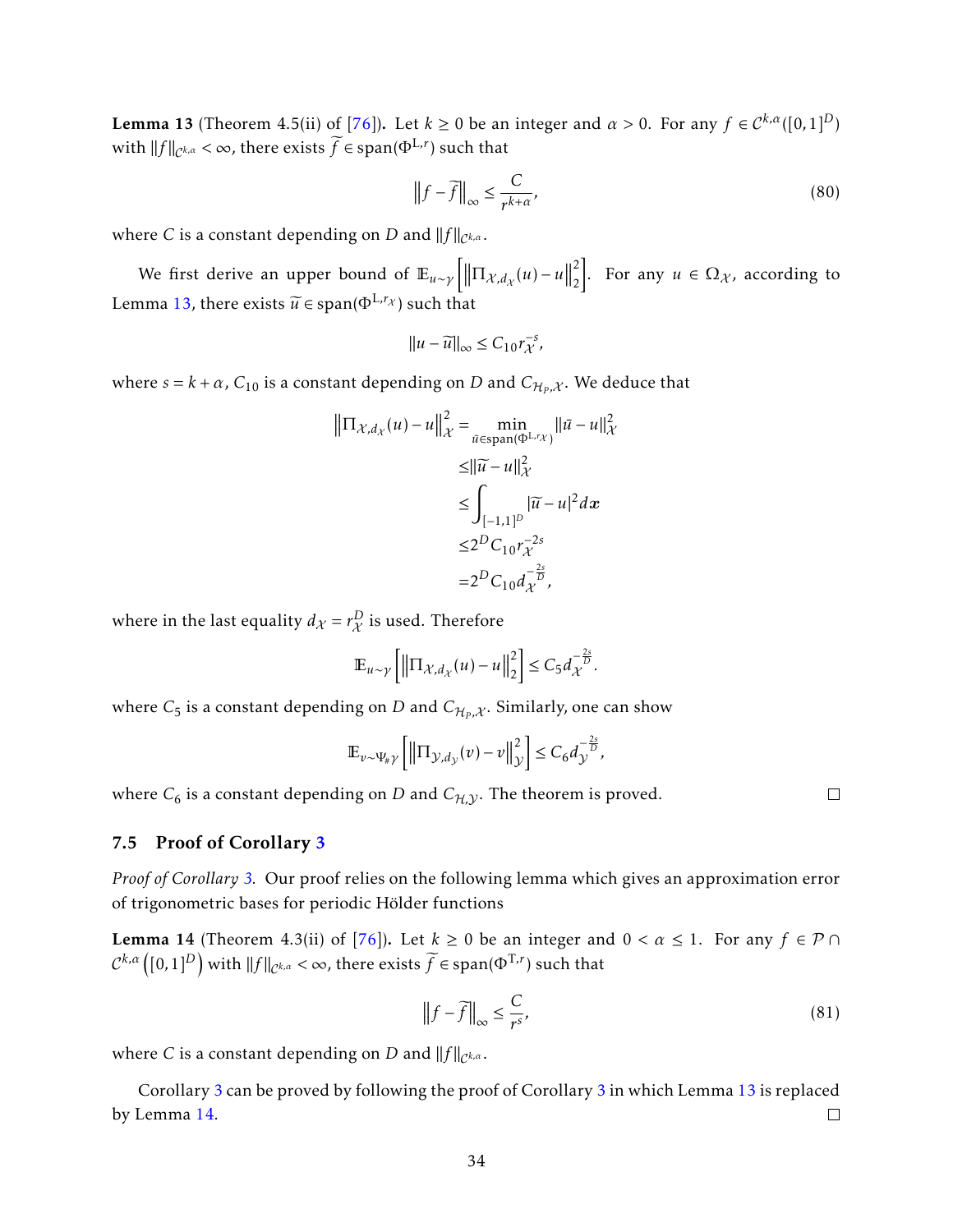#### <span id="page-34-0"></span>7.6 Proof of Theorem [3](#page-17-2)

*Proof of Theorem [3.](#page-17-2) Lemma [2](#page-16-0) implies that*  $E^n_{\mathcal{X}}, D^n_{\mathcal{X}}, E^n_{\mathcal{Y}}, D^n_{\mathcal{Y}}$  *are Lipschitz with a Lipschitz constant* [1](#page-11-5). Therefore Corollary 1 can be applied. We only need to bound  $\mathbb{E}_{\mathcal{S}}\mathbb{E}_{u \sim \gamma}$  $\Pi_{\mathcal{X},d_{\mathcal{X}}}^n(u) - u\Big\|$ 2  $\overline{\mathcal{X}}$  and  $\mathbb{E}_{\mathcal{S}}\mathbb{E}_{w\sim \Psi_{\#}\gamma}\Big[\Big\|$  $\Pi_{\mathcal{Y},d_{\mathcal{Y}}}^n(w) - w\Big\|$ 2  $\mathcal{V}$ in [\(20\)](#page-11-6). We use the following lemma:

<span id="page-34-2"></span>**Lemma 15** (Theorem 3.4 of [\[7\]](#page-37-1)). Let H be a separable Hilbert space and  $\rho$  be a probabillity measure defined on it. Define the covariance operator  $G_{\rho} = \mathbb{E}_{u \sim \rho} u \otimes u$  and its empirical estimation from *n* samples by  $G_{\rho}^n = \frac{1}{n}$  $\frac{1}{n}$   $\sum_{i=1}^{n}$  *u*<sub>*i*</sub> ⊗ *u*<sub>*i*</sub> where {*u*<sub>*i*</sub>}<sup>*n*</sup><sub>*i*=1</sub> are i.i.d. samples sampled from *ρ*. For some integer  $d > 0$ , let  $\Pi_{\mathcal{H},d}$  and  $\Pi_{\mathcal{H},d}^n$  be the projectors that project any  $u \in \mathcal{H}$  to the space spanned by the eigenfunctions corresponding to the largest *d* eigenvalues of  $G_\rho$  and  $G_\rho^n$ , respectively. We have

$$
\mathbb{E}_{\{u_k\}_{k=1}^n \sim \rho} \mathbb{E}_{u \sim \rho} \left[ \left\| \Pi_{\mathcal{H},d}^n(u) - u \right\|_{\mathcal{H}}^2 \right] \le \sqrt{\frac{Cd}{n}} + \mathbb{E}_{u \sim \rho} \left[ \left\| \Pi_{\mathcal{H},d}(u) - u \right\|_{\mathcal{H}}^2 \right] \tag{82}
$$

with  $C = \mathbb{E}_{\{u_i\}_{i=1}^n \sim \rho} \Big[ \|G^n - G\|_{\text{HS}}^2 \Big]$ , where  $\| \cdot \|_{\text{HS}}$  is the Hilbert-Schmidt norm.

We first bound  $\mathbb{E}_{\mathcal{S}}\mathbb{E}_{u \sim \gamma} \Big[\Big\|$  $\Pi_{\mathcal{X},d_{\mathcal{X}}}^{n}(u) - u\Big\|$ 2  $\lambda$  $\big].$  For any *u* ∼  $\gamma$ , we have  $\|u\|_{\mathcal{X}}$  ≤  $R_{\mathcal{X}}$ . Therefore  $\mathbb{E}_{u \sim \gamma} \left[ \left\| G_{\mathcal{X}}^{n} - G_{\mathcal{X}} \right\| \right]$  $\left[\max_{i=1}^{2} \right] \leq 4 \mathbb{E}_{u \sim \gamma} \left[ ||u||_{\mathcal{X}}^{4} \right] \leq 4 R_{\mathcal{X}}^{4}$ 

and Lemma [15](#page-34-2) gives

$$
\mathbb{E}_{\mathcal{S}}\mathbb{E}_{u\sim\gamma}\left[\left\|\Pi_{\mathcal{X},d_{\mathcal{X}}}^{n}(u)-u\right\|_{\mathcal{X}}^{2}\right] \leq \sqrt{\frac{4R_{\mathcal{X}}^{4}d_{\mathcal{X}}}{n}} + \mathbb{E}_{u\sim\gamma}\left[\left\|\Pi_{\mathcal{X},d_{\mathcal{X}}}(u)-u\right\|_{\mathcal{X}}^{2}\right].
$$
\n(83)

An upper bound of  $\mathbb{E}_{\mathcal{S}}\mathbb{E}_{w\sim \Psi_{\sharp} \gamma}\left[ \Big\Vert$  $\Pi_{\mathcal{Y},d_{\mathcal{Y}}}^n(w) - w\Big\|$ 2  $\mathcal{V}$  is given by the following lemma (see a proof in Appendix  $\mathbf{G}$ :

<span id="page-34-3"></span>Lemma 16. Under the conditions of Theorem [3,](#page-17-2) we have

$$
\mathbb{E}_{\mathcal{S}}\mathbb{E}_{w\sim\Psi_{\#}\gamma}\left[\left\|\Pi_{\mathcal{Y},d_{\mathcal{Y}}}^{n}(w)-w\right\|_{\mathcal{Y}}^{2}\right] \leq 4\sqrt{\frac{(R_{\mathcal{Y}}+\widetilde{\sigma})^{4}d_{\mathcal{Y}}}{n}} + 8\left(\frac{\widetilde{\sigma}}{\lambda_{d_{\mathcal{Y}}}-\lambda_{d_{\mathcal{Y}+1}}}\right)^{2}\widetilde{\sigma}^{2}(R_{\mathcal{Y}}+\widetilde{\sigma})^{2} + 10\widetilde{\sigma}^{2} + 8\mathbb{E}_{w\sim\Psi_{\#}\gamma}\left[\left\|\Pi_{\mathcal{Y},d_{\mathcal{Y}}}(w)-w\right\|_{\mathcal{Y}}^{2}\right].
$$
\n(84)

<span id="page-34-4"></span> $\Box$ 

#### <span id="page-34-1"></span>7.7 Proof of Corollary [4](#page-18-1)

*Proof of Corollary* [4.](#page-18-1) We only need to show that the eigenspace spanned by the first  $d<sub>V</sub>$  principal eigenfunctions of *G*Ψ#*<sup>γ</sup>* is the same as that of *G<sup>ζ</sup>* . Then Corollary [4](#page-18-1) can be proved by following the proof of Theorem [3](#page-17-2) in which the upper bound of  $\mathbb{E}_{\mathcal{S}}\mathbb{E}_{w \sim \Psi_{\sharp} \gamma}$  $\Pi_{\mathcal{Y},d_{\mathcal{Y}}}^n(w) - w\Big\|$ 2  $\mathcal{V}$  can be derived in the same manner as that of  $\mathbb{E}_{\mathcal{S}}\mathbb{E}_{u \sim \gamma}$  $\Pi_{\mathcal{X},d_{\mathcal{X}}}^n(u) - u\Big\|$ 2  $\overline{\mathcal{X}}$ .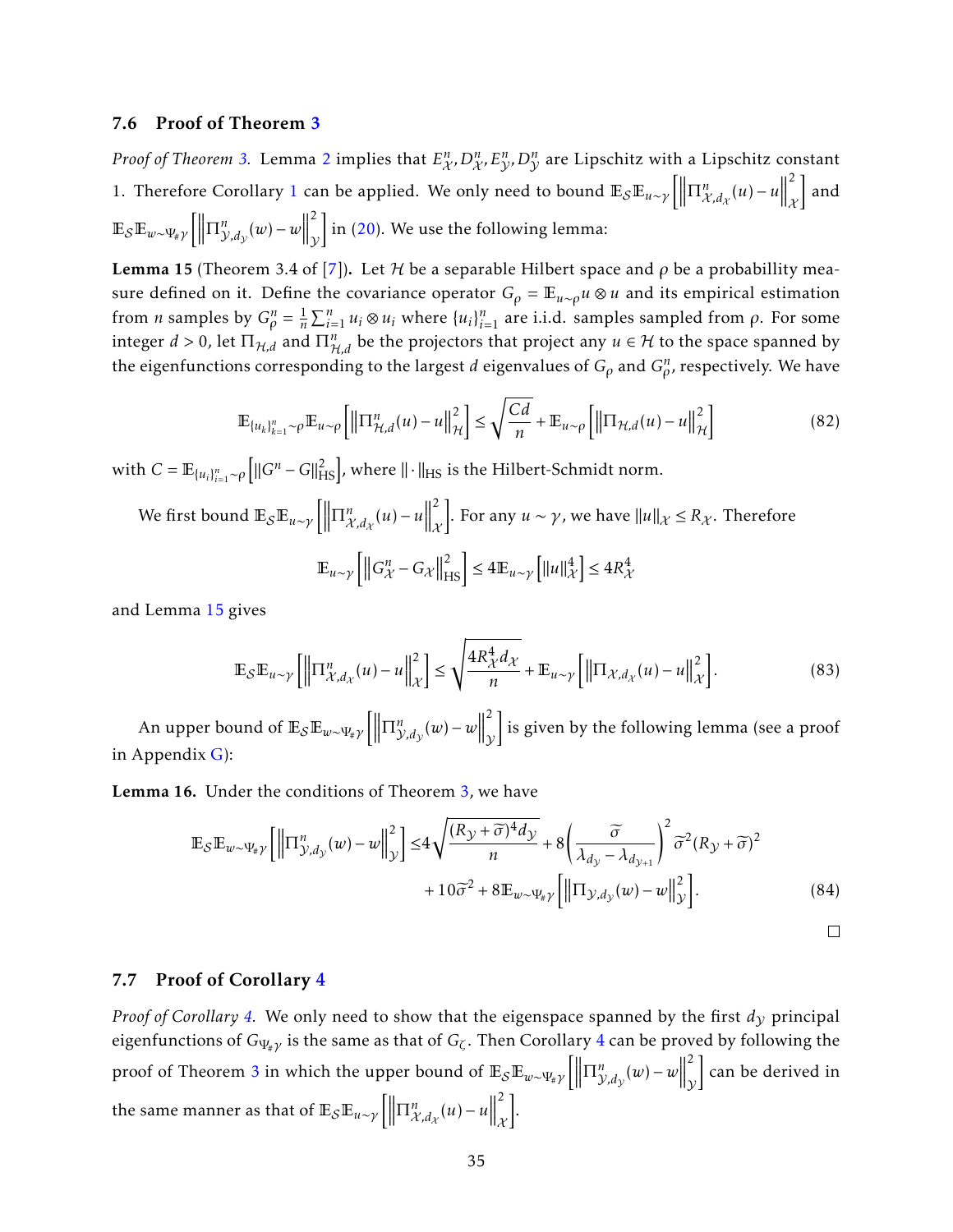Denote the eigenvalues of  $G_{\Psi_{\#}\gamma}$  in non-increasing order by  $\{\lambda_{\Psi_{\#}\gamma,k}\}_{k=1}^\infty$ . Denote the eigenspace spanned by the first  $d_y$  principal eigenfunctions of  $G_{\Psi_{\# y}}$  by  $K$ , and its compliment by  $K^{\top}$ . Similarly, we define  $\mathcal{K}_{\zeta}$  and  $\mathcal{K}_{\zeta}^{\top}$ *ζ* for *G<sup>ζ</sup>* . From our assumption, K is also the eigenspace spanned by the first  $d<sub>y</sub>$  eigenfunctions of  $G<sub>µ</sub>$ . We denote the eigenvalues of  $G<sub>µ</sub>$  in non-increasing order by  $\{\lambda_{\mu,k}\}_{k=1}^{\infty}$ . We are going to show that  $K = \mathcal{K}_{\zeta}$ . From [\(110\)](#page-51-0), we have  $G_{\zeta} = G_{\Psi_{\sharp}\gamma} + G_{\mu}$ . Note that for any  $\phi \in \mathcal{K}$  and  $\phi \in \mathcal{K}^{\top}$  with unit length, we have

$$
\langle G_{\zeta}\phi, \phi \rangle_{\mathcal{Y}} = \langle G_{\Psi_{\sharp}\gamma}\phi, \phi \rangle_{\mathcal{Y}} + \langle G_{\mu}\phi, \phi \rangle_{\mathcal{Y}}
$$
  
\n
$$
\geq \lambda_{\Psi_{\sharp}, d_{\mathcal{Y}}} + \lambda_{\mu, d_{\mathcal{Y}}+1}
$$
  
\n
$$
\geq \lambda_{\Psi_{\sharp}, d_{\mathcal{Y}}+1} + \lambda_{\mu, d_{\mathcal{Y}}+1}
$$
  
\n
$$
\geq \langle G_{\Psi_{\sharp}\gamma}\widetilde{\phi}, \widetilde{\phi} \rangle_{\mathcal{Y}} + \langle G_{\mu}\widetilde{\phi}, \widetilde{\phi} \rangle_{\mathcal{Y}}
$$
  
\n
$$
= \langle G_{\zeta}\widetilde{\phi}, \widetilde{\phi} \rangle_{\mathcal{Y}}.
$$

Since both  $K$  and  $K_{\zeta}$  have dimension  $d_{\mathcal{Y}}$ , we have  $K = K_{\zeta}$ . The proof is finished.

#### $\Box$

#### <span id="page-35-0"></span>7.8 Proof of Theorem [4](#page-20-0)

*Proof of Theorem [4.](#page-20-0)* Theorem [4](#page-20-0) can be proved by following the proof of Theorem [2](#page-9-0) with the following changes:

- Replace  $E_{\mathcal{X}}^n$  by  $E_{\mathcal{X}}$ .
- Under Assumption [2](#page-7-1) and [8,](#page-19-2) our target function  $E_y \circ \Psi \circ D_x$  is a Lipschitz function on M. We replace Lemma  $8$  by the following one (see a proof in Appendix  $H$ ):

<span id="page-35-2"></span>**Lemma 17.** Suppose Assumption [8](#page-19-2) holds. Assume for any  $a \in M$ ,  $\|a\|_{\infty} \leq B$  for some  $B > 0$ . There exists a FNN architecture  $\mathcal{F}_{NN}(1,L,p,M)$  such that for any integers  $\widetilde{L},\widetilde{p} > 0$  and  $f \in$  $C^{0,1}(\mathcal{M})$  with  $||f||_{C^{0,1}} \leq R$ , such an architecture gives rise to a FNN  $\widetilde{f}$  with

$$
\left\|\widetilde{f} - f\right\|_{\infty} \le C\widetilde{L}^{-\frac{2}{d_0}}\widetilde{p}^{-\frac{2}{d_0}}
$$

for some constant *C* depending on  $d_0$ , B, R,  $\tau$  and the surface area of M. This architecture has

$$
L = O\left(\widetilde{L}\log\widetilde{L}\right), \ p = O\left(d_{\mathcal{X}}\widetilde{p}\log\widetilde{p}\right), \ M = R. \tag{85}
$$

The constant hidden in  $O(\cdot)$  depends on  $d_0$ , B, R,  $\tau$  and the surface area of M.

<span id="page-35-3"></span> $\Box$ 

#### <span id="page-35-1"></span>7.9 Proof of Theorem [5](#page-21-3)

*Proof of Theorem [5.](#page-21-3)* Theorem [5](#page-21-3) can be proved similarly as Theorem [4](#page-20-0) while special attention needs to be paid on bounding  $\log \mathcal{N}(\delta, \mathcal{F}_{NN}(d_{\mathcal{V}}, L, p, M), n)$ . Note that the total number of parameters of  $\mathcal{F}_{NN}(d_y, L, p, M)$  is bounded by  $U = Lp + d_{\mathcal{X}}p$ . Combing Lemma [11](#page-31-1) and [12,](#page-31-2) we have

$$
\log \mathcal{N}\left(\frac{\delta}{4d_{\mathcal{Y}}L_{E_{\mathcal{Y}}^n}R_{\mathcal{Y}}}, \mathcal{F}_{\text{NN}}(d_{\mathcal{Y}}, L, p, M), 2n\right)
$$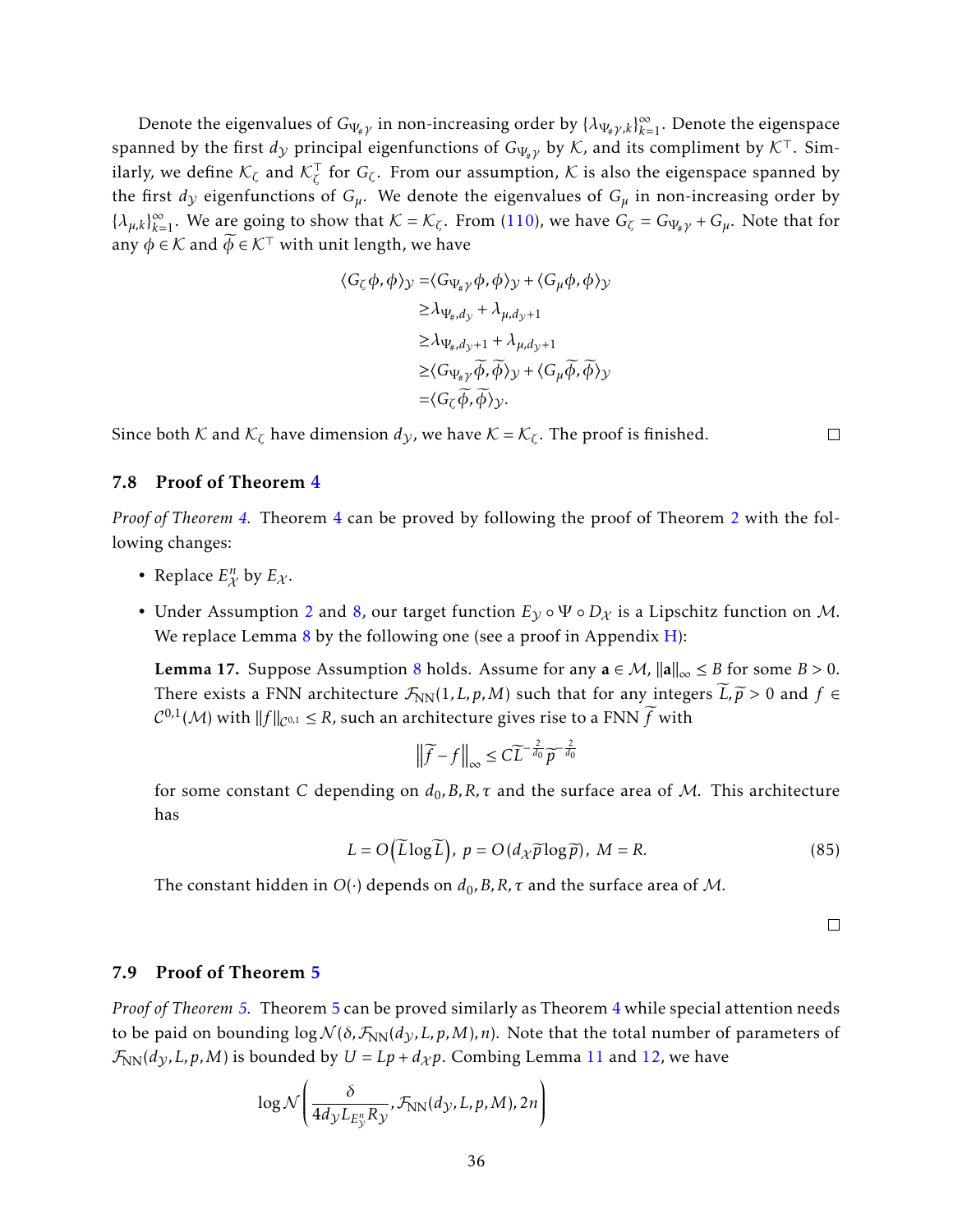$$
\leq C_{11} d_{\mathcal{Y}}(p^2 L^2 + d_{\mathcal{X}} pL) \log (p^2 L + d_{\mathcal{X}} L p) \Big( \log M + \log \delta^{-1} + \log n \Big),\tag{86}
$$

where  $C_{11}$  is a universal constant. According to [\(66\)](#page-30-1), one has  $Lp = O\big(\varepsilon_1^{-d_\mathcal{X}/2}\big)$  $\frac{-d_{\mathcal{X}}/2}{1} \log^2\left(\varepsilon^{-1}\right)$ ). Using this relation and substituting the choice of  $L$ ,  $p$  in [\(66\)](#page-30-1) to [\(86\)](#page-36-6) gives rise to

$$
\log \mathcal{N}\left(\frac{\delta}{4d_{\mathcal{Y}}L_{E_{\mathcal{Y}}^n}R_{\mathcal{Y}}}, \mathcal{F}_{NN}(d_{\mathcal{Y}}, L, p_1, p_2, M), 2n\right) \leq C_{11}d_{\mathcal{Y}}\left(\varepsilon_1^{-d_{\mathcal{X}}} + d_{\mathcal{X}}\varepsilon_1^{-d_{\mathcal{X}}/2}\right) \log^5\left(\varepsilon_1^{-1}\right) \left(\log \delta^{-1} + \log n\right).
$$
\n(87)

<span id="page-36-6"></span> $\Box$ 

The proof can be finished by following the rest of the proof of Theorem [4.](#page-20-0)

# <span id="page-36-3"></span>8 Conclusion

We study the generalization error of a general framework on learning operators between infinitedimensional spaces by two types of deep neural networks. Our upper bound consists of a network estimation error and a projections error, and holds for general encoders and decoders under mild assumptions. The application of our results on some popular encoders and decoders are discussed, such as those using Legendre polynomials, trigonometric functions, and PCA. We also consider two scenarios where additional low dimensional structures of data can be exploited. The two scenarios are: (1) the input data can be encoded to vectors on a low dimensional manifold; (2) the operator has low complexity. In both scenarios, we show that the generalization error converges at a fast rate depending on the intrinsic dimension. Our results show that deep neural networks are adaptive to low dimensional structures of data in operator estimation. In general, our results provide a theoretical justification on the successes of deep neural networks for learning operators between infinite dimensional spaces.

### References

- <span id="page-36-0"></span>[1] A. Anandkumar, K. Azizzadenesheli, K. Bhattacharya, N. Kovachki, Z. Li, B. Liu, and A. Stuart. Neural operator: Graph kernel network for partial differential equations. In *ICLR 2020 Workshop on Integration of Deep Neural Models and Differential Equations*, 2020.
- <span id="page-36-4"></span>[2] M. Anthony and P. Bartlett. Neural network learning: theoretical foundations, 1999.
- <span id="page-36-1"></span>[3] A. R. Barron. Universal approximation bounds for superpositions of a sigmoidal function. *IEEE Transactions on Information Theory*, 39(3):930–945, May 1993.
- <span id="page-36-5"></span>[4] P. L. Bartlett, N. Harvey, C. Liaw, and A. Mehrabian. Nearly-tight vc-dimension and pseudodimension bounds for piecewise linear neural networks. *The Journal of Machine Learning Research*, 20(1):2285–2301, 2019.
- <span id="page-36-2"></span>[5] B. Bauer and M. Kohler. On deep learning as a remedy for the curse of dimensionality in nonparametric regression. *The Annals of Statistics*, 47(4):2261 – 2285, 2019.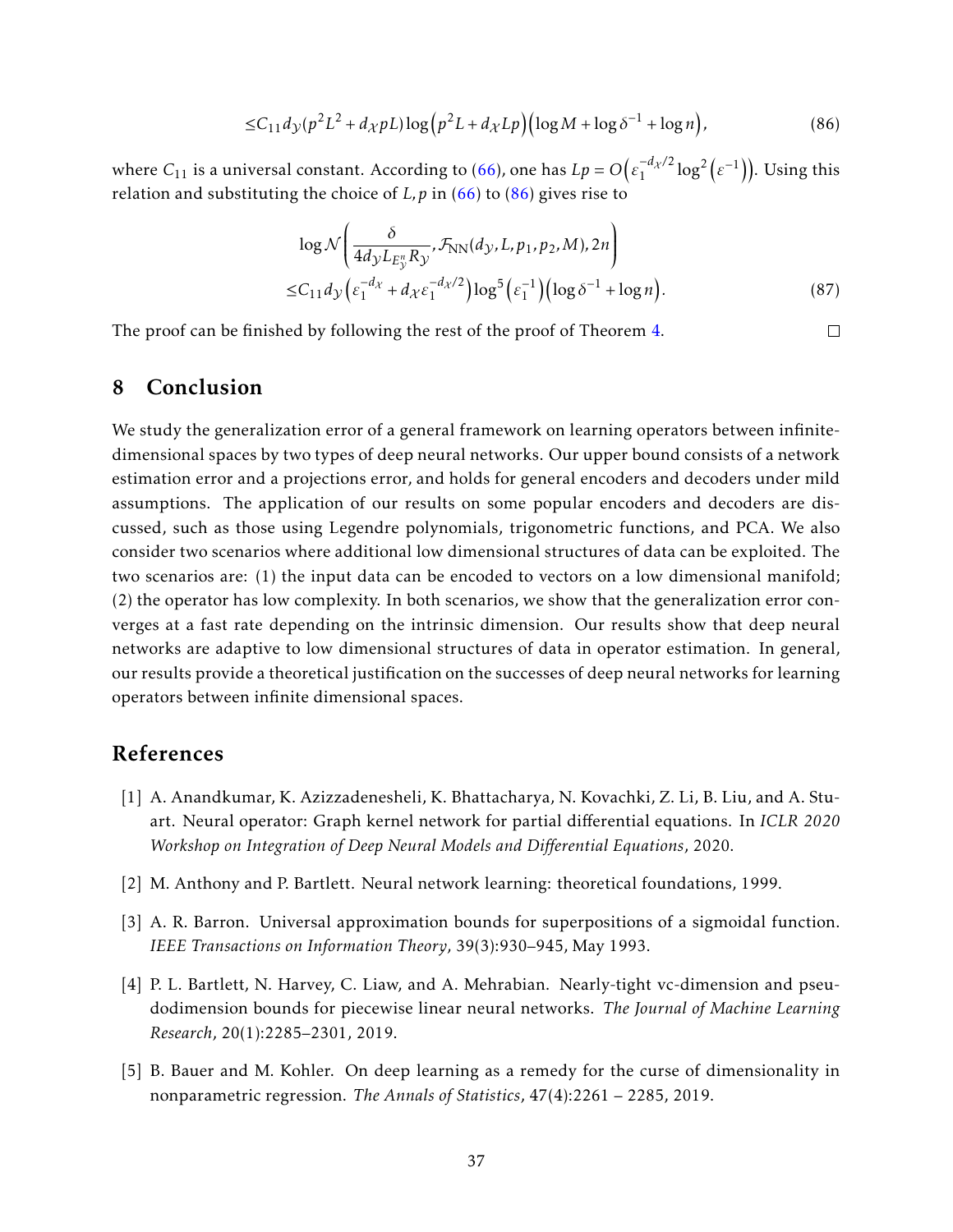- <span id="page-37-8"></span>[6] J. Berner, P. Grohs, and A. Jentzen. Analysis of the generalization error: Empirical risk minimization over deep artificial neural networks overcomes the curse of dimensionality in the numerical approximation of black-scholes partial differential equations. *CoRR*, abs/1809.03062, 2018.
- <span id="page-37-1"></span>[7] K. Bhattacharya, B. Hosseini, N. B. Kovachki, and A. M. Stuart. Model reduction and neural networks for parametric pdes. *arXiv preprint arXiv:2005.03180*, 2020.
- <span id="page-37-12"></span>[8] H.-J. Bungartz and M. Griebel. Sparse grids. *Acta numerica*, 13:147–269, 2004.
- <span id="page-37-2"></span>[9] S. Cai, Z. Wang, L. Lu, T. A. Zaki, and G. E. Karniadakis. DeepM&Mnet: Inferring the electroconvection multiphysics fields based on operator approximation by neural networks. *Journal of Computational Physics*, 436:110296, 2021.
- <span id="page-37-6"></span>[10] Y. Cao and Q. Gu. Generalization bounds of stochastic gradient descent for wide and deep neural networks. *CoRR*, abs/1905.13210, 2019.
- <span id="page-37-11"></span>[11] L. Q. Chen and J. Shen. Applications of semi-implicit fourier-spectral method to phase field equations. *Computer Physics Communications*, 108(2-3):147–158, 1998.
- <span id="page-37-7"></span>[12] M. Chen, H. Jiang, W. Liao, and T. Zhao. Efficient approximation of deep relu networks for functions on low dimensional manifolds. *Advances in neural information processing systems*, 32:8174–8184, 2019.
- <span id="page-37-3"></span>[13] M. Chen, H. Jiang, W. Liao, and T. Zhao. Nonparametric regression on low-dimensional manifolds using deep relu networks. *arXiv preprint arXiv:1908.01842*, 2019.
- <span id="page-37-4"></span>[14] M. Chen, H. Liu, W. Liao, and T. Zhao. Doubly robust off-policy learning on low-dimensional manifolds by deep neural networks. *arXiv preprint arXiv:2011.01797*, 2020.
- <span id="page-37-0"></span>[15] T. Chen and H. Chen. Universal approximation to nonlinear operators by neural networks with arbitrary activation functions and its application to dynamical systems. *IEEE Transactions on Neural Networks*, 6(4):911–917, 1995.
- <span id="page-37-9"></span>[16] A. Chkifa, A. Cohen, and C. Schwab. Breaking the curse of dimensionality in sparse polynomial approximation of parametric pdes. *Journal de Mathématiques Pures et Appliquées*, 103(2):400–428, 2015.
- <span id="page-37-5"></span>[17] A. Cloninger and T. Klock. Relu nets adapt to intrinsic dimensionality beyond the target domain. *arXiv e-prints*, pages arXiv–2008, 2020.
- <span id="page-37-10"></span>[18] A. Cohen and R. DeVore. Approximation of high-dimensional parametric pdes. *Acta Numerica*, 24:1–159, 2015.
- <span id="page-37-13"></span>[19] J. H. Conway and N. J. A. Sloane. *Sphere packings, lattices and groups*, volume 290. Springer Science & Business Media, 2013.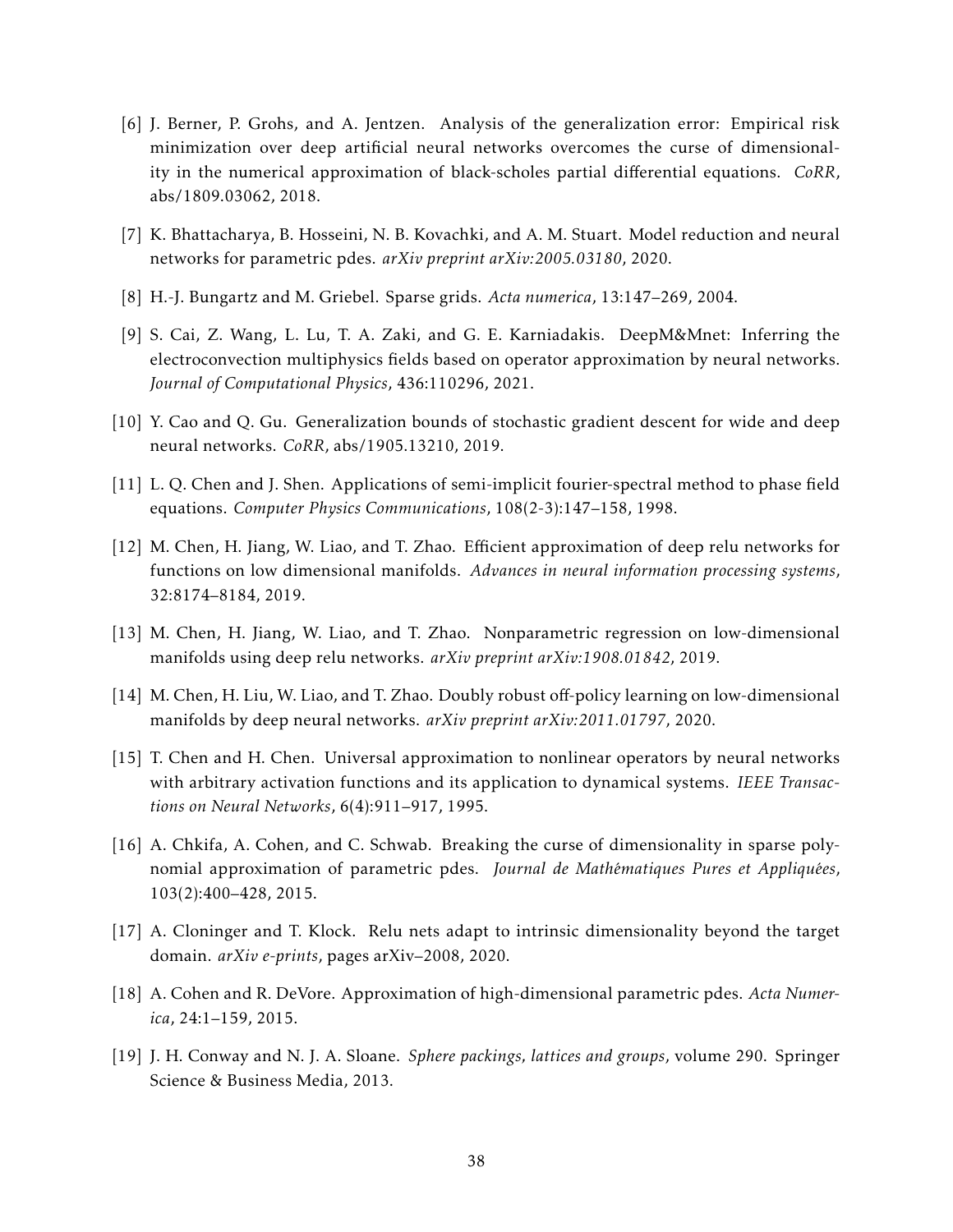- <span id="page-38-5"></span>[20] G. Cybenko. Approximation by superpositions of a sigmoidal function. *Mathematics of control, signals and systems*, 2(4):303–314, 1989.
- <span id="page-38-13"></span>[21] M. V. de Hoop, N. B. Kovachki, N. H. Nelsen, and A. M. Stuart. Convergence rates for learning linear operators from noisy data. *arXiv preprint arXiv:2108.12515*, 2021.
- <span id="page-38-1"></span>[22] M. Deng, S. Li, A. Goy, I. Kang, and G. Barbastathis. Learning to synthesize: robust phase retrieval at low photon counts. *Light: Science & Applications*, 9(1):36, 2020.
- <span id="page-38-8"></span>[23] Q. Du, Y. Gu, H. Yang, and C. Zhou. The discovery of dynamics via linear multistep methods and deep learning: Error estimation. *arXiv preprint arXiv:2103.11488*, 2021.
- <span id="page-38-11"></span>[24] C. Duan, Y. Jiao, Y. Lai, X. Lu, and Z. Yang. Convergence rate analysis for deep ritz method. *arxiv:2103.13330*, 2021.
- <span id="page-38-6"></span>[25] W. E, C. Ma, and L. Wu. A priori estimates of the population risk for two-layer neural networks. *Communications in Mathematical Sciences*, 17(5):1407–1425, 2019.
- <span id="page-38-7"></span>[26] W. E, C. Ma, and L. Wu. The barron space and the flow-induced function spaces for neural network models. *Constructive Approximation*, 2021.
- <span id="page-38-14"></span>[27] A. Ern and J.-L. Guermond. *Theory and practice of finite elements*, volume 159. Springer, 2004.
- <span id="page-38-0"></span>[28] Y. Fan, J. Feliu-Fabà, L. Lin, L. Ying, and L. Zepeda-Núñez. A multiscale neural network based on hierarchical nested bases. *Research in the Mathematical Sciences*, 6(2):21, 2019.
- <span id="page-38-4"></span>[29] Y. Fan, C. Orozco Bohorquez, and L. Ying. Bcr-net: A neural network based on the nonstandard wavelet form. *Journal of Computational Physics*, 384:1–15, 2019.
- <span id="page-38-9"></span>[30] M. H. Farrell, T. Liang, and S. Misra. Deep neural networks for estimation and inference. *Econometrica*, 89(1):181–213, 2021.
- <span id="page-38-15"></span>[31] H. Federer. Curvature measures. *Transactions of the American Mathematical Society*, 93(3):418–491, 1959.
- <span id="page-38-16"></span>[32] I. Giulini. Robust pca and pairs of projections in a hilbert space. *Electronic Journal of Statistics*, 11(2):3903–3926, 2017.
- <span id="page-38-2"></span>[33] I. Goodfellow, Y. Bengio, and A. Courville. *Deep learning*. MIT press, 2016.
- <span id="page-38-3"></span>[34] A. Graves, A.-r. Mohamed, and G. Hinton. Speech recognition with deep recurrent neural networks. In *2013 IEEE international conference on acoustics, speech and signal processing*, pages 6645–6649. IEEE, 2013.
- <span id="page-38-12"></span>[35] Y. Gu, J. Harlim, S. Liang, and H. Yang. Stationary density estimation of itô diffusions using deep learning. *arxiv:2109.03992*, 2021.
- <span id="page-38-10"></span>[36] L. Györfi, M. Kohler, A. Krzyżak, and H. Walk. A distribution-free theory of nonparametric *regression*, volume 1. Springer, 2002.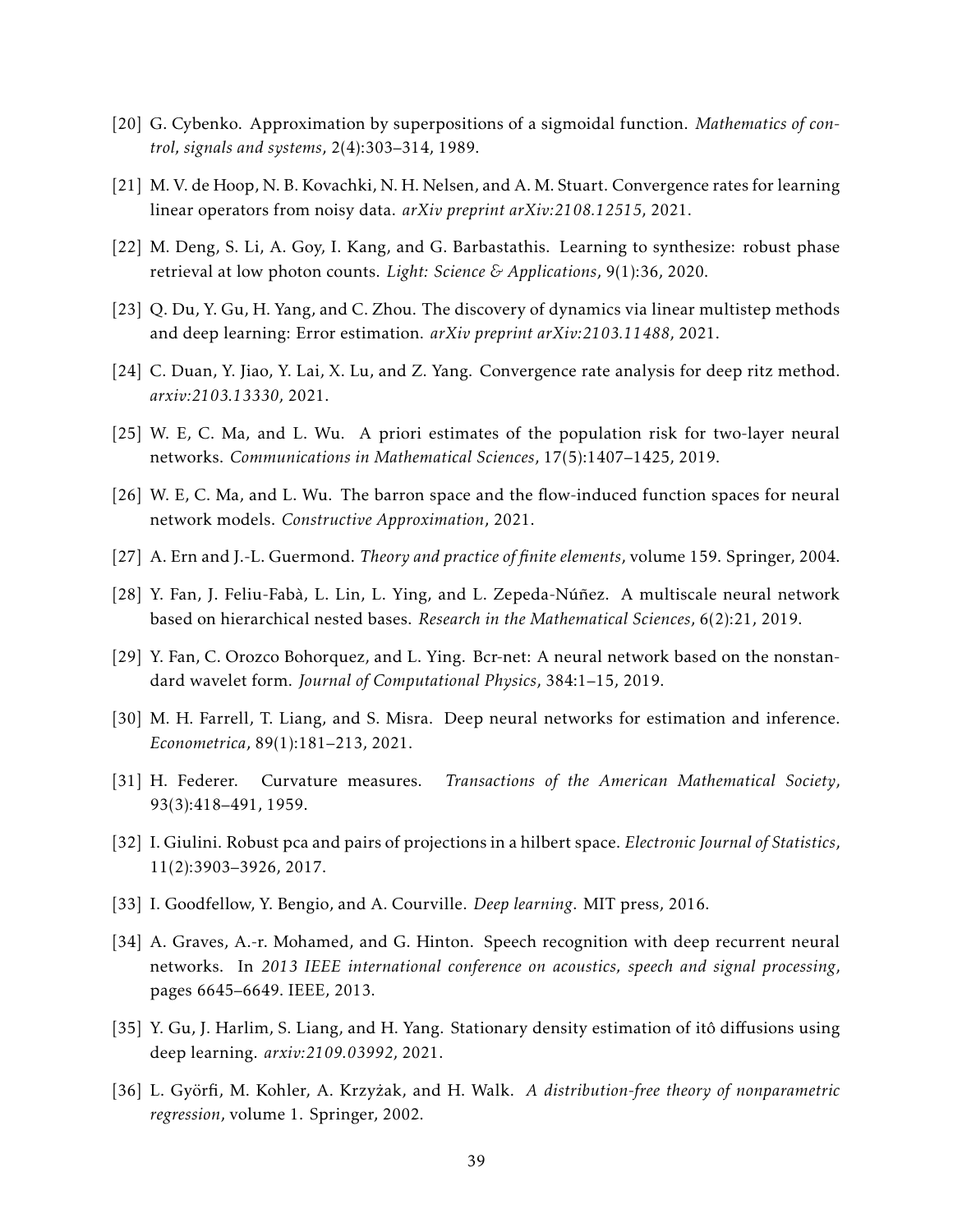- <span id="page-39-14"></span>[37] B. Haasdonk. Reduced basis methods for parametrized pdes–a tutorial introduction for stationary and instationary problems. *Model reduction and approximation: theory and algorithms*, 15:65, 2017.
- <span id="page-39-8"></span>[38] M. Hamers and M. Kohler. Nonasymptotic bounds on the l2 error of neural network regression estimates. *Annals of the Institute of Statistical Mathematics*, 58(1):131–151, 2006.
- <span id="page-39-3"></span>[39] G. Hinton, L. Deng, D. Yu, G. Dahl, A.-r. Mohamed, N. Jaitly, A. Senior, V. Vanhoucke, P. Nguyen, and B. Kingsbury. Deep neural networks for acoustic modeling in speech recognition. *IEEE Signal processing magazine*, 29, 2012.
- <span id="page-39-5"></span>[40] K. Hornik. Approximation capabilities of multilayer feedforward networks. *Neural networks*, 4(2):251–257, 1991.
- <span id="page-39-12"></span>[41] H. Hotelling. Analysis of a complex of statistical variables into principal components. *Journal of educational psychology*, 24(6):417, 1933.
- <span id="page-39-13"></span>[42] H. Hotelling. Relations between two sets of variates. In *Breakthroughs in statistics*, pages 162–190. Springer, 1992.
- <span id="page-39-10"></span>[43] A. Jacot, F. Gabriel, and C. Hongler. Neural tangent kernel: Convergence and generalization in neural networks. *CoRR*, abs/1806.07572, 2018.
- <span id="page-39-6"></span>[44] Y. Jiao, G. Shen, Y. Lin, and J. Huang. Deep nonparametric regression on approximately low-dimensional manifolds. *arXiv: Statistics Theory*, 2021.
- <span id="page-39-0"></span>[45] Y. Khoo, J. Lu, and L. Ying. Solving parametric pde problems with artificial neural networks. *European Journal of Applied Mathematics*, 32(3):421–435, 2021.
- <span id="page-39-1"></span>[46] Y. Khoo and L. Ying. Switchnet: A neural network model for forward and inverse scattering problems. *SIAM Journal on Scientific Computing*, 41(5):A3182–A3201, 2019.
- <span id="page-39-9"></span>[47] M. Kohler and A. Krzyzak. Adaptive regression estimation with multilayer feedforward neu- ˙ ral networks. *Nonparametric Statistics*, 17(8):891–913, 2005.
- <span id="page-39-11"></span>[48] M. Kohler, A. Krzyzak, and S. Langer. Estimation of a function of low local dimensionality by deep neural networks. *arxiv:1908.11140*, 2020.
- <span id="page-39-7"></span>[49] N. Kovachki, S. Lanthaler, and S. Mishra. On universal approximation and error bounds for fourier neural operators. *Journal of Machine Learning Research*, 22(290):1–76, 2021.
- <span id="page-39-2"></span>[50] A. Krizhevsky, I. Sutskever, and G. E. Hinton. Imagenet classification with deep convolutional neural networks. In *Advances in neural information processing systems*, pages 1097– 1105, 2012.
- <span id="page-39-4"></span>[51] S. Lanthaler, S. Mishra, and G. E. Karniadakis. Error estimates for deeponets: A deep learning framework in infinite dimensions. *arXiv preprint arXiv:2102.09618*, 2021.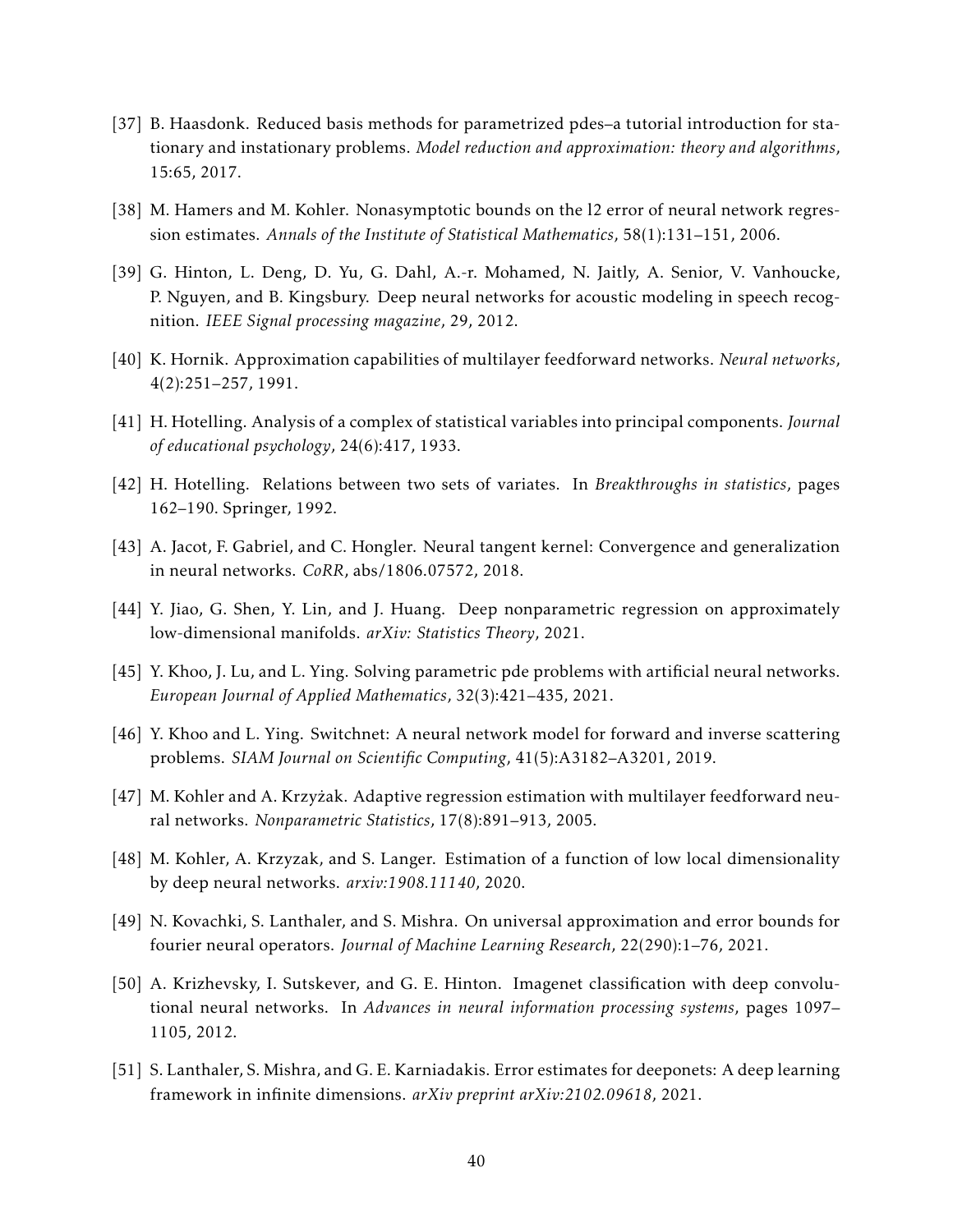- <span id="page-40-13"></span>[52] J. M. Lee. *Riemannian manifolds: an introduction to curvature*, volume 176. Springer Science & Business Media, 2006.
- <span id="page-40-12"></span>[53] D. Li, Z. Qiao, and T. Tang. Characterizing the stabilization size for semi-implicit fourierspectral method to phase field equations. *SIAM Journal on Numerical Analysis*, 54(3):1653– 1681, 2016.
- <span id="page-40-0"></span>[54] Z. Li, N. Kovachki, K. Azizzadenesheli, B. Liu, K. Bhattacharya, A. Stuart, and A. Anandkumar. Fourier neural operator for parametric partial differential equations. *arXiv preprint arXiv:2010.08895*, 2020.
- <span id="page-40-3"></span>[55] C. Lin, Z. Li, L. Lu, S. Cai, M. Maxey, and G. E. Karniadakis. Operator learning for predicting multiscale bubble growth dynamics. *The Journal of Chemical Physics*, 154(10):104118, 2021.
- <span id="page-40-5"></span>[56] H. Liu, M. Chen, T. Zhao, and W. Liao. Besov function approximation and binary classification on low-dimensional manifolds using convolutional residual networks. In *International Conference on Machine Learning*, 2021.
- <span id="page-40-11"></span>[57] J. Lu and Y. Lu. A priori generalization error analysis of two-layer neural networks for solving high dimensional schrödinger eigenvalue problems. arxiv:2105.01228, 2021.
- <span id="page-40-10"></span>[58] J. Lu, Y. Lu, and M. Wang. A priori generalization analysis of the deep ritz method for solving high dimensional elliptic equations. *arxiv:2101.01708*, 2021.
- <span id="page-40-4"></span>[59] J. Lu, Z. Shen, H. Yang, and S. Zhang. Deep network approximation for smooth functions. *SIAM Journal on Mathematical Analysis*, to appear.
- <span id="page-40-1"></span>[60] L. Lu, P. Jin, G. Pang, Z. Zhang, and G. E. Karniadakis. Learning nonlinear operators via deeponet based on the universal approximation theorem of operators. *Nature Machine Intelligence*, 3(3):218–229, 2021.
- <span id="page-40-8"></span>[61] T. Luo and H. Yang. Two-layer neural networks for partial differential equations: Optimization and generalization theory. *ArXiv*, abs/2006.15733, 2020.
- <span id="page-40-2"></span>[62] R. Miotto, F. Wang, S. Wang, X. Jiang, and J. T. Dudley. Deep learning for healthcare: review, opportunities and challenges. *Briefings in bioinformatics*, 19(6):1236–1246, 2017.
- <span id="page-40-9"></span>[63] S. Mishra and R. Molinaro. Estimates on the generalization error of physics informed neural networks (pinns) for approximating pdes. *arxiv:2006.16144*, 2020.
- <span id="page-40-6"></span>[64] R. Nakada and M. Imaizumi. Adaptive approximation and generalization of deep neural network with intrinsic dimensionality. *J. Mach. Learn. Res.*, 21:174–1, 2020.
- <span id="page-40-7"></span>[65] R. Nakada and M. Imaizumi. Adaptive approximation and generalization of deep neural network with intrinsic dimensionality. *Journal of Machine Learning Research*, 21(174):1–38, 2020.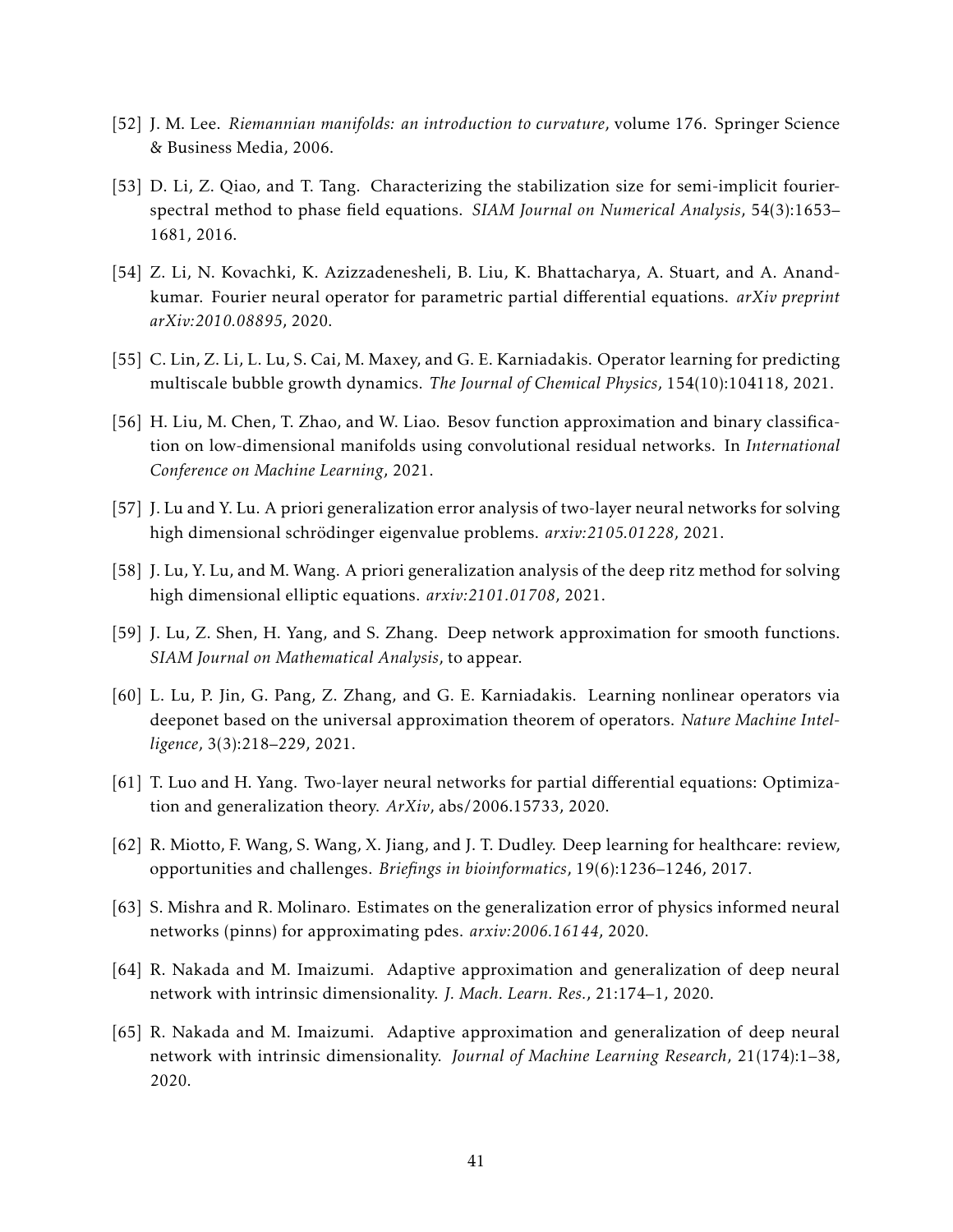- <span id="page-41-3"></span>[66] N. H. Nelsen and A. M. Stuart. The random feature model for input-output maps between banach spaces. *arXiv preprint arXiv:2005.10224*, 2020.
- <span id="page-41-12"></span>[67] P. Niyogi, S. Smale, and S. Weinberger. Finding the homology of submanifolds with high confidence from random samples. *Discrete & Computational Geometry*, 39(1-3):419–441, 2008.
- <span id="page-41-10"></span>[68] S. A. Orszag. Accurate solution of the orr–sommerfeld stability equation. *Journal of Fluid Mechanics*, 50(4):689–703, 1971.
- <span id="page-41-9"></span>[69] K. Pearson. Liii. on lines and planes of closest fit to systems of points in space. *The London, Edinburgh, and Dublin philosophical magazine and journal of science*, 2(11):559–572, 1901.
- <span id="page-41-0"></span>[70] B. Peherstorfer and K. Willcox. Data-driven operator inference for nonintrusive projectionbased model reduction. *Computer Methods in Applied Mechanics and Engineering*, 306:196– 215, 2016.
- <span id="page-41-1"></span>[71] C. Qiao, D. Li, Y. Guo, C. Liu, T. Jiang, Q. Dai, and D. Li. Evaluation and development of deep neural networks for image super-resolution in optical microscopy. *Nature Methods*, 18(2):194–202, 2021.
- <span id="page-41-2"></span>[72] Z. Qin, Q. Zeng, Y. Zong, and F. Xu. Image inpainting based on deep learning: A review. *Displays*, 69:102028, 2021.
- <span id="page-41-11"></span>[73] G. Rozza. Fundamentals of reduced basis method for problems governed by parametrized pdes and applications. In *Separated representations and PGD-based model reduction*, pages 153–227. Springer, 2014.
- <span id="page-41-7"></span>[74] J. Schmidt-Hieber. Deep relu network approximation of functions on a manifold. *arXiv preprint arXiv:1908.00695*, 2019.
- <span id="page-41-8"></span>[75] J. Schmidt-Hieber. Nonparametric regression using deep neural networks with relu activation function. *The Annals of Statistics*, 48(4):1875–1897, 2020.
- <span id="page-41-14"></span>[76] M. H. Schultz. Lˆ?-multivariate approximation theory. *SIAM Journal on Numerical Analysis*, 6(2):161–183, 1969.
- <span id="page-41-6"></span>[77] U. Shaham, A. Cloninger, and R. R. Coifman. Provable approximation properties for deep neural networks. *Applied and Computational Harmonic Analysis*, 44(3):537–557, 2018.
- <span id="page-41-13"></span>[78] J. Shen, T. Tang, and L.-L. Wang. *Spectral methods: algorithms, analysis and applications*, volume 41. Springer Science & Business Media, 2011.
- <span id="page-41-4"></span>[79] Z. Shen, H. Yang, and S. Zhang. Deep network approximation characterized by number of neurons. *Communications in Computational Physics*, 28(5):1768–1811, 2020.
- <span id="page-41-5"></span>[80] Z. Shen, H. Yang, and S. Zhang. Deep network approximation: Achieving arbitrary accuracy with fixed number of neurons. *arxiv:2107.02397*, 2021.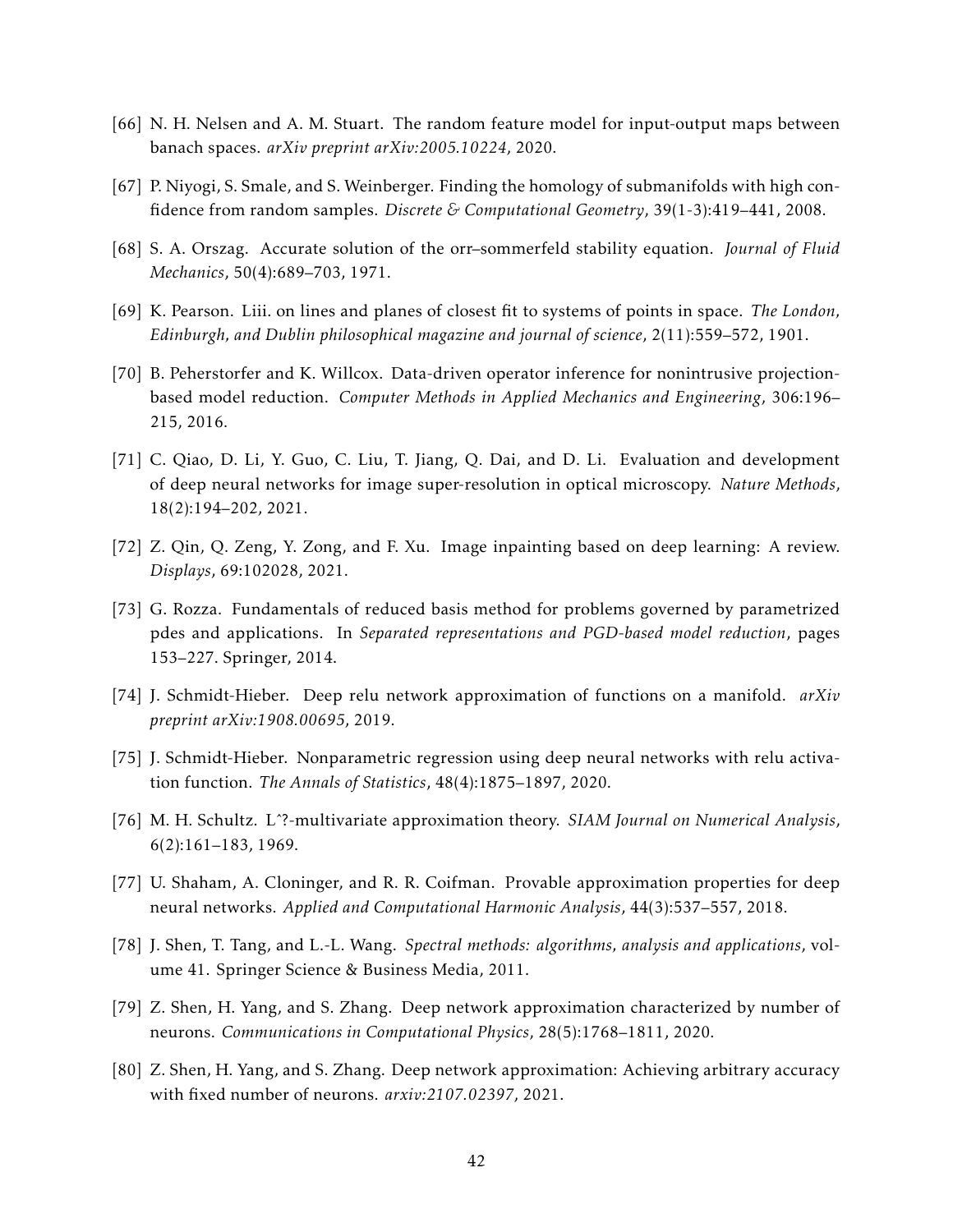- <span id="page-42-3"></span>[81] Z. Shen, H. Yang, and S. Zhang. Deep network with approximation error being reciprocal of width to power of square root of depth. *Neural Computation*, 33(4):1005–1036, 03 2021.
- <span id="page-42-4"></span>[82] Z. Shen, H. Yang, and S. Zhang. Neural network approximation: Three hidden layers are enough. *Neural Networks*, 141:160–173, 2021.
- <span id="page-42-5"></span>[83] Z. Shen, H. Yang, and S. Zhang. Optimal approximation rate of ReLU networks in terms of width and depth. *Journal de Mathématiques Pures et Appliquées*, to appear.
- <span id="page-42-11"></span>[84] Y. Shin, J. Darbon, and G. E. Karniadakis. On the convergence of physics informed neural networks for linear second-order elliptic and parabolic type pdes. *arxiv:2004.01806*, 2020.
- <span id="page-42-9"></span>[85] J. W. Siegel and J. Xu. Sharp bounds on the approximation rates, metric entropy, and *n*-widths of shallow neural networks. *arxiv:2101.12365*, 2021.
- <span id="page-42-10"></span>[86] C. J. Stone. Optimal Global Rates of Convergence for Nonparametric Regression. *The Annals of Statistics*, 10(4):1040 – 1053, 1982.
- <span id="page-42-8"></span>[87] T. Suzuki. Adaptivity of deep relu network for learning in besov and mixed smooth besov spaces: optimal rate and curse of dimensionality. *arXiv preprint arXiv:1810.08033*, 2018.
- <span id="page-42-12"></span>[88] G. Szeg. *Orthogonal polynomials*, volume 23. American Mathematical Soc., 1939.
- <span id="page-42-1"></span>[89] C. Tian, L. Fei, W. Zheng, Y. Xu, W. Zuo, and C.-W. Lin. Deep learning on image denoising: An overview. *Neural Networks*, 131:251–275, Nov 2020.
- <span id="page-42-14"></span>[90] L. W. Tu. *An introduction to manifolds*. Springer., 2011.
- <span id="page-42-13"></span>[91] A. W. Van Der Vaart, A. W. van der Vaart, A. van der Vaart, and J. Wellner. *Weak convergence and empirical processes: with applications to statistics*. Springer Science & Business Media, 1996.
- <span id="page-42-0"></span>[92] Z. Wei and X. Chen. Physics-inspired convolutional neural network for solving full-wave inverse scattering problems. *IEEE Transactions on Antennas and Propagation*, 67(9):6138– 6148, 2019.
- <span id="page-42-2"></span>[93] D. Yarotsky. Error bounds for approximations with deep relu networks. *Neural Networks*, 94:103–114, 2017.
- <span id="page-42-7"></span>[94] D. Yarotsky. Optimal approximation of continuous functions by very deep ReLU networks. In S. Bubeck, V. Perchet, and P. Rigollet, editors, *Proceedings of the 31st Conference On Learning Theory*, volume 75 of *Proceedings of Machine Learning Research*, pages 639–649. PMLR, 06–09 Jul 2018.
- <span id="page-42-6"></span>[95] D. Yarotsky. Elementary superexpressive activations. *arXiv e-prints*, 2021.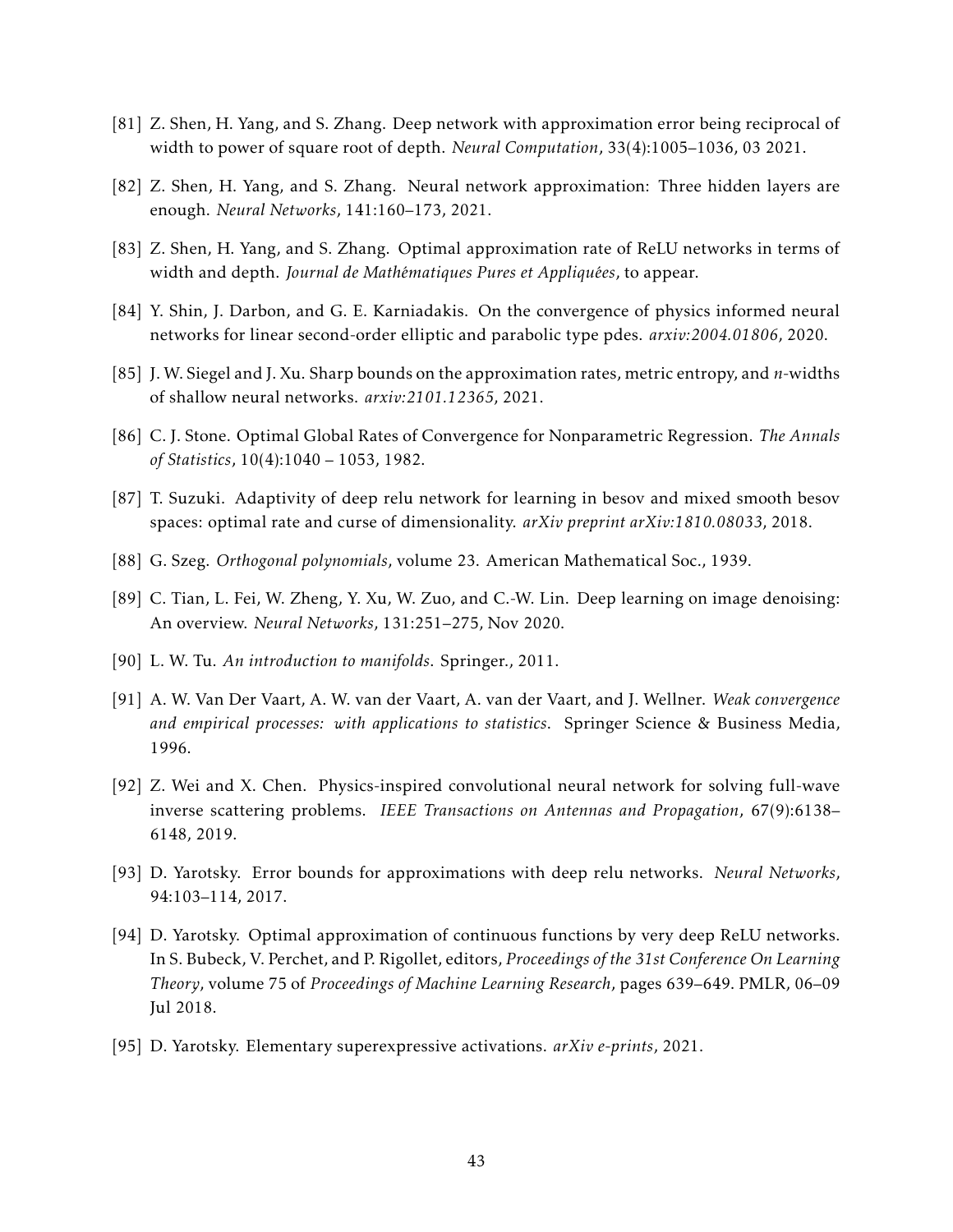- <span id="page-43-1"></span>[96] D. Yarotsky and A. Zhevnerchuk. The phase diagram of approximation rates for deep neural networks. In H. Larochelle, M. Ranzato, R. Hadsell, M. F. Balcan, and H. Lin, editors, *Advances in Neural Information Processing Systems*, volume 33, pages 13005–13015. Curran Associates, Inc., 2020.
- <span id="page-43-0"></span>[97] Y. Zhu and N. Zabaras. Bayesian deep convolutional encoder–decoder networks for surrogate modeling and uncertainty quantification. *Journal of Computational Physics*, 366:415–447, 2018.

# Appendix

# <span id="page-43-2"></span>A The derivation for the error bound in Corollary [2](#page-13-1) when  $d_{\mathcal{X}} = d_{\mathcal{Y}} =$ log 1 <sup>2</sup> *n*

From Corollary [2,](#page-13-1) we need to balance the two terms *d*  $\int_{\gamma}^{\frac{4+d\chi}{2+d\chi}} n^{-\frac{2}{2+d\chi}} \log^6 n$  and  $d_{\chi}^{-\frac{2s}{D}}$ . By setting  $d_{\chi} =$  $d_\mathcal{Y} = \log^\frac{1}{2} n$ , the first term decays faster than the second term as  $n$  increases. We want to find a lower bound of *n*, denoted by  $n_0$ , so that when  $n > n_0$ , the error is dominated by the second term. Note that  $n_0$  should satisfy

$$
d_{\mathcal{Y}}^{\frac{4+d_{\mathcal{X}}}{2+d_{\mathcal{X}}}} n^{-\frac{2}{2+d_{\mathcal{X}}}} \log^6 n \leq d_{\mathcal{X}}^{-\frac{2s}{D}}.
$$
\n(88)

Since

$$
d_{\mathcal{Y}}^{\frac{4+d_{\mathcal{X}}}{2+d_{\mathcal{X}}}} n^{-\frac{2}{2+d_{\mathcal{X}}}} \log^6 n \leq d_{\mathcal{Y}}^2 n^{-\frac{2}{2+d_{\mathcal{X}}}} \log^6 n \leq d_{\mathcal{X}}^{-\frac{2s}{D}},
$$

in the following, we consider solving

$$
d_{\mathcal{Y}}^2 n^{-\frac{2}{2+d_{\mathcal{X}}}} \log^6 n \leq d_{\mathcal{X}}^{-\frac{2s}{D}}.
$$

Substituting the expression of  $d_X$  and  $d_Y$ , we deduce

$$
n^{-\frac{2}{2+\log^{1/2} n}} \log^7 n \le \log^{-\frac{s}{D}} n \Rightarrow -\frac{2}{2+\log^{\frac{1}{7} 2} n} \log n + 7 \log \log n \le -\frac{s}{D} \log \log n.
$$

Denote  $a = \log n$ . We have

<span id="page-43-3"></span>
$$
\frac{2}{2+a^{1/2}}a \ge \left(7+\frac{s}{D}\right)\log a. \tag{89}
$$

A sufficient condition of [\(89\)](#page-43-3) is

$$
\frac{2}{a^{1/2}}a \ge \left(7 + \frac{s}{D}\right)\log a \Rightarrow a \ge \frac{1}{4}\left(7 + \frac{s}{D}\right)^2\log^2 a. \tag{90}
$$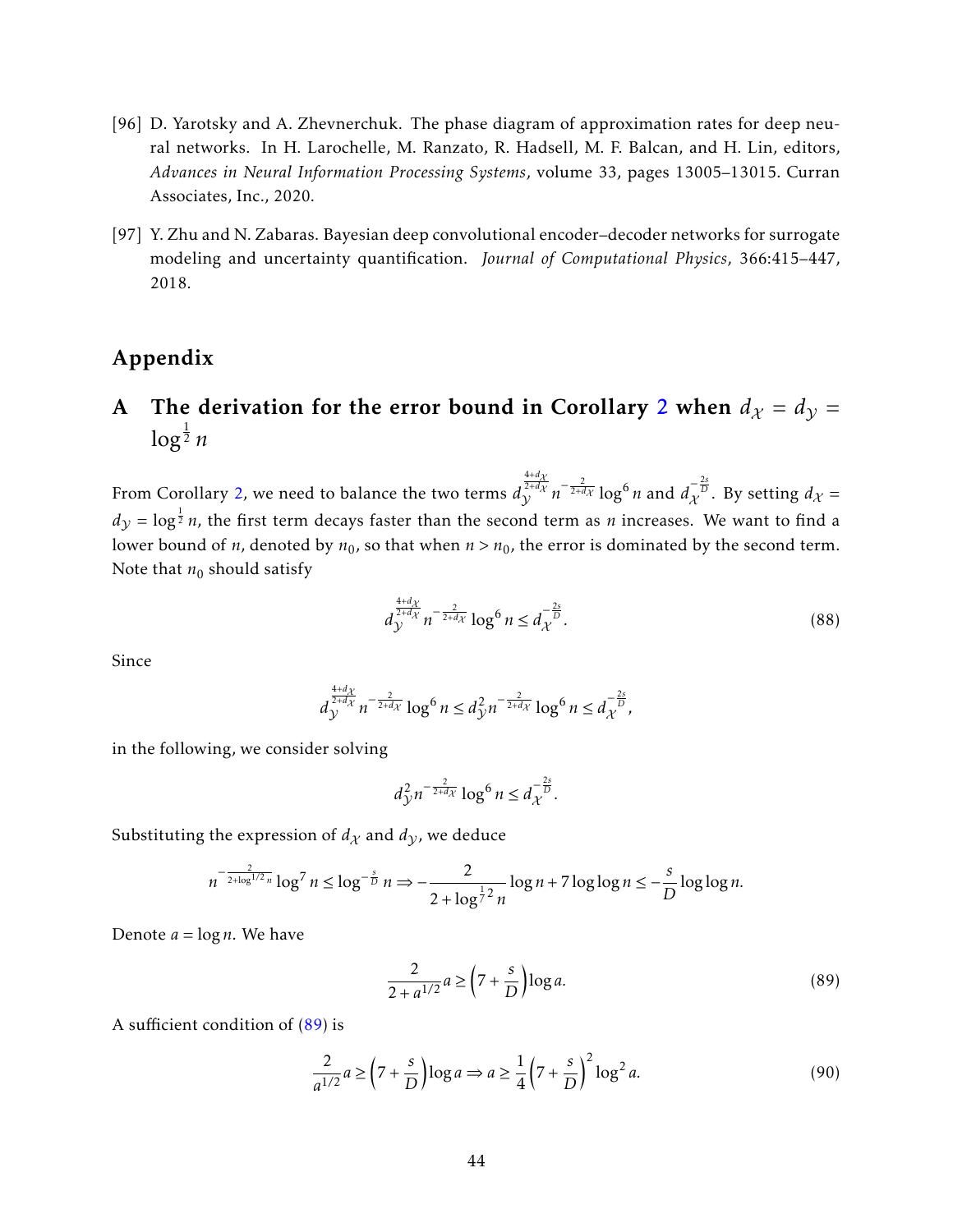Note that log*a < a*1*/*<sup>3</sup> for *a >* 100. Therefore, it is sufficient to solve

$$
a \ge \frac{1}{4} \left(7 + \frac{s}{D}\right)^2 a^{\frac{2}{3}} \Rightarrow a \ge \left(\frac{7}{2} + \frac{s}{2D}\right)^6.
$$

Substituting *a* by log*n*, one has

$$
n \ge \exp\left(\max\left\{100, \left(\frac{7}{2} + \frac{s}{2D}\right)^6\right\}\right).
$$

# <span id="page-44-0"></span>B Proof of Lemma [1](#page-11-0)

*Proof of Lemma [1.](#page-11-0)* We first prove [\(17\)](#page-11-7):

$$
\|E_{\mathcal{H},d}(u) - E_{\mathcal{H},d}(\widetilde{u})\|_{2}^{2} = \|[\langle u - \widetilde{u}, \phi_{1} \rangle_{\mathcal{H}}, ..., \langle u - \widetilde{u}, \phi_{d} \rangle_{\mathcal{H}}]^{\top}\|_{2}^{2}
$$
  

$$
= \sum_{k=1}^{d} |\langle u - \widetilde{u}, \phi_{k} \rangle_{\mathcal{H}}|^{2}
$$
  

$$
\leq \sum_{k=1}^{\infty} |\langle u - \widetilde{u}, \phi_{k} \rangle_{\mathcal{H}}|^{2}
$$
  

$$
= \|u - \widetilde{u}\|_{\mathcal{H}}^{2}.
$$

For  $(18)$ , we have

$$
\left\|D_{\mathcal{H},d}(\mathbf{a})-D_{\mathcal{H},d}(\mathbf{\overline{a}})\right\|_{\mathcal{H}}^{2}=\left\|\sum_{k=1}^{d}(a_{k}-\widetilde{a}_{k})\phi_{k}\right\|_{\mathcal{H}}^{2}=\|\mathbf{a}-\widetilde{\mathbf{a}}\|_{2}^{2},
$$

since  $\{\phi_k\}_{k=1}^d$  is an orthonormal set.

# <span id="page-44-1"></span>C Proof of Lemma [3](#page-24-1)

*Proof of Lemma [3.](#page-24-1)* Let  $\mathbf{a}, \widetilde{\mathbf{a}} \in \mathbb{R}^{d_{\mathcal{X}}}$ . We have

$$
\left\| \Gamma_d^n(\mathbf{a}) - \Gamma_d^n(\widetilde{\mathbf{a}}) \right\|_2 = \left\| E_{\mathcal{Y}}^n \circ \Psi \circ D_{\mathcal{X}}^n(\mathbf{a}) - E_{\mathcal{Y}}^n \circ \Psi \circ D_{\mathcal{X}}^n(\widetilde{\mathbf{a}}) \right\|_2
$$
  
\n
$$
\leq L_{E_{\mathcal{Y}}^n} \left\| \Psi \circ D_{\mathcal{X}}^n(\mathbf{a}) - \Psi \circ D_{\mathcal{X}}^n(\widetilde{\mathbf{a}}) \right\|_2
$$
  
\n
$$
\leq L_{E_{\mathcal{Y}}^n} L_{\Psi} \left\| D_{\mathcal{X}}^n(\mathbf{a}) - D_{\mathcal{X}}^n(\widetilde{\mathbf{a}}) \right\|_{\mathcal{Y}}
$$
  
\n
$$
\leq L_{E_{\mathcal{Y}}^n} L_{\mathcal{Y}} \left\| \mathbf{a} - \widetilde{\mathbf{a}} \right\|_2.
$$
 (91)

 $\Box$ 

### <span id="page-44-2"></span>D Proof of Lemma [5](#page-26-3)

*Proof of Lemma [5.](#page-26-3)* We prove Lemma [5](#page-26-3) using the covering number of  $\mathcal{F}_{\text{NN}}$ . Let  $\mathcal{F}^* = \left\{ \Gamma_i^* \right\}$  $\left\{\begin{matrix} \mathcal{N}(\delta,\mathcal{F}_{NN},\|\cdot\|_{\infty}) \\ j \end{matrix}\right\}$ *j*=1 be a *δ*-cover of  $\mathcal{F}_{NN}$ , where  $\mathcal{N}(\delta, \mathcal{F}_{NN} | \cdot \|_{\infty})$  is the covering number. Then there exists  $\Gamma^* \in \mathcal{F}^*$  satisfying  $\|\Gamma^* - \Gamma_{\text{NN}}\|_{\infty} \le \delta$ , where  $\Gamma_{\text{NN}}$  is our estimator in [\(6\)](#page-6-2). Denote  $\|\Gamma \circ E_{\mathcal{X}}^n\|$ 2  $\frac{2}{n} = \frac{1}{n}$  $\frac{1}{n}\sum_{i=n+1}^{2n}||\Gamma \circ E_{\mathcal{X}}^{n}(u_{i})||$ 2  $\frac{2}{2}$ .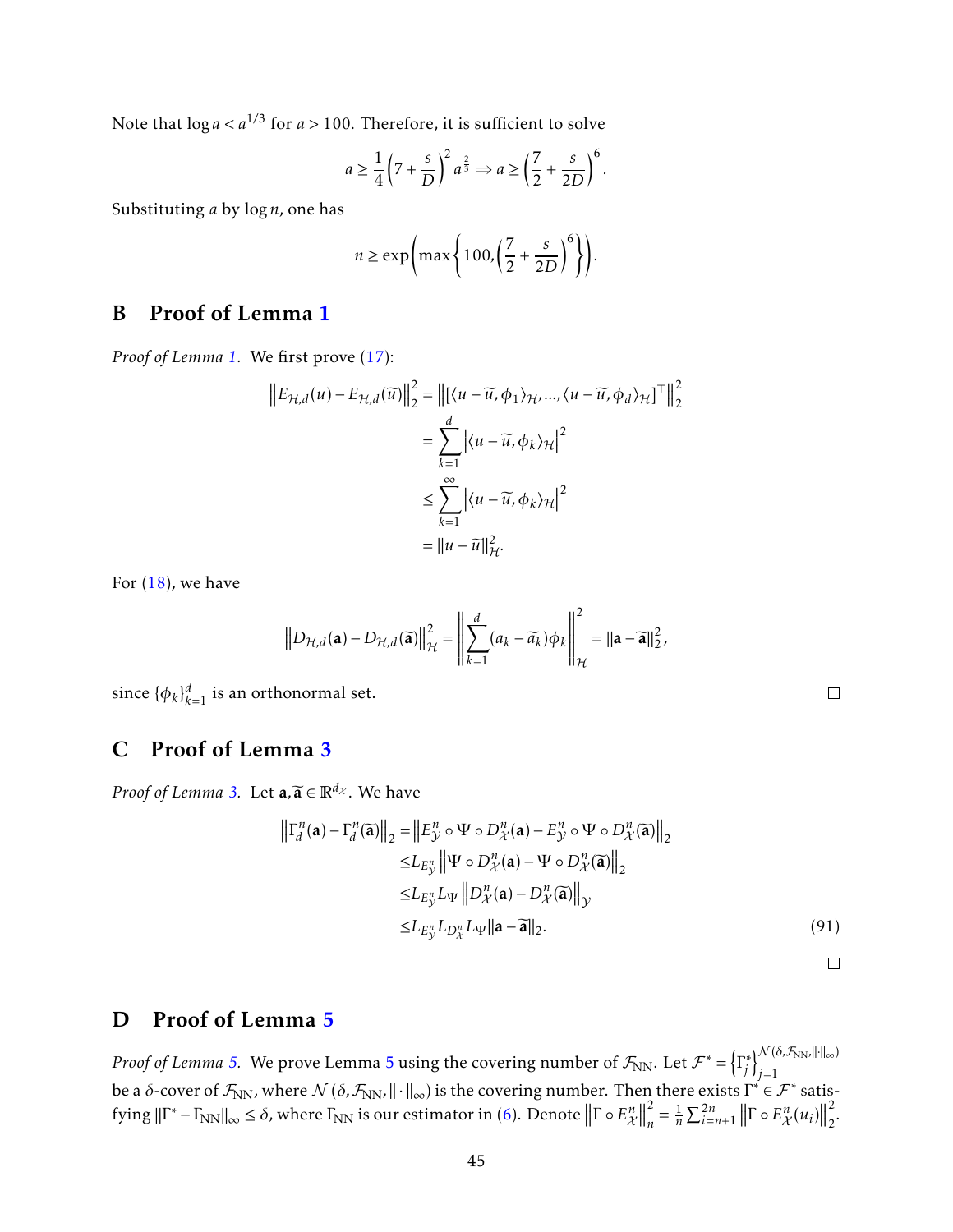We have

$$
\mathbb{E}_{\mathcal{S}_{2}}\left[\frac{1}{n}\sum_{i=n+1}^{2n} \left\langle \Gamma_{NN} \circ E_{\mathcal{X}}^{n}(u_{i}), \epsilon_{i} \right\rangle \right]
$$
\n
$$
= \mathbb{E}_{\mathcal{S}_{2}}\left[\frac{1}{n}\sum_{i=n+1}^{2n} \left\langle \Gamma_{NN} \circ E_{\mathcal{X}}^{n}(u_{i}) - \Gamma^{*} \circ E_{\mathcal{X}}^{n}(u_{i}) + \Gamma^{*} \circ E_{\mathcal{X}}^{n}(u_{i}) - \Gamma_{d}^{n} \circ E_{\mathcal{X}}^{n}(u_{i}), \epsilon_{i} \right\rangle \right]
$$
\n
$$
\leq \mathbb{E}_{\mathcal{S}_{2}}\left[\frac{1}{n}\sum_{i=n+1}^{2n} \left\langle \Gamma^{*} \circ E_{\mathcal{X}}^{n}(u_{i}) - \Gamma_{d}^{n} \circ E_{\mathcal{X}}^{n}(u_{i}), \epsilon_{i} \right\rangle \right] + \mathbb{E}_{\mathcal{S}_{2}}\left[\frac{1}{n}\sum_{i=n+1}^{2n} ||\Gamma_{NN} \circ E_{\mathcal{X}}^{n}(u_{i}) - \Gamma^{*} \circ E_{\mathcal{X}}^{n}(u_{i})||_{2}||\epsilon_{i}||_{2}\right]
$$
\n
$$
\leq \mathbb{E}_{\mathcal{S}_{2}}\left[\frac{||\Gamma^{*} \circ E_{\mathcal{X}}^{n} - \Gamma_{d}^{n} \circ E_{\mathcal{X}}^{n}||_{n}}{\sqrt{n}} \frac{\sum_{i=n+1}^{2n} \left\langle \Gamma^{*} \circ E_{\mathcal{X}}^{n}(u_{i}) - \Gamma_{d}^{n} \circ E_{\mathcal{X}}^{n}(u_{i}), \epsilon_{i} \right\rangle}{\sqrt{n}||\Gamma^{*} \circ E_{\mathcal{X}}^{n} - \Gamma_{d}^{n} \circ E_{\mathcal{X}}^{n}||_{n}}\right] + d_{\mathcal{Y}\sigma\delta}
$$
\n
$$
\leq \sqrt{2} \mathbb{E}_{\mathcal{S}_{2}}\left[\frac{||\Gamma_{NN} \circ E_{\mathcal{X}}^{n}(u_{i}) - \Gamma_{d}^{n} \circ E_{\mathcal{X}}^{n}(u_{i})||_{n} + \sqrt{d_{\mathcal{Y}}}\delta}{\sqrt{n}} \
$$

where the first inequality follows from Cauchy–Schwarz inequality, the third inequality holds since

<span id="page-45-0"></span>
$$
\|\Gamma^* \circ E_{\mathcal{X}}^n - \Gamma_d^n \circ E_{\mathcal{X}}^n\|_n
$$
\n
$$
= \sqrt{\frac{1}{n} \sum_{i=n+1}^{2n} \left\| \Gamma^* \circ E_{\mathcal{X}}^n(u_i) - \Gamma_{NN} \circ E_{\mathcal{X}}^n(u_i) + \Gamma_{NN} \circ E_{\mathcal{X}}^n(u_i) - \Gamma_d^n \circ E_{\mathcal{X}}^n(u_i) \right\|_2^2}
$$
\n
$$
\leq \sqrt{\frac{2}{n} \sum_{i=n+1}^{2n} \left\| \Gamma^* \circ E_{\mathcal{X}}^n(u_i) - \Gamma_{NN} \circ E_{\mathcal{X}}^n(u_i) \right\|_2^2 + \left\| \Gamma_{NN} \circ E_{\mathcal{X}}^n(u_i) - \Gamma_d^n \circ E_{\mathcal{X}}^n(u_i) \right\|_2^2}
$$
\n
$$
\leq \sqrt{\frac{2}{n} \sum_{i=n+1}^{2n} d_{\mathcal{Y}} \delta^2 + \left\| \Gamma_{NN} \circ E_{\mathcal{X}}^n(u_i) - \Gamma_d^n \circ E_{\mathcal{X}}^n(u_i) \right\|_2^2}
$$
\n
$$
\leq \sqrt{2} \left\| \Gamma_{NN} \circ E_{\mathcal{X}}^n(u_i) - \Gamma_d^n \circ E_{\mathcal{X}}^n(u_i) \right\|_n^2 + \sqrt{2d_{\mathcal{Y}} \delta}. \tag{93}
$$

 $\text{Denote } z_j = \frac{\sum_{i=n+1}^{2n} \langle \Gamma_i^* \circ E_{\mathcal{X}}^n(u_i) - \Gamma_d^n \circ E_{\mathcal{X}}^n(u_i), \epsilon_i \rangle}{\sqrt{n} ||\Gamma_i^* \circ E_{\mathcal{X}}^n - \Gamma_n^n \circ E_{\mathcal{X}}^n||}$ √  $\overline{n}$  $\left\| \Gamma_j^* \circ E_{\mathcal{X}}^n - \Gamma_d^n \circ E_{\mathcal{X}}^n \right\|_n$ . The expectation term in  $(92)$  can be bounded as

$$
\mathbb{E}_{\mathcal{S}_{2}}\left[\frac{\left\|\Gamma_{\text{NN}}\circ E_{\mathcal{X}}^{n}(u_{i})-\Gamma_{d}^{n}\circ E_{\mathcal{X}}^{n}(u_{i})\right\|_{n}+\sqrt{d_{\mathcal{Y}}}\delta}{\sqrt{n}}\left|\frac{\sum_{i=n+1}^{2n}\left\langle\Gamma^{*}\circ E_{\mathcal{X}}^{n}(u_{i})-\Gamma_{d}^{n}\circ E_{\mathcal{X}}^{n}(u_{i}),\epsilon_{i}\right\rangle}{\sqrt{n}\left\|\Gamma^{*}\circ E_{\mathcal{X}}^{n}-\Gamma_{d}^{n}\circ E_{\mathcal{X}}^{n}(u_{i}),\epsilon_{i}\right\rangle}\right|\right] \n\leq \mathbb{E}_{\mathcal{S}_{2}}\left[\frac{\left\|\Gamma_{\text{NN}}\circ E_{\mathcal{X}}^{n}(u_{i})-\Gamma_{d}^{n}\circ E_{\mathcal{X}}^{n}(u_{i})\right\|_{n}+\sqrt{d_{\mathcal{Y}}}\delta}{\sqrt{n}}\max_{j} |z_{j}|\right] \n=\mathbb{E}_{\mathcal{S}_{2}}\left[\frac{\left\|\Gamma_{\text{NN}}\circ E_{\mathcal{X}}^{n}(u_{i})-\Gamma_{d}^{n}\circ E_{\mathcal{X}}^{n}(u_{i})\right\|_{n}}{\sqrt{n}}\max_{j} |z_{j}|+\frac{\sqrt{d_{\mathcal{Y}}}\delta}{\sqrt{n}}\max_{j} |z_{j}|\right] \n\leq \mathbb{E}_{\mathcal{S}_{2}}\left[\sqrt{\frac{1}{n}\left\|\Gamma_{\text{NN}}\circ E_{\mathcal{X}}^{n}(u_{i})-\Gamma_{d}^{n}\circ E_{\mathcal{X}}^{n}(u_{i})\right\|_{n}^{2}}\sqrt{\max_{j} |z_{j}|^{2}}+\frac{\sqrt{d_{\mathcal{Y}}}\delta}{\sqrt{n}}\sqrt{\max_{j} |z_{j}|^{2}}\right]
$$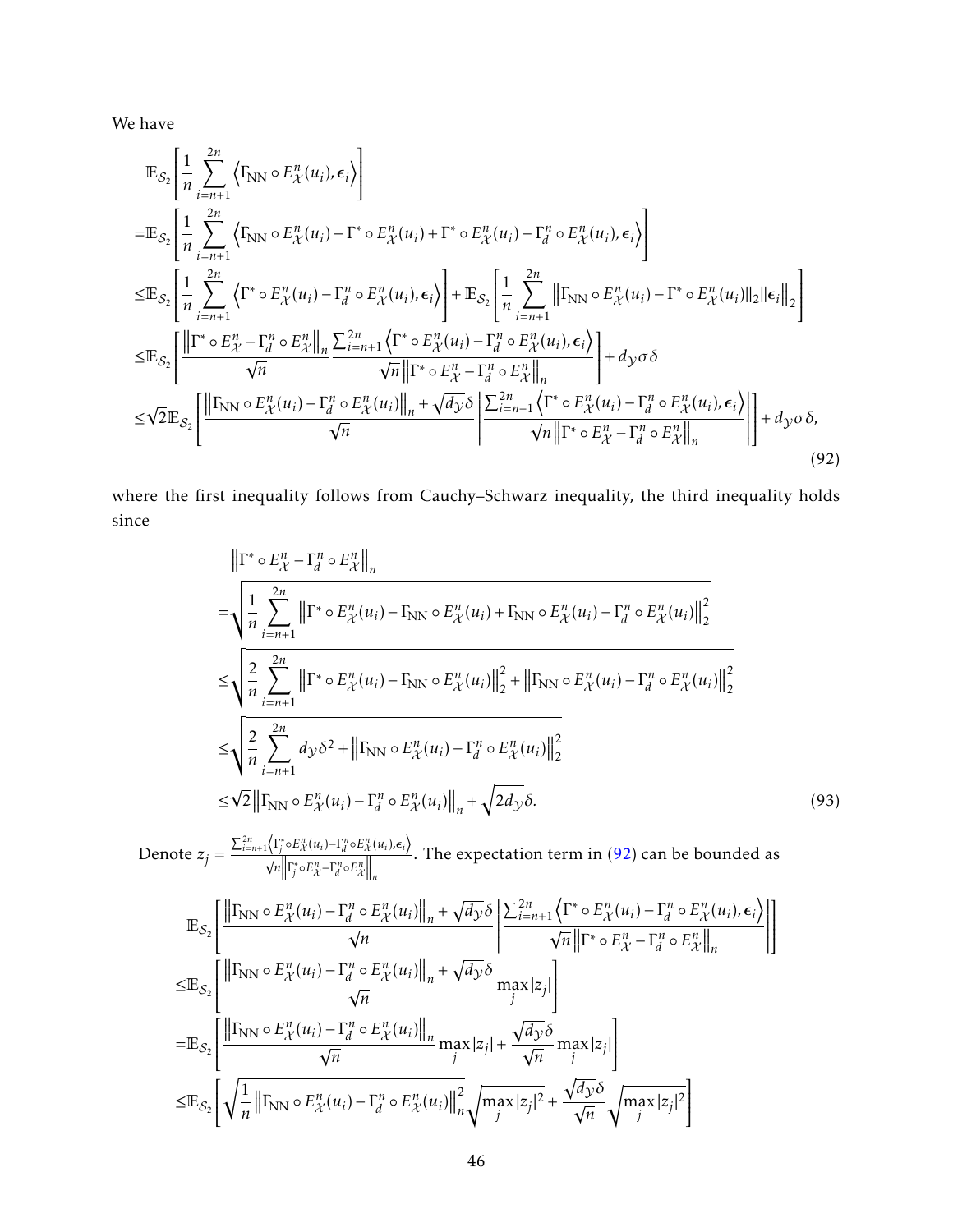<span id="page-46-1"></span>
$$
\leq \sqrt{\frac{1}{n} \mathbb{E}_{\mathcal{S}_2} \left[ \left\| \Gamma_{\text{NN}} \circ E_{\mathcal{X}}^n(u_i) - \Gamma_d^n \circ E_{\mathcal{X}}^n(u_i) \right\|_n^2 \right]} \sqrt{\mathbb{E}_{\mathcal{S}_2} \left[ \max_j |z_j|^2 \right]} + \frac{\sqrt{d_{\mathcal{Y}} \delta}}{\sqrt{n}} \sqrt{\mathbb{E}_{\mathcal{S}_2} \left[ \max_j |z_j|^2 \right]}
$$

$$
= \left( \sqrt{\frac{1}{n} \mathbb{E}_{\mathcal{S}_2} \left[ \left\| \Gamma_{\text{NN}} \circ E_{\mathcal{X}}^n(u_i) - \Gamma_d^n \circ E_{\mathcal{X}}^n(u_i) \right\|_n^2 \right] + \frac{\sqrt{d_{\mathcal{Y}} \delta}}}{\sqrt{n}} \right) \sqrt{\mathbb{E}_{\mathcal{S}_2} \left[ \max_j |z_j|^2 \right]}.
$$
(94)

where the second inequality comes from Cauchy–Schwarz inequality, the third inequality comes from Jensen's inequality.

Since  $\bm{\epsilon}_i \in [-\sigma,\sigma]^{d_{\mathcal{Y}}}$ , each component of  $\bm{\epsilon}_i$  is a sub-Gaussian variable with parameter  $\sigma.$  Therefore for given  $u_{n+1},...,u_{2n}$ , each  $z_j$  is a sub-gaussian variable with parameter  $\sqrt{d_{\mathcal{Y}}} \sigma.$  The last term is the maximum of a collection of squared sub-Gaussian variables and is bounded as

$$
\mathbb{E}_{\mathcal{S}_2} \Bigg[ \max_{j} |z_j|^2 | u_{n+1}, \dots, u_{2n} \Bigg] = \frac{1}{t} \log \exp \Bigg( t \mathbb{E}_{\mathcal{S}_2} \Bigg[ \max_{j} |z_j|^2 | u_{n+1}, \dots, u_{2n} \Bigg] \Bigg)
$$
  
\n
$$
\leq \frac{1}{t} \log \mathbb{E}_{\mathcal{S}_2} \Bigg[ \exp \Big( t \max_{j} |z_j|^2 | u_{n+1}, \dots, u_{2n} \Big) \Bigg]
$$
  
\n
$$
\leq \frac{1}{t} \log \mathbb{E}_{\mathcal{S}_2} \Bigg[ \sum_{j} \exp \Big( t |z_j|^2 | u_{n+1}, \dots, u_{2n} \Big) \Bigg]
$$
  
\n
$$
\leq \frac{1}{t} \log \mathcal{N} (\delta, \mathcal{F}_{NN}, || \cdot ||_{\infty}) + \frac{1}{t} \log \mathbb{E}_{\mathcal{S}_2} \Bigg[ \exp \Big( t |z_1|^2 | u_{n+1}, \dots, u_{2n} \Big) \Bigg].
$$
 (95)

Since  $z_1$  is sub-Gaussian with parameter  $\sigma^2$ , we have

$$
\mathbb{E}_{S_2} \left[ \exp\left( t |z_1|^2 | u_{n+1}, \dots, u_{2n} \right) \right] = 1 + \sum_{k=1}^{\infty} \frac{t^k \mathbb{E}_{S_2} \left[ z_1^{2k} | u_{n+1}, \dots, u_{2n} \right]}{k!}
$$
\n
$$
= 1 + \sum_{k=1}^{\infty} \frac{t^k}{k!} \int_0^{\infty} \mathbb{P} \left( |z_1| \ge \tau^{\frac{1}{2k}} | u_{n+1}, \dots, u_{2n} \right) d\tau
$$
\n
$$
\le 1 + 2 \sum_{k=1}^{\infty} \frac{t^k}{k!} \int_0^{\infty} \exp\left( -\frac{\tau^{1/k}}{2d_y \sigma^2} \right) d\tau
$$
\n
$$
= 1 + \sum_{k=1}^{\infty} \frac{2k(2t d_y \sigma^2)^k}{k!} \Gamma_G(k)
$$
\n
$$
= 1 + 2 \sum_{k=1}^{\infty} (2t d_y \sigma^2)^k,
$$
\n(96)

where  $\Gamma_{\!{\rm G}}$  represents the Gamma function. Setting  $t=(4d_{\mathcal{Y}}\sigma^2)^{-1}$  gives rise to

$$
\mathbb{E}_{\mathcal{S}_2} \Bigg[ \max_j |z_j|^2 |u_{n+1}, \dots, u_{2n} \Bigg] \le 4 d_{\mathcal{Y}} \sigma^2 \log \mathcal{N}(\delta, \mathcal{F}_{\text{NN}}, || \cdot ||_{\infty}) + 4 d_{\mathcal{Y}} \sigma^2 \log 3
$$
  

$$
\le 4 d_{\mathcal{Y}} \sigma^2 \log \mathcal{N}(\delta, \mathcal{F}_{\text{NN}}, || \cdot ||_{\infty}) + 6 d_{\mathcal{Y}} \sigma^2. \tag{97}
$$

Combining [\(97\)](#page-46-0), [\(94\)](#page-46-1), [\(92\)](#page-45-0) finishes the proof.

<span id="page-46-0"></span> $\Box$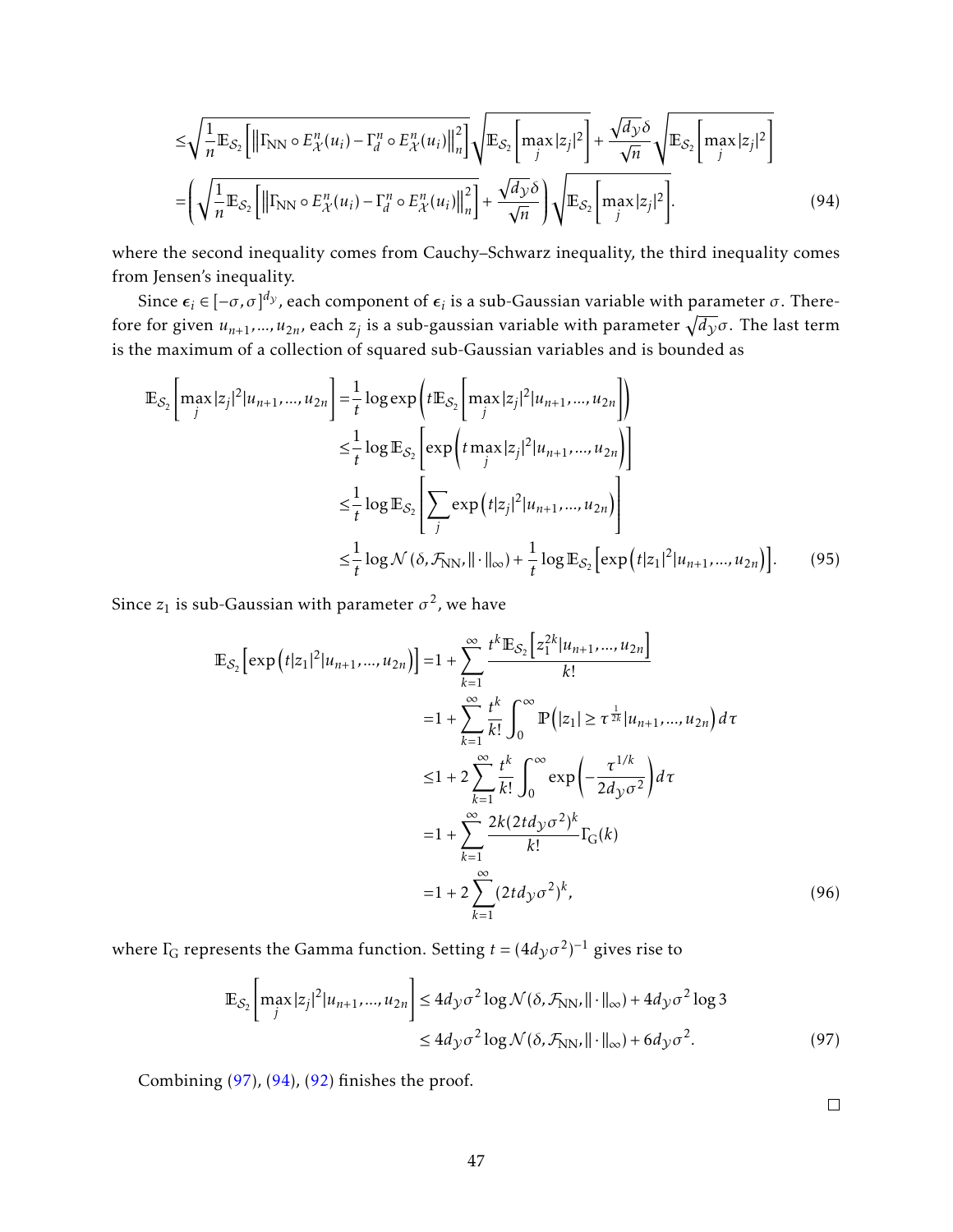# <span id="page-47-0"></span>E Proof of Lemma [6](#page-27-3)

*Proof of Lemma* [6.](#page-27-3) Our proof follows the proof of [\[13,](#page-37-3) Lemma 4.2]. Denote  $g(u) = ||\Gamma_{NN} \circ E_{\mathcal{X}}^n(u) E_{\mathcal{Y}}^{n} \circ \Psi(u) \|_{2}^{2}$ . We have  $\|g\|_{\infty} \leq 4d_{\mathcal{Y}}L_{E}^{2}$  $^2_{E^n_{\mathcal{V}}}R^2_{\mathcal{Y}}.$  Then

<span id="page-47-2"></span>
$$
T_2 = \mathbb{E}_{\mathcal{S}_2} \left[ \mathbb{E}_{u \sim \gamma} \left[ g(u) | \mathcal{S}_1 \right] - \frac{2}{n} \sum_{i=n+1}^{2n} g(u_i) \right]
$$
  
\n
$$
= 2 \mathbb{E}_{\mathcal{S}_2} \left[ \frac{1}{2} \mathbb{E}_{u \sim \gamma} \left[ g(u) | \mathcal{S}_1 \right] - \frac{1}{n} \sum_{i=n+1}^{2n} g(u_i) \right]
$$
  
\n
$$
= 2 \mathbb{E}_{\mathcal{S}_2} \left[ \mathbb{E}_{u \sim \gamma} \left[ g(u) | \mathcal{S}_1 \right] - \frac{1}{n} \sum_{i=n+1}^{2n} g(u_i) - \frac{1}{2} \mathbb{E}_{u \sim \gamma} \left[ g(u) | \mathcal{S}_1 \right] \right].
$$
 (98)

A lower bound of  $\frac{1}{2} \mathbb{E}_{u \sim \gamma} \left[ g(u) | \mathcal{S}_1 \right]$  can be derived as

$$
\mathbb{E}_{u \sim \gamma} [g(u)|S_1] = \mathbb{E}_{u \sim \gamma} \left[ \frac{4d_{\mathcal{Y}} L_{E_{\mathcal{Y}}^v}^2 R_{\mathcal{Y}}^2}{4d_{\mathcal{Y}} L_{E_{\mathcal{Y}}^v}^2 R_{\mathcal{Y}}^2} g(u)|S_1 \right] \ge \frac{1}{4d_{\mathcal{Y}} L_{E_{\mathcal{Y}}^v}^2 R_{\mathcal{Y}}^2} \mathbb{E}_{u \sim \gamma} [g^2(u)|S_1] \tag{99}
$$

Substituting [\(99\)](#page-47-1) into [\(98\)](#page-47-2) gives

$$
T_2 \le 2\mathbb{E}_{\mathcal{S}_2}\left[\mathbb{E}_{u \sim \gamma}[g(u)|\mathcal{S}_1] - \frac{1}{n} \sum_{i=n+1}^{2n} g(u_i) - \frac{1}{8d_{\mathcal{Y}}L_{E_{\mathcal{Y}}^n}^2 R_{\mathcal{Y}}^2} \mathbb{E}_{u \sim \gamma}\left[g^2(u)|\mathcal{S}_1\right]\right].
$$
 (100)

Define the set

<span id="page-47-3"></span><span id="page-47-1"></span>
$$
\mathcal{R} = \left\{ g(u) = ||\Gamma \circ E_{\mathcal{X}}^n(u) - E_{\mathcal{Y}}^n \circ \Psi(u)||_2^2 : \Gamma \in \mathcal{F}_{\text{NN}} \right\}.
$$
 (101)

Denote  $S'_2 = \{u'_i\}$  $\int_{i}^{2n} l_{i=n+1}^{2n}$  as an independent copy of  $S_2$ . We rewrite T<sub>2</sub> as

$$
T_{2} \leq 2 \mathbb{E}_{\mathcal{S}_{2}} \Biggl[ \sup_{g \in \mathcal{R}} \Biggl( \mathbb{E}_{\mathcal{S}_{2}'} \Biggl[ \frac{1}{n} \sum_{i=n+1}^{2n} g(u_{i}') \Biggr] \Biggr) - \frac{1}{n} \sum_{i=n+1}^{2n} g(u_{i}) - \frac{1}{8 d_{\mathcal{Y}} L_{E_{\mathcal{Y}}}^{2n} R_{\mathcal{Y}}^{2}} \Biggl( \mathbb{E}_{\mathcal{S}_{2}'} \Biggl[ \frac{1}{n} \sum_{i=n+1}^{2n} g^{2}(u_{i}') \Biggr] \Biggr) \Biggr] \leq 2 \mathbb{E}_{\mathcal{S}_{2}} \Biggl[ \sup_{g \in \mathcal{R}} \Biggl( \mathbb{E}_{\mathcal{S}_{2}'} \Biggl[ \frac{1}{n} \sum_{i=n+1}^{2n} (g(u_{i}') - g(u_{i})) \Biggr] \Biggr) - \frac{1}{16 d_{\mathcal{Y}} L_{E_{\mathcal{Y}}}^{2n} R_{\mathcal{Y}}^{2}} \mathbb{E}_{\mathcal{S}_{2}, \mathcal{S}_{2}'} \Biggl[ \frac{1}{n} \sum_{i=n+1}^{2n} (g^{2}(u_{i}) + g^{2}(u_{i}')) \Biggr] \Biggr] \leq 2 \mathbb{E}_{\mathcal{S}_{2}, \mathcal{S}_{2}'} \Biggl[ \sup_{g \in \mathcal{R}} \Biggl( \frac{1}{n} \sum_{i=n+1}^{2n} \Biggl( g(u_{i}) - g(\bar{u}_{i})) - \frac{1}{16 d_{\mathcal{Y}} L_{E_{\mathcal{Y}}}^{2n} R_{\mathcal{Y}}^{2}} \Biggl[ g^{2}(u_{i}) + g^{2}(u_{i}') \Biggr] \Biggr) \Biggr] \Biggr]. \tag{102}
$$

Let  $\mathcal{R}^* = \{g_i^*\}$  ${}_{i}^{*}\big|_{i=1}^{\mathcal{N}(\delta,\mathcal{R},\|\cdot\|_{\infty})}$  be a *δ*-cover of  $\mathcal{R}.$  Then for any  $g \in \mathcal{R}$ , there exists  $g^* \in \mathcal{R}^*$  such that  $||g - g^*||_{\infty}$  ≤  $\delta$ .

We next bound [\(102\)](#page-47-3) using *g*<sup>\*</sup>'s. For the first term in (102), we have

$$
g(u_i) - g(u'_i) = g(u_i) - g^*(u_i) + g^*(u_i) - g^*(u'_i) + g^*(u'_i) - g(u'_i)
$$
  
=  $(g(u_i) - g^*(u_i)) + (g^*(u_i) - g^*(u'_i)) + (g^*(u'_i) - g(u'_i))$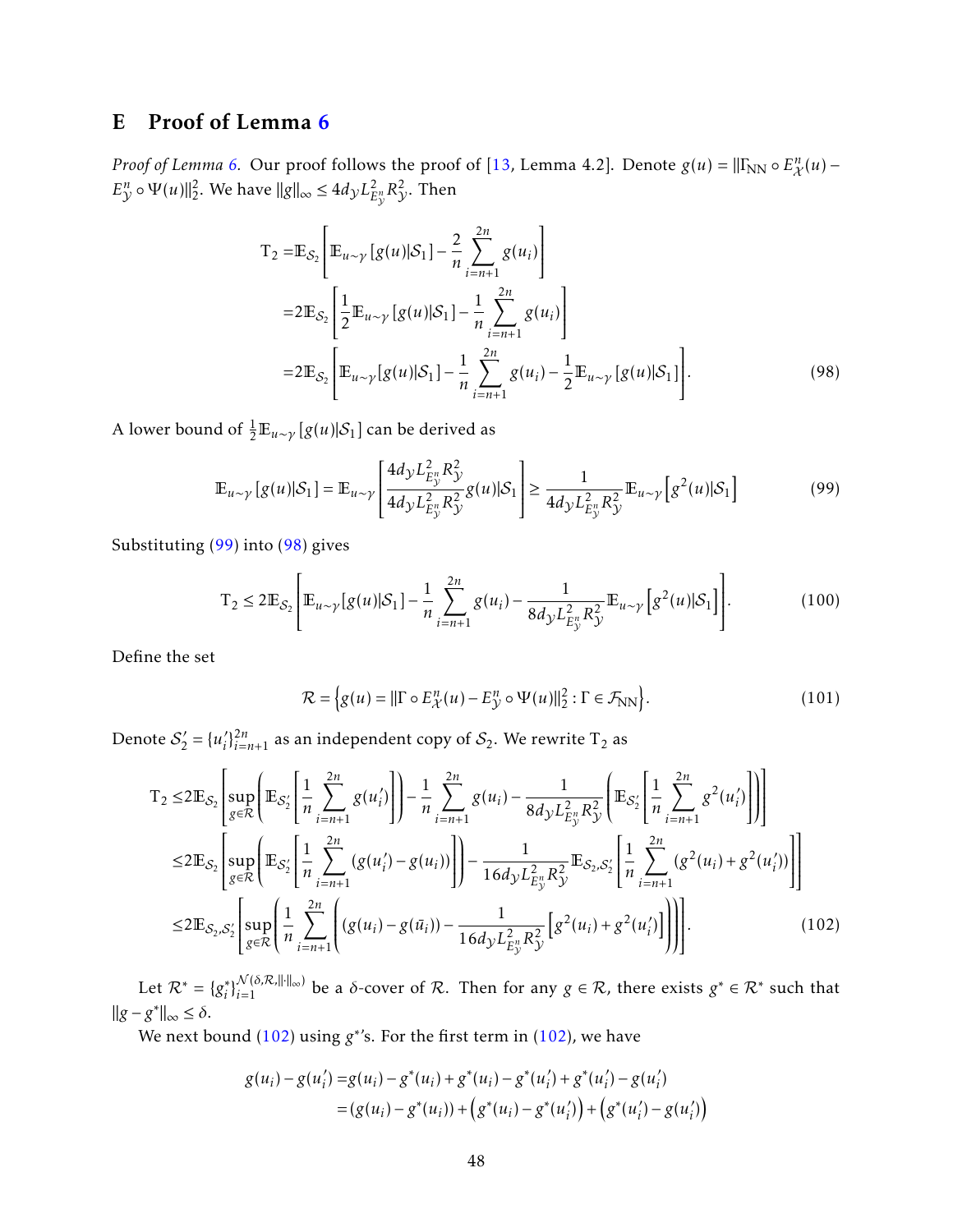<span id="page-48-1"></span><span id="page-48-0"></span>
$$
\leq \left(g^*(u_i) - g^*(u'_i)\right) + 2\delta. \tag{103}
$$

We lower bound  $g^2(u_i) + g^2(u_i)$ *i* ) as

$$
g^{2}(u_{i}) + g^{2}(u'_{i}) = (g^{2}(u_{i}) - (g^{*})^{2}(u_{i})) + ((g^{*})^{2}(u_{i}) + (g^{*})^{2}(u'_{i})) - ((g^{*})^{2}(u'_{i}) - g^{2}(u'_{i}))
$$
  
\n
$$
\geq (g^{*})^{2}(u_{i}) + (g^{*})^{2}(u'_{i}) - |g(u_{i}) - g^{*}(u_{i})||g(u_{i}) + g^{*}(u_{i})| - |g^{*}(u'_{i}) - g(u'_{i})||g^{*}(u'_{i}) + g(u'_{i})|
$$
  
\n
$$
\geq (g^{*})^{2}(u_{i}) + (g^{*})^{2}(u'_{i}) - 16d_{y}L_{E_{y}^{*}}^{2}R_{y}^{2}\delta.
$$
\n(104)

Substituting [\(103\)](#page-48-0) and [\(104\)](#page-48-1) into [\(102\)](#page-47-3) gives rise to

$$
T_2 \leq 2 \mathbb{E}_{\mathcal{S}_2, \mathcal{S}_2'} \left[ \sup_{g^* \in \mathcal{R}^*} \left( \frac{1}{n} \sum_{i=n+1}^{2n} \left( (g^*(u_i) - g^*(u'_i)) - \frac{1}{16d_y L_{E_y^n}^2 R_y^2} \left[ (g^*)^2 (u_i) + (g^*)^2 (u'_i) \right] \right) \right) \right] + 6\delta
$$
  
= 2 \mathbb{E}\_{\mathcal{S}\_2, \mathcal{S}\_2'} \left[ \max\_j \left( \frac{1}{n} \sum\_{i=n+1}^{2n} \left( (g\_j^\*(u\_i) - g\_j^\*(u'\_i)) - \frac{1}{16d\_y L\_{E\_y^n}^2 R\_y^2} \left[ (g\_j^\*)^2 (u\_i) + (g\_j^\*)^2 (u'\_i) \right] \right) \right] \right] + 6\delta. (105)

Denote  $h_j = (u_i, u'_i, \xi_i) = (g_j^*)$  $g_j^*(u_i) - g_j^*$  $\int j^*$   $(u'_i)$ *i* )). We have

$$
\mathbb{E}_{S_2, S'_2}[h_j(u_i, u'_i)] = 0,
$$
  
\n
$$
\text{Var}[h_j(u_i, u'_i)] = \mathbb{E}\Big[h_j^2(u_i, u'_i)\Big] \\
= \mathbb{E}_{S_2, S'_2}\Big[(g_j^*(u_i) - g_j^*(u'_i))^2\Big] \\
\leq 2 \mathbb{E}_{S_2, S'_2}\Big[(g_j^*)^2(u_i) + (g_j^*)^2(u'_i)\Big].
$$

Thus  $\mathrm{T}_2$  can be bounded as

$$
T_2 \leq \widetilde{T}_2 + 6\delta
$$
  
with  $\widetilde{T}_2 = 2 \mathbb{E}_{\mathcal{S}_2, \mathcal{S}_2'} \left[ \max_j \left( \frac{1}{n} \sum_{i=n+1}^{2n} \left( h_j(u_i, u_i') - \frac{1}{32 d_y L_{E_y^u}^2 R_y^2} \text{Var}[h_j(u_i, u_i')] \right) \right) \right].$ 

Note that  $\|h_j\|_{\infty} \le 4d_{\mathcal{Y}}L_E^2$  $E_y^2$   $R_y^2$ . We next derive the moment generating function of *h<sub>j</sub>*. For any  $0 < t < \frac{3}{4 d_{\mathcal{Y}} L_{E_{\mathcal{V}}^{n}}^{2} R_{\mathcal{Y}}^{2}}$ , we have

$$
\begin{split} \mathbb{E}_{\mathcal{S}_2,\mathcal{S}_2'} \Big[ \exp(th_j(u_i, u_i')) \Big] = & \mathbb{E}_{\mathcal{S}_2,\mathcal{S}_2'} \Bigg[ 1 + th_j(u_i, u_i') + \sum_{k=2}^{\infty} \frac{t^k h_j^k(u_i, u_i')}{k!} \Bigg] \\ \leq & \mathbb{E}_{\mathcal{S}_2,\mathcal{S}_2'} \Bigg[ 1 + th_j(u_i, u_i') + \sum_{k=2}^{\infty} \frac{(4d_{\mathcal{Y}} L_{E_{\mathcal{Y}}}^2 R_{\mathcal{Y}}^2)^{k-2} t^k h_j^2(u_i, u_i')}{2 \times 3^{k-2}} \Bigg] \\ = & \mathbb{E}_{\mathcal{S}_2,\mathcal{S}_2'} \Bigg[ 1 + th_j(u_i, u_i') + \frac{t^2 h_j^2(u_i, u_i')}{2} \sum_{k=2}^{\infty} \frac{(4d_{\mathcal{Y}} L_{E_{\mathcal{Y}}}^2 R_{\mathcal{Y}}^2)^{k-2} t^{k-2}}{3^{k-2}} \Bigg] \\ = & \mathbb{E}_{\mathcal{S}_2,\mathcal{S}_2'} \Bigg[ 1 + th_j(u_i, u_i') + \frac{t^2 h_j^2(u_i, u_i')}{2} \frac{1}{1 - 4d_{\mathcal{Y}} L_{E_{\mathcal{Y}}}^2 R_{\mathcal{Y}}^2 t/3} \Bigg] \end{split}
$$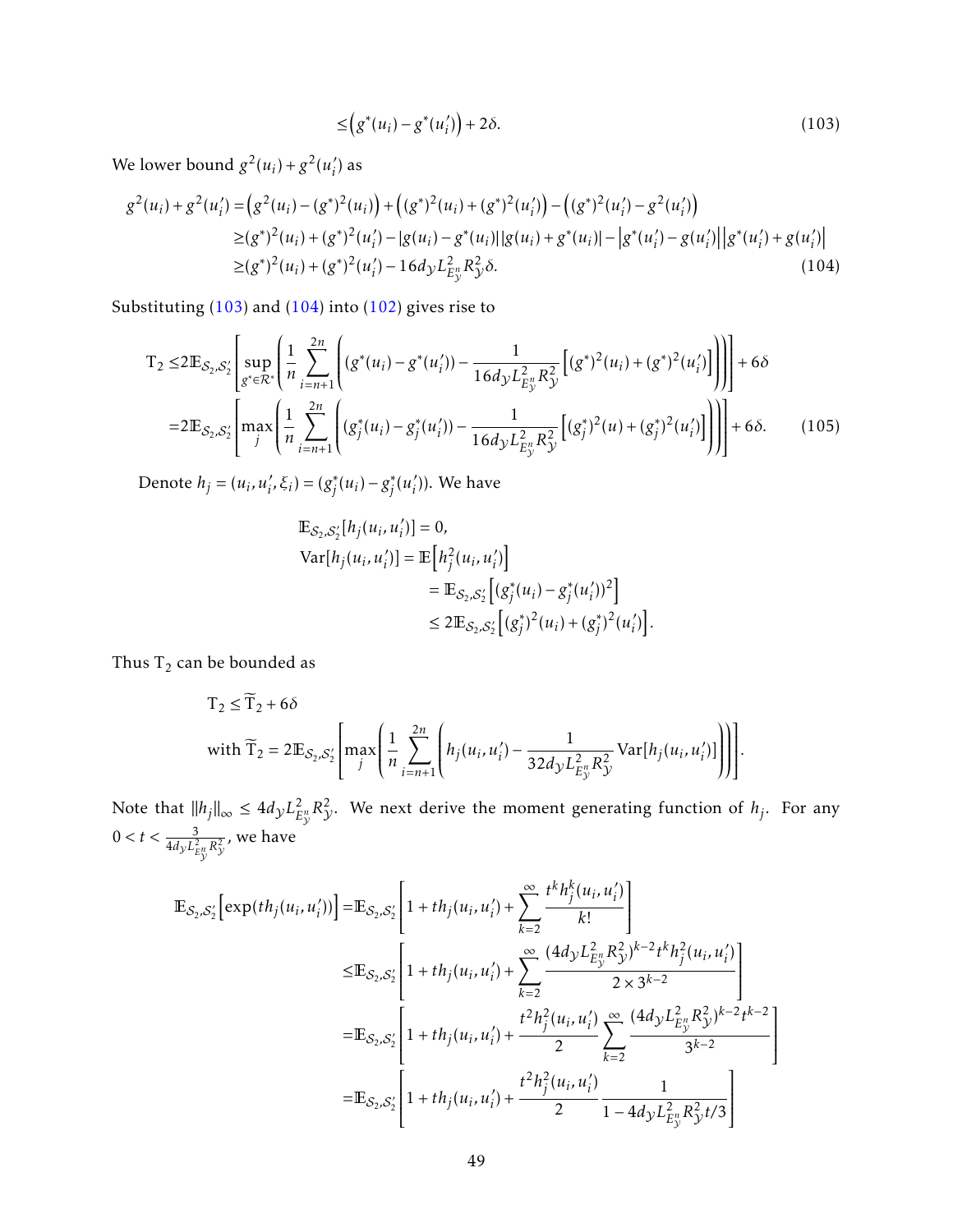<span id="page-49-0"></span>
$$
=1 + t2 Var[hj(ui, u'i)] \frac{1}{2 - 8dyL2Eyn} Ry2 t/3
$$
  
\n
$$
\le \exp \left( Var[hj(ui, u'i)] \frac{3t2}{6 - 8dyL2Eyn} Ry2 t} \right),
$$
 (106)

where the last inequality comes from  $1 + x \le \exp(x)$  for  $x \ge 0$ .

Then for 
$$
0 < t/n < \frac{3}{4d_y L_{E_y^n}^2 R_y^2}
$$
, we have  
\n
$$
\exp\left(t \frac{\tilde{T}_2}{2}\right)
$$
\n
$$
= \exp\left(t E_{S_2, S_2'} \left[\max\left(\frac{1}{n} \sum_{i=n+1}^{2n} h_j(u_i, u_i') - \frac{1}{32d_y L_{E_y^n}^2 R_y^2} \frac{1}{n} \sum_{i=n+1}^{2n} Var[h_j(u_i, u_i')] \right) \right]\right)
$$
\n
$$
\leq E_{S_2, S_2'} \left[\exp\left(t \max_j \left(\frac{1}{n} \sum_{i=n+1}^{2n} h_j(u_i, u_i') - \frac{1}{32d_y L_{E_y^n}^2 R_y^2} \frac{1}{n} \sum_{i=n+1}^{2n} Var[h_j(u_i, u_i')] \right) \right]\right]
$$
\n
$$
\leq E_{S_2, S_2'} \left[\sum_j \exp\left(\frac{t}{n} \sum_{i=n+1}^{2n} h_j(u_i, u_i') - \frac{t}{32d_y L_{E_y^n}^2 R_y^2} \frac{1}{n} \sum_{i=n+1}^{2n} Var[h_j(u_i, u_i')] \right)\right]
$$
\n
$$
\leq \left[\sum_j \exp\left(\sum_{i=n+1}^{2n} Var[h_j(u_i, u_i')] \frac{3t^2/n^2}{6 - 8d_y L_{E_y^n}^2 R_y^2 t/n} - \frac{1}{32d_y L_{E_y^n}^2 R_y^2} \frac{t}{n} Var[h_j(u_i, u_i')] \right)\right]
$$
\n
$$
= \left[\sum_j \exp\left(\sum_{i=n+1}^{2n} \frac{t}{n} Var[h_j(u_i, u_i')] \left(\frac{3t/n}{6 - 8d_y L_{E_y^n}^2 R_y^2 t/n} - \frac{1}{32d_y L_{E_y^n}^2 R_y^2} \right)\right)\right],
$$
\n(107)

where the first inequality follows from Jensen's inequality and the third inequality uses [\(106\)](#page-49-0). Setting

$$
\frac{3t/n}{6 - 8d_{\mathcal{Y}}L_{E_{\mathcal{Y}}^n}^2 R_{\mathcal{Y}}^2 t/n} - \frac{1}{32d_{\mathcal{Y}}L_{E_{\mathcal{Y}}^n}^2 R_{\mathcal{Y}}^2} = 0
$$

gives  $t = \frac{3n}{52d-1^2}$  $\frac{3n}{52d_y L_{E_y^n}^2 R_y^2} < \frac{3n}{4d_y L_{E_x^n}^2}$  $\frac{3n}{4d_{\mathcal{Y}}L_{E_{\mathcal{V}}^{n}}^{2}R_{\mathcal{Y}}^{2}}$ . Substituting our choice of *t* into [\(107\)](#page-49-1) gives

<span id="page-49-1"></span>
$$
\frac{t\widetilde{T}_2}{2} \le \log \sum_j \exp(0).
$$

Therefore

$$
\widetilde{T}_2 \leq \frac{2}{t} \log \mathcal{N}(\delta, \mathcal{R}, ||\cdot||_{\infty}) = \frac{104d_{\mathcal{Y}} L_{E_{\mathcal{Y}}^n}^2 R_{\mathcal{Y}}^2}{3n} \log \mathcal{N}(\delta, \mathcal{R}, ||\cdot||_{\infty})
$$

and

$$
\mathsf{T}_2 \leq \frac{104d_y L_{E_y^n}^2 R_y^2}{3n} \log \mathcal{N}(\delta, \mathcal{R}, \|\cdot\|_{\infty}) + 6\delta \leq \frac{35d_y L_{E_y^n}^2 R_y^2}{n} \log \mathcal{N}(\delta, \mathcal{R}, \|\cdot\|_{\infty}) + 6\delta.
$$

We next derive a relation between the covering number of  $\mathcal{F}_{NN}$  and  $\mathcal{R}$ . For any  $g, \widetilde{g} \in \mathcal{R}$ , we have

$$
g(u) = \left\| \Gamma \circ E_{\mathcal{X}}^n(u) - E_{\mathcal{Y}}^n \circ \Psi(u) \right\|_2^2, \ \widetilde{g}(u) = \left\| \widetilde{\Gamma} \circ E_{\mathcal{X}}^n(u) - E_{\mathcal{Y}}^n \circ \Psi(u) \right\|_2^2
$$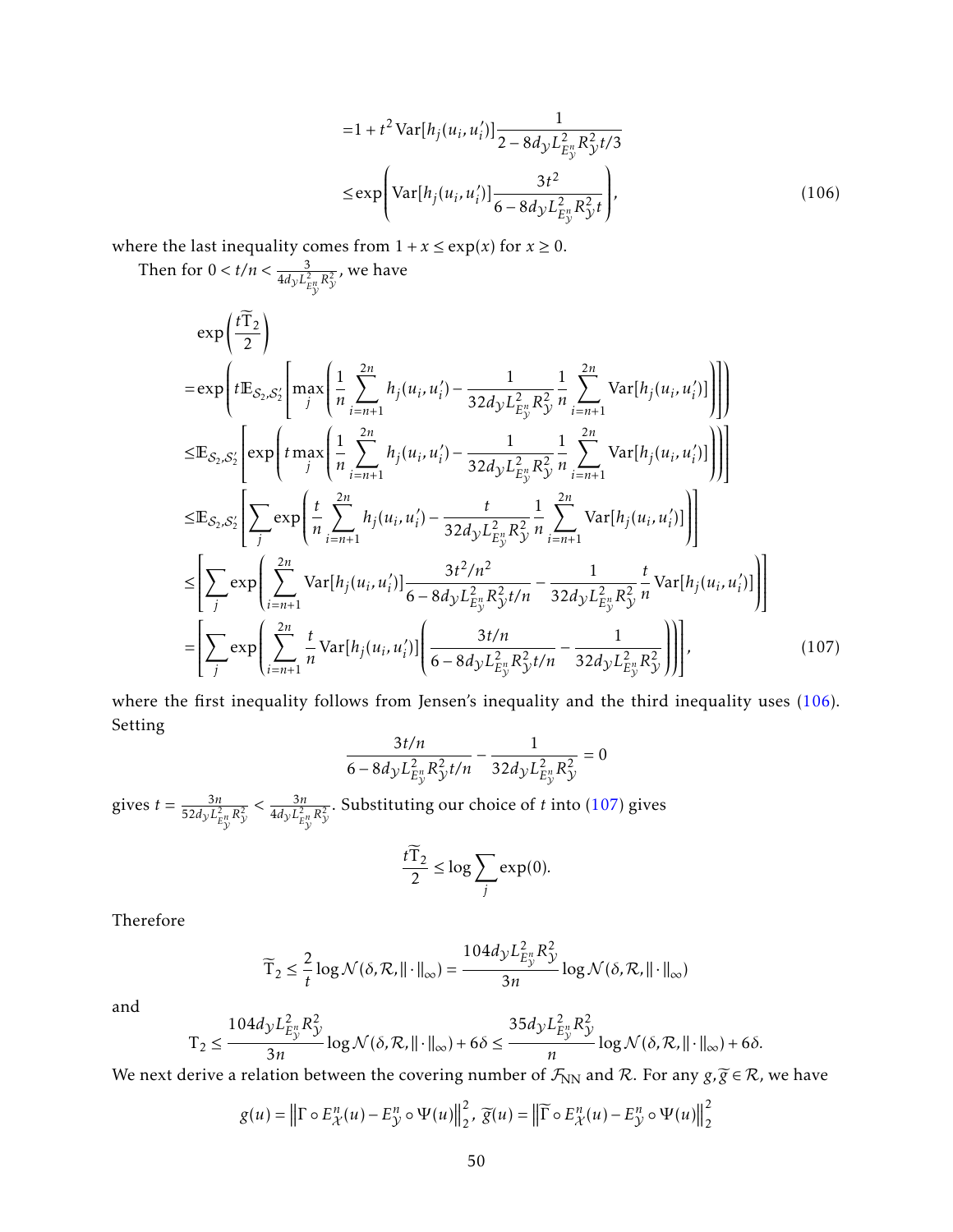for some  $\Gamma, \widetilde{\Gamma} \in \mathcal{F}_{NN}$ . We have

$$
\|g - \overline{g}\|_{\infty} = \sup_{u} \left| \left\| \Gamma \circ E_{\mathcal{X}}^{n}(u) - E_{\mathcal{Y}}^{n} \circ \Psi(u) \right\|_{2}^{2} - \left\| \overline{\Gamma} \circ E_{\mathcal{X}}^{n}(u) - E_{\mathcal{Y}}^{n} \circ \Psi(u) \right\|_{2}^{2} \right|
$$
  
\n
$$
= \sup_{u} \left| \left\langle \Gamma \circ E_{\mathcal{X}}^{n}(u) - \overline{\Gamma} \circ E_{\mathcal{X}}^{n}(u), \Gamma \circ E_{\mathcal{X}}^{n}(u) + \overline{\Gamma} \circ E_{\mathcal{X}}^{n}(u) - 2E_{\mathcal{Y}}^{n} \circ \Psi(u) \right\rangle \right|
$$
  
\n
$$
\leq \sup_{u} \left\| \Gamma \circ E_{\mathcal{X}}^{n}(u) - \overline{\Gamma} \circ E_{\mathcal{X}}^{n}(u) \right\|_{2} \left\| \Gamma \circ E_{\mathcal{X}}^{n}(u) + \overline{\Gamma} \circ E_{\mathcal{X}}^{n}(u) - 2E_{\mathcal{Y}}^{n} \circ \Psi(u) \right\|_{2}
$$
  
\n
$$
\leq 4d_{\mathcal{Y}} L_{E_{\mathcal{Y}}} R_{\mathcal{Y}} \left\| \Gamma - \overline{\Gamma} \right\|_{\infty}.
$$

As a result, we have

and Lemma [6](#page-27-3) is proved.

$$
\mathcal{N}(\delta, \mathcal{R}, ||\cdot||_{\infty}) \leq \mathcal{N}\left(\frac{\delta}{4d_{\mathcal{Y}}L_{E_{\mathcal{Y}}^n}R_{\mathcal{Y}}}, \mathcal{F}_{\text{NN}}, ||\cdot||_{\infty}\right).
$$

 $\Box$ 

### <span id="page-50-0"></span>F Proof of Lemma [10](#page-30-2)

Lemma [10](#page-30-2) can be proved similarly to Lemma [6.](#page-27-3) Denote  $g(u) = ||\Gamma_{NN} \circ E_{\mathcal{X}}^n(u) - E_{\mathcal{Y}}^n \circ \Psi(u)||$ 2  $\frac{2}{2}$  and let  $S'_{2} = \{u'_{i}\}$  $\zeta_i^{2n}$  be an independent copy of  $S_2$ . Following the proof of Lemma [6](#page-27-3) up to [\(102\)](#page-47-3) and replacing  $\mathbb{E}_{u \sim \gamma}[g(u)|\mathcal{S}_1]$  by  $\mathbb{E}_{\mathcal{S}'_2}\Big[\frac{1}{n}$  $\frac{1}{n} \sum_{i=n+1}^{2n} g(u_i)$  $'_{i})\bigr]$ , we can derive

$$
T_2 \le 2\mathbb{E}_{\mathcal{S}_2,\mathcal{S}_2'}\left[\sup_{g\in\mathcal{R}}\left(\frac{1}{n}\sum_{i=n+1}^{2n} (g(u_i) - g(u_i')) - \frac{1}{16d_2L_{E_y}^2R_{\mathcal{Y}}^2}\frac{1}{n}\sum_{i=n+1}^{2n} \left(g^2(u_i) + g^2(u_i')\right)\right)\right],\tag{108}
$$

Let  $\mathcal{R}^* = \{g_i^*\}$ *i*<sup> $i$ </sup><sub>*i*</sub><sup>*i*</sup><sub>*i*</sub> *i*<sub></sub> *i*<sup>*n*</sup><sub>*i*</sub> *i*<sub>*i*</sub> *i*<sub>*i*</sub> *i*<sub>*i*</sub> *i*<sub>*i*</sub> *i*<sub>*i*</sub> *i*<sub>*i*</sub> *i*<sub>*i*</sub> *i*<sub>*i*</sub> *i*<sub>*i i*<sub>*i*</sub> *i*<sub>*i i*<sub>*i*</sub> *i*<sub>*i i*<sub>*i*</sub> *i i*<sub>*i*</sub> *i*<sub>*i*</sub> *i*<sub>*i*</sub> *i*<sub>*i i*<sub>*i*</sub></sub></sub></sub></sub>  $'$ <sup>*n*</sup><sub>*i*</sub>=<sub>1</sub>. Then for any  $g \in \mathcal{R}$ , there exists  $g^* \in \mathcal{R}^*$  such that  $|g(u) - g^*(u)| \le \delta$ ,  $\forall u \in \widetilde{\mathcal{S}}$ .

Lemma [10](#page-30-2) can be proved by following the rest proof of Lemma [6.](#page-27-3)

### <span id="page-50-1"></span>G Proof of Lemma [16](#page-34-3)

The proof of Lemma [16](#page-34-3) replies on the perturbation theory of operators on separable Hilbert spaces, which is stated in the following lemma:

<span id="page-50-2"></span>**Lemma 18** (Proposition 2.1 of [\[32\]](#page-38-16)). Let  $A$ ,  $\widetilde{A}$  be two compact self-adjoint nonnegative operators on the separable real Hilbert space  $H$ . Denote the eigenvalues of  $A$  and  $\widetilde{A}$  in non-increasing order by  $\{\lambda_1, \lambda_2, ...\}$  and  $\{\tilde{\lambda}_1, \tilde{\lambda}_2, ...\}$ , respectively. For some integer  $d > 0$ , let  $\Pi_{\mathcal{H},d}$  and  $\tilde{\Pi}_{\mathcal{H},d}$  be the projectors that project any  $u \in H$  to the space spanned by the eigenfunctions corresponding to the largest *d* eigenvalues of  $A$  and  $\widetilde{A}$ , respectively. We have

$$
\left\|\Pi_{\mathcal{H},d} - \widetilde{\Pi}_{\mathcal{H},d}\right\|_{\text{HS}} \le \frac{\sqrt{2} \left\|A - \widetilde{A}\right\|_{\text{HS}}}{\max\left\{\lambda_d - \lambda_{d+1}, \widetilde{\lambda}_d - \widetilde{\lambda}_{d+1}\right\}}.
$$
\n(109)

*Proof of Lemma* [16.](#page-34-3) Denote  $w = \Psi(u)$ . Recall that  $\zeta$  is the probability measure of  $v = \Psi(u) + \widetilde{\epsilon}$ . We have

$$
G_{\zeta} = \mathbb{E}_{\{v_i\}_{i=1}^n \sim \zeta} \left[ G_{\zeta}^n \right] = \mathbb{E}_{v \sim \zeta} \left[ v \otimes v \right]
$$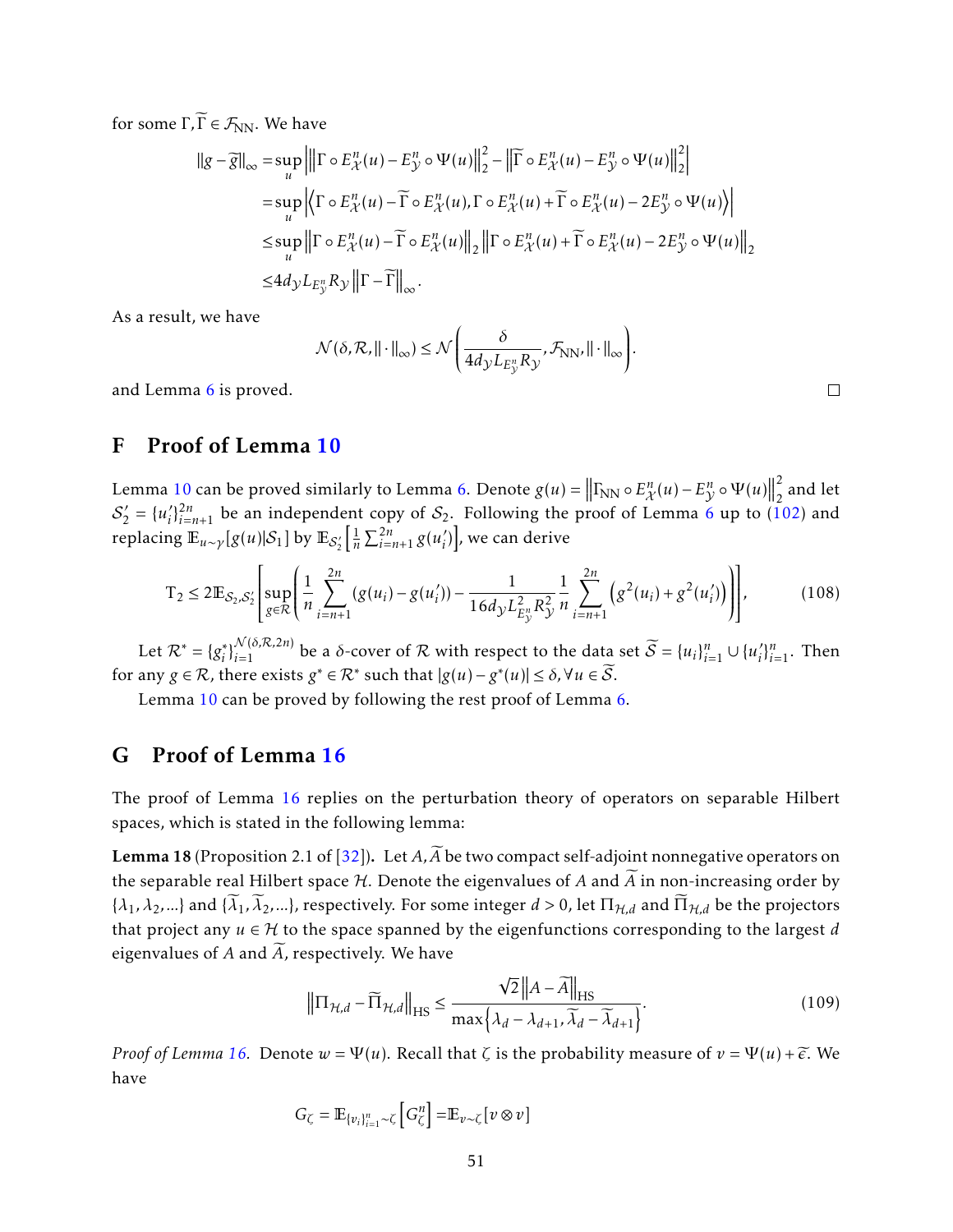<span id="page-51-0"></span>
$$
= \mathbb{E}_{w \sim \Psi_{\#} \gamma, \widetilde{\epsilon} \sim \mu} [(w + \widetilde{\epsilon}) \otimes (w + \widetilde{\epsilon})]
$$
  
\n
$$
= \mathbb{E}_{w \sim \Psi_{\#} \gamma} [w \otimes w] + \mathbb{E}_{\widetilde{\epsilon} \sim \mu} [\widetilde{\epsilon} \otimes \widetilde{\epsilon}]
$$
  
\n
$$
= G_{\Psi_{\#} \gamma} + G_{\mu}, \qquad (110)
$$

where the third equality holds since *w* and  $\tilde{\epsilon}$  are independent and  $E\tilde{\epsilon} = 0$ . Recall that  $\Pi_{y,d_y}$  (resp.  $\Pi_{\mathcal{Y},d_\mathcal{Y}}^n$ ) projects any  $w\in\mathcal{Y}$  to the space spanned by the first  $d_\mathcal{Y}$  principal eigenfunctions of  $G_{\Psi_\# \mathcal{Y}}$ (resp.  $G^n_\zeta$ ). We denote by  $\widetilde{\Pi}_{\mathcal{Y},d_\mathcal{Y}}$  as the projection that projects any  $w\in\mathcal{Y}$  to the space spanned by the first  $d_\mathcal{Y}$  principal eigenfunctions of  $G_\zeta.$  Relation [\(110\)](#page-51-0) implies that

$$
\mathbb{E}_{\{v_i\}_{i=1}^n\sim\zeta}\left[\Pi_{\mathcal{Y},d_{\mathcal{Y}}}^n\right]=\widetilde{\Pi}_{\mathcal{Y},d_{\mathcal{Y}}}.
$$

We have

$$
\mathbb{E}_{\nu \sim \zeta} \left[ \left\| G_{\zeta}^{n} - \mathbb{E}_{\{v_{i}\}_{i=1}^{n} \sim \zeta} \left[ G_{\zeta}^{n} \right] \right\|_{\text{HS}}^{2} \right] \leq 4 \mathbb{E}_{\nu \sim \zeta} \left[ \left\| \nu \right\|_{\mathcal{Y}}^{4} \right] \leq 4 (R_{\mathcal{Y}} + \widetilde{\sigma})^{4}.
$$

We deduce that

$$
\mathbb{E}_{\mathcal{S}} \mathbb{E}_{w \sim \Psi_{\#} \gamma} \left[ \left\| \Pi_{\mathcal{Y}, d_{\mathcal{Y}}}^{n}(w) - w \right\|_{\mathcal{Y}}^{2} \right]
$$
\n
$$
= \mathbb{E}_{\mathcal{S}} \mathbb{E}_{\widetilde{\epsilon} \sim \mu} \mathbb{E}_{w \sim \Psi_{\#} \gamma} \left[ \left\| \Pi_{\mathcal{Y}, d_{\mathcal{Y}}}^{n}(w + \widetilde{\epsilon}) - (w + \widetilde{\epsilon}) - \left[ \Pi_{\mathcal{Y}, d_{\mathcal{Y}}}^{n}(\widetilde{\epsilon}) - \widetilde{\epsilon} \right] \right\|_{\mathcal{Y}}^{2} \right]
$$
\n
$$
\leq 2 \mathbb{E}_{\mathcal{S}} \mathbb{E}_{\widetilde{\epsilon} \sim \mu} \mathbb{E}_{w \sim \Psi_{\#} \gamma} \left[ \left\| \Pi_{\mathcal{Y}, d_{\mathcal{Y}}}^{n}(w + \widetilde{\epsilon}) - (w + \widetilde{\epsilon}) \right\|_{\mathcal{Y}}^{2} \right] + 2 \mathbb{E}_{\mathcal{S}} \mathbb{E}_{\widetilde{\epsilon} \sim \mu} \left[ \left\| \left[ \Pi_{\mathcal{Y}, d_{\mathcal{Y}}}^{n}(\widetilde{\epsilon}) - \widetilde{\epsilon} \right] \right\|_{\mathcal{Y}}^{2} \right]
$$
\n
$$
\leq 2 \mathbb{E}_{\mathcal{S}} \mathbb{E}_{v \sim \zeta} \left[ \left\| \Pi_{\mathcal{Y}, d_{\mathcal{Y}}}^{n}(v) - v \right\|_{\mathcal{Y}}^{2} \right] + 2 \mathbb{E}_{\widetilde{\epsilon} \sim \mu} \left[ \left\| \widetilde{\epsilon} \right\|_{\mathcal{Y}}^{2} \right]
$$
\n
$$
\leq 2 \sqrt{\frac{4(R_{\mathcal{Y}} + \widetilde{\sigma})^{4} d_{\mathcal{Y}}}{n}} + 2 \mathbb{E}_{v \sim \zeta} \left[ \left\| \widetilde{\Pi}_{\mathcal{Y}, d_{\mathcal{Y}}}(v) - v \right\|_{\mathcal{Y}}^{2} \right] + 2 \widetilde{\sigma}^{2}, \tag{111}
$$

where the last inequality comes from Lemma [15](#page-34-2) and  $\widetilde{\Pi}_{\mathcal{Y},d_{\mathcal{Y}}} = \mathbb{E}_{v \sim \zeta}[v \otimes v] = \mathbb{E}_{\{v_i\}_{i=1}^n \sim \zeta}\Big[\Pi_{\mathcal{Y},d_{\mathcal{Y}}}^n\Big]$ .

We bound the second term on the right-hand side as

$$
\mathbb{E}_{v \sim \zeta} \Big[ \Big\| \widetilde{\Pi}_{y,d_y}(v) - v \Big\|_{y}^{2} \Big] \n\leq 2 \mathbb{E}_{v \sim \zeta} \Big[ \Big\| \widetilde{\Pi}_{y,d_y}(v) - \Pi_{y,d_y}(v) \Big\|_{y}^{2} \Big] + 2 \mathbb{E}_{v \sim \zeta} \Big[ \Big\| \Pi_{y,d_y}(v) - v \Big\|_{y}^{2} \Big] \n\leq 2 \mathbb{E}_{v \sim \zeta} \Big[ \Big\| \Big(\widetilde{\Pi}_{y,d_y} - \Pi_{y,d_y}(v) \Big\|_{y}^{2} \Big] + 2 \mathbb{E}_{\widetilde{\epsilon} \sim \mu} \mathbb{E}_{w \sim \Psi_{\#} \gamma} \Big[ \Big\| \Pi_{y,d_y}(w + \widetilde{\epsilon}) - (w + \widetilde{\epsilon}) \Big\|_{y}^{2} \Big] \n\leq 2 \mathbb{E}_{v \sim \zeta} \Big[ \Big\| \widetilde{\Pi}_{y,d_y} - \Pi_{y,d_y} \Big\|_{\text{op}}^{2} \Big\| v \Big\|_{y}^{2} \Big] + 4 \mathbb{E}_{w \sim \Psi_{\#} \gamma} \Big[ \Big\| \Pi_{y,d_y}(w) - w \Big\|_{y}^{2} \Big] + 4 \mathbb{E}_{\widetilde{\epsilon} \sim \mu} \Big[ \Big\| \Pi_{y,d_y}(\widetilde{\epsilon}) - \widetilde{\epsilon} \Big\|_{y}^{2} \Big] \n\leq 2 \mathbb{E}_{v \sim \zeta} \Big[ \Big\| \widetilde{\Pi}_{y,d_y} - \Pi_{y,d_y} \Big\|_{\text{HS}}^{2} \Big\| v \Big\|_{y}^{2} \Big] + 4 \mathbb{E}_{w \sim \Psi_{\#} \gamma} \Big[ \Big\| \Pi_{y,d_y}(w) - w \Big\|_{y}^{2} \Big] + 4 \mathbb{E}_{\widetilde{\epsilon} \sim \mu} \Big[ \Big\| \Pi_{y,d_y}(\widetilde{\epsilon}) - \widetilde{\epsilon} \Big\|_{y}^{2} \Big] \n\leq 2 \Big( \frac{\sqrt{2} ||G_{\mu}||_{\text{HS}}}{\lambda_{d_y} - \lambda_{d_{y+1}}} \Big)^{2} (R_{y} +
$$

where the fourth inequality follows from Lemma [18.](#page-50-2)

Substituting  $(112)$  into  $(111)$  gives rise to  $(84)$ .

<span id="page-51-2"></span><span id="page-51-1"></span> $\Box$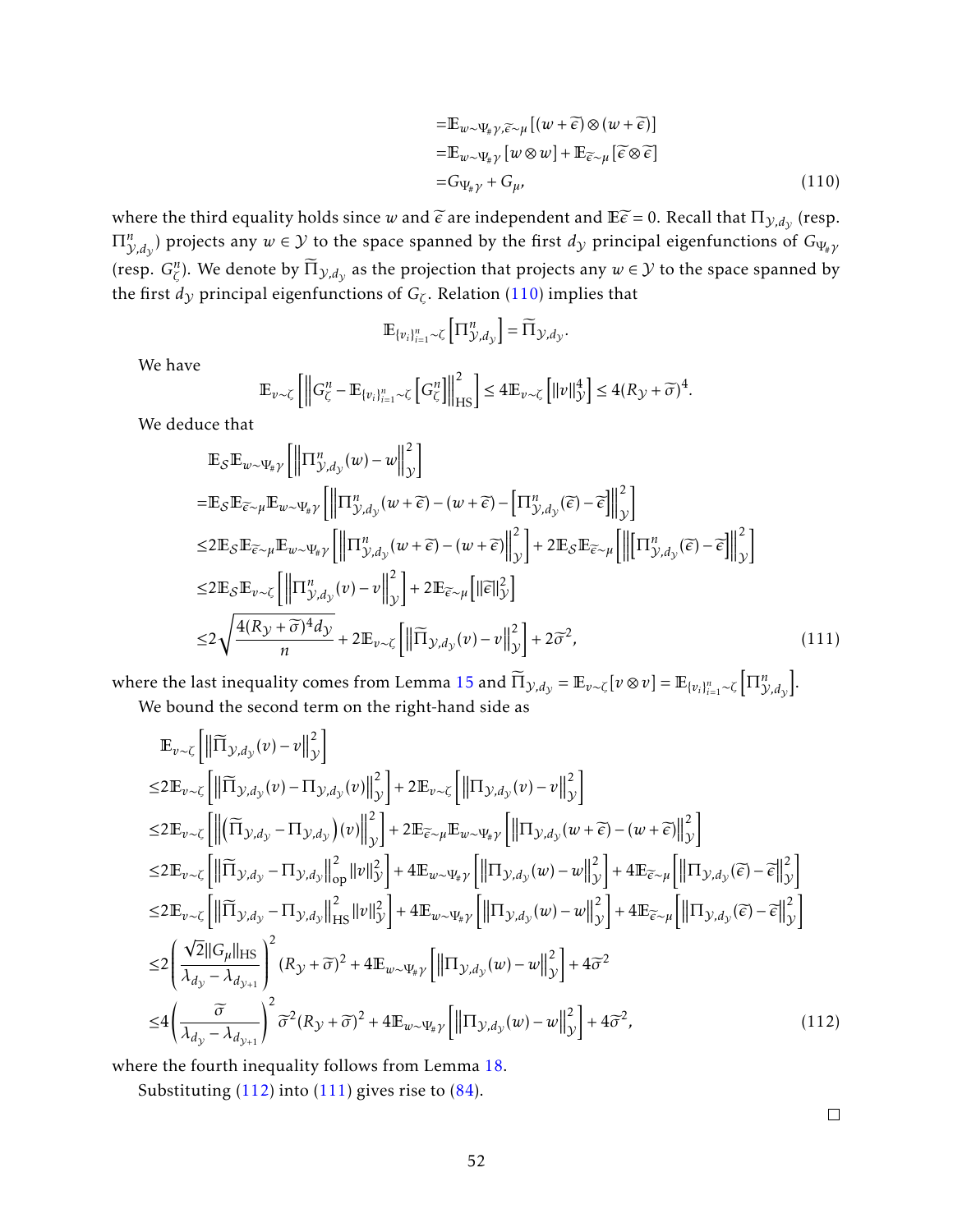### <span id="page-52-0"></span>H Proof of Lemma [17](#page-35-2)

*Proof of Lemma [17.](#page-35-2)* Our proof relies on concepts related to functions on manifolds, such as charts, atlas, the partition of unity, and functions on manifolds. We refer the readers to [\[90,](#page-42-14) [52,](#page-40-13) [13,](#page-37-3) [56\]](#page-40-5) for details. Following [\[15,](#page-37-0) Proof of Theorem 1], we first construct an atlas of  $M$  in which all projections projects any point on  $M$  to a tangent space of  $M$ . These projections are linear functions that can be realized by a subnetwork. Then the function *f* is decomposed using a partition of unity subordinates to the atlas we constructed. For each chart  $(U, \phi)$ , we use a subnetwork to approximate an indicator function that determines whether the input  $x \in M$  belongs to *U*. Another subnetwork is used to approximate  $f(\mathbf{x}) \circ \phi^{-1}$  on its tangent space. Finally, we multiply both subnetworks together and sum over all chats. The multiplication is approximated by another subnetwork. We prove Lemma [17](#page-35-2) in four steps.

**Step 1.** In the first step, we show that there exists an atlas of M, denoted by  $\{U_k, \phi_k\}_{k=1}^{C_M}$ , such that  $\phi_k$ 's are linear projections. Denote  $B_r(\mathbf{c})$  as the Euclidean ball in  $\mathbb{R}^{d_\chi}$  centered at **c** with radius *r*. For any given  $r > 0$ , since M is compact, there exists a set of points  $\{c_k\}_{k=1}^{C_M}$  such that  $\mathcal{M} \in \cup_k B_r(c_k)$ . For each  $B_r(c_k)$ , denote  $U_i = \mathcal{M} \cap B_r(c_k)$ . By setting  $r < \tau/2$ , we have that  $U_i$  is diffeomorphic to a ball in  $\mathbb{R}^{d_0}$  [\[67\]](#page-41-12). The minimal number of balls is upper bounded by

$$
C_{\mathcal{M}} \leq \left[ \text{Area}(\mathcal{M}) T_d / r^d \right],
$$

where Area(M) is the area of M and  $T_d$  is the thickness of  $U_k$ 's (see Chapter 2 of [\[19\]](#page-37-13)).

We next define  $\phi_k$ 's. For each  $\mathbf{c}_k$ , let  $\{\mathbf{v}_i^k\}$  $f_j^{d_0}_{j=1}$  be an orthonormal basis of the tangent space of  ${\cal M}$ at  $\mathbf{c}_k$ . Define the matrix  $V_k = [\mathbf{v}_1^k, ..., \mathbf{v}_d^k]$  $\binom{k}{d}$ . We set

$$
\phi_k(\mathbf{x}) = V_k^{\top}(\mathbf{x} - \mathbf{c}_k).
$$

Note that  $\phi_k$  is a linear function which can be realized by a single layer. Then  $\{(U_k,\phi_k)\}_{k=1}^{C_{\mathcal{M}}}$  form an atlas of M.

Step 2. In the second step, we design a subnetwork that determines the chart that the input x belongs to. To determine whether  $\mathbf{x} \in U_k$ , it is equivalent to check whether the squared distance between **x** and  $\mathbf{c}_k$  is less than  $r^2$ . It can be done by  $\mathbb{1}_{[0,r^2]} \circ d_k^2$  $\int_{k}^{2}$ (**x**) where  $\mathbb{1}_{[0,r^2]}(a)$  is an indicator function that outputs 1 if  $a \in [0, r^2]$ , and outputs 0 otherwise. Here  $d_k^2$  $\frac{2}{k}$ (**x**) is the squared distance function defined as

$$
d_k^2(\mathbf{x}) = ||\mathbf{x} - \mathbf{c}_k||_2^2 = \sum_{j=1}^{d_X} (x_j - c_{k,j})^2,
$$

where the notations  $\mathbf{x} = [x_1, ..., x_{d_X}]^\top$  and  $\mathbf{c}_k = [c_{k,1}, ..., c_{k,d_X}]$  are used.

We next approximate both functions by neural networks. To approximate  $d_k^2$  $\frac{2}{k}$ , the key issue is to approximate the square function by neural networks, for which we use the following lemma: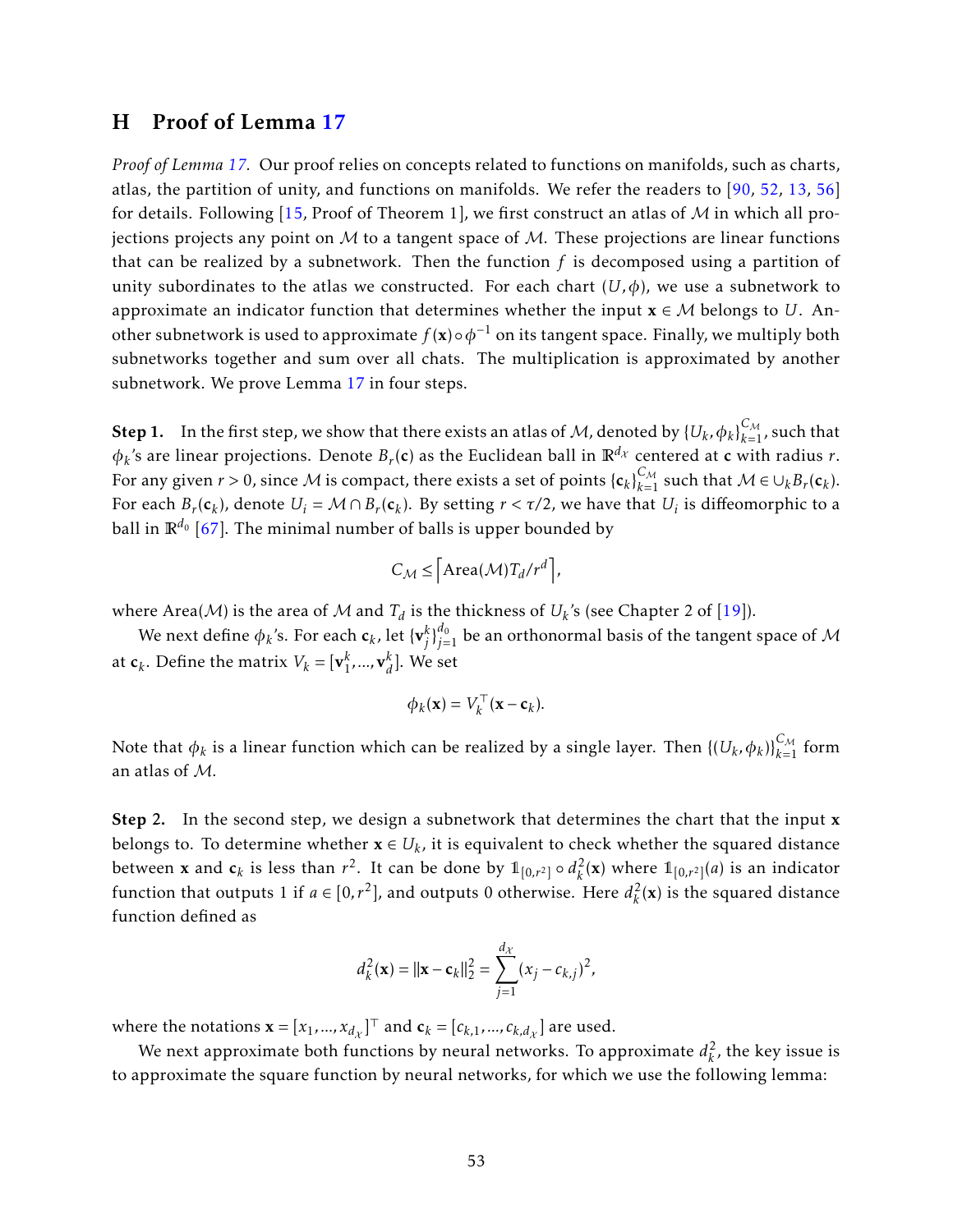<span id="page-53-0"></span>**Lemma 19** (Lemma 4.2 of [\[59\]](#page-40-4)). For any  $B > 0$  and integers  $L, p > 0$ , there exists a network  $\widetilde{\times}$  in  $\mathcal{F}_{NN}(1,L,9p+1,B^2)$  with  $d_{\mathcal{Y}} = 1$  such that for any  $x,y \in [-B,B]$ , we have

$$
|\tilde{\mathsf{x}}(x,y) - xy| \le 24B^2 p^{-L}.\tag{113}
$$

According to Lemma [19,](#page-53-0) we approximate  $d_k^2$  $\int_k^2$ (**x**) by

$$
\overline{d}_{k}^{2}(\mathbf{x}) = \sum_{j=1}^{d_{\mathcal{X}}} \widetilde{\times} (x_{j} - c_{k,j}, x_{j} - c_{k,j}),
$$

where  $\widetilde{\times} \in \mathcal{F}_{NN}(1, 4sL_1, 9p_1 + 1, B^2)$ . The approximation error is  $\|\widetilde{d}_k - d_k\|_{\infty} \leq 24d_{\mathcal{X}}B^2p_1^{-4sL_1}$  $\frac{-\pm sL_1}{1}$ .

For  $\mathbb{1}_{[0,r]^2}$ , we use the following function to approximate it

$$
\widetilde{\mathbb{1}}_{\Delta}(a) = \begin{cases} 1 & a \leq r^2 - \Delta + 24d_{\mathcal{X}}B^2p_1^{-4sL_1}, \\ -\frac{1}{\Delta - 48d_{\mathcal{X}}B^2p_1^{-4sL_1}}a + \frac{r^2 - 24d_{\mathcal{X}}B^2p_1^{-4sL_1}}{\Delta - 48d_{\mathcal{X}}B^2p_1^{-4sL_1}} & a \in \left[r^2 - \Delta + 24d_{\mathcal{X}}B^2p_1^{-4sL_1}, r^2 - 24d_{\mathcal{X}}B^2p_1^{-4sL_1}\right], \\ 0 & a \geq r^2 - 24d_{\mathcal{X}}B^2p_1^{-4sL_1}, \end{cases}
$$

where ∆ ≥ 24 $d_{\chi}B^2p_1^{-4sL_1}$  will be chosen later. We approximate  $\widetilde{\mathbb{1}}_{\Delta}\circ d_{k}^2$  $\hat{u}_k^2(\mathbf{x})$  by  $\widetilde{\mathbb{1}}_{\Delta} \circ \widetilde{d}_k^2(\mathbf{x})$  in which the parameter  $\Delta$  is the 'width' of the error region: when  $\mathbf{x} \notin U_k$ , we have  $d_k^2$  $k_k^2(\mathbf{x}) \ge r^2$  and  $\widetilde{\mathbb{1}}_{\Delta} \circ \widetilde{d}_k^2(\mathbf{x}) = 0;$ when  $\mathbf{x} \in U_k$  and  $d_k^2(\mathbf{x}) \le r^2 - \Delta$ , we have  $\widetilde{\mathbb{1}}_{\Delta} \circ \widetilde{d}_k^2(\mathbf{x}) = 1$ .

We then realize  $\widetilde{\mathbb{I}}_{\Delta}(a)$  by a subnetwork. Denoting  $m_0 = \frac{1}{\Delta - 48d_{\mathcal{V}}l}$  $\frac{1}{\Delta-48d_{\mathcal{X}}B^2p_1^{-4sL_1}}$ ,  $m_1 = r^2 - \Delta + 24d_{\mathcal{X}}B^2p_1^{-4sL_1}$  $\frac{1}{1}$ ,  $m_2 =$  $r^2 - 24d_{\mathcal{X}}B^2p_1^{-4sL_1}$  $\frac{-4sL_1}{1}$ , we rewrite  $\widetilde{\mathbb{1}}_{\Delta}(a)$  as

$$
\widetilde{\mathbb{1}}_{\Delta}(a) = -m_0(\min\{\max\{a,m_1\},m_2\}) + m_2m_0.
$$

The function above can be realized by a network with one hidden layer:

$$
\widetilde{\mathbb{1}}_{\Delta}(a) = -m_0(m_2 - \text{ReLU}[m_2 - (\text{ReLU}(a - m_1) + m_1)]) + m_2m_0.
$$

Step 3. In this step, we decompose *f* using a partition of unity of M and approximate each component by a subnetwork. Let  $\{h_k\}_{k=1}^{C_{\mathcal{M}}}$  be a partition of unity of  $\mathcal M$  such that  $h_k$  is supported on  $U_k$ . We decompose  $f$  as

$$
f = \sum_{k=1}^{C_{\mathcal{M}}} h_k f.
$$

Note that for each  $k$  ,  $h_kf$  is a function defined on  ${\cal M}$  supported on  $U_k$  , and  $(h_kf)\!\circ\!\phi_k^{-1}$  $\frac{1}{k}$  is a function defined in  $\mathbb{R}^{d_0}$  and supported on  $[-2B,2B]^{d_0}.$  The following lemma shows that  $h_kf$  is in the same space as *f* :

<span id="page-53-1"></span>Lemma 20. Suppose Assumption [8](#page-19-2) holds. Let  $\{U_k,\phi_k\}_{k=1}^{C_{\mathcal{M}}}$  be defined in Step 1. For each  $k$ , we have  $h_k f \in C^{0,1}(\mathcal{M})$  and  $\|h_k f\|_{C^{0,1}(\mathcal{M})}$  is bounded by a constant depending on  $d_0, h_k, f$  and  $\phi_k.$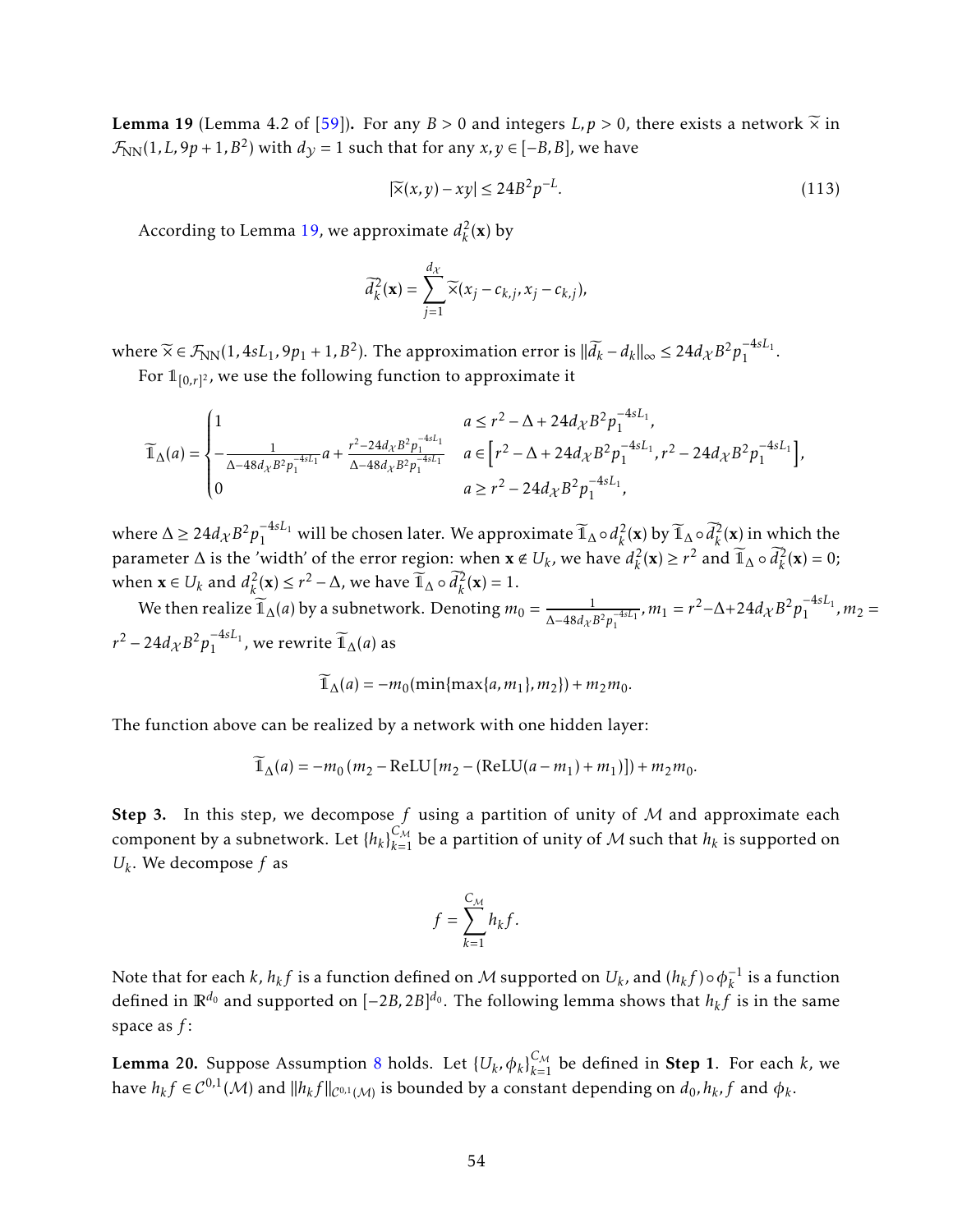Lemma [20](#page-53-1) can be proved by following the proof of [\[13,](#page-37-3) Lemma 2]. The proof is omitted here. According to Lemma [20](#page-53-1) and since  $\phi_k$  is a linear projection, we have  $(h_k f) \circ \phi_k^{-1}$  $\mathcal{L}_k^{-1} \in \mathcal{C}^{0,1}([-2B, 2B]^{d_0}).$ Lemma [8](#page-29-1) implies that there exists a neural network  $\widetilde{f}_k \in \mathcal{F}_{NN}(1,L_2,p_2,M)$  with

$$
L_2 = O(\overline{L}_2 \log \overline{L}_2), \ p_2 = O(\overline{p}_2 \log \overline{p}_2), \ M = R.
$$

for any  $\widetilde{L}_2, \widetilde{p}_2 > 0$  such that

$$
\|\widetilde{f_k} - (h_k f) \circ \phi_k^{-1}\|_{\infty} \le C_1 \widetilde{L}_2^{-\frac{2}{d_0}} \widetilde{p}_2^{-\frac{2}{d_0}}
$$

for some constant  $C_1$  depending on  $d_0$ , B, R.

Step 4. We then assemble all subnetworks constructed in the previous steps and approximate *f* by

<span id="page-54-0"></span>
$$
\widetilde{f} = \sum_{k=1}^{C_{\mathcal{M}}} \widetilde{\times} \left( \widetilde{f_k} \circ \phi_k, \widetilde{\mathbb{1}}_k \circ \widetilde{d}_k^2 \right).
$$
\n(114)

In [\(114\)](#page-54-0), according to Lemma [19,](#page-53-0) we set  $\widetilde{\times} \in \mathcal{F}_{NN}(1, 4L_3, 9p_3 + 1, M)$  as an approximation of  $\times$  with  $M = R$  and error  $24R^2p_3^{-4L_3}$  $3<sup>44.3</sup>$ . The following lemma gives an upper bound of the approximation error of  $\widetilde{f}$  (see a proof in Appendix [I\)](#page-55-0):

<span id="page-54-1"></span>**Lemma 21.** The error of  $\widetilde{f}$  can be decomposed as

$$
\|\widetilde{f} - f\|_{\infty} \le \sum_{k=1}^{C_M} A_{k,1} + A_{k,2} + A_{k,3}
$$

with

$$
A_{k,1} = \left\| \widetilde{\times}(\widetilde{f} \circ \phi_k^{-1}, \widetilde{\mathbb{1}}_{\Delta} \circ \widetilde{d}_k^2) - (\widetilde{f} \circ \phi_k^{-1}) \times (\widetilde{\mathbb{1}}_{\Delta} \circ \widetilde{d}_k^2) \right\|_{\infty} \le 24R^2 p_3^{-2} L_3^{-2},
$$
  
\n
$$
A_{k,2} = \left\| (\widetilde{f} \circ \phi_k^{-1}) \times (\widetilde{\mathbb{1}}_{\Delta} \circ \widetilde{d}_k^2) - [(h_k f) \circ \phi_k^{-1}] \times (\widetilde{\mathbb{1}}_{\Delta} \circ \widetilde{d}_k^2) \right\|_{\infty} \le C_{12} \widetilde{L}_2^{-\frac{2}{d_0}} \widetilde{p}_2^{-\frac{2}{d_0}},
$$
  
\n
$$
A_{k,3} = \left\| [(h_k f) \circ \phi_k^{-1}] \times (\widetilde{\mathbb{1}}_{\Delta} \circ \widetilde{d}_k^2) - [(h_k f) \circ \phi_k^{-1}] \times \mathbb{1}_{[0,r^2]} \right\|_{\infty} \le \frac{C_{13}(\pi + 1)}{r(1 - r/\tau)} \Delta,
$$

for some constant *C*<sup>12</sup> depending on *d*0*,τ,B,R*, and *C*<sup>13</sup> depending on *R*.

According to Lemma [21,](#page-54-1) for any  $\widetilde{L}, \widetilde{p} > 0$ , we set

- $\widetilde{f}_k \in \mathcal{F}_{NN}(1, L_2, p_2, M)$  with  $L_2 = O(\widetilde{L} \log \widetilde{L}), p_2 = O(\widetilde{p} \log \widetilde{p}).$
- $\widetilde{\times} \in \mathcal{F}_{NN}(1, 4L_3, 9p_3 + 1, M)$  with  $L_3 = O(\widetilde{L}), p_3 = O(\widetilde{p}),$

• 
$$
\begin{aligned}\n\overline{d}_k^2 \in \mathcal{F}_{\text{NN}}(1, 4L_1, d_{\mathcal{X}}(9p_1 + 1), M) \text{ with } \Delta &= \overline{L}^{-\frac{2}{d_0}} \overline{p}^{-\frac{2}{d_0}}, L_1 = \overline{L} + \log(12d_{\mathcal{X}}B^2), p_1 = \overline{p} \text{ such that} \\
& 24d_{\mathcal{X}} B^2 p_1^{-4L_1} = 24d_{\mathcal{X}} B^2 \overline{p}^{-4\overline{L} - \log(48d_{\mathcal{X}}B^2)} = 24d_{\mathcal{X}} B^2 \overline{p}^{-\log(48d_{\mathcal{X}}B^2)} \overline{p}^{-4\overline{L}} \\
&= 24d_{\mathcal{X}} B^2 (48d_{\mathcal{X}} B^2)^{-\log \overline{p}} \overline{p}^{-4\overline{L}} \leq 24d_{\mathcal{X}} B^2 (24d_{\mathcal{X}} B^2)^{-1} \overline{p}^{-4\overline{L}} \\
&\leq \overline{p}^{-4\overline{L}} \leq \overline{p}^{-2(\overline{L}+1)} \leq \overline{p}^{-2} 2^{-2\overline{L}} \leq \overline{p}^{-2} \overline{L}^{-2} < \Delta,\n\end{aligned} \tag{115}
$$